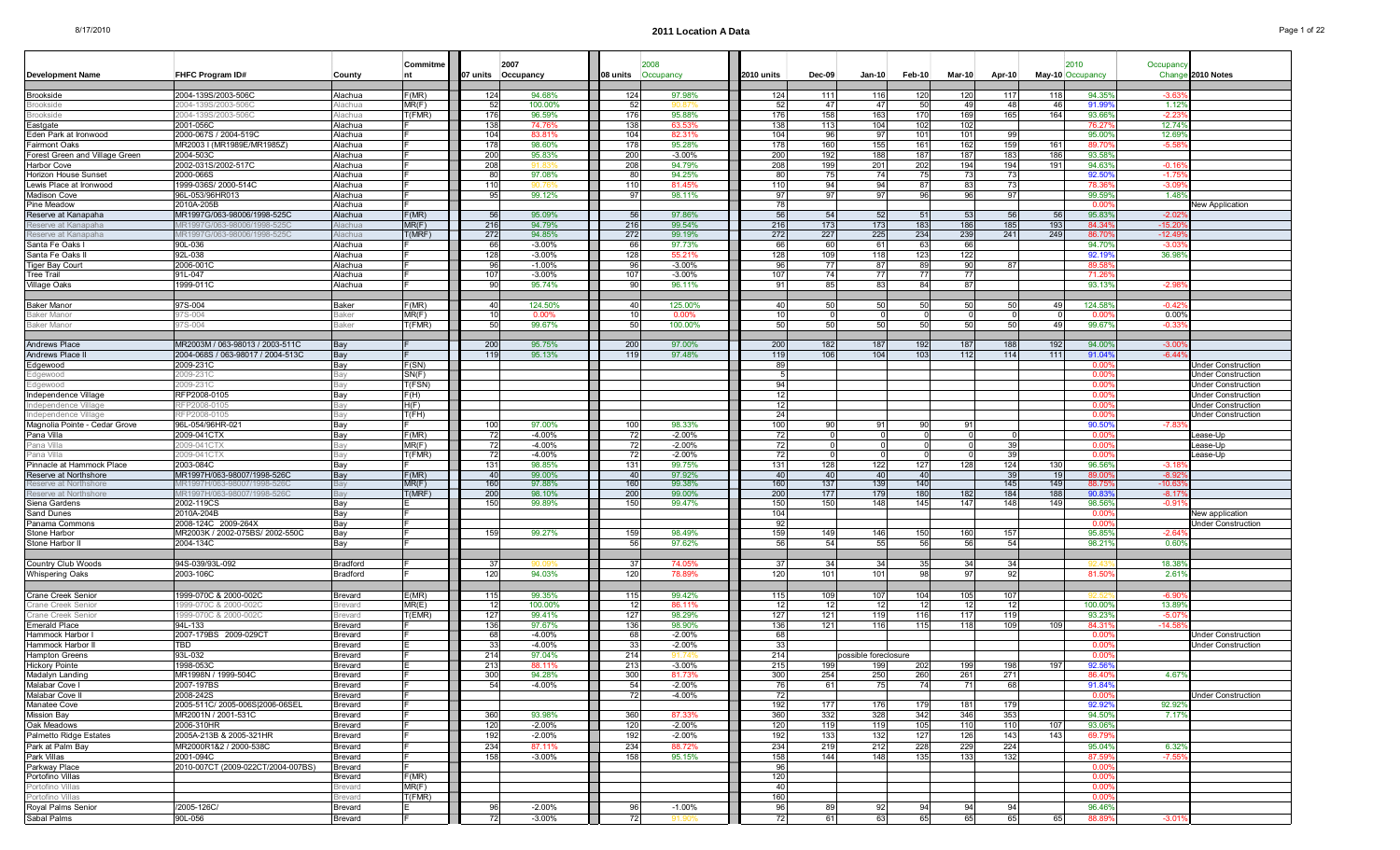|                                 |                                               |                       | Commitme |     | 2007               |                 | 2008      |            |        |               |        |               |          |     | 2010             | Occupand       |                           |
|---------------------------------|-----------------------------------------------|-----------------------|----------|-----|--------------------|-----------------|-----------|------------|--------|---------------|--------|---------------|----------|-----|------------------|----------------|---------------------------|
| <b>Development Name</b>         | <b>FHFC Program ID#</b>                       | County                | nt       |     | 07 units Occupancy | 08 units        | Occupancy | 2010 units | Dec-09 | <b>Jan-10</b> | Feb-10 | <b>Mar-10</b> | Apr-10   |     | May-10 Occupancy | Chang          | 2010 Notes                |
| Timber Trace                    | /2006-014S/                                   | Brevard               |          | 204 | $-2.00\%$          | 204             | $-2.00%$  | 204        | 178    | 194           | 194    | 195           | 198      |     | 94.029           |                |                           |
| Wickham Club                    | 2004-133S/2005-505C                           | Brevard               |          | 132 | 97.60%             | 132             | 93.79%    | 132        | 124    | 126           | 126    | 129           | 129      |     | 96.06            | 2.27           |                           |
| Willow Brook Village            | 96S-003/93P-002                               | Brevard               |          | 55  | 99.70%             | 55              | 99.64%    | 55         | 54     | 53            | 54     | 54            | 54       |     | 97.82%           | $-1.82$        |                           |
|                                 |                                               |                       |          |     |                    |                 |           |            |        |               |        |               |          |     |                  |                |                           |
| Atlantic Palms                  | 2002-024C                                     | Broward               |          | 144 | 58.80%             | 145             | 99.20%    | 143        | 137    | 135           | 138    | 138           |          |     | 95.80            | $-3.39$        |                           |
| Avery Glen                      | 2009-139C                                     | Broward               |          |     |                    |                 |           | 139        |        |               |        |               |          |     | 0.00             |                | <b>Jnder Construction</b> |
| Banyan Pointe                   | 2000-044S/2000-540C                           | Broward               |          | 298 | 99.83%             | 300             | 99.67%    | 300        | 299    | 299           | 298    | 297           | 295      |     | 99.20            | $-0.47$        |                           |
| <b>Bridgewater Place</b>        | 1999-509C                                     | Broward               |          | 312 | 99.95%             | 312             | 97.22%    | 312        | 307    | 308           | 309    | 310           |          |     | 98.88            | 1.66           |                           |
| Broward Garden                  | 2010A-224E                                    | 3roward               |          |     |                    |                 |           | 96         |        |               |        |               |          |     | 0.00             |                | New application           |
| Cameron Cove                    | <b>MR1985XX</b>                               | Broward               |          | 221 |                    | $22^{\circ}$    |           | 221        | 213    | 206           | 199    | 204           | 199      |     | 92.40            | $0.72^{\circ}$ |                           |
| Captiva Cove                    | 2010A-214B                                    | Broward               |          |     |                    |                 |           | 92         |        |               |        |               |          |     | 0.00             |                | <b>New application</b>    |
| Chaves Lake                     | 2000-125S / 2001-511C                         | Broward               |          | 238 | 98.74%             | 238             | 97.98%    | 238        | 223    | 227           | 229    | 230           | 231      |     | 95.80            | $-2.18$        |                           |
| Colonial Park                   | 2002-111S/2002-542C                           | Broward               | E(MR)    | 159 | 98.53%             | 159             | 94.55%    | 159        | 145    |               |        |               | 152      |     | 0.00             |                |                           |
| Colonial Park                   | 2002-111S/2002-5420                           | roward                | MR(E)    |     | 100.00%            |                 | 100.00%   |            |        |               |        |               | $\Omega$ |     | 0.00             |                |                           |
| Colonial Park                   | 002-111S/2002-542C                            | roward                | (EMR)    | 160 | 98.54%             | 160             | 94.38%    | 160        | 146    |               |        |               | 152      |     | 0.0              |                |                           |
| Cross Keys I                    | <b>GUAR</b>                                   | Broward               |          |     |                    |                 |           | 82         | 80     | 82            | 82     | 82            |          |     | 99.39            | 99.39          |                           |
| Cross Keys I                    | 1998-513C/ HFA 97-0048-39-2-2                 | Broward               |          | 240 | 99.38%             | 240             | 99.38%    | 240        | 235    | 236           | 239    | 239           | 82       |     | 85.92            | $-13.46$       |                           |
| Crystal Lakes                   | 2004-050C                                     | Broward               |          | 190 | $-1.00%$           | 190             | 99.74%    | 188        |        | 188           | 185    | 183           | 183      | 184 | 98.19            | $-1.5$         |                           |
| Dixie Court                     | 2005-037C/2006-003C                           | Broward               |          | 122 | $-2.00%$           | 122             | $-2.00%$  | 122        | 103    | 106           | 108    | 110           | 113      |     | 88.52            |                |                           |
| Dixie Court II                  | 2006-357HR                                    | Broward               |          | 28  | $-2.00%$           |                 | $-2.00%$  | 28         | 27     | 27            | 26     | 26            | 28       | 28  | 96.43            |                |                           |
| Dixie Court III                 | 2007-123C                                     | Broward               |          | 100 | $-4.00\%$          | 10 <sup>c</sup> | $-2.00%$  | 100        |        | 30            | 41     | 48            | 55       | 58  | 0.00             |                | ease-Up.                  |
| Dr. Kennedy Homes               | 2009-144C                                     | Broward               |          |     |                    |                 |           | 132        |        |               |        |               |          |     | 0.00             |                | Under Construction        |
| Driftwood Terrace               | GN1989I / 1989L-505                           | Broward               |          | 175 | 97.43%             | 175             | 98.29%    | 175        | 175    | 174           | 172    | 172           | 171      |     | 98.74%           | 0.46           |                           |
| Eagle Pointe                    | MR2003F/066-98024/2004-061S/2002-545C Broward |                       |          | 191 | 99.83%             | 191             | 100.00%   | 191        | 184    | 187           | 186    | 183           | 185      |     | 96.86            | $-3.14$        |                           |
| East Lake                       | 2010A-212B                                    | 3roward               |          |     |                    |                 |           | 88         |        |               |        |               |          |     | 0.0              |                | New application           |
| Eclipse                         | 2006-363CHR/2007-015                          | Broward               |          |     |                    |                 |           | 117        |        | 22            | 29     | 53            | 89       |     | 0.00             |                | .ease-Up                  |
| Ehlinger                        | 2009-146C                                     | 3roward               |          |     |                    |                 |           | 155        |        |               |        |               |          |     | 0.00             |                | New application           |
| Emerald Palms - Fort Lauderdale | 2001-074S/2001-520C                           | Broward               |          | 314 | 99.52%             | 314             | 98.66%    | 314        | 247    | 246           | 249    | 249           | 253      |     | 79.24            | $-19.43$       |                           |
| Fairway Pointe Apartments       | 2008-254B                                     | Broward               |          |     |                    |                 |           | 238        |        |               |        |               |          |     | 0.00             |                | <b>Jnder Construction</b> |
| Falls at Bonaventure            | 93L-025                                       | Broward               |          | 300 | $-3.00%$           | 300             | 100.00%   | 300        | 300    | 300           | 300    | 300           | 299      | 299 | 99.89            | $-0.11$        |                           |
| Gardens at Driftwood            | 2008-176BS                                    | Broward               |          |     |                    | 120             | $-4.00%$  | 120        |        |               |        |               |          |     | 0.00             |                | <b>Jnder Construction</b> |
| Golden Square                   | /2006-043C                                    | Broward               |          | 182 | $-2.00\%$          | 182             | $-2.00%$  | 181        | 135    | 132           | 138    | 143           | 149      | 161 | 0.00             |                | ease-Up.                  |
| Golden Villas                   | 2006-322HR                                    | Broward               |          | 120 | $-2.00\%$          | 120             | $-2.00%$  | 120        | 64     | 67            | 75     | -78           | 90       | 116 | 0.00             |                | ease-Up                   |
| Golf View Gardens               | 2002-056S / 2002-537C                         | Broward               |          | 158 | 97.15%             | 158             | 96.84%    | 158        | 150    | 146           | 146    | 143           | 147      |     | 92.66            | $-4.18$        |                           |
| Gulfstream                      | MR1998H/ 2000-505C                            | Broward               |          | 94  | 99.82%             | 94              | 98.09%    | 94         | 87     | 87            | 92     | 92            | 94       |     | 96.17            | $-1.9$         |                           |
| <b>Harbour Cove</b>             | 2003-040S / 2003-526C / 066-98026             | Broward               |          | 212 | $-1.00%$           | 212             | 99.34%    | 212        | 209    | 212           | 212    | 211           | 211      | 211 | 99.53            | 0.19           |                           |
| Heron Pointe                    | 1999-083S/1998-501C                           | Broward               |          | 198 | 99.83%             | 200             | 99.50%    | 200        | 198    | 197           | 200    | 198           | 200      |     | 99.30            | $-0.20$        |                           |
|                                 | /2006-041C/                                   |                       |          |     |                    | 100             |           |            |        | 96            |        | 99            |          |     |                  |                |                           |
| Highland Gardens I              |                                               | Broward               |          | 100 | $-2.00%$           |                 | $-2.00%$  | 99         | 97     |               | 98     |               | 96       |     | 98.18            |                |                           |
| Laguna Pointe                   | 2002-038S / 2002-526C                         | Broward               |          | 186 | 99.73%             | 188             | 99.89%    | 188        | 185    | 182           | 186    | 185           | 186      |     | 98.30            | $-1.60$        |                           |
| Lakes at Deerfield              | 94L-500                                       | Broward               | F(MR)    | 43  | 97.67%             | $\mathbf{A}$    | $-3.00%$  | 43         | 43     | 42            |        |               |          |     | 0.00             |                |                           |
| Lakes at Deerfield              | 94L-500                                       | roward                | MR(F)    | 169 | 97.49%             | 169             | $-3.00%$  | 169        | 153    | 145           |        |               |          |     | 0.00             |                |                           |
| Lakes at Deerfield              | 94L-500                                       | roward                | f(MRF)   | 212 | 95.91%             | 212             | 94.26%    | 212        | 196    | 187           |        |               |          |     | 0.00             |                |                           |
| Mar Lago Village                | MR1997F/066-98007/1998-500C                   | 3roward               | F(MR)    | 87  | 97.93%             | - 87            | 98.66%    | 87         | 86     | 87            | 87     | -87           | -87      |     | 99.77            | 1.11           |                           |
| Mar Lago Village                | /IR1997F/066-98007/1998-500                   | roward                | MR(F)    | 129 |                    | 129             | 89.15%    | 129        | 126    | 127           | 126    | 126           | 122      |     | 97.21            | 8.06           |                           |
| Mar Lago Village                | 1R1997F/066-98007/1998-500C                   | <i><b>Iroward</b></i> | (MRF)    | 216 | 93.75%             | 216             |           | 216        | 212    | 214           | 213    | 213           | 212      |     | 98.52            | 5.54%          |                           |
| Meridian - Hollywood            | 2002-110S/2002-543C                           | Broward               |          | 159 | 98.22%             | 159             | 96.10%    | 159        | 149    | 150           | 154    |               | 152      |     | 95.13            | $-0.97$        |                           |
| Monterra                        | 2010A-202B                                    | Broward               |          |     |                    |                 |           | 300        |        |               |        |               |          |     | 0.00             |                | New application           |
| Northwest Gardens               | 2009-057X (2008-203C)                         | Broward               |          |     |                    | 143             | $-4.00%$  | 143        |        |               |        |               |          |     | 0.00             |                | Under Construction        |
| Northwest Gardens III           | 2009-145C                                     | Broward               |          |     |                    |                 |           | 143        |        |               |        |               |          |     | 0.00             |                | <b>Jnder Construction</b> |
| Northwest Gardens IV            | 2010A-231E                                    | Broward               |          |     |                    |                 |           | 150        |        |               |        |               |          |     | 0.00             |                | <b>New application</b>    |
| Oaks at Pompano                 | 97L-521                                       | 3roward               |          | 222 | 99.77%             | 224             | 99.40%    | 224        | 224    | 224           | 224    | 224           | 224      |     | 100.00           | 0.60           |                           |
| Olive Tree                      | MR1999K1/2/3                                  | Broward               | F(MR)    | 70  | 98.21%             |                 | 97.86%    | -70        |        | 65            | 68     |               | 67       | 68  | 95.71            | $-2.14$        |                           |
| Olive Tree                      | IR1999K1/2/                                   | oward                 | MR(F)    | 16  | 87.50              |                 | 79.17%    | 16         |        | 11            | 10     |               | 11       | -11 | 67.1             | -11.9          |                           |
| Olive Tree                      | JR1999K1/2/3                                  | roward                | (FMR)    | 86  | 96.90%             |                 | 94.38%    | 86         |        | 76            | 78     | 77            | 78       | 79  | 90.23            | $-4.1$         |                           |
| Palms of Deerfield Beach        | 2007-510C                                     | Broward               |          |     |                    |                 |           | 56         | 52     | 53            | 54     | 54            | 54       |     | 95.36            | 95.36          |                           |
| Pembroke Gardens                | 2000-545C                                     | Broward               |          | 197 | $-3.00%$           | 197             | 98.98%    | 197        |        |               |        | 189           | 194      | 188 | 0.00             |                |                           |
| Pembroke Park                   | 98S-020/1999-522C                             | <b>Broward</b>        |          | 244 | 98.84%             | 244             | 98.28%    | 244        | 239    | 237           | 238    | 241           | 243      |     | 98.20%           | $-0.08$        |                           |
| Pembroke Villas                 | 2002-512C                                     | Broward               |          | 180 | 98.15%             | 180             | $-3.00%$  | 180        | 167    |               |        |               | 179      |     | . റ റ            |                |                           |
| Pinnacle Village                | 2004-514C                                     | Broward               |          | 148 | 99.21%             | 148             | 98.54%    | 148        | 137    | 135           | 139    | 145           | 147      | 146 | 95.61            | $-2.93$        |                           |
| Praxis of Deerfield Beach II    | 94L-016/93HR-008                              | Broward               |          | 96  | 95.31%             | 96              | 96.01%    | 96         |        | 87            |        | 86            | 86       | 83  | 89.06            | -6.94°         |                           |
| Praxis of Deerfield Beach III   | 1998-519C                                     | Broward               |          | 128 | 96.48%             | 128             | 91.41%    | 128        | 110    | 107           | 107    | 101           | 101      | 101 | 81.64            | $-9.77$        |                           |
| Progresso Point                 | 2009-123C                                     | Broward               |          |     |                    |                 |           | - 76       |        |               |        |               |          |     | 0.00             |                | <b>Under Construction</b> |
| Prospect Park                   | 1998-510C                                     | Broward               |          | 124 | 95.03%             | 124             | 97.45%    | 125        | 112    | 110           | 116    | 115           | 115      |     | 90.88            | $-6.57$        |                           |
| Regal Trace                     | 93S-009/94L-008                               | Broward               |          | 407 | 98.40%             | 407             | 98.43%    | 407        | 310    | 311           | 313    | 321           | 321      |     | 77.44            | $-20.98$       |                           |
| Regency Gardens                 | 2000-033C/2002-090S                           | Broward               |          | 93  | 98.03%             | 93              | 96.13%    | 93         | 91     | 89            | 90     | 85            | 87       |     | 95.05            | $-1.08$        |                           |
| Sailboat Bend Artists Lofts     | 2006-514C                                     | Broward               |          |     |                    |                 |           | 37         |        |               |        |               |          |     | 0.00             |                |                           |
| Saint Croix                     | 2002-034S / 2002-528C/066-98016               | Broward               |          | 246 | 98.85%             | 246             | 99.67%    | 246        | 237    | 236           | 240    | 238           | 240      |     | 96.839           | $-2.85$        |                           |
| Sanctuary Cove                  | 2003-043S / 2003-525C                         | Broward               |          | 292 | 99.83%             | 292             | 99.86%    | 292        | 287    | 290           | 283    | 289           | 288      |     | 98.429           | $-1.44$        |                           |
| Sandalgrove                     | 2004-082S / 2004-517C                         | <b>Broward</b>        |          |     |                    |                 |           | 814        | 657    | 667           | 661    |               | 723      | 737 | 84.64            | 84.64%         |                           |
| Sorrento at Miramar             | 2010A-201B                                    | Broward               |          |     |                    |                 |           | 320        |        |               |        |               |          |     | 0.00             |                | New application           |
| Stirling                        | 1998-083S/1998-507C                           | Broward               |          | 146 | 100.00%            | 147             | 99.86%    | 147        | 134    | 140           | 142    | 142           | 143      |     | 95.37            | $-4.49$        |                           |
| Stirling II                     | 1999-518C                                     | Broward               |          | 104 | 100.00%            | 104             | 100.00%   | 104        | 102    | 99            | 100    | 104           |          |     | 97.36            | $-2.64$        |                           |
| Summerlake                      | 2000-019S/2001-508C                           | Broward               |          | 107 | 97.98%             | 107             | 99.63%    | 107        | 108    | 106           | 108    | 105           | 107      |     | 99.81%           | 0.199          |                           |
|                                 |                                               |                       |          |     |                    |                 |           |            |        |               |        |               |          |     |                  |                |                           |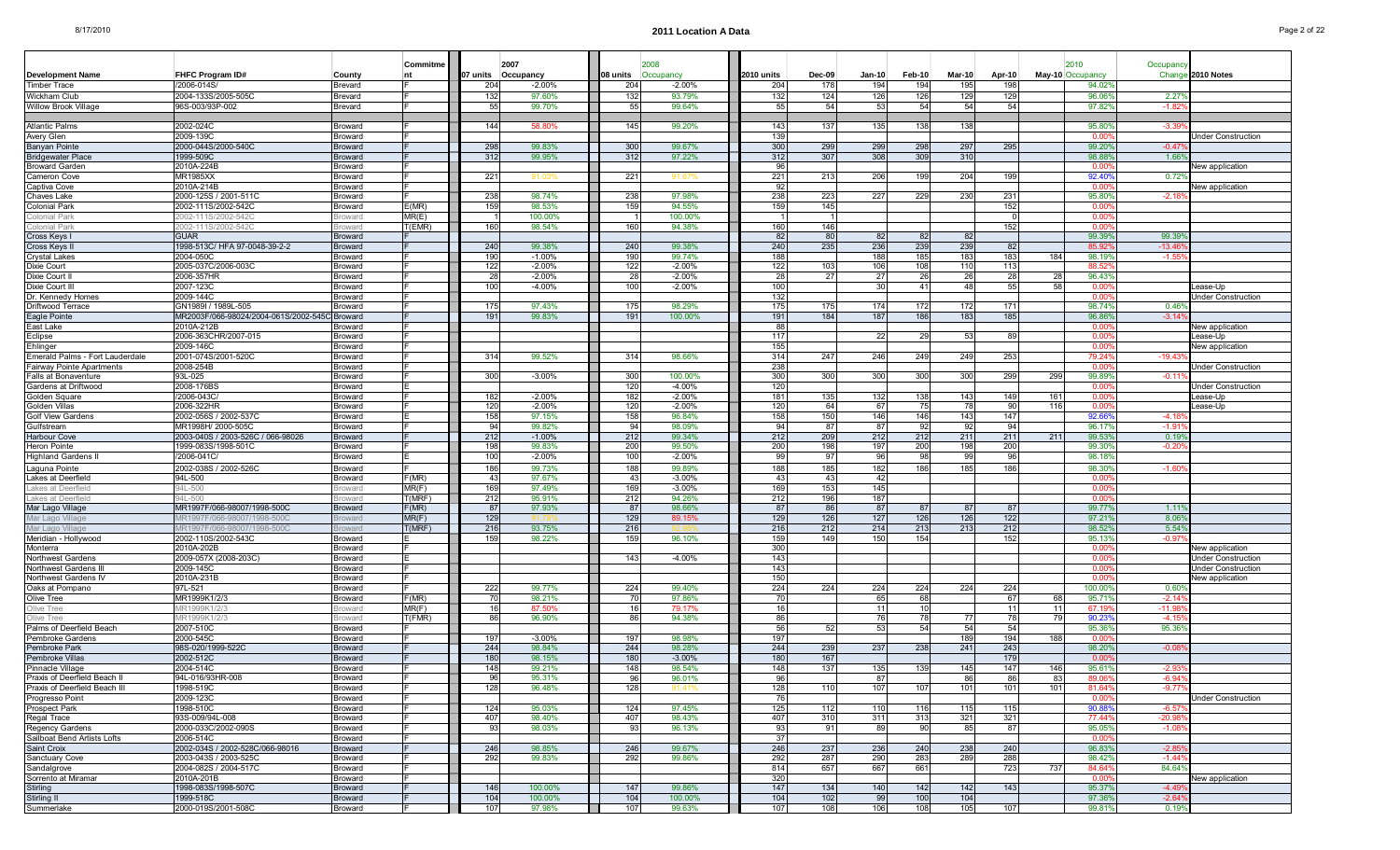| <b>Development Name</b>                          | <b>FHFC Program ID#</b>                                  | County                 | Commitme<br>nt  |            | 2007<br>07 units Occupancy | 08 units        | Occupancy          | 2010 units | $Dec-09$   | $Jan-10$   | Feb-10     | <b>Mar-10</b> | Apr-10               |                 | 2010<br>May-10 Occupancy | Occupand<br>Chang         | 2010 Notes                |
|--------------------------------------------------|----------------------------------------------------------|------------------------|-----------------|------------|----------------------------|-----------------|--------------------|------------|------------|------------|------------|---------------|----------------------|-----------------|--------------------------|---------------------------|---------------------------|
| Tallman Pines                                    | 2006-068C                                                | Broward                |                 | 176        | $-2.00\%$                  | 176             | $-2.00%$           | 176        | 158        | 158        | 163        | 176           | 172                  |                 | 93.98                    |                           |                           |
| Tallman Pines I                                  | 2006-352HR                                               | 3roward                |                 | 24         | $-2.00%$                   | 24              | $-2.00%$           | -24        | 22         | 23         | 23         | 24            | 24                   |                 | 96.679                   |                           |                           |
| Town Park Crossin                                | 2009-255C                                                | Broward                |                 |            |                            |                 |                    | 100        |            |            |            |               |                      |                 | 0.00                     |                           | <b>Jnder Construction</b> |
| Trotters Chase                                   | 2010A-222B                                               | Broward                |                 |            |                            |                 |                    | 168        |            |            |            |               |                      |                 | 0.00                     |                           | New application           |
| Venice Homes                                     | 2001-073S/2001-519C                                      | <b>Broward</b>         |                 | 149        | 99.78%                     | 150             | 99.73%             | 150        | 140        | 136        | 127        | 134           | 134                  | 133             | 89.33                    | $-10.40$                  |                           |
| Villas de Mallorca<br>Vinings at Hampton Village | MR2000H1&2 / 2000-527C<br>MR2001D (MR1987B)              | Broward<br>Broward     |                 | 249<br>168 | 99.33%<br>95.73%           | 252<br>168      | 99.37%<br>95.36%   | 252<br>168 | 246<br>158 | 252<br>157 | 248<br>161 | 252<br>159    | 252<br>158           |                 | 99.21<br>94.40           | $-0.16$<br>$-0.9$         |                           |
| VOA Broward 1 - Pompano Beach                    | 92HR-019                                                 | 3roward                | SΝ              | 15         | $-3.00%$                   |                 | $-3.00%$           | 15         |            |            |            | -12           | 12                   |                 | 76.6                     |                           |                           |
| VOA Broward 2 - Fort Lauderdale                  | 92HR-019-2                                               | Broward                | SN              |            | $-3.00%$                   |                 | $-3.00%$           |            |            |            |            |               |                      |                 | 81.2                     |                           |                           |
| Waves                                            | <b>MR1985PP</b>                                          | Broward                |                 | 280        |                            | 280             | 11 43              | 280        | 255        | 262        | 268        | 261           | 263                  |                 | 93.50                    | 2.07                      |                           |
| Woodsdale Oaks                                   | 90S-028/90L-028                                          | Broward                |                 | 171        | 93.47%                     | 170             | 98.71%             | 170        | 165        | 164        | 165        | 162           | 163                  | 164             | 96.37                    | $-2.33$                   |                           |
|                                                  |                                                          |                        |                 |            |                            |                 |                    |            |            |            |            |               |                      |                 |                          |                           |                           |
| Charleston Cay<br><b>Charlotte Crossing</b>      | 2005-084C<br>2005-311HR 2009-023CT                       | Charlotte<br>Charlotte |                 | 224        | $-1.00%$<br>$-2.00%$       | 128<br>200      | 99.22%<br>$-2.00%$ | 128<br>200 | 122        | 122        | 128        | 127           | 127                  | 128             | 98.18                    | $-1.04$                   | <b>Jnder Construction</b> |
| Gulf Breeze                                      | #N/A                                                     | Charlotte              |                 | 184        | $-2.00\%$                  | 184             | $-1.00%$           | 171        | 164        | 170        | 167        | 167           | 166                  | 162             | 0.00<br>97.08            |                           |                           |
| <b>Hampton Point</b>                             | MR2003Q1&2 / 066-98014 / 2003-515C                       | Charlotte              |                 | 281        | 69.81%                     | 281             | 76.44%             | 281        | 228        | 231        | 247        | 269           | 263                  | 265             | 89.15                    | 12.70                     |                           |
| Marian Manor                                     | 2007-022H                                                | harlotte:              |                 |            |                            |                 |                    | -31        |            | -4         |            |               | 10 <sup>1</sup>      |                 | 0.00                     |                           | ease-Up.                  |
| Murdock Circle                                   | 2000-096S / 2001-512C                                    | Charlotte              |                 | 261        | 99.11%                     | 261             | 95.25%             | 261        | 247        | 242        | 240        | 250           | 250                  |                 | 94.18                    | $-1.07$                   |                           |
| Pines of Punta Gorda                             | 2000-060CH                                               | Charlotte              |                 | 326        | $-3.00%$                   | 326             | 64.26%             | 326        | 255        | 257        | 261        | 262           | 252                  | 251             | 78.6                     | 14.37                     |                           |
| Rotonda Lakes                                    | 97L-062                                                  | Charlotte              |                 | 176        | 99.34%                     | 176             | $-3.00%$           | 174        | 165        | 164        | 167        | 167           | 165                  | 162             | 94.83                    |                           |                           |
| Floral Oaks                                      | 92L-029                                                  | Citrus                 |                 | 36         | 95.83%                     | -36             | 95.83%             | -35        | -32        | -33        | 33         | -32           | -331                 | 32              |                          | $-2.9$                    |                           |
| Heron Woods                                      | 2000-005H                                                | Citrus                 |                 | 50         |                            | 50              |                    | 50         | 44         | 47         | 45         | 49            | 48                   | 49              | 94.00                    | $2.00^{\circ}$            |                           |
| <b>Inverness Club</b>                            | 90L-017                                                  | Citrus                 |                 | 72         | 98.06%                     | -72             | $-3.00%$           | 72         |            | 70         | 72         | 72            | 68                   | 68              | 97.229                   |                           |                           |
| Magnolia Village                                 | 2003-006H                                                | Citrus                 |                 | 40         | 93.75%                     | 40              | $-3.00%$           | 40         | 40         |            | 40         | 40            |                      |                 | 0.00                     |                           |                           |
| Marina Del Ray                                   | 2002-026CS                                               | Citrus                 |                 | 99         | 98.32%                     | 99              | 97.78%             | 100        | 98         | 96         | 99         | 100           | -99                  | 96              | 98.00                    | $0.22^{\circ}$            |                           |
| Nature Walk                                      | /2005-008H                                               | Citrus                 |                 | 49         | $-2.00%$                   | 4 <sup>c</sup>  | $-2.00%$           | 49         |            | 14         | 23         | -31           | 36                   | 43              | 0.00                     |                           | ease-up.                  |
| Pelican Cove<br>River Reach - Crystal River      | 2002-165C<br>90L-049                                     | Citrus<br>Citrus       |                 | 84<br>42   | 96.83%<br>98.81%           | 84<br>42        | 95.24%<br>97.22%   | 83<br>42   | 80<br>40   | 81<br>40   | 79<br>40   | 79<br>40      | 83<br>39             | 82<br>39        | 97.19<br>94.449          | $1.95^{\circ}$<br>$-2.78$ |                           |
|                                                  |                                                          |                        |                 |            |                            |                 |                    |            |            |            |            |               |                      |                 |                          |                           |                           |
| Briarwood                                        |                                                          | Clay                   |                 | 102        | $-2.00\%$                  | 102             | $-1.00%$           | 102        | 95         | 95         | 97         |               | 97                   |                 | 94.61                    |                           |                           |
| Briarwood II of Middleburg                       | 91L-052                                                  | Clay                   |                 |            |                            |                 |                    | 51         | 48         | 46         | 47         | 48            | 48                   | 47              | 92.81                    | 92.81                     |                           |
| Clay Springs                                     | 90L-014                                                  | Clay                   |                 | 51         |                            | 51              | 93.46%             | 51         | 47         | 47         | 47         | 45            | 43                   | 44              | 89.22                    | $-4.25$                   |                           |
| <b>Holly Cove</b>                                | MR1995F/063-98001/96S-011/95L-505                        | Clay                   | F(MR)           | 162        | 110.99%                    | 162             | 102.88%            | 162        | 140        | 134        | 145        | 155           | 147                  | 147             | 89.30                    | $-13.58$                  |                           |
| Holly Cove                                       | IR1995F/063-98001/96S-011/95L-505                        | ;lay                   | MR(F)<br>f(FMR) | 40<br>202  | 44.50%                     | - 40<br>202     | 51.25%             | 40<br>202  | 28         | 26         | 25<br>170  | -26<br>181    | 25<br>172            | 29<br>176       | 66.2                     | 15.00                     |                           |
| <b>Holly Cove</b><br>Hunter's Run                | IR1995F/063-98001/96S-011/95L-505<br>MR2001M / 2001-527C | Clay                   |                 | 300        | 97.52%<br>87.50%           | 300             | 84.07%             | 300        | 168<br>287 | 160<br>287 | 295        | 286           | 287                  |                 | 84.74<br>96.13           | $-7.92$<br>12.07          |                           |
| <b>Madison Commons</b>                           | 2000-085S/2000-551C                                      | Clay                   |                 | 157        | 95.12%                     | 157             | 99.11%             | 157        | 155        | 152        | 160        | 153           | 158                  |                 | 99.11                    | $0.00$ <sup>o</sup>       |                           |
| Middletowne                                      | 2000-030S                                                | Clay                   |                 | 99         | 96.80%                     | 99              | 95.56%             | 99         | 98         | 96         | 95         | 100           | 100                  |                 | 98.79                    | 3.23%                     |                           |
|                                                  |                                                          |                        |                 |            |                            |                 |                    |            |            |            |            |               |                      |                 |                          |                           |                           |
| Bear Creek - Naples                              | 93S-045/94L-004                                          | Collier                |                 | 118        | 94.63%                     | 118             | 81.86%             | 118        | 103        | 104        | 104        | 107           | 109                  |                 | 89.32                    | 7.46%                     |                           |
| <b>Brittany Bay</b><br>Brittany Bay I            | 2001-120H/2002-518C<br>2001-085C                         | Collier<br>Collier     |                 | 181<br>205 | 95.76%<br>96.26%           | 184<br>205      | 85.14%<br>86.50%   | 183<br>205 | 163<br>186 | 160<br>187 | 165<br>185 | 167<br>191    | 173<br>196           | 175<br>201      | 91.35<br>93.17           | 6.20<br>6.67              |                           |
| College Park                                     | MR1998F/1998-528C                                        | Collier                |                 | 210        | 91.35                      | 210             | 93.05%             | 210        | 192        | 196        | 201        | 204           | 204                  | 197             | 94.76                    | 1.719                     |                           |
| Crestview Park                                   | 2004-039C                                                | Collier                |                 | 208        | $-1.00\%$                  | 208             | $-1.00%$           | 208        | 176        | 189        | 183        | 198           | 194                  | 189             | 90.46                    |                           |                           |
| Crestview Park                                   | /2006-069C                                               | Collier                |                 | 96         | $-2.00%$                   | -96             | $-2.00%$           | 96         | 91         | 92         | 92         | -93           | 96                   | 89              | 96.01                    |                           |                           |
| Eden Gardens                                     | 2004-145C                                                | Collier                |                 | 51         | $-2.00%$                   | -51             | $-2.00%$           | 51         | 49         | 49         | 49         | 50            | 49                   | 49              | 96.41                    |                           |                           |
| Eden Gardens II                                  | RFP 2005-08-01S                                          | Collier                | FF              |            |                            |                 |                    | 37         | 12         | 22         | 27         | 30            | 30 <sup>1</sup>      | 30 <sup>1</sup> | 0.00                     |                           | Lease-up                  |
| Esperanza Place Rental                           | RFP2007-10-01S                                           | Collier<br>Collier     |                 |            |                            | -70             | 99.76%             | 47<br>70   | 70         | 701        | 70         | -70           | 69                   | 70              | 0.00<br>99.76            | $0.00^{\circ}$            | Jnder Construction        |
| George Washington Carver<br>Heritage             | MR2001E1&2 / 066-9811 / 2001-518C                        | Collier                |                 | 317        | 95.64%                     | 317             | 72.43%             | 317        | 284        | 285        | 280        | 284           | 273                  |                 | 88.7                     | 16.28                     |                           |
| Heron Park                                       | MR1996U / 97L-510                                        | Collier                |                 | 245        | 97.35%                     | 245             |                    | 245        | 235        | 230        | 226        | 237           | 235                  |                 | 94.94%                   | 2.78                      |                           |
| Immokalee Senior I                               | 2003-146C                                                | Collier                |                 | 30         | $-2.00%$                   | -30             | $-2.00%$           | -30        |            |            |            |               |                      |                 | 0.00                     |                           |                           |
| Jasmine Cay                                      | 94L-095                                                  | Collier                |                 | 72         | 96.88%                     |                 | 97.45%             | 72         | 70         | 72         | 72         | -71           | 71                   | -71             | 98.849                   | 1.39%                     |                           |
| Laurel Ridge<br>Main Street Village              | 92L-020<br>2000-051H                                     | Collier<br>Collier     | FF.             | 78<br>79   | $-3.00%$<br>99.68%         | 7۶              | 87.18%<br>97.26%   | 78<br>79   | 73<br>77   | 74<br>77   | 75<br>76   | -76<br>-75    | 75<br>76             | 74<br>77        | 95.51<br>96.62           | 8.33<br>$-0.63$           |                           |
| Noah's Landing                                   | MR2001H 1&2/066-98012/2001-523C                          | Collier                |                 | 262        |                            | 262             | 87.33%             | 262        | 212        | 227        | 245        | 244           | 249                  |                 | 89.8                     | 2.52%                     |                           |
| Oakhaven                                         | 93S-037/91L-081                                          | Collier                | F(FF)           | 31         | 398.71%                    | -31             | 325.27%            | -31        |            |            | 31         |               |                      |                 | 0.00                     |                           |                           |
| Jakhaven                                         | 933-U3779 I L-U8 I                                       |                        | FT(F)           | 120.       | 21.ZO70                    | 120             | <b>JU.YY70</b>     | 1201       |            |            | 1441       |               |                      |                 | vw                       |                           |                           |
| Oakhaven                                         | 3S-037/91L-081                                           | Collier                | $T(FF-F)$       | 159        | 94.86%                     | 159             | 88.36%             | 159        | 156        | 157        | 155        | 154           | 155                  |                 | 97.74%                   | 9.37%                     |                           |
| Ospreys Landing                                  | 94L-001/93HD-027                                         | Collier                |                 | 173        | 94.41%                     | 17 <sup>2</sup> | 78.81%             | 173        | 163        | 163        | 157        | 159           | 163                  | 164             | 93.35                    | 14.55                     |                           |
| Saddlebrook Village                              | 1998-504C                                                | Collier                |                 | 140        | $-3.00%$                   | 140             | 81.90%<br>42.50%   | 140        | 106        | 96         | 93         | 100<br>- 6    | 108                  | 109             | 72.86<br>0.00            | $-9.05$                   |                           |
| Sanders Pines<br><b>Sanders Pines</b>            | 89S-038/90L-038<br>39S-038/90L-038                       | Collier<br>Collier     | F(FF)<br>FF(F)  | - 8<br>-32 | 475.00%<br>6.25%           | -32             | 113.75%            | - 81<br>32 |            |            |            | 30            | 7<br>30 <sup>1</sup> |                 | 0.00                     |                           |                           |
| <b>Sanders Pines</b>                             | 39S-038/90L-038                                          | Collier                | $T(FF-F)$       | 40         | 100.00%                    | 40              | 99.50%             | 40         | -37        | 35         | 35         | -36           | 37                   |                 | 90.00                    | $-9.50$                   |                           |
| Saxon Manor Isles                                | 96L-501                                                  | Collier                |                 | 126        | 92.26                      | 126             | $-3.00%$           | 126        | 108        | 113        | 111        | 106           | 109                  | 108             | 86.64                    |                           |                           |
| Saxon Manor Isles II                             | 1998-514C                                                | Collier                |                 | 124        | 89.31%                     | 124             | $-3.00%$           | 123        | 96         | 94         | 99         | 101           | 105                  | 106             | 81.44                    |                           |                           |
| Summer Glen                                      | 92L-073                                                  | Collier                |                 | 45         | 100.00%                    | 45              | 100.00%            | 45         | 45         | 45         | 45         | 45            | 45                   | 45              | 100.00%                  | 0.00%                     |                           |
| Summer Lakes                                     | 2003-005S/2003-533C<br>2005-005S/2005-510C               | Collier                |                 | 140        | 93.33%                     | 140             | 84.71%             | 140        | 121        | 122        | 129        | 131           | 131<br>256           |                 | 90.57%                   | 5.869<br>92.329           |                           |
| Summer Lakes II<br>Timber Ridge of Immokalee     | 94S-003/94L-038                                          | Collier<br>Collier     | F(FF)           | - 6        | 10.00%                     |                 | 50.00%             | 276<br>- 6 | 255        | 257        | 253        | 253           | -5                   |                 | 92.32<br>0.00            |                           |                           |
| Timber Ridge of Immokalee                        | 94S-003/94L-038                                          | Collier                | FF(F)           | 28         | 119.29%                    | 28              | 110.71%            | 28         |            |            |            | 29            | 29                   |                 | 0.00                     |                           |                           |
| Timber Ridge of Immokalee                        | 94S-003/94L-038                                          | Collier                | $T(FF-F)$       | 34         | 99.51%                     | 34              | 100.00%            | 34         | 34         | 34         | 34         | 34            | 34                   |                 | 100.00%                  | $0.00\%$                  |                           |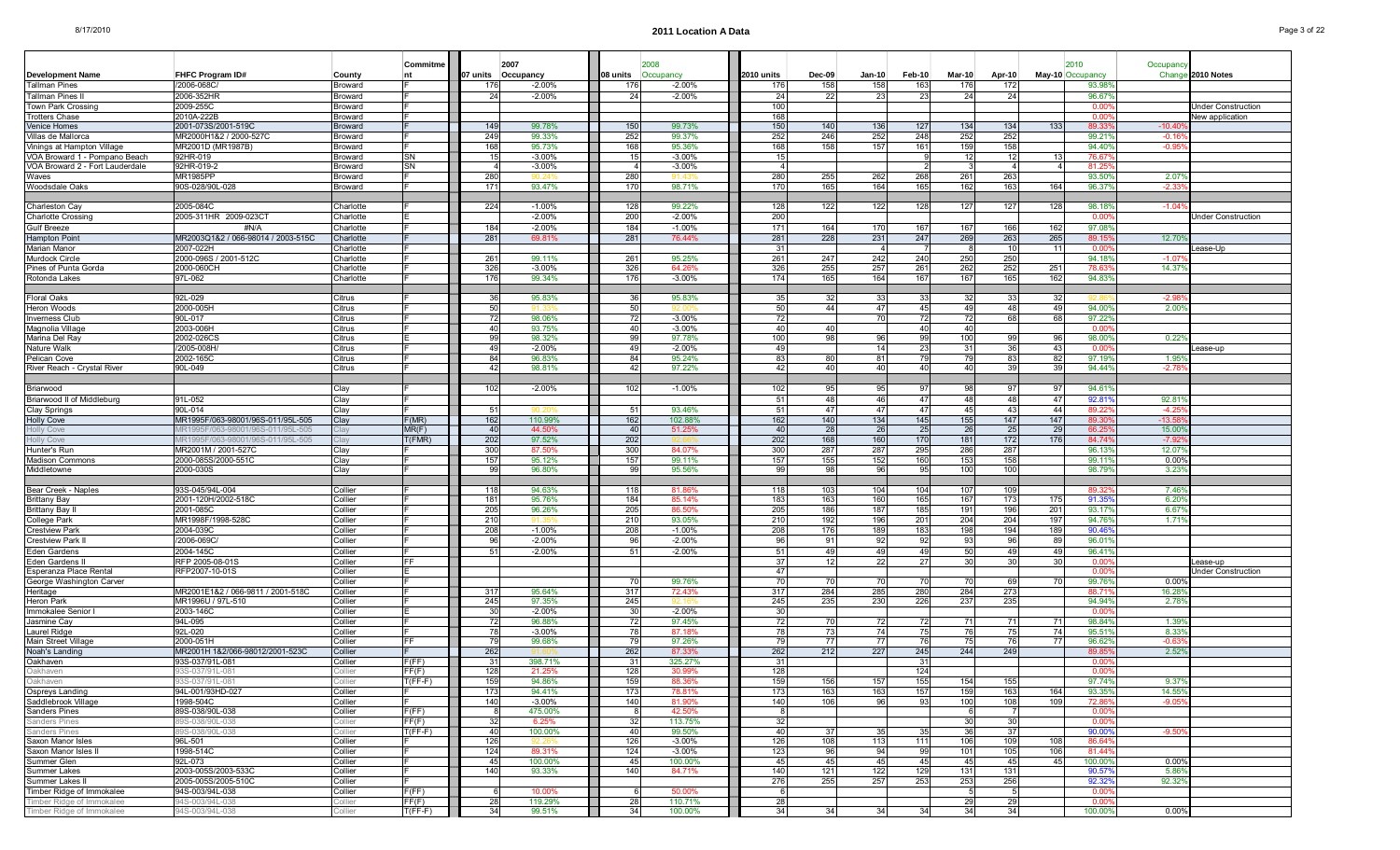|                                              |                                               |                    | Commitme        |            | 2007               |                     |                    |            |            |            |                |            |            |                 | 2010             | Occupancy         |                           |
|----------------------------------------------|-----------------------------------------------|--------------------|-----------------|------------|--------------------|---------------------|--------------------|------------|------------|------------|----------------|------------|------------|-----------------|------------------|-------------------|---------------------------|
| Development Name                             | FHFC Program ID#                              | County             | nt              | 07 units   | Occupancy          | 08 units            | Occupancy          | 2010 units | Dec-09     | Jan-10     | Feb-10         | Mar-10     | Apr-10     |                 | May-10 Occupancy | Chang             | 2010 Notes                |
| <b>Turtle Creek</b>                          | MR1996C1&2/066-98001/97L-507                  | Collier            |                 |            |                    |                     |                    | 264        |            | 161        | 157            | 160        | 155        |                 | 59.94            |                   |                           |
| Tuscan Isle                                  | MR2002O 1&2 / 2002-534C/066-98018             | Collier            |                 | 296        | 99.04%             | 296                 | 86.76%             | 296        | 192        | 200        | 198            | 193        | 215        |                 | 67.43            | $-19.3$           |                           |
| /illas of Capri                              | MR1996H/96DHR-016/96L-504                     | Collier            |                 | 233        | 87.48              | 233                 | 81.899             | 233        | 159        | 159        | 163            | 153        | 162        |                 | 68.3             | -13.              |                           |
| Whistler's Cove<br>Whistler's Green          | MR1998T 1&2/1999-507C<br>1999-513C/1999-076H  | Collier<br>Collier | F(FF)           | 237<br>100 | 89.31%<br>$-3.00%$ | 237<br>100          | 80.93%<br>$-3.00%$ | 237<br>100 | 231<br>148 | 232        | 234<br>144     | 230<br>154 | 234<br>153 |                 | 97.97<br>149.75  | 17.05             |                           |
| Vhistler's Greer                             | 999-513C/1999-076H                            | Collier            | FF(F)           | 66         | $-3.00%$           | -66                 | $-3.00%$           | 66         | $\Omega$   |            |                |            | $\Omega$   |                 | 0.00             |                   |                           |
| <b>Vhistler's Greer</b>                      | 1999-513C/1999-076H                           | Collier            | $T(F-FF)$       | 166        | 98.69%             | 166                 | 86.55%             | 166        | 148        | 143        | 144            | 154        | 153        | 157             | 90.26            | $3.71^{\circ}$    |                           |
| Wild Pines of Naples I                       | 2001-509C                                     | Collier            |                 | 104        |                    | 104                 | 85.90%             | 104        | 97         | 98         | 95             | 98         | 102        | 104             | 95.19            | 9.29              |                           |
| Windsong Club                                | 91S-002/91L-017                               | Collier            |                 | 118        | 94.35%             | 118                 | 95.25%             | 118        | 114        | 112        | 120            | 118        | 117        |                 | 98.47            | 3.22              |                           |
|                                              |                                               |                    |                 |            |                    |                     |                    |            |            |            |                |            |            |                 |                  |                   |                           |
| Lake City Cabins for Veterans                | RFP 2008-01-03S                               | Columbia           |                 |            |                    |                     |                    | 32         | 26         | 26         | 20             | 23         | 25         | 24              | 75.00            | 75.00             |                           |
| Lake City Villas                             | 97L-065                                       | Columbia           |                 |            |                    | -36                 | 97.22%             | 35         | 35 I       |            |                |            |            |                 | 0.00             |                   |                           |
| hornwood Terrace                             | 2000-089CS                                    | Columbia           |                 | 28         | 101.19%            | $\overline{2}$      | 98.62%             | 29         | 29         | 28         | 28             |            | 29         | -29             | 98.62            | $0.00^{\circ}$    |                           |
| Windsong I - Lake Cit <sup>,</sup>           | 2000-112CS                                    | Columbia           |                 | 177        | 93.22%             | 177                 | 85.54%             | 177        | 140        | 141        | 142            | 140        | 137        |                 | 79.1             | $-6.44$           |                           |
| Windsong II - Lake City                      | 2001-125C                                     | Columbia           |                 | 151        | 87.09%             | 151                 | 84.55%             | 151        | 123        | 126        | 114            | 114        | 118        | 123             | 79.2             | $-5.30$           |                           |
| Arcadia Oaks                                 | 2008-514C                                     | De Soto            |                 |            |                    |                     |                    | 130        |            |            |                |            |            |                 | 0.00             |                   | Under Construction        |
| Cypress Senior Housing                       | /2006-020H                                    | De Soto            |                 | 50         | $-2.00\%$          | -50                 | $-2.00%$           | 50         |            |            |                |            |            |                 | 0.00             |                   | <b>Jnder Construction</b> |
| Desoto Landing                               | /2005-105C                                    | De Soto            |                 | 48         | $-2.00%$           | $\Delta$            | $-2.00%$           | 48         | 46         | 44         | $\Delta\Delta$ | 44         | 46         | 46              | 93.75            |                   |                           |
|                                              |                                               |                    |                 |            |                    | 64                  |                    | 64         |            |            | 64             |            |            |                 |                  |                   |                           |
| Heron Cove                                   | /2006-099H                                    | De Soto            |                 | 64         | $-2.00\%$          |                     | $-3.00%$           |            | 64         | 63         |                | 62         | 62         | 64              | 98.70            |                   |                           |
| Jacaranda Trail                              | 2001-022CS                                    | De Soto            |                 | 49         | 92.18              | -49                 | 87.35%             | 49         | 49         | 46         | 50             | 49         | 48         | 48              | 98.64            | 11.29             |                           |
| Jacaranda Trail I                            | 2005-002C                                     | De Soto            |                 | 50         | 97.67%             | 50                  | 93.67%             | 50         | 47         | 49         | 50             | 48         | 48         | 48              | 96.67            | 3.00              |                           |
| McPines                                      | 2002-152S/2003-004C                           | De Soto            |                 | 64         | 98.70%             | 64                  | 98.44%             | 64         | 62         | 63         | 60             | 60         | 61         |                 | 95.63            | $-2.8$            |                           |
| Oaks Trail                                   | 1999-032C                                     | De Soto            |                 | 122        | 93.99%             | 122                 | 89.07%             | 122        | 113        | 119        | 120            | 118        | 118        |                 | 96.39            | 7.32              |                           |
| Wood Park Pointe                             | 92L-079                                       | De Soto            |                 | 36         | $-3.00%$           | 36                  | $-1.00%$           | 36         | 35         | 35         | 35             | 35         | 35         | 35              | 97.22            |                   |                           |
| Wood Park Pointe I                           | 94L-111                                       | De Soto            |                 | 36         | $-3.00\%$          | -36                 | $-1.00\%$          | 36         | 35         | 35         | 35             | 35         | 35         | 35 <sub>l</sub> | $97.22^{\circ}$  |                   |                           |
|                                              |                                               |                    |                 |            |                    |                     |                    |            |            |            |                |            |            |                 |                  |                   |                           |
| Arlington                                    | MR2004G 1&2 / 2004-502C                       | Duval              |                 | 288        | $-1.00\%$          | 288                 | $-1.00%$           | 288        | 161        | 162        | 164            | 155        | 157        |                 | 55.49            |                   |                           |
| Azalea Ridge                                 | 94L-042                                       | Duval              |                 | 100        | 95.83%             | 100                 | $-3.00\%$          | 100        | 95         | 981        | 96             | 92         | 93         | -93             | 94.50            |                   |                           |
| Brandywine Cour                              | 2004-054H (89L-095)                           | Duval              |                 | 52         | $-3.00%$           | -51                 | $-3.00%$           | 52         | 46 I       | 46         | 47             | 48         | 48         | 49              | 91.03            |                   |                           |
| Brentwood Lake                               | 2004-0830                                     | Duval              |                 | 326        | $-1.00%$           | 326                 | 94.94%             | 326        | 319        | 321        | 322            | 320        |            |                 | 98.31            | 3.37              |                           |
| Brookwood Forest                             | 2005-080S & 2006-12SEL/2006-513C              | Duval              | F(MR)           | 118        | 100.17%            | 118                 | 94.07%             | 118        | 112        | 110        | 114            | 114        | 111        |                 | 95.08            | 1.02              |                           |
| rookwood Forest                              | 005-080S & 2006-12SEL/2006-5130               | Duval<br>Duval     | MR(F)<br>T(FMR) | 50<br>168  | 86.40              | -51<br>168          | 78.67%<br>89.48%   | 50<br>168  | 47         | 47         | 47             | 46<br>160  | 42<br>153  |                 | 91.60<br>94.05   | 12.93<br>4.56     |                           |
| rookwood Forest<br>Camri Green               | :005-080S & 2006-12SEL/2006-513C<br>2004-508C | Duval              |                 | 184        | 95.63%<br>95.74%   | 184                 | $-3.00%$           | 184        | 159<br>161 | 157<br>168 | 161<br>181     | 108        | 184        | 182             | 89.1             |                   |                           |
| Christine Cove                               | 2005-043BS                                    | Duval              |                 | 96         | $-1.00%$           | 96                  | 96.67%             | 96         | 89         | 88         | 87             | 89         | 86         |                 | 91.46            | $-5.2$            |                           |
| Collins Cove Senior                          | MR2003W/2002-087BS/2003-527C                  | Duval              |                 | 159        | 98.32%             | 159                 | 97.36%             | 159        | 145        | 140        | 140            | 139        | 136        | 136             | 87.6             | $-9.73$           |                           |
| Collins Place                                | 91L-045                                       | Duval              |                 | 183        | $-3.00%$           | 183                 | $-3.00%$           | 183        | 144        | 148        | 152            | 154        | 152        | 147             | 81.69            |                   |                           |
| Courtney Manoı                               | 1999-001C                                     | Duval              |                 | 357        | 92.0               | 357                 | 83.19%             | 357        | 217        | 218        | 217            | 236        | 241        | 245             | 64.15            | $-19.05$          |                           |
| Deer Meadow                                  | MR1999R / 2001-506C                           | Duval              |                 | 198        | 92.85              | 198                 | 83.54%             | 198        | 166        | 170        | 174            | 171        | 175        | 184             | 87.54            | 4.01              |                           |
| Florence N. Davis Center                     | 95S-045/94P-005                               | Duval              |                 | 79         | 85.23%             |                     | 79.75%             | 79         | 74         | 74         | 72             | 66         | 60         |                 | 87.5             | 7.85              |                           |
| Forest Lake                                  | 93L-055                                       | Duval              |                 | 149        | $-3.00%$           | 150                 | 77.44%             | 150        | -99        | 103        | 104            | 107        | 110        | 109             | 70.22            | $-7.2$            |                           |
| Grande Court Blanding                        | MR2001L / 2001-529C                           | Duval              |                 | 249        |                    | 249                 | 87.95%             | 249        | 214        | 220        | 222            | 229        | 235        | 231             | 90.43            | 2.48              |                           |
| Gregory Cove                                 | 2001-096C                                     | Duval              |                 | 286        | 97.26%             | 286                 | 94.93%             | 287        | 212        | 210        | 213            | 231        | 236        | 253             | 78.69            | $-16.2$           |                           |
| Hampton Ridge                                | /2006-510C                                    | Duval              |                 | 110        | $-2.00\%$          | 110                 | $-2.00%$           | 108        | -97        | 98         | 95             | 91         | 92         | 94              | 87.50            |                   |                           |
| Hilltop Village                              | 95S-050/96L-017<br>90L-039                    | Duval              |                 | 200<br>99  | 96.25%<br>$-3.00%$ | 200<br>$\mathbf{Q}$ | 99.50%             | 200<br>99  | 196        | 193<br>91  | 193<br>90      | 195<br>89  | 192<br>91  | 89              | 96.90            | $-2.60$<br>$-0.5$ |                           |
| Hillwood Pointe<br>Hunters Ridge at Deerwood | MR1998O (MR1985X)                             | Duval<br>Duval     |                 | 336        |                    | 33                  | 94.46%             | 336        | 93<br>328  | 323        | 320            | 325        | 330        |                 | 91.41<br>96.79   | 2.32              |                           |
| Kendall Court                                | MR1998D/1998-524C                             | Duval              |                 | 356        | 83.99%             | 356                 | 81.57%             | 356        | 289        | 278        | 275            | 282        | 273        |                 | 78.48            | $-3.0$            |                           |
| Kimbers Cove                                 | 2007-506C                                     | Duval              |                 |            |                    |                     |                    | 287        | 263        | 258        | 251            | 255        | 250        |                 | 88.99            | 88.99             |                           |
| Leigh Meadows                                | MR1996N/063-98003/97S-019/96L-508             | Duval              |                 | 300        |                    | 30 <sup>0</sup>     | 82.87%             | 300        | 250        | 257        | 265            | 263        | 262        |                 | 86.47            | 3.60              |                           |
| Lenox Court                                  | 2002-053S/2001-023C                           | Duval              |                 | 357        | 76.70              | 357                 | 75.859             | 357        | 244        | 236        | 239            | 247        | 268        |                 | 69.13            | $-6.7$            |                           |
| Liberty Cente                                | 97S-018                                       | Duval              |                 | 100        | 98.67%             | 100                 | 97.80%             | 100        | 96         | 98         | 97             | 97         | 97         |                 | 96.67            | $-1.1$            |                           |
| Liberty Center                               | 39S-046/88L-046                               | Duval              |                 | 109        | 98.32%             | 109                 | 97.25%             | 109        | 107        | 103        | 105            | 101        | 107        |                 | 95.96            | -1.2              |                           |
| Liberty Center I                             | 93S-054/91L-075                               | Duval              |                 | 134        | 96.64%             | 134                 | 96.12%             | 134        | 131        | 131        | 129            | 130        | 132        |                 | 97.46            | 1.34              |                           |
| Liberty Center IV                            | 2003-077CS/2000-005P                          | Duval              | F(H)            | 20         | 57.50°             | $\overline{2}$      | 81.679             | 20         |            |            | 20             | 20         | 20         |                 | 0.00             |                   |                           |
| Liberty Center I\<br>Liberty Center IV       | 2003-077CS/2000-005F<br>003-077CS/2000-005F   | Duval<br>Duval     | H(F)<br>T(HF)   | 80<br>100  | 103.96%<br>94.67%  | 80<br>100           | 95,00%             | 80<br>100  | 93         | 92         | 75<br>95       | 80<br>100  | 77<br>97   | 91              | 0.00<br>94.679   | $2.33^{\circ}$    |                           |
| Lindsey Terrace                              | 2001-100S/2002-520C                           | Duval              | F(MR)           | 319        | 87.46%             | 319                 | 84.33%             | 319        |            |            | 263            | 257        | 265        |                 | 0.00             |                   |                           |
| Lindsey Terrace                              | 2001-100S/2002-520C                           | Duval              | MR(F)           | 17         | 90.599             | - 17                | 81.37%             | 17         |            |            | 14             | 15         | 15         |                 | 0.00             |                   |                           |
| Lindsey Terrace                              | 2001-100S/2002-520C                           | Duval              | T(FMR)          | 336        | 86.95%             | 336                 | 84.18%             | 336        | 277        | 278        | 277            | 272        | 280        |                 | 82.38            | $-1.80$           |                           |
| Logan's Pointe                               | MR1999F 1&2/1999-524C                         | Duval              |                 | 244        |                    | 244                 | 84.75%             | 244        | 212        | 204        | 203            | 190        | 197        |                 | 82.46            | $-2.30$           |                           |
| Madison Manor                                | /2005-085C/                                   | Duval              |                 | 160        | $-1.00\%$          | 160                 | 89.90%             | 160        | 143        | 141        | 139            | 141        | 141        | 139             | 87.92            | $-1.98$           |                           |
| Madison Woods                                | 2002-104C                                     | Duval              |                 | 237        | 95.57%             | 237                 | 94.80%             | 238        | 202        | 195        | 201            | 200        | 204        | 214             | 85.15            | $-9.64$           |                           |
| Mallard Cove                                 | 2007A-223B                                    | Duval              |                 |            |                    |                     |                    | 160        |            |            |                |            |            |                 | 0.00             |                   | Under construction        |
| Mandarin Arms                                | 97L-017                                       | Duval              |                 | 52         | 91.35%             | -52                 | $-3.00%$           | 51         | 43         | 45         | 46             | 45         | 47         | 46              | 88.89            |                   |                           |
| Marcis Pointe                                | 2009-207C                                     | Duval              |                 |            |                    |                     |                    | 120        |            |            |                |            |            |                 | 0.00             |                   | Under construction        |
| Mariner's Club                               | MR2006I (MR1996K)/1998-531C/063-98005 Duval   |                    | F(MR)           | 68         | 95.29%             | 68                  | $-3.00%$           | 68         |            |            |                |            |            |                 | $0.00^{\circ}$   |                   |                           |
| Mariner's Club                               | VIR2006L(MR1996K)/1998-531C/063-9800          | Duval              | MR(F)           | 268        | 82.46%             | 268                 | $-3.00%$           | 268        |            |            |                |            |            |                 | 0.00             |                   |                           |
| Mariner's Club                               | MR2006I (MR1996K)/1998-531C/063-98005         | Duval              | T(MRF)          | 336        | 84.77%             | 336                 | 86.19%             | 336        | 314        | 316        | 314            | 309        | 318        |                 | 93.519           | 7.329             |                           |
| Mayfair Village                              | 93L-044                                       | Duval              |                 | 82         | 97.15%             | 82                  | $-3.00%$           | 83         | 68         | 67         | 66             | 64         | 64         |                 | 79.28            |                   |                           |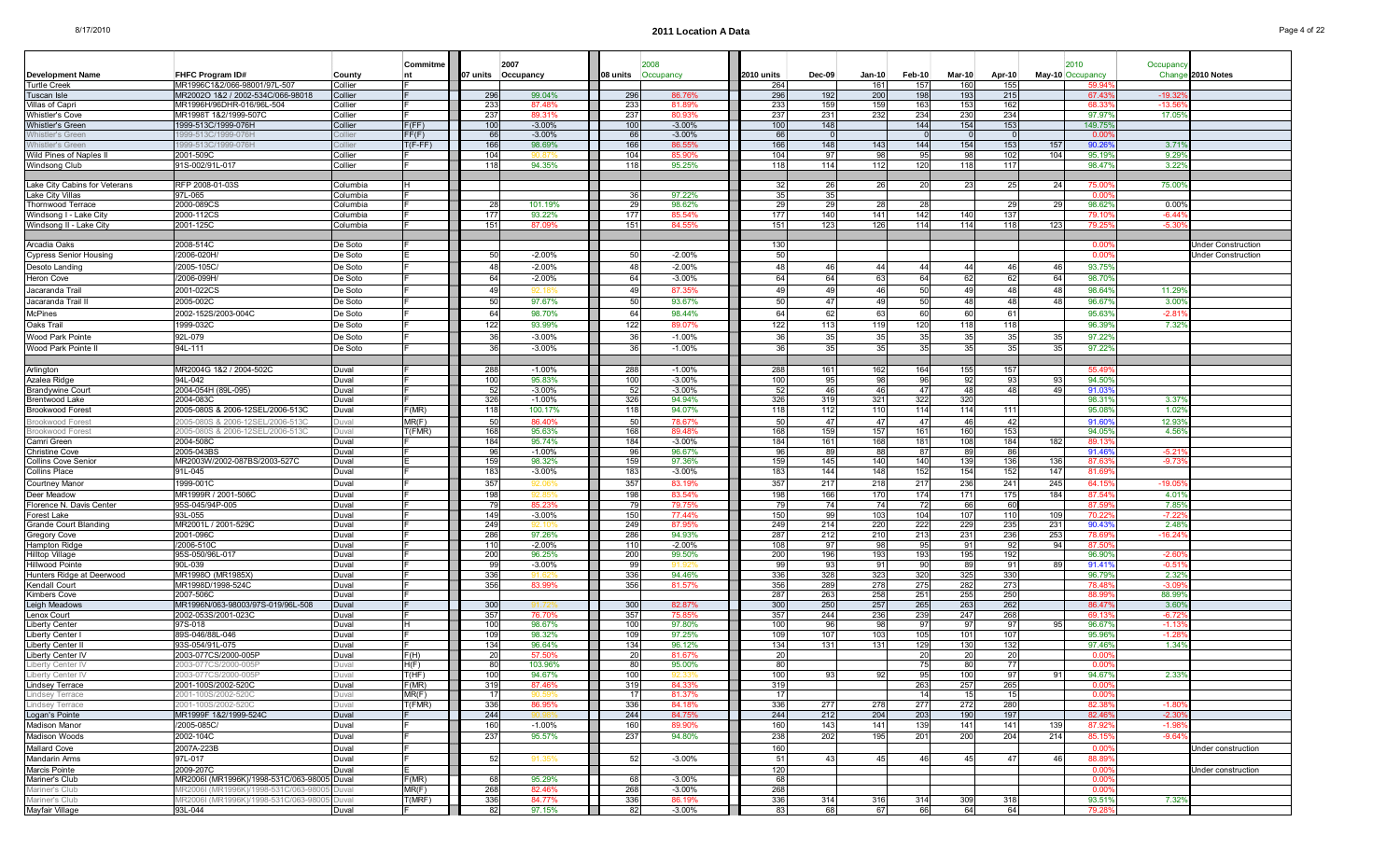|                                                       |                                                              |                      | Commitme             |            | 2007                 |            | 2008                 |            |            |                       |               |             |             |                |                  |                           |                           |
|-------------------------------------------------------|--------------------------------------------------------------|----------------------|----------------------|------------|----------------------|------------|----------------------|------------|------------|-----------------------|---------------|-------------|-------------|----------------|------------------|---------------------------|---------------------------|
| <b>Development Name</b>                               | <b>FHFC Program ID#</b>                                      | County               |                      | 07 units   | Occupancy            | 08 units   | Occupancy            | 2010 units | Dec-09     | $Jan-10$              | <b>Feb-10</b> | Mar-10      | Apr-10      |                | May-10 Occupancy | Occupand<br>Chang         | 2010 Notes                |
| Mission Pointe - Jacksonville                         | MR2002C 1&2/063-98009/2002-503C                              | Duval                |                      | 383        | 83.55                | 383        | 87.31%               | 383        | 329        | 332                   | 338           | 342         | 345         |                | 88.04            | 0.73                      |                           |
| Mount Carmel Gardens                                  | 97HR-014                                                     | Duval                |                      | 207        | 99.60%               | 207        | 98.63%               | 207        | 197        | 196                   | 194           | 194         | 195         | 194            | 94.20%           | $-4.43$                   |                           |
| Normandy                                              | 2004-010H                                                    | Duval                |                      | 100        | $-2.00\%$            | 100        | 88.00%               | 99         | 99         | -99                   | 99            | 99          | 99          | 99             | 100.00           | 12.00                     |                           |
| Oak Hammock                                           | 94L-009                                                      | Duval                |                      | 155        | 94.95%               | 155        | 98.60%               | 155        | 155        | 152                   |               | 154         | 154         | 154            | 99.23            | 0.62                      |                           |
| Oaks at Millcreel                                     | /IR1998K (MR1985OO)                                          | Juval                | F(MR)                | 72         | 147.22%              | 72         | 81.94%               | 72         | 55         | 59                    | 55            | 59          | 61          |                | 80.28            | $-1.67$                   |                           |
| Oaks at Millcreel                                     | <b>IR1998K (MR1985OO</b>                                     | )uva                 | MR(F)                | 288        | 89.03%               | 288        | 83.89%               | 288        | 237        | 234                   | 240           | 247         | 250         |                | 83.8             | 0.00%                     |                           |
| Oaks at Millcreek                                     | (IR1998K (MR1985OO                                           | ouv                  | T(MRF)               | 360        | 87.839<br>91 Z       | 360        | 83.50%               | 360        | 292        | 293                   | 295           | 306         | 311         |                | 83.17            | -0.3                      |                           |
| Oakwood Villa<br>Orchid Trace                         | 2000-031S<br>1999-063C                                       | Duval<br>Duval       |                      | 199<br>27  | 89.51%               | 199<br>27  | 81.61%<br>93.83%     | 199<br>27  | 191<br>22  | 192<br>23             | 195<br>2:     | 189<br>24   | 191<br>25   |                | 96.28<br>86.67   | 14.67                     |                           |
| Otter Run                                             | 2007A-224B                                                   | Duval                |                      |            |                      |            |                      | 192        |            |                       |               |             |             |                | 0.00             |                           | Jnder construction        |
| Pine Meadows                                          | 2003-060C                                                    | Duval                |                      | 224        | 96.76%               | 224        |                      | 222        | 198        | 195                   | 190           | 197         | 198         |                | 88.11            | $-3.7^{\circ}$            |                           |
| Pinewood Pointe                                       | 90L-072                                                      | Duval                |                      | 135        | $-3.00%$             | 135        |                      | 135        | 129        | 129                   | 129           | 133         | 131         | 128            | 96.17%           | 4.17                      |                           |
| Ravenwood - Jacksonville                              | 98S-001                                                      | Duval                | F(MR)                | 80         | 98.75%               | 80         | 53.75%               | 80         |            | 76                    |               | 68          |             |                | 0.00             |                           |                           |
| Ravenwood - Jacksony                                  | 3S-001                                                       |                      | MR(F)                | 32         | 97.50%               | $32 \,$    | 158.75%              | 32         |            | 11                    |               |             |             |                | 0.00             |                           |                           |
| Ravenwood - Jacksonville                              | 8S-001                                                       | Juval                | T(FMR)               | 112        | 95.71%               | 112        | 83.63%               | 112        | 89         | 87                    | 84            | 77          | 90          |                | 76.25            | -7.3                      |                           |
| Regents                                               | 2006A-202B/2006-509C                                         | Duval                |                      | 304        | $-1.00%$             | 304        | $-1.00%$             | 304        | 138        | 131                   | 127           | 125         | 124         |                | 42.43            |                           |                           |
| Rosalind Villas                                       | 2000-113C                                                    | Duval                |                      | 119        | 99.16%               | 119        | 99.30%               | 119        | 117        | 117                   | 117           | 117         | 117         |                | 98.32            | $-0.9$                    |                           |
| Ryan Oaks                                             | 2003-164C<br>2004-069C & 2005-001C                           | Duval                |                      | 132<br>120 | 95.71%<br>$-1.00%$   | 132<br>120 | $-3.00%$<br>$-1.00%$ | 131<br>120 | 123        | 118<br>111            | 122           | 125<br>115  | 125<br>108  | 126            | 94.02<br>93.17   |                           |                           |
| Sanctuary Walk<br>Savannah Springs                    | 2006-015BS/2006-518C                                         | Duval<br>Duval       |                      | 234        | $-2.00%$             | 234        | $-2.00%$             | 234        | 111<br>213 | 213                   | 114<br>219    | 223         | 224         |                | 93.339           |                           |                           |
| Savannah Springs Apartments II                        | 2007-163BS                                                   | Duval                |                      |            |                      |            |                      | 234        |            |                       |               |             |             |                | 0.00             |                           | <b>Jnder construction</b> |
| Senior Citizen Village                                | 91L-033                                                      | Duval                |                      | 100        | 95.00%               | 100        | 98.00%               | 100        | 98         | 99                    | 99            | 100         | 98          |                | 98.80            | 0.80                      |                           |
| Spinnaker Reach                                       | 94L-127                                                      | Duval                |                      | 285        | 96.73%               | 285        | 95.73%               | 285        | 248        | 236                   | 241           | 247         | 248         | 254            | 86.2             | -9.5                      |                           |
| Sundance Pointe                                       | MR2000N1&2 / 063-98008 / 2000-541C                           | Duval                |                      | 283        | 95.58%               | 283        | 78.94%               | 283        | 246        | 242                   | 239           | 234         | 228         |                | 84.03            | 5.09                      |                           |
| Thomas Chase                                          | MR2003L/2002-126BS/2003-505C                                 | Duval                |                      | 266        |                      | 266        |                      | 266        | 227        | 235                   | 241           | 267         | 248         | 244            | 91.60            | $-0.58$                   |                           |
| Timberwood Trace                                      | 93L-053                                                      | Duval                |                      | 223        | 82.51%               | 223        | $-3.00%$             | 223        | 198        | 201                   | 200           | 206         | 184         | 190            | 88.12            |                           |                           |
| Timuquana Park                                        | 2004-515C                                                    | Duval                |                      | 100        | $-3.00\%$            | 100        | 99.67%               | 100        | 99         | 100                   | 100           | 100         | 97          | 98             | 99.00            | $-0.67$                   |                           |
| Towers of Jacksonville                                | 2009A-212B/ PLP                                              | Duval                |                      |            |                      |            |                      | 194        |            |                       |               |             |             |                | 0.00             |                           | Jnder construction        |
| Victoria Park                                         | MR2002J 1&2 (MR1988A/MG1983C)                                | Duval                |                      | 247        | 89.07%               | 247        | 88.10%               | 247        | 234        | 227                   | 225           | 232         | 229         |                | 92.87            | 4.78                      |                           |
| Victoria Park at Mandarin                             | MR2002J 1&2 (MR1988E/MG1983D)                                | Duval                |                      | 144        | 87.38%               | 144        | 88.19%               | 144        | 129        | 126                   | 124           | 124         | 125         |                | 87.2             | $-0.9$                    |                           |
| Victoria Park at Mandarin III<br>Williamsburg Commons | MR2002J 1&2 (MR1988F/MG1984B)<br>MR1995E/063-98002/96L-505   | Duval<br>Duval       |                      | 128<br>317 | 90.63<br>92.59       | 128<br>317 | 86.72%<br>85.55%     | 128<br>317 | 114<br>256 | 112<br>264            | 117<br>262    | 115<br>262  | 112<br>268  |                | 89.06<br>82.78   | $2.34^{\circ}$<br>$-2.78$ |                           |
|                                                       |                                                              |                      |                      |            |                      |            |                      |            |            |                       |               |             |             |                |                  |                           |                           |
| Alabaster Gardens                                     | 2004-032BS                                                   | Escambia             |                      | 147        | $-1.00%$             | 147        | $-1.00%$             | 147        | 133        | 132                   | 135           | 134         | 135         |                |                  |                           |                           |
| Arbours at Ensley                                     | 2006-028C                                                    | Escambia             |                      | 112        | $-2.00%$             | 112        | $-2.00%$             | 111        | 110        | 108                   | 107           |             | 111         |                | 98.20            |                           |                           |
| <b>Belmont Duplexes</b>                               | 96S-004                                                      | Escambia             | F(MR)                |            | 137.14%              |            | 123.81%              |            | - 8        |                       |               |             |             |                | 0.00             |                           |                           |
| <b>Belmont Duplexes</b>                               | SS-004                                                       | scambia              | MR(F)                | 16         | 93.75%               | 16         |                      | 16         | 14         |                       |               |             |             |                | 0.00             |                           |                           |
| Belmont Duplexes                                      | 6S-004                                                       | scambia              | T(MRF)               | 26         | 94.62%               | 26         |                      | 26         | 22         | 22                    | 22            | 24          | 24          |                | 87.69            | $-2.6$                    |                           |
| <b>Blue Angel Cove</b>                                | 2008-237E                                                    | Escambia             |                      |            |                      | 148        | $-4.00%$             | 148        |            |                       |               |             |             |                | 0.00             |                           | under construction        |
| Camellia Gardens                                      | 94L-135                                                      | Escambia             |                      | 32         | 88.54%               | 32         |                      | 32         | 29         | 28                    | 29            | 29          | 29          |                | 90.00            | $-0.10$                   |                           |
| Devilliers Gardens                                    | 89S-014/89L-014                                              | Escambia             |                      | 16         | 92.71                | 16         | 98.75%               | 16         | 16         | 16                    | 16            | 16          | 16          |                | 100.00           | 1.25                      |                           |
| Englewood Senior                                      | 2006-106C                                                    | Escambia             |                      | 160        | $-2.00%$             |            |                      | 92<br>160  | 89<br>154  | 90<br>154             | 88<br>155     | 85<br>153   | 154         |                | 95.65<br>96.25   | 95.65                     |                           |
| Johnson Lakes                                         | #N/A                                                         | Escambia             |                      | 11         |                      | 160        | $-1.00%$             |            |            |                       |               |             |             |                |                  |                           |                           |
| Lillian Housin<br>Morris Court II                     | 97HR-011<br>2006-065C                                        | Escambia<br>Escambia |                      | 74         | 100.00%<br>$-2.00%$  | 741        | 100.00%<br>$-2.00%$  | 11<br>73   | 70         | 70                    | 71            | -73         |             |                | 0.00<br>97.26    |                           |                           |
| Morris Court II                                       | MR2008B/2006-356HR/2007-522C                                 | Escambia             |                      | 50         | $-2.00%$             | 50         | $-2.00%$             | 50         | -47        | -43                   | 47            | 49          | 46          |                | 92.80            |                           |                           |
| Oakwood Village                                       | 91L-054                                                      | Escambia             |                      | 40         | 99.17%               | 40         | 95.00%               | 40         | 40         | 40                    | 39            | 40          | 40          | 4 <sup>c</sup> | 99.58            | 4.58                      |                           |
| Palafox Landing                                       | 2006-035C 2009-065CTX                                        | Escambia             |                      | 96         | $-2.00%$             | 96         | $-2.00%$             | 96         |            |                       |               |             |             |                | 0.00             |                           | under construction        |
| Pensacola Affordable                                  | 89S-055/89L-055                                              | Escambia             |                      | 55         | 94.24%               | 55         | 98.55%               | 55         | 49         | 52                    | 54            |             |             |                | 0.00             |                           |                           |
| Pensacola Veteran Housing                             | RFP2008-0102                                                 | Escambia             | F(H)                 |            |                      |            |                      | - 6        |            |                       |               |             |             |                | 0.00             |                           | under construction        |
| Pensacola Veteran Housing                             | RFP2008-0102                                                 | scambia              | H(F)                 |            |                      |            |                      | 24         |            |                       |               |             |             |                | 0.00             |                           | under construction        |
| Pensacola Veteran Housing                             | RFP2008-0102                                                 | scambia              | T(HF)                |            |                      |            |                      | 30         |            |                       |               |             |             |                | 0.00             |                           | under construction        |
| Pines at Warrington                                   | /2005-127C/                                                  | Escambia             | F(MR)                | 160        | $-2.00%$             | 160        | 92.71%               | 144        | 132        | 128                   | 127           | 134         |             |                | 90.45            | $-2.26$                   |                           |
| Pines at Warrington                                   | 2005-127C                                                    | scambia              | MR(F)                | 160        | $-2.00%$             | 160        | 92.71                | 16         | 13         |                       |               |             |             |                | 64.06            | $-28.6$                   |                           |
| Pines at Warringtor                                   | 2005-1270                                                    | scambia              | T(FMR)               | 160        | $-2.00%$             | 160        |                      | 160        | 145        | 137                   | 136           | 144         |             |                | 87.81            | $-4.9$                    |                           |
| Silurian Pond                                         | 2006-358HR                                                   | Escambia             |                      | 72         | $-2.00\%$            | 72         | $-2.00%$             | 72         | 69         | 71                    | 71            | 68          | 70          |                | 96.94%           |                           |                           |
| <b>Stoddert Place</b>                                 | 1R1996O/063-98004/96DHR-007/1998-{                           | scambia              | F(MR)                | 238        | 98.99%               | 238        |                      | 252        | 238        | 241                   | 245           | 244         | 245         |                | 96.27            | $6.00^{\circ}$            |                           |
| <b>Stoddert Place</b>                                 | IR1996O/063-98004/96DHR-007/1998-5                           | scambia              | MR(F)                | 66         | 86.06                | 66         | 94.19%               | 68         | 68         | 68                    | 68            | -68         | 68          |                | 100.00%          | 5.819                     |                           |
| Stoddert Place<br>Sugar Hill                          | 07/1996O/063-98004/96DHR-007/1998-5150 Escambia<br>2006-018C | Escambia             | IT(FMR)              | 304<br>51  | 95.67%<br>94.77%     | 304<br>51  | 95.75%               | 320<br>49  | 306        | 3091<br>48            | 313<br>49     | -3121<br>48 | - 313<br>46 |                | 97.06%<br>97.45% | 5.94%<br>1.709            |                           |
| Townsend Terrace                                      | 2004-005H                                                    | Escambia             |                      | -8         | 97.50%               | -8         | 97.92%               | -8         |            |                       |               |             |             |                | 96.88%           | $-1.04$                   |                           |
| Twin Oaks Villas                                      | 92L-091                                                      | Escambia             |                      | 218        | 96.71%               | 218        | 93.04%               | 217        | 195        | 187                   | 193           | 198         |             |                | 89.06            | $-3.99$                   |                           |
| VBL 1                                                 | 92HR-002                                                     | Escambia             | F(MR)                | 16         | $-3.00%$             | 16         | $-3.00%$             | 16         |            |                       |               |             |             |                | $0.00^{\circ}$   |                           |                           |
| VBL 1                                                 | 92HR-002                                                     | Escambia             | MR(F)                | 44         | $-3.00%$             | 44         | $-3.00%$             | 44         |            |                       |               |             |             |                | 0.00%            |                           |                           |
| VBL 1                                                 | 92HR-002                                                     | Escambia             | T(MRF)               | 60         | 94.44%               | 60         | $-3.00%$             | 60         |            |                       |               |             |             |                | 0.00             |                           |                           |
| VBL 2                                                 | 92HR-002-2                                                   | Escambia             | F(MR)                | 16         | $-3.00\%$            | 16         | $-3.00\%$            | 16         |            |                       |               |             |             |                | 0.00             |                           |                           |
| VBL 2                                                 | 92HR-002-2                                                   | Escambia             | MR(F)                | 14         | $-3.00%$             | 14         | $-3.00%$             | 14         |            |                       |               |             |             |                | 0.00             |                           |                           |
| VBL 2                                                 | 2HR-002-2                                                    | Escambia             | $\overline{T}$ (FMR) | 30         | 96.67%               | 30         | $-3.00%$             | 30         |            |                       |               |             |             |                | $0.00^{\circ}$   |                           |                           |
| Wesley Scott Place<br>Zarragossa Street Housing       | 1999-008C<br>96HR-025                                        | Escambia<br>Escambia |                      | 40         | $-3.00%$<br>$-3.00%$ | 40<br>8    | $-3.00%$<br>97.92%   | 40         | 39         | -38<br>$\overline{7}$ |               | 39<br>7     | 39<br>7     | 40             | 97.50%<br>85.42% | $-12.50$                  |                           |
|                                                       |                                                              |                      |                      |            |                      |            |                      |            |            |                       |               |             |             |                |                  |                           |                           |
| Beach Village at Palm Coast I                         | 2008-236S 2009-033CT                                         | Flagler              |                      |            |                      | 84         | -4.00%               | 84         |            |                       |               |             |             |                | $0.00\%$         |                           | Under construction        |
| Bella Vista                                           | 90L-059                                                      | Flagler              |                      | 45         | 98.89%               | 45         | 98.52%               | 45         | 43         | 45                    | 45            | 44          | 44          | 43             | 97.78%           | $-0.74%$                  |                           |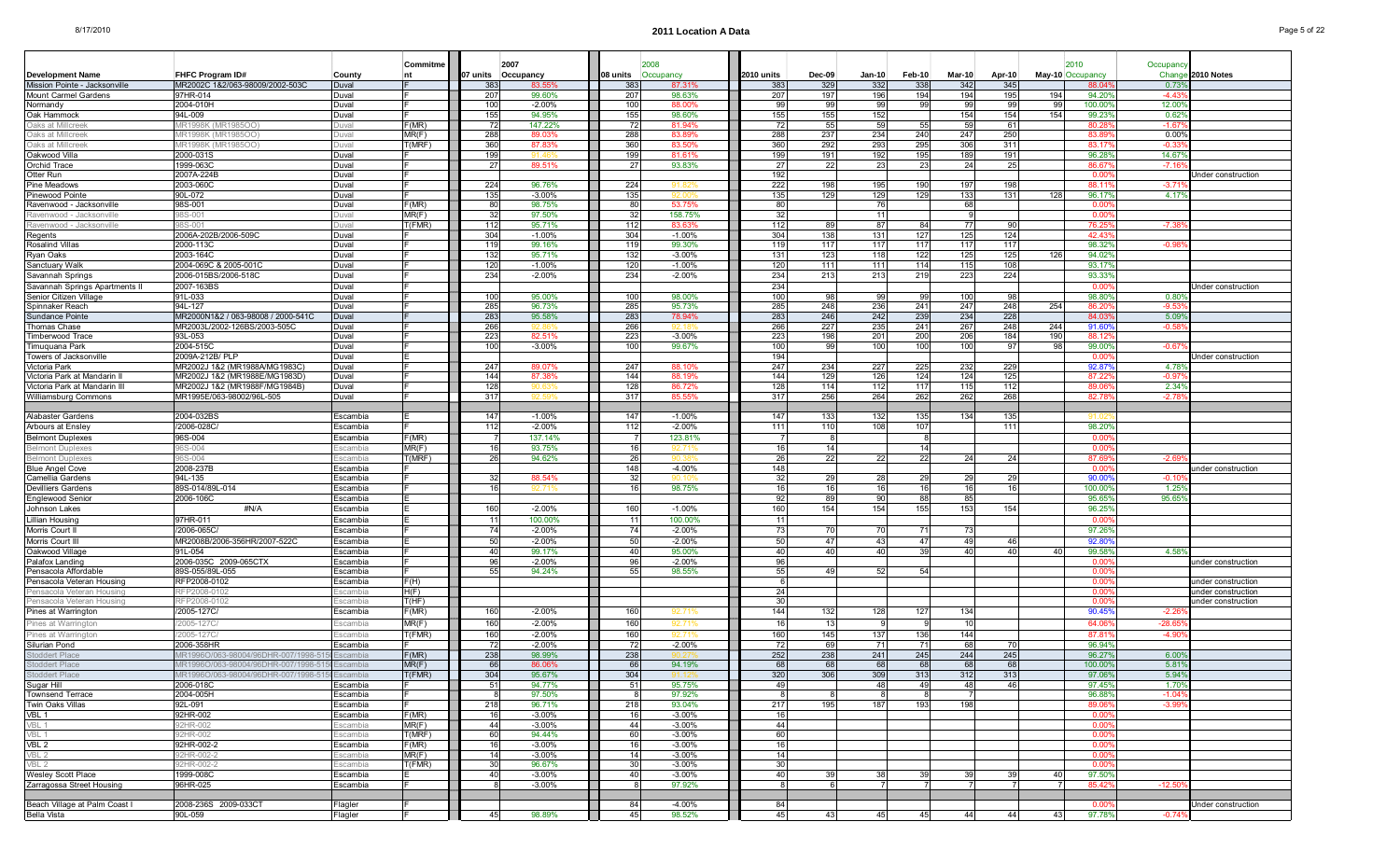| <b>Development Name</b>                             | <b>FHFC Program ID#</b><br>2003-119C | County<br>Flagler       | Commitme<br>nt |           | 2007<br>07 units Occupancy<br>99.09% | 08 units<br>128 | 2008<br>Occupancy<br>96.88% | 2010 units<br>128 |          | <b>Dec-09</b><br>123 | $Jan-10$<br>123 | $Feb-10$<br>124 | $Mar-10$<br>120 | Apr-10<br>121 |                 | 2010<br>May-10 Occupancy<br>95.47% | Occupanc           | Change 2010 Notes                        |
|-----------------------------------------------------|--------------------------------------|-------------------------|----------------|-----------|--------------------------------------|-----------------|-----------------------------|-------------------|----------|----------------------|-----------------|-----------------|-----------------|---------------|-----------------|------------------------------------|--------------------|------------------------------------------|
| Madison Green<br>Pinecreek Place                    | 91L-065                              | Flagler                 |                | 128<br>42 | 100.00%                              | -42             | 97.22%                      |                   | 42       | 42                   | 42              | 40              | -40             | 39            |                 | 96.67%                             | $-1.4'$<br>$-0.56$ |                                          |
|                                                     |                                      |                         |                |           |                                      |                 |                             |                   |          |                      |                 |                 |                 |               |                 |                                    |                    |                                          |
|                                                     |                                      |                         |                |           |                                      |                 |                             |                   |          |                      |                 |                 |                 |               |                 |                                    |                    |                                          |
| Carrabelle Cove                                     | 92L-090                              | Franklin                |                | -32       | $-3.00\%$                            | 32              | $-3.00\%$                   |                   | -32      |                      |                 |                 |                 |               |                 | 0.00                               |                    |                                          |
| Eastpoint                                           | 92L-010                              | Franklin                |                | 30        | 95.00%                               | 30              | 97.78%                      |                   | 30       | 29                   | 29              | 30              | 30              | 30            | 30 <sub>l</sub> | 98.899                             | 1.11'              |                                          |
| Heritage Villas - Apalachicola                      | 92L-009                              | Franklin                |                | 23        | 85.51%                               | 23              | 96.38%                      |                   | 23       | 20                   | 21              | 23              | -20             | 23            |                 | 93.04%                             | $-3.33$            |                                          |
|                                                     |                                      |                         |                |           |                                      |                 |                             |                   |          |                      |                 |                 |                 |               |                 |                                    |                    |                                          |
|                                                     |                                      |                         |                |           |                                      |                 |                             |                   |          |                      |                 |                 |                 |               |                 |                                    |                    |                                          |
|                                                     |                                      |                         |                |           |                                      |                 |                             |                   |          |                      |                 |                 |                 |               |                 |                                    |                    |                                          |
| <b>Arbor Crest</b><br>Dogwood Manor                 | 2004-033C<br>90L-012                 | Gadsden<br>Gadsden      |                | 120       | $-1.00%$                             | 120             | $-1.00%$                    | 120               | 38       | 101<br>36            | 102<br>36       | 107<br>35       | 113<br>-36      | 36            | 36              | 88.13<br>94.30%                    | 94.30              |                                          |
| Gadsden Arms                                        | TBD                                  | Gadsden                 |                | 100       | $-4.00%$                             | 100             | 93.33%                      | 100               |          |                      | 100             | 100             | 98              | 99            | 99              | 99.209                             | 5.87               |                                          |
| Lanier Oaks                                         | 98S-049S                             | Gadsden                 |                | 22        | 98.48%                               | 22              | 99.09%                      |                   | 22       |                      | 18              | 18              | 18              | 18            |                 | 81.82                              | $-17.27$           |                                          |
| Ochlokonee Pointe                                   | 2004-151CS (HC)/2001-131CS (SAIL)    | Gadsden                 |                | 96        | $-1.00%$                             | 96              | 93.75%                      |                   | 96       | 79                   | 74              | 78              | -831            | 83            | 83              | 83.33                              | $-10.42$           |                                          |
| Omega Villas                                        | 2000-107S                            | Gadsden                 | F(FF)          | 10        |                                      | 10 <sup>1</sup> | 254.00%                     |                   | 10       |                      |                 | 47              | 48              | 46            |                 | 0.00                               |                    |                                          |
| Omega Villas                                        | 000-107S                             | Gadsden                 | FF(F)          | 46        | 40.43%                               | 46              | 24.35%                      |                   | 46       |                      |                 |                 |                 |               |                 | 0.00                               |                    |                                          |
| Omega Villas                                        | 000-107S                             | Gadsden                 | $T(FF-F)$      | 56        | 48.21%                               | 56              | 68.45%                      |                   | 56       | 46                   | 53              | 53              | -54             | 52            |                 | 92.14%                             | 23.69              |                                          |
|                                                     |                                      |                         |                |           |                                      |                 |                             |                   |          |                      |                 |                 |                 |               |                 |                                    |                    |                                          |
| Greenbriar                                          | 94L-026<br>94L-027                   | Hamilton                |                | 24<br>36  | $-3.00%$                             | 24<br>37        | $-3.00%$<br>$-3.00%$        |                   | 24<br>37 | 19<br>36             | 23<br>36        | 23<br>36        | -23<br>36       | 23<br>36      | 23              | 93.06%<br>96.85                    |                    |                                          |
| Greenhaven<br>Hamilton Village                      | 94L-024                              | Hamilton<br>Hamilton    |                | 24        | $-3.00%$<br>$-3.00%$                 | 24              | $-3.00%$                    |                   | 24       | 22                   | 22              | 22              | 22              | 23            | 35<br>24        | 93.75%                             |                    |                                          |
| Oaktree                                             | 94L-025                              | Hamilton                |                | 24        | $-3.00%$                             | 24              | $-3.00%$                    |                   | 24       | 18                   | 21              | 21              | 23              | 22            | 22              | 88.19                              |                    |                                          |
|                                                     |                                      |                         |                |           |                                      |                 |                             |                   |          |                      |                 |                 |                 |               |                 |                                    |                    |                                          |
|                                                     |                                      |                         |                |           |                                      |                 |                             |                   |          |                      |                 |                 |                 |               |                 |                                    |                    |                                          |
| Azalea                                              | 2002-720H                            | Hardee                  |                | 40        | 86.67%                               | 40              |                             |                   | 40       | 40                   | 39              | 40              | 40              |               |                 | 99.389                             | 7.71               |                                          |
| <b>Country Manor</b>                                | 2002-063CS & 2003-092S               | Hardee                  | F(FF)          | 70        | 94.00%                               | 70              | 78.57%                      |                   | -70      |                      |                 | 60              | 69              | 64            |                 | 0.00                               |                    |                                          |
| Country Mano                                        | 002-063CS & 2003-092S                | lardee                  | FF(F)          | 48        | 93.33%                               | 48              | 70.83%                      |                   | 48       |                      |                 | 42              | -41             | 42            |                 | 0.00                               |                    |                                          |
| Country Manor                                       | 002-063CS & 2003-0929                | lardee                  | $T(F-FF)$      | 118       | 93.64%                               | 119             | 74.79%                      | 119               |          | 94                   | 99              | 102             | 110             | 106           |                 | 85.8                               | 11.099             |                                          |
| <b>Country Walk</b>                                 | 2005A-211B/2006-517C                 | Hardee                  |                | 64        | $-2.00%$                             | 64              | $-1.00%$                    |                   | 64       | 64                   | 63              | 63              | 62              | 63            |                 | 98.44%                             |                    |                                          |
| Hannah House                                        | RFP2008-0107                         | Hardee                  | F(H)<br>H(F)   |           |                                      |                 |                             |                   | 14       |                      |                 |                 |                 |               |                 | 0.00                               |                    | inder construction                       |
| Hannah House<br>Hannah House                        | RFP2008-0107<br>RFP2008-0101         | Hardee<br><b>Hardee</b> | T(HF)          |           |                                      |                 |                             |                   | 17       |                      |                 |                 |                 |               |                 | 0.00<br>n no                       |                    | under construction<br>under construction |
| River Chase                                         | 92L-074                              | Hardee                  |                | 47        | 99.29%                               | 47              | 98.94%                      |                   | 47       | 47                   | 47              | 45              | 46              | 45            | 46              | 97.87%                             | $-1.0$             |                                          |
| Old Orchard Village                                 | 2006-360HR                           | Hardee                  |                | 50        | $-2.00\%$                            | 50              | $-2.00%$                    |                   | 50       |                      |                 |                 |                 |               |                 | 0.00                               |                    | under construction                       |
| Stenstrom Road Senior Village                       | 2006-359HR                           | Hardee                  |                | 75        | $-2.00%$                             | 75              | $-2.00%$                    |                   | 75       |                      |                 |                 |                 |               |                 | 0.00                               |                    | under construction                       |
| Valencia Garden                                     | 2005-046C/                           | Hardee                  |                | 104       | $-1.00%$                             | 104             | 88.14%                      | 102               |          | 93                   | 94              | 95              | 98              | 94            |                 | 92.94%                             | 4.80               |                                          |
|                                                     |                                      |                         |                |           |                                      |                 |                             |                   |          |                      |                 |                 |                 |               |                 |                                    |                    |                                          |
| Bella Grande                                        | 94S-041/93L-089                      | Hendry                  |                | 30        | 95.00%                               | 30              | 93.33%                      |                   | 30       | 25                   | 24              | 23              | 23              | 20            | 27              | 78.89                              | -14.4              |                                          |
| Collingswood                                        | 97L-020                              | Hendry                  |                | 36        | 100.00%                              | 36              | 93.52%                      |                   | 36       | 36                   | 35              | 35              | -35             |               |                 | 97.92%                             | 4.40               |                                          |
| La Belle Commons                                    | 90L-071                              | Hendry                  |                | 32        | 98.44%                               | 32              | $-3.00%$                    |                   | 32       | 30                   | 30              | 32              | 32              |               | 31              | 96.88                              |                    |                                          |
| Mira Verde                                          | 97L-067/97HR-006                     | Hendry                  |                | 139       | 97.48%                               | 139             | 95.08%                      | 139               |          | 113                  | 119             | 120             | 121             |               | 117             | 84.89                              | $-10.1$            |                                          |
| Pollywog Creek Commons                              | 2004-11-03 S                         | Hendry                  |                |           |                                      |                 |                             |                   | 42       |                      |                 |                 |                 |               |                 | 0.00                               |                    | ınder construction                       |
| Pollywog Creek Commons II                           | RFP 2007-02-01S                      | lendry                  | FF<br>F(FF)    |           |                                      |                 |                             |                   | 24       |                      |                 |                 |                 |               |                 | 0.00                               |                    | ınder construction                       |
| Tall Pines<br><b>Tall Pines</b>                     | 2000-079S<br>000-079S                | lendry<br>lendry        | FF(F)          | 32        | 75.00%<br>102.60%                    | 32              | 80.56%<br>100.00%           |                   | 32       |                      |                 |                 |                 | 28            | 28              | 0.00<br>0.00                       |                    |                                          |
| <b>Tall Pines</b>                                   | 000-079S                             | endry                   | $T(FF-F)$      | 38        | 98.25%                               | 38              | 96.93%                      |                   | 38       | 35                   | 36              | 34              | 35              | 35            | 35              | 92.119                             | $-4.8$             |                                          |
|                                                     |                                      |                         |                |           |                                      |                 |                             |                   |          |                      |                 |                 |                 |               |                 |                                    |                    |                                          |
| <b>Bridgewater Club</b>                             | MR2002L 1&2/2002-525C                | Hernando                |                | 190       | 97.28%                               | 190             | 93.47%                      | 190               |          | 178                  | 183             | 188             | 182             | 181           |                 | 96.00                              | 2.53               |                                          |
| Brook Haven                                         |                                      | Hernando                |                |           |                                      | 160             | $-1.00%$                    | 160               |          | 152                  | 153             | 154             | 155             | 152           |                 | 95.75%                             |                    |                                          |
| Central Village                                     | 2008-239B                            | Hernando                |                |           |                                      |                 |                             | 121               |          |                      |                 |                 |                 |               |                 | 0.00                               |                    | under construction                       |
|                                                     |                                      |                         |                |           |                                      |                 |                             |                   |          |                      |                 |                 |                 |               |                 | 0.00                               |                    |                                          |
| Magnolia Gardens                                    | 2009-162C/ PLP                       | Hernando                |                |           |                                      |                 |                             |                   | 60       |                      |                 |                 |                 |               |                 | 0.00                               |                    | inder construction                       |
| Mariner's Cay                                       | 2007-035BS<br>2004-136C              | Hernando                |                | 160       | $-4.00%$<br>97.79%                   | 160             | $-2.00%$<br>85.55%          | 160<br>127        |          | 70                   | 82<br>120       | 92<br>124       | 107<br>125      | 123<br>122    |                 | 0.00                               | 11.11'             | ease-Up                                  |
| Nantucket Cove<br>Norbourne Estates                 | 90L-048                              | Hernando<br>Hernando    |                | 128<br>43 | $-3.00%$                             | 128<br>43       | $-3.00%$                    |                   | 43       |                      |                 |                 |                 |               |                 | 96.65%<br>0.00                     |                    |                                          |
| Norbourne Estates II                                | 93L-067                              | <b>Hernando</b>         |                | 15        | 85.00%                               | 15              | $-3.00%$                    |                   | 15       |                      |                 |                 |                 |               |                 | 0.00                               |                    |                                          |
| Portillo                                            | 97L-051/97HR-004                     | Hernando                |                | 24        | 96.53%                               | 24              | 95.14%                      |                   | 24       | 24                   | 24              | 22              | 22              | 22            |                 | 95.00%                             | $-0.14$            |                                          |
| Spring Haven                                        | MR2004F / 2002-135BS / 2004-501C     | Hernando                |                | 175       |                                      | 175             | 78.29%                      |                   | 175      | 142                  | 143             | 159             | 163             | 159           |                 | 87.54%                             | 9.26               |                                          |
| Spring Haven II                                     | 2005-034BS/2006-507C                 | Hernando                |                | 88        | -1.00%                               | 881             | -1.00%                      |                   | 88       | 78                   | 77              | 81              | -811            | -79           |                 | 90.00%                             |                    |                                          |
| Vista Grand at Spring Hill                          | 2009-208C                            | Hernando                |                |           |                                      |                 |                             | 190               |          |                      |                 |                 |                 |               |                 | 0.00                               |                    | under construction                       |
| Villas of Shady Oaks                                | 93L-077                              | Hernando                |                | 36        | 96.30%                               | 36              | 88.89%                      |                   | 35       | 33                   | 29              | 32              | -31             | 31            |                 | 89.14%                             | 0.25%              |                                          |
|                                                     |                                      |                         |                |           |                                      |                 |                             |                   |          |                      |                 |                 |                 |               |                 |                                    |                    |                                          |
| Briarwood of Sebring                                | 93L-001                              | Highlands               |                | 41        | 100.00%                              | -41             | 99.59%                      |                   | 41       | 37                   | 39              | 39              | -39             | -37           | 37              |                                    | $-6.9'$            |                                          |
| Castle Hill of Avon Park<br>Groves at Victoria Park | 94L-028<br>2003-015CS                | Highlands<br>Highlands  |                | 36<br>122 | 98.89%<br>98.63%                     | 36<br>122       | 96.30%<br>95.74%            | 122               | 36       | 33<br>115            | 34<br>117       | 34<br>116       | -35<br>115      | 35<br>117     | 35<br>112       | 95.37%<br>94.54%                   | $-0.93$<br>$-1.20$ |                                          |
| Heron's Landing                                     | 92L-070                              | Highlands               |                | 37        | 99.32%                               | 37              | 97.30%                      |                   | 37       | 35                   |                 |                 |                 |               |                 | 0.00                               |                    |                                          |
| Highland Palms                                      | TBD                                  | Highlands               | FF             | 52        | $-4.00\%$                            | 52              | $-2.00\%$                   |                   | -52      |                      | 18 <sup>1</sup> | 50              | -52             | 52            | 49              | 85.00                              |                    |                                          |
| Highlands Cove I                                    | 2009-167C                            | Highlands               | FF.            |           |                                      |                 |                             |                   | 64       |                      |                 |                 |                 |               |                 | 0.00                               |                    | under construction                       |
| Lakeside Park I                                     | RFP2008-0106                         | Highlands               | T(HF)          |           |                                      |                 |                             |                   | 16       |                      |                 |                 |                 |               |                 | 0.009                              |                    | under construction                       |
| North Central Heights                               | 2008-057H                            | Highlands               | T(EF)          |           |                                      |                 |                             |                   | 40       |                      |                 |                 |                 |               |                 | $0.00^{\circ}$                     |                    | under construction                       |
| North Central Heights II                            | 2008-057H/ PLP                       | Highlands               |                |           |                                      |                 |                             |                   | 32       |                      |                 |                 |                 |               |                 | 0.00                               |                    | under construction                       |
| Palms at Lake Tulane                                | 2004-042C                            | Highlands               |                | -78       | 99.57%                               | 78              | 99.79%                      |                   | 79       | 70                   | 69              | 74              | 76 I            | 74            |                 | 91.90%                             | $-7.89$            |                                          |
| Park Crest Terrace I                                | 1998-080CS/1999-004C                 | Highlands               |                | 98        | 99.32%                               | 98              |                             |                   | 98       | 84                   | 77              | 80              | 80              | 79            |                 | 81.63                              | $-10.00$           |                                          |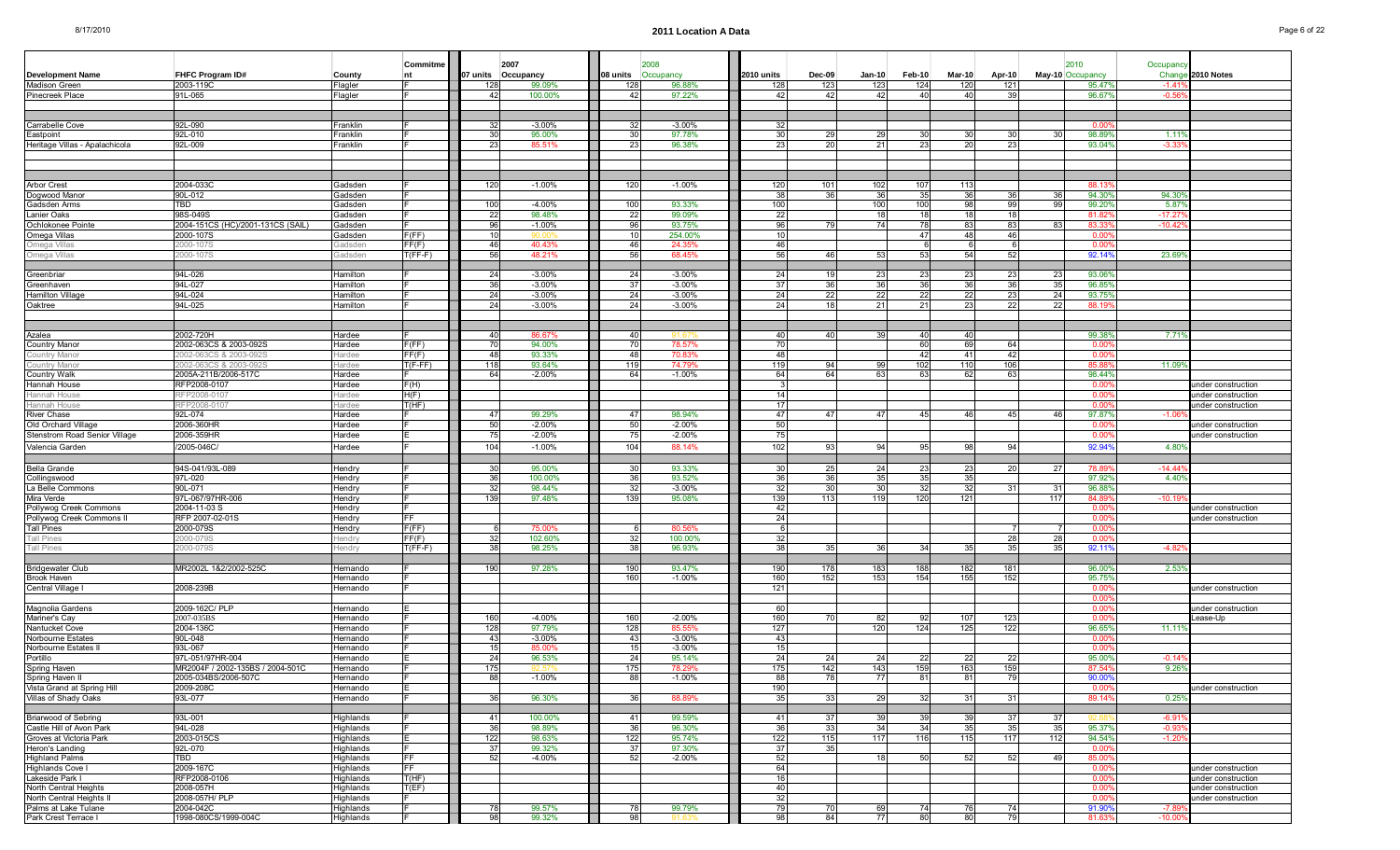|                                                                      |                                                                             |                              | Commitme         | 2007               |                      |                 |                       |                 |                 |            |                |               |            |                  |                  |                     |                                          |
|----------------------------------------------------------------------|-----------------------------------------------------------------------------|------------------------------|------------------|--------------------|----------------------|-----------------|-----------------------|-----------------|-----------------|------------|----------------|---------------|------------|------------------|------------------|---------------------|------------------------------------------|
| <b>Development Name</b>                                              | <b>FHFC Program ID#</b>                                                     | County                       |                  | 07 units Occupancy |                      | 08 units        | 2008<br>Occupancy     | 2010 units      | $Dec-09$        | $Jan-10$   | Feb-10         | <b>Mar-10</b> | Apr-10     | May-10 Occupancy | 2010             | Occupancy<br>Change | 2010 Notes                               |
| Park Crest Terrace                                                   | 1999-048CH                                                                  | Highlands                    | F(FF)            | -30                | $-3.00%$             |                 | $-3.00%$              | 30              |                 |            | -31            | -30           |            |                  | . വെ             |                     |                                          |
| Park Crest Terrace                                                   | 999-048CH                                                                   | ighlands                     | FF(F)            | 14                 | $-3.00%$             |                 | $-3.00%$              | 14              |                 |            |                |               |            |                  | 0.00             |                     |                                          |
| Park Crest Terrace I                                                 | 999-048CH                                                                   | ighlands                     | T(F-FF)          | 44                 | 96.82%               | 44              | 82.589                | 43              |                 | 31         | 31             | 30            |            |                  | 72.67            | $-9.90$             |                                          |
| Sleepy Hollow                                                        | 2008-123H                                                                   | lighlands                    |                  |                    |                      | 48              | $-4.00%$              | 48              |                 |            |                |               |            |                  | 0.00             |                     | under construction                       |
| Sleepy Hollow II                                                     | 2006-101H                                                                   | ighlands                     |                  | 24                 | $-2.00%$             | -24             | $-2.00%$              | 24              |                 |            |                |               |            |                  | 0.00             |                     | inder construction                       |
| Thornbury                                                            | 2006-009C                                                                   | Highlands                    |                  | 48                 | 90.6:                | 47              | 92.91                 | 47              |                 | 46         | 47             | 47            | 46         |                  | 98.94%           | 6.03                |                                          |
| Apartments of River Oaks                                             | 1998-081S/92L-041                                                           | Hillsborough                 |                  | 258                | 78.68%               | 258             | 87.36%                | 258             |                 |            |                | 85            | 85         | 851              | 0.00             |                     |                                          |
| Arbor Place                                                          | 95S-046/96L-006                                                             | Hillsborough                 | F(SN)            | 21                 | 3.81%                | $2^{\circ}$     | 4.76%                 | 21              |                 |            |                |               |            |                  | 0.00             | $-4.76$             |                                          |
| Arbor Place                                                          | 05S-046/96L-006                                                             | lillsborough                 | SN(F)            | 10                 | 274.00%              | -10             | 263.33%               | 10 <sup>1</sup> |                 | 25         | 24             | 24            | -23        |                  | 240.00           | $-23.3$             |                                          |
| Arbor Place                                                          | 05S-046/96L-006                                                             | illsborough                  | T(FSN)           | 31                 |                      | 3 <sup>1</sup>  | 88.17%                | 31              | 31              | 25         | 24             | 24            | 23         |                  | 81.94            | $-6.24$             |                                          |
| Autumn Place                                                         | 2007-165BS                                                                  | Hillsborough                 |                  | 120                | $-4.00%$             | 120             | $-2.00%$              | 120             | 117             | 115        | 115            | 117           | 115        |                  | 96.50            |                     |                                          |
| Bayou Crossing                                                       | 94S-031/95L-009                                                             | Hillsborough                 |                  | 284                | 93.37%               | 284             | 86.13%                | 284             | 247             | 245        | 245            | 248           | 258        | 254              | 87.8             | 1.73                |                                          |
| Belmont Heights Estates<br><b>Belmont Heights Estates</b>            | 2001-089C & 2002-003C<br>2001-089C & 2002-003C                              | Hillsborough<br>lillsborough | F(MR)<br>MR(F)   | 348<br>10          | $-3.00%$<br>$-3.00%$ | 348             | 96.21%                | 348<br>10       |                 |            |                |               |            |                  | 0.00<br>. വെ     |                     |                                          |
| <b>Belmont Heights Estates</b>                                       | 2001-089C & 2002-003C                                                       | illsborough                  | T(FMR)           | 358                | 96.74%               | 358             | 96.03%                | 358             | 335             | 327        | 322            | 329           | 328        | 340              | 92.23            | $-3.81$             |                                          |
| Belmont Heights Estates I                                            | 2001-504C                                                                   | Hillsborough                 | F(MR)            | 169                | $-3.00%$             | 169             | 97.83%                | 169             |                 |            |                |               |            |                  | 0.00             |                     |                                          |
| <b>Belmont Heights Estates</b>                                       | 2001-504C                                                                   | lillsborouah                 | MR(F)            | 32                 | $-3.00%$             | -32             | 95.83%                | 32              |                 |            |                |               |            |                  | 0.00             |                     |                                          |
| <b>Belmont Heights Estates</b>                                       | 2001-5040                                                                   | illsborough                  | T(FMR)           | 201                | 97.01%               | 20 <sup>1</sup> | 97.51%                | 201             | 190             | 190        | 184            | 184           | 182        | 184              | 92.37            | $-5.14$             |                                          |
| <b>Belmont Heights Estates III</b><br><b>Belmont Heights Estates</b> | 2003-110C<br>2003-1100                                                      | Hillsborough<br>Ilsborough   | F(MR)<br>MR(F)   | 250<br>16          | $-1.00%$<br>$-1.00%$ | 250<br>16       | $-1.00\%$<br>$-1.00%$ | 250<br>16       |                 |            |                |               |            |                  | -0.00<br>0.00    |                     |                                          |
| <b>Belmont Heights Estates III</b>                                   | 2003-110C                                                                   | illsborough                  | T(FMR)           | 266                | $-3.00%$             | 266             | 97.97%                | 266             | 253             | 257        | 251            | 253           | 256        | 253              | 95.43            | $-2.54$             |                                          |
| <b>Brandon Crossing</b>                                              | 1998-060S / 1998-521C                                                       | Hillsborough                 |                  | 197                | 99.41%               | 197             | 99.39%                | 197             | 187             | 189        | 193            | 192           | 194        |                  | 96.95            | $-2.44$             |                                          |
| Brandywine                                                           | /2006-006S/                                                                 | Hillsborough                 |                  | 144                | $-2.00%$             | 144             | $-1.00%$              | 143             | 125             | 126        | 128            | 131           | 133        |                  | 89.93            |                     |                                          |
|                                                                      | MR2003T/067-98036/                                                          |                              |                  |                    |                      |                 |                       |                 |                 |            |                |               |            |                  |                  |                     |                                          |
| <b>Bristol Bay</b>                                                   | 2004-066S & 2005-120S/2003-518C                                             | Hillsborough                 |                  | 300                | 94.50%               | 300             | 92.42%                | 300             | 259             | 258        | 262            | 274           | 277        | 274              | 89.11            | $-3.31$             |                                          |
| Carlisle Lakes<br>Cedar Forest                                       | 97L-021<br>98S-012/97L-046                                                  | Hillsborough<br>Hillsborough |                  | 170<br>197         | 70.29%<br>99.24%     | 170<br>197      | 69.41%<br>94.52%      | 170<br>197      | 145<br>193      | 147<br>190 | 146<br>194     | 144<br>194    | 141<br>193 | 188              | 85.06<br>97.46   | 15.65<br>2.94%      |                                          |
| Centro Asturiano Place                                               | 2003-027C                                                                   | Hillsborough                 | E(MR)            |                    |                      |                 |                       |                 | 125             | 125        | 124            | 127           | 127        |                  | 0.00             | 0.00%               |                                          |
| Centro Asturiano Place                                               | 2003-027                                                                    | illsborough                  | MR(E)            |                    |                      |                 |                       |                 | 32              | -31        | 32             | 32            | -32        |                  | n or             | $0.00^{\circ}$      |                                          |
| Centro Asturiano Place                                               | 2003-027C                                                                   | Hillsborough                 |                  | 160                | $-1.00%$             | 160             | 99.06%                | 160             | 157             | 156        | 156            | 159           | 159        | 155              | 98.13            | $-0.94$             |                                          |
| Charleston Landings                                                  | MR2001I A&B (MR1990C/MR1985O)                                               | Hillsborough                 |                  | 299                | 86.40%               | 299             | 93.04%                | 299             | 285             | 284        | 282            | 293           | 290        |                  | 95.92            | 2.88                |                                          |
| Cinnamon Cove                                                        | 92L-058                                                                     | Hillsborough                 |                  | 279                | $-3.00%$             | 279             | 65.41%                | 279             | 280             | 277        | 276            | 278           | 265        | 258              | 97.61            | 32.20               |                                          |
| <b>Claymore Crossings</b>                                            | 2005-032S & 2006-01-SEL / 2005-514C<br>MR2004D/067-98037/2003-047BS/2003-53 | Hillsborough<br>Hillsborough | F(MR)            | 260<br>270         | $-1.00%$<br>94.22%   | 260<br>270      | $-1.00%$<br>96.11%    | 260<br>270      | 258<br>247      | 221<br>247 | 228<br>253     | 235           | 237<br>258 |                  | 90.69<br>93.06   | $-3.06$             |                                          |
| Clipper Bay<br>Clipper Bay                                           | /IR2004D/067-98037/2003-047BS/2003                                          | llsborough                   | MR(F)            |                    | 83.33%               |                 | 77.78%                | - 6             |                 |            |                |               |            |                  | 54.17            | $-23.6$             |                                          |
| Clipper Bay                                                          | /IR2004D/067-98037/2003-047BS/2003-5                                        | IIsborough                   | T(FMR)           | 276                | 94.08%               | 276             | 95.71%                | 276             | 250             | 250        | 256            | 265           | 262        |                  | 92.97            | $-2.74$             |                                          |
| Clipper Cove - Tampa                                                 | 2000-043S/2000-539C                                                         | Hillsborough                 |                  | 174                | 97.41%               | 174             | 96.32%                | 174             | 166             | 167        | 174            | 172           | 171        |                  | 97.70            | 1.38                |                                          |
| Country Oaks                                                         | TBD                                                                         | Hillsborough                 |                  | 148                | $-4.00%$             | 148             | $-2.00%$              | 147             | 147             | 147        | 146            | 146           | 147        | 146              | 99.66            |                     |                                          |
| Cross Creek                                                          | 2009-010C/2007-032BS                                                        | Hillsborough                 |                  | 236                | 94.84%               |                 | 85.93%                | 192<br>236      | 215             | 199        |                |               | 199        | 195              | -0.00<br>86.3    | 0.37                | inder construction                       |
| Cypress Lake<br>Cypress Trace                                        | MR2002M (MR1985WW)<br>MR1998G/1998-529C                                     | Hillsborough<br>Hillsborough |                  | 344                | 94.57%               | 236<br>344      |                       | 344             | 309             | 319        | 207<br>331     | 207<br>330    | 337        |                  | 94.53            | 3.37                |                                          |
| Evergreen                                                            | /2005-035C                                                                  | Hillsborough                 |                  | 40                 | $-2.00%$             | $\overline{4}$  | 100.00%               | 40              | 38 <sup>l</sup> | 38         | 39             | 38            | 39         |                  | 96.00            | $-4.00$             |                                          |
| Fairview Cove                                                        | 2007-137BS                                                                  | Hillsborough                 |                  | 62                 | $-4.00%$             | -62             | $-2.00%$              | 88              | 86              | 86         | 88             | 85            | 87         |                  | 98.18            |                     |                                          |
| Fairview Cove II                                                     | MR2008O/2008-521C                                                           | Hillsborough                 |                  |                    |                      |                 |                       | 65              | 64              | 61         | 64             | 64            | 65         |                  | 97.85            | 97.85               |                                          |
| Fountains on Falkenburg II                                           | 2009-028CT/2010-001CT                                                       | Hillsborough                 |                  | 33                 | $-4.00%$             |                 | $-2.00%$              | 152             |                 |            |                |               |            |                  | 0.00             |                     | under construction                       |
| Fountainview<br>Gardens at Rose Harbor                               | 2004-078C<br>MR2003J / 2002-121BS / 2002-549C                               | Hillsborough<br>Hillsborough |                  | 132<br>160         | 95.08%<br>99.06%     | 132<br>160      | 96.21%<br>99.25%      | 131<br>160      | 127<br>158      | 116<br>158 | 117<br>159     | 129<br>158    | 131<br>159 | 154              | 94.66<br>98.54%  | $-1.56$<br>$-0.7$   |                                          |
| Gardens at South Bay                                                 | 2006-506C                                                                   | Hillsborough                 | F(MR)            |                    |                      |                 |                       | 196             | 186             |            |                |               |            |                  | -0.00            | $0.00^{\circ}$      |                                          |
| Gardens at South Bay                                                 | 2006-506C                                                                   | illsborough                  | MR(F)            |                    |                      |                 |                       | 20              | 16              |            |                |               |            |                  | 0.00             | 0.00                |                                          |
| Gardens at South Bay                                                 | 2006-506C                                                                   | illsborough                  | T(FMR)           |                    |                      |                 |                       | 216             | 202             |            |                |               |            |                  | 0.00             |                     |                                          |
| Grande Oaks                                                          | 2004-009S / 2004-518C                                                       | Hillsborough                 |                  | 166                | 95.38%               | 166             |                       | 166             | 166             | 153        | 146            | 151           | 151        |                  | 92.41            | 0.48%               |                                          |
| Grove Pointe                                                         | 95S-049/96L-016                                                             | Hillsborough                 | F(FF)            | 14                 |                      | 64              | 104.76%               | 14              |                 |            | 16             | -16           | 16         |                  | 0.00             |                     |                                          |
| Grove Pointe<br>Grove Pointe                                         | 05S-049/96L-01<br>I5S-049/96L-016                                           | lillsborough<br>illsborough  | FF(F)<br>T(FF-F) | 64<br>79           | 103.13%<br>99.58%    |                 | 99.74%<br>99.37%      | 64<br>80        |                 | 79         | 64<br>80       | 64<br>80      | 64         |                  | . വ<br>99.75     | 0.38                |                                          |
| Groves at Wimauma                                                    | 2001-053C                                                                   | Hillsborough                 |                  | 106                | $-3.00%$             | 108             | 99.54%                | 108             |                 |            |                |               |            |                  | -0.00            |                     |                                          |
| Hassinger Properties "C"                                             | 91L-060                                                                     | Hillsborough                 |                  |                    | 100.00%              |                 | $-3.00%$              | $\mathcal{P}$   |                 |            | -2             |               |            |                  | 100.00           |                     |                                          |
| Hassinger Properties "D"                                             | 91L-061                                                                     | Hillsborough                 |                  |                    | $-3.00%$             |                 | $-3.00%$              |                 |                 |            |                |               |            |                  | 100.00           |                     |                                          |
| Hassinger Properties "E"                                             | 92L-036                                                                     | Hillsborough                 |                  |                    | 100.00%              |                 | $-3.00%$              |                 |                 |            |                |               |            |                  | 100.00           |                     |                                          |
| Heritage Place<br>Heritage Pines                                     | 2009-163C<br>MR1999I 1&2/ 2000-516C                                         | Hillsborough<br>Hillsborough |                  | 337                | 99.51%               | 337             | 97.33%                | 120<br>337      | 317             | 329        | 329            | 327           | 331        |                  | 0.00<br>96.919   |                     | under construction                       |
| Hunt Club                                                            | 2007-026S                                                                   | Hillsborough                 |                  | 96                 | $-4.00%$             | 96              | $-2.00%$              | 96              | 95              | 95         | -961           | 96            | -921       |                  | 98.75%           | $-0.42$             |                                          |
| Hunters Run I                                                        | 2003-150S / 2003-507C                                                       | Hillsborough                 |                  | 216                | 99.69%               | 216             | 99.35%                | 216             | 216             | 215        | 215            | 214           | 216        | 215              | 99.619           | 0.269               |                                          |
| Hunters Run II                                                       | MR2003G/2002-032BS/2002-546C                                                | Hillsborough                 |                  | 192                | 99.74%               | 192             | 99.48%                | 192             | 188             | 192        | 192            | 190           | 191        |                  | 99.27%           | $-0.21$             |                                          |
| Irongate                                                             | 2001-103C                                                                   | Hillsborough                 |                  | 160                | 93.54%               | 160             |                       | 159             | 127             | 129        | 131            | 135           |            |                  | 82.08            | $-8.76$             |                                          |
| Jeflis                                                               | 90L-016                                                                     | Hillsborough                 |                  |                    | 100.00%              |                 | $-3.00%$              | -8              |                 | 4          | $\overline{a}$ |               |            |                  | 56.25            |                     |                                          |
| Johnson-Kenneth Court<br>Kensington Garden                           | 2009-233C<br>2008-032S                                                      | Hillsborough<br>Hillsborough |                  |                    |                      | 312             | $-4.00%$              | 200<br>312      |                 |            |                |               |            |                  | 0.00<br>0.00     |                     | under construction<br>under construction |
| La Estancia                                                          | 95S-036/96L-009                                                             | Hillsborough                 | F(FF)            | 16                 | 88.54%               | 16              | 95.83%                | 17              |                 |            |                |               |            |                  | $0.00^{\circ}$   |                     |                                          |
| La Estancia                                                          | 95S-036/96L-009                                                             | lillsborough                 | FF(F)            | 67                 | 100.25%              | 67              | 93.53%                | 67              |                 |            |                |               | 65         | 67               | 0.00             |                     |                                          |
| La Estancia                                                          | 05S-036/96L-009                                                             | lillsborough                 | T(FF-F)          | 83                 | 97.99%               | 83              | 93.98%                | 84              | 75              | 75         | 74             | 74            | 74         | 75               | 88.69            | $-5.29$             |                                          |
| Lake Kathy                                                           | /2005-029S 2006-02SEL/2005-515C                                             | Hillsborough                 |                  | 360                | $-1.00%$             | 360             | 94.56%                | 360             | 333             | 334        | 352            | 349           | 346        |                  | 95.229           | $0.67^{\circ}$      |                                          |
| Lake Pointe<br>Lakes of Northdale                                    | 97L-070<br>FR1984D                                                          | Hillsborough<br>Hillsborough |                  | 180<br>216         | 98.06%<br>97.15%     | 180<br>216      | 98.61%<br>94.63%      | 180<br>216      | 182<br>204      | 180<br>195 | 180<br>193     | 175<br>192    | 177<br>190 | 199              | 99.339<br>90.51% | 0.72%<br>$-4.129$   |                                          |
|                                                                      |                                                                             |                              |                  |                    |                      |                 |                       |                 |                 |            |                |               |            |                  |                  |                     |                                          |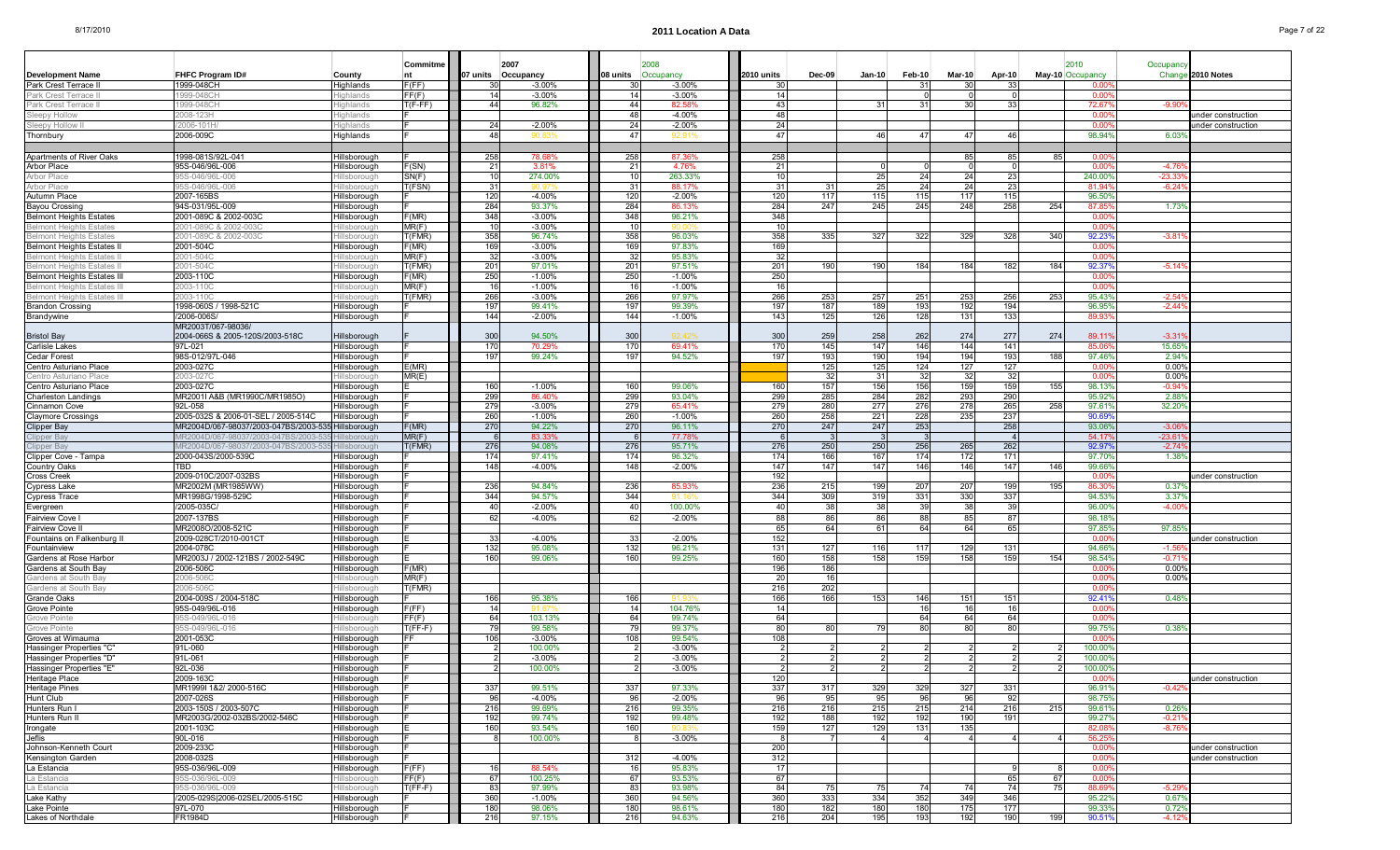|                                            |                                    |                               | Commitme        |                    | 2007             |                 |           |                    |            |               |            |            |                 |            |     | 2010                     | Occupancy         |                    |
|--------------------------------------------|------------------------------------|-------------------------------|-----------------|--------------------|------------------|-----------------|-----------|--------------------|------------|---------------|------------|------------|-----------------|------------|-----|--------------------------|-------------------|--------------------|
| <b>Development Name</b>                    | FHFC Program ID#                   | County                        | <b>nt</b>       | 07 units Occupancy |                  | 08 units        | Occupancy |                    | 2010 units | <b>Dec-09</b> | Jan-10     | Feb-10     | $Mar-10$        | Apr-10     |     | May-10 Occupancy         | Change            | 2010 Notes         |
| Lakewood Pointe I                          | 2008-255C<br>1999-066S/2001-514C   | Hillsborough                  |                 |                    | 98.99%           | 136<br>182      |           | $-4.00%$<br>99.89% | 136<br>182 | 178           | 176        |            |                 |            |     | 0.00                     |                   | nder construction  |
| Lakewood Shores<br>Lansdowne Terrace       | 2004-112C                          | Hillsborough<br>Hillsborough  |                 | 182<br>160         | $-1.00%$         | 160             |           | 96.88%             | 159        | 155           | 156        | 178<br>154 | 177<br>155      | 178<br>155 |     | $97.47^{\circ}$<br>97.48 | $-2.42$<br>0.61   |                    |
| Lighthouse Bay                             | MR2002N1&2 (MR1993A&B) (MR1985V)   | lillsborough                  | F(MR)           | 288                | 95.31%           | 288             |           |                    | 288        | 268           | 270        | 271        | 273             | 271        |     | 93.96                    | $2.92^{\circ}$    |                    |
| Lighthouse Bay                             | /IR2002N1&2 (MR1993A&B) (MR1985V)  | illsborouah                   | MR(F)           | -32                | 83.59%           | -32             |           | 83.75%             | -32        | 25            | -26        | -26        | 28              | 29         |     | 83.75                    | 0.00%             |                    |
| Lighthouse Ba                              | IR2002N1&2 (MR1993A&B)<br>(MR1985) | <i><u><b>Ishorouc</b></u></i> | f(FMR)          | 320                | 94.22%           | 320             |           |                    | 320        | 293           | 296        | 297        | 301             | 300        |     | 92.94                    | 2.63              |                    |
| Manatee Village IV                         | RFP 2005-08-02S                    | Hillsborough                  | -F              |                    |                  |                 |           |                    | -27        |               |            |            |                 |            |     | 0.00                     |                   | under construction |
| Mariner's Cove - Tampa                     | 2002-043S/067-98007/2002-530C      | Hillsborough                  |                 | 208                | 98.32%           | 208             |           |                    | 208        | 196           | 190        | 184        | 196             | 199        |     | 92.79                    | 1.25              |                    |
| Meridian Pointe                            | 2005-030S/2005-509C                | lillsborough                  |                 |                    |                  |                 |           |                    | 360        | 325           | 320        | 318        | 312             | 318        | 315 | 88.33                    | 88.33             |                    |
| Methodist Place                            | 2009A-214B                         | Hillsborough                  |                 |                    |                  |                 |           |                    | 200        |               |            |            |                 |            |     | 0.00                     |                   | under construction |
| Mobley Park                                | 2001-517C                          | Hillsborough                  | F(MR)           | 96                 | $-3.00%$         | -9              |           | 98.81%             | 98         | 86            | 86         | 85         | 94              | 98         | 100 | 93.37                    | $-5.44$           |                    |
| Mobley Park                                | 2001-517C                          | illsboroug                    | MR(F)           | 142                | $-3.00\%$        | 142             |           | 89.44%             | 142        | 117           | 117        | 116        | 115             | 109        | 110 | 80.28                    | $-9.15$           |                    |
| Mobley Park                                | 2001-517C                          | illsborough                   | T(MRF)          | 238                | 95.38%           | 238             |           | 94.12%             | 238        | 203           | 203        | 201        | 210             | 207        | 210 | 86.41                    | $-7.70$           |                    |
| Morgan Creek                               | 2003-054S / 2003-530C              | Hillsborough                  |                 | 334                | 91.07            | 334             |           | 91.14              | 334        | 303           | 299        | 301        | 306             | 308        | 312 | 91.27                    | 0.13              |                    |
| Nantucket Bav                              | 1998-075CS                         | Hillsborough                  |                 | 179                | 99.53%           | 179             |           | 99.33%             | 179        | 177           | 176        | 177        | 174             | 175        | 174 | 98.049                   | $-1.28$           |                    |
| Oaks at Riverview                          | 2003-529C                          | Hillsborough                  |                 | 250                | 98.48%           | 250             |           | 97.13%             | 250        | 240           | 244        | 239        | 244             | 239        | 240 | 96.40                    | $-0.73$           |                    |
| Oaks at Stone Fountain                     | 2005-125C                          | Hillsborough                  |                 | 80                 | $-2.00%$         | 80              |           | $-1.00%$           | 80         | 77            | 76         | 74         | 74              |            |     | 94.06%                   |                   |                    |
| Orchard Park                               | 2001-026S/2000-017C                | lillsborough                  | F(FF)           | 49                 | 69.39%           | $\Delta$ C      |           | 78.57%             | 49         |               |            | 46         | 47              | 48         | 47  | 95.929                   | 17.35             |                    |
| <b>Orchard Park</b>                        | 2001-026S/2000-017C                | lillsborouah                  | FF(F)           | 34                 | 134.31%          | -34             |           | 121.08%            | 34         |               |            | 33         | 34              | -34        | 33  | 98.539                   | $-22.55$          |                    |
| Orchard Park                               | :001-026S/2000-017C                | illsborough                   | $T(F-FF)$       | 83                 | 95.98%           | -83             |           | 95.98%             | 83         | 80            | 79         | 79         | 81              | 82         | 80  | 96.59                    | 0.60              |                    |
| Osborne Landing                            | 1999-019C                          | Hillsborough                  |                 | 42                 | 32.54%           | 42              |           | 93.25%             | 42         | 40            | -39        | 38         | -37             | 37         |     | 90.95                    | $-2.30$           |                    |
| Palencia                                   | MR1994A (MR1985A)                  | Hillsborough                  |                 | 420                | 95.52%           | 420             |           | 94.24%             | 420        | 387           | 385        | 381        | 387             | 397        | 390 | 92.34                    | $-1.9$            |                    |
| Park Springs                               | 1999-077S/2000-503C                | Hilsborough                   |                 | 197                | 93.49%           | 197             |           | 95.53%             | 197        | 169           | 168        | 166        | 166             | 169        |     | 85.08                    | $-10.46$          |                    |
| Park Terrace                               | 2005-060C                          | Hillsborough                  |                 | 216                | $-2.00%$         | 216             |           | $-1.00%$           | 216        | 195           | 197        | 200        | 210             | 209        |     | 93.61                    |                   |                    |
| Reflections - Hillsborough                 | MR2001K A&B (MR1990D/MR1985DDD)    | Hillsborough                  |                 | 346                | 80.92%           | 346             |           |                    | 346        |               |            |            |                 |            |     | 0.00                     |                   |                    |
| Royal Oaks                                 | MR1999K1/2/3                       | Hillsborough                  | F(MR)           | 320                | 74.94%           | 32              |           | 82.13%             | 320        | 238           | 235        | 235        | 237             | 241        |     | 74.13                    | $-8.00$           |                    |
| Royal Oaks<br>Roval Oaks                   | /IR1999K1/2/3<br>MR1999K1/2/3      | Ilsborough<br>lillsborouah    | MR(F)<br>T(FMR) | 80<br>400          | 152.50%          | 80<br>400       |           | 132.25%<br>92.15   | 80<br>400  | 113<br>351    | 128<br>363 | 131<br>366 | 128<br>365      | 125<br>366 |     | 156.25<br>90.55          | 24.009<br>$-1.60$ |                    |
|                                            | 2003-502C                          | Hillsborough                  |                 | 239                | $-3.00%$         | 239             |           |                    | 238        | 211           | 215        | 214        | 218             | 220        |     | 90.59                    | $-2.0$            |                    |
| Royal Palm Key<br>Remington Park           | 2007-020BS                         | Hillsborough                  |                 |                    |                  |                 |           |                    | 220        |               |            |            |                 |            |     | 0.00                     |                   | under construction |
| Sabal Ridge                                | 2009-013C/2007-166BS               | Hillsborough                  |                 |                    |                  |                 |           |                    | 108        |               |            |            |                 |            |     | 0.00                     |                   | under construction |
| South Pointe                               | MR1998J (MR1985NN)                 | Hillsborough                  |                 | 112                | 93.45%           | 112             |           | 89.46%             | 112        | 97            | 95         | 98         | 103             | 106        |     | 89.1'                    |                   |                    |
| Spanish Trace                              | MR2008A/2005-019BS/2007-521C       | Hillsborough                  |                 |                    |                  |                 |           |                    | 120        | 102           | 96         | 106        | 118             | 119        |     | 90.17                    | 90.17             |                    |
| St. James Place                            | TBD                                | Hillsborough                  |                 | 126                | $-4.00%$         | 126             |           | $-1.00%$           | 126        | 119           | 119        | 110        | 111             | 116        |     | 91.27                    |                   |                    |
| Tuscany Pointe                             | <b>MG1983F</b>                     | Hillsborough                  |                 | 304                | 96.66%           | 304             |           |                    | 304        | 270           | 277        | 280        | 287             | 288        |     | 92.24                    | $1.58^{\circ}$    |                    |
| Tuscany Villas at Brandon                  | MR1996D1&2/97L-517                 | Hillsborough                  | F(MR)           |                    |                  |                 |           |                    | 50         |               |            | 50         | 54              | 54         | 54  | 106.00                   | 106.00            |                    |
| Tuscany Villas at Brandon                  | IR1996D1&2/97L-517                 | Ilsborough                    | MR(F)           |                    |                  |                 |           |                    | 198        |               |            | 179        | 181             | 181        | 181 | 91.16                    | 91.16             |                    |
| Tuscanv Villas at Brandon                  | MR1996D1&2/97L-517                 | lillsboroual                  | T(MRF)          |                    |                  |                 |           |                    | 248        | 233           | 231        | 229        | 235             | 235        | 235 | 93.95                    | 93.95             |                    |
| Villas at Newport Landing                  | 2000-091CS                         | Hillsborough                  |                 | 121                | 99.59%           | $12^{\circ}$    |           | 99.01%             | 121        | 118           | 119        | 120        | 119             | 120        | 117 | 98.219                   | $-0.80$           |                    |
| VOA Hillsborough 1 - North 50th            | 92HR-018                           | Hillsborough                  | SΝ              |                    | $-3.00%$         |                 |           | $-3.00\%$          |            |               |            |            |                 |            |     | 0.00                     |                   |                    |
| VOA Hillsborough 2 - Fifteenth             | 92HR-018-2                         | Hillsborough                  | SN              |                    | $-3.00%$         |                 |           | $-3.00%$           |            |               |            |            |                 |            |     | 0.00                     |                   |                    |
| VOA Hillsborough 3 - East Miller           | 92HR-018-3                         | Hillsborough                  | SN              |                    | $-3.00%$         |                 |           | $-3.00%$           |            |               |            |            |                 |            |     | 0.00                     |                   |                    |
| Waterford at Cypress Lake                  | 93L-022/93G-001                    | Hillsborough                  |                 | 445                | 98.95%           | 449             |           | 99.55%             | 449        | 441           | 423        | 421        | 435             | 435        |     | 95.999                   | $-3.56$           |                    |
| Westchester                                | 2000-070CS                         | Hillsborough                  |                 | 372                | 99.87%           | 372             |           | 98.76%             | 372        | 355           | 359        | 359        | 369             | 366        |     | 97.20                    | $-1.56$           |                    |
| Wexford                                    | MR2003P/2002-113BS/2003-514C       | Hillsborough                  |                 | 324                | 98.41%           | 324             |           | 97.10%             | 324        | 299           | 295        | 297        | 301             | 299        |     | 92.04                    | $-5.06$           |                    |
| Williams Landing                           | 1999-035CS                         | Hillsborough                  |                 | 143<br>78          | 99.42%<br>99.79% | 14 <sup>′</sup> |           | 97.34%             | 143<br>78  | 139<br>72     | 134<br>72  | 138<br>72  | 135             | 138<br>73  |     | 95.66<br>92.56           | $-1.61$           |                    |
| Williams Landing Villas<br>Windermere      | 2001-107C<br>1998-047C             | Hillsborough<br>Hillsborough  | F(MR)           | 284                | $-3.00%$         | 284             |           | 98.72%<br>$-3.00%$ | 284        | 259           | 259        | 267        | 72<br>259       | 263        |     | 92.04                    | $-6.15$           |                    |
| Windermere                                 | 998-047C                           | illsborough                   | MR(F)           | 68                 | $-3.00%$         | 6               |           | $-3.00%$           | 68         | 52            | 52         | 47         | 56              | 59         |     | 78.24                    |                   |                    |
| Windermere                                 | 998-047C                           | illsborough                   | (FMR)           | 352                | 91.34            | 352             |           | 88.78%             | 352        | 311           | 311        | 314        | 315             | 322        |     | 89.38                    | 0.60              |                    |
| Windermere II                              | 1999-025C                          | Hillsborough                  |                 | 250                |                  | 250             |           | 88.33%             | 250        | 216           | 223        | 233        | 234             | 235        | 235 | 91.73                    | 3,40              |                    |
| Woodberry Woods                            | 95L-011                            | Hillsborough                  |                 | 344                | 98.16%           | 345             |           | 97.83%             | 345        | 328           | 323        | 328        | 333             | 334        |     | 95.42                    | $-2.41$           |                    |
| Woodbridge at Walden Lake                  | MR1996L/067-98008/97S-020/96L-503  | Hillsborough                  | F(MR)           | 186                | 101.75%          | 186             |           | 98.66%             | 186        | 172           |            | 167        | 170             | 175        |     | 91.94                    | $-6.72$           |                    |
| Woodbridge at Walden Lake                  | IR1996L/067-98008/97S-020/96L-503  | Isborough                     | MR(F)           | 47                 | 89.36            | $\overline{4}$  |           | 83.69%             | 47         | 37            |            | 36         | 39              | 40         |     | 80.8                     | $-2.84$           |                    |
| Woodbridge at Walden Lake                  | /IR1996L/067-98008/97S-020/96L-503 | illsborough                   | T(FMR)          | 233                | 99.14%           | 236             |           | 94.42%             | 236        | 209           | 205        | 203        | 209             | 215        |     | 88.22                    | $-6.20$           |                    |
|                                            |                                    |                               |                 |                    |                  |                 |           |                    |            |               |            |            |                 |            |     |                          |                   |                    |
| Indiana Villas                             | 90L-062                            | Holmes                        |                 | 20                 | 100.00%          |                 |           | $-3.00%$           | 20         | 19            | 19         | 19         | 19              | 20         |     | 96.00                    |                   |                    |
| Oak Terrace                                | 93L-034                            | Holmes                        |                 | 18                 | 99.07%           | 18              |           | $-3.00%$           | 18         | 17            | 16         | 18         | 17 <sup>1</sup> | 18         | 18  | 96.309                   |                   |                    |
|                                            |                                    |                               |                 |                    |                  |                 |           |                    |            |               |            |            |                 |            |     |                          |                   |                    |
|                                            |                                    |                               |                 |                    |                  |                 |           |                    |            |               |            |            |                 |            |     |                          |                   |                    |
|                                            |                                    |                               |                 |                    |                  |                 |           |                    |            |               |            |            |                 |            |     |                          |                   |                    |
|                                            |                                    |                               |                 |                    |                  |                 |           |                    |            |               |            |            |                 |            |     |                          |                   |                    |
| By The River                               | 2006-02-04SNP                      | Indian River                  |                 |                    |                  |                 |           |                    | 41         |               |            | -2         |                 |            |     | $0.00^{\circ}$           |                   | lease-up           |
| Gifford Groves                             | 93L-093                            | Indian River                  |                 | 61                 |                  | -61             |           | 70.49%             | 61         | 31            | 34         | 34         | 34              | 27         |     | 52.46                    | $-18.03$          |                    |
| Grace's Landing                            | 97S-040/96L-052                    | Indian River                  |                 | 70                 | 100.00%          | - 70            |           | 100.00%            | 70         | 70            | 69         | 69         | 70              | 70         | 70  | 99.52%                   | $-0.48$           |                    |
| Heritage Villas - Indian River             | 2006-055BS/2006-055BS/             | Indian River                  |                 | 116                | $-2.00%$         | 116             |           | $-1.00%$           | 116        | 106           | 110        | 110        | 110             | 107        |     | 93.629                   |                   |                    |
| Indian River                               | 94L-114<br>95S-044/96L-008         | <b>Indian River</b>           |                 | 177                | 97.74%           | 177             |           | 83.71%             | 177        | 117           | 119        | 128        | 132             | 136        | 140 | 72.69                    | $-11.02$          |                    |
| Kvle's Run<br>Lexington Club at Vero Beach | MR1998E/1998-523C                  | <b>Indian River</b>           |                 | 199<br>183         | 96.31%<br>93.35% | 199<br>183      |           | 88.84%<br>87.65%   | 199<br>183 | 177<br>170    | 182<br>170 | 187<br>173 | 195             | 196<br>174 |     | 94.17%<br>94.21%         | 5.339<br>6.569    |                    |
| Lindsey Gardens                            | 97L-061                            | Indian River<br>Indian River  |                 | 96                 | 96.01%           | 96              |           | 84.38%             | 96         | 60            | 63         | 64         | 175<br>67       |            |     |                          | $-18.23$          |                    |
| Lindsey Gardens II                         | MR2002I 1&2 / 2002-523C            | Indian River                  |                 | 71                 | 95.77%           | - 71            |           |                    | 71         | 42            | 45         | 53         | 55              | 54         |     | 66.15<br>70.14           | $-21.69$          |                    |
| Palms at Vero Beach                        | MR2002R 1,2&3 / 2002-535C          | Indian River                  |                 | 259                | 88.80%           | 259             |           |                    | 259        | 244           | 248        | 257        | 248             | 250        |     | 96.29%                   | 5.10%             |                    |
| Pelican Isles                              | 2003-125C                          | Indian River                  |                 | 150                | 96.33%           | 150             |           | 97.00%             | 150        |               | 125        | 116        | 118             | 118        |     | 79.50                    | $-17.50$          |                    |
| Pinnacle Grove                             | MR2003A/2002-705H/2001-535C        | Indian River                  |                 | 234                | 97.36%           | 234             |           | 96.92%             | 234        | 203           | 212        | 211        | 212             | 217        |     | 90.17%                   | $-6.75$           |                    |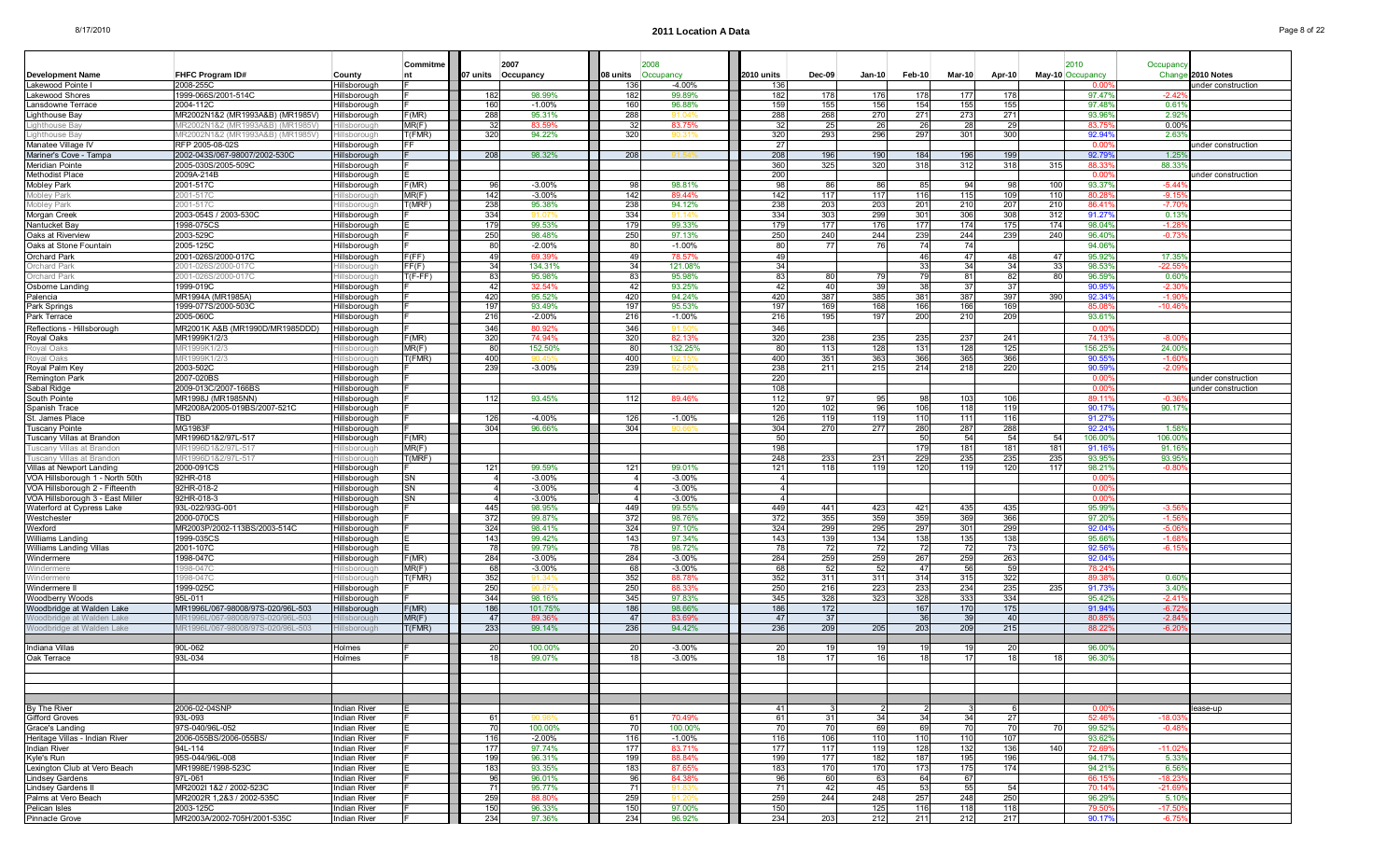|                                                 |                                |                     | Commitme  |            | 2007               |            | 2008               |            |           |           |           |               |           |           | 2010              | Occupanc         |                    |
|-------------------------------------------------|--------------------------------|---------------------|-----------|------------|--------------------|------------|--------------------|------------|-----------|-----------|-----------|---------------|-----------|-----------|-------------------|------------------|--------------------|
| <b>Development Name</b>                         | FHFC Program ID#               | County              | nt        |            | 07 units Occupancy | 08 units   | Occupancy          | 2010 units | $Dec-09$  | $Jan-10$  | $Feb-10$  | <b>Mar-10</b> | Apr-10    |           | May-10 Occupancy  | Chang            | 2010 Notes         |
| River Park Place                                | 97L-073 & 1998-005C/97HR-012   | <b>Indian River</b> |           | 144        | 97.22%             | 144        | 96.18%             | 144        | 142       | 140       | 135       | 134           | 138       |           | 95.699            | -0.4!            |                    |
| Sandy Pines                                     | 94S-046/93L-087                | <b>Indian River</b> |           | 45         | 98.89%             | 45         | 89.78%             | 45         | 38        | 37        | 45        | -45           | 45        |           | 93.33%            | 3.56'            |                    |
| Sonrise Villas                                  | 2002-020CS                     | Indian River        | F(FF)     | 95         |                    |            | 88.07%             | 95         |           |           | 91        | 90            | 93        |           | 0.00              |                  |                    |
| Sonrise Villas                                  | 002-020CS                      | ıdian River         | FF(F)     | 64         | 96.88%             | 64         | 88.54%             | 64         |           |           | 33        | 34            | 34        |           | 0.00              |                  |                    |
| Sonrise Villas                                  | 2002-020CS                     | ndian River         | $T(F-FF)$ | 159        | 93.58%             | 158        | 88.82%             | 158        | 113       | 119       | 124       | 124           | 127       |           | 76.84             | $-11.9$          |                    |
| Sonrise Villas II                               | 2005-049C                      | <b>Indian River</b> |           | 80         | $-2.00%$           | 80         | $-1.00%$           | 80         | 61        | 56        | 60        | 61            | 65        |           | 75.75             |                  |                    |
| Sunset                                          | 96S-040/97L-019                | <b>Indian River</b> |           | 36         | 94.91%             | 36         | 98.33%             | 36         | 33        | 33        | 33        | 35            | 35        |           | 93.899            | $-4.44'$         |                    |
| Whispering Pines - Fellsmere                    | 2002-722H                      | Indian River        |           | 71         | 100.00%            |            | 95.07%             | 70         | 64        | 64        | 62        | -60           | 60        |           | 88.5              | $-6.5$           |                    |
| Woods of Vero Beach                             | MR1999N 1&2 / 2001-505C        | <b>Indian River</b> |           | 173        | 96.05%             | 173        | 70.06%             | 173        | 133       | 144       | 150       | 159           | 168       |           | 87.179            | 17.11'           |                    |
|                                                 |                                |                     |           |            |                    |            |                    |            |           |           |           |               |           |           |                   |                  |                    |
| Cedar Creek - Cottondale                        | 93L-005                        | Jackson             |           | 25         | 96.00%             | 25         | $-3.00%$           | 25         | 23        | 25        | 25        | -24           | 24        | 24        | 96.67             |                  |                    |
| Cottondale Village                              | 2008-151C                      | Jackson             |           |            |                    | 82         | $-4.00%$           | 82         |           |           |           |               |           |           | $0.00^{\circ}$    |                  | under construction |
| Graceland Manor                                 | 2009-051CTX                    | Jackson             |           |            |                    |            |                    | 50         |           |           |           |               |           |           | 0.00              |                  | under construction |
| Graceville Estates                              | 92L-085                        | Jackson             |           | 30         | 95.83%             | 30         | $-3.00%$           | 30         | 30        | 30        | 30        | 29            | 30        | 30        | 99.44%            |                  |                    |
| Hatton House                                    | 2002-164S / 1999-069C          | Jackson             | E(MR)     | 68         | $-3.00\%$          | 68         | 61.47%             | 68         | 43        | 43        | 43        | -43           | -42       |           | 62.94             | $1.47^{\circ}$   |                    |
| <b>Hatton House</b>                             | )02-164S / 1999-069(           | ackson              | MR(E)     |            | $-3.00%$           |            | 97.50%             |            |           |           |           |               |           |           | 100.00%           | 2.50             |                    |
| <b>Hatton House</b>                             | 002-164S / 1999-069C           | ackson              | T(EMR)    | 76         | $-3.00%$           | 76         | 65.26%             | -76        | 51        | 51        | 51        | -51           | 50        |           | 66.84             | 1.589            |                    |
| Holly Hill                                      | 2001-090CS & 2002-004C         | Jackson             |           | 52         | 98.08%             | 52         | 99.62%             | 52         | 50        | 51        | 50        | -51           | 51        |           | 97.319            | $-2.31$          |                    |
| <b>Orchard Pointe</b>                           | 1999-014C                      | Jackson             |           | 47         | $-3.00%$           | 47         | 95.39%             | 47         | 47        | 47        | 48        | 48            | 46        | 45        | 99.65%            | 4.26             |                    |
| Pebble Hill Estates                             | /2005-123C                     | Jackson             |           | 80         | $-2.00\%$          | 80         | $-2.00%$           | 80         | 78        | 77        | 77        | -80           | 80        |           | 98,00%            |                  |                    |
| Spring Gate Manor                               | 94L-112                        | Jackson             |           | 34         | 98.04%             | 34         | 97.06%             | 34         | 34        | 33        | 34        | -34           | 34        | 34        | 99.51             | $2.45^{\circ}$   |                    |
|                                                 |                                |                     |           |            |                    |            |                    |            |           |           |           |               |           |           |                   |                  |                    |
| Heritage Manor                                  | 92L-039                        | Jefferson           |           | 36         | 98.61%             |            |                    |            |           | 36        |           |               |           |           | 99.31             | 7.18             |                    |
|                                                 |                                |                     |           |            |                    |            |                    |            |           |           |           |               |           |           |                   |                  |                    |
|                                                 |                                |                     |           |            |                    |            |                    |            |           |           |           |               |           |           |                   |                  |                    |
|                                                 |                                |                     |           |            |                    |            |                    |            |           |           |           |               |           |           |                   |                  |                    |
|                                                 |                                |                     |           |            |                    |            |                    |            |           |           |           |               |           |           |                   |                  |                    |
|                                                 |                                |                     |           |            |                    |            |                    |            |           |           |           |               |           |           |                   |                  |                    |
| Club at Eustis Village                          | 2006-093S                      | Lake                |           | 96         | $-1.00%$           | 96         | 97.29%             | 96         | 91        | 91        | 90        | -89           | 95        |           | 95.00%            | -2.2             |                    |
| Colony West                                     | 93L-042                        | Lake                |           | 18         | 94.44%             | - 17 I     | 94.12%             | 17         | 16        | 16        | 16        | 15            | 15        |           | 91.76             | $-2.3$           |                    |
| Cove at Lady Lake                               | 2004-138S/2005-512C            | Lake                |           | 176        | 95.74%             | 176        | 95.34%             | 176        | 162       | 166       | 158       | 161           | 166       | 170       | 93.09             | $-2.2$           |                    |
| Crossings at Leesburg<br><b>Fruitland Acres</b> | 2002-162C<br>93L-002           | Lake<br>Lake        |           | 167<br>36  | 96.11%<br>94.91%   | 167<br>36  | 91.02<br>99.07%    | 166<br>36  | 121       | 124       | 122<br>34 | 128<br>-36    | 125<br>36 | 122<br>37 | 74.50<br>97.699   | -16.5<br>$-1.3$  |                    |
| Greenleaf Village                               | 93L-068                        | Lake                |           | 37         |                    |            |                    | 37         | 33        | 35<br>37  | 37        |               | 37        |           |                   | 4.05             |                    |
| Lake Harris Cove                                | 2005-077S/2006-512C            | Lake                | F(MR)     | 106        | 94.59%<br>$-1.00%$ | 37<br>106  | 95.50%<br>103.14%  | 106        | 36<br>106 | 109       | 112       | -37<br>115    | 113       | 37        | 99.559<br>104.72% | 1.57'            |                    |
| Lake Harris Cove                                | 005-077S/2006-512C             | .ake                | MR(F)     | 46         | $-1.00%$           | 46         | 75.00%             | 46         | 33        | 30        | 29        | 27            | 26        |           | 63.04             | $-11.9$          |                    |
|                                                 |                                |                     |           |            |                    |            |                    | 152        | 139       | 139       |           |               | 139       |           |                   | $-2.52$          |                    |
| Lake Harris Cove                                | 005-077S/2006-512C             | .ake                | T(FMR)    | 152        | $-1.00%$           | 152        | 94.63%             |            |           |           | 141       | 142           | 143       |           | 92.11             |                  |                    |
| Lake Point Senior                               | 2004-118C<br>93L-043           | Lake<br>Lake        |           | 160<br>36  | $-1.00%$<br>94.44% | 160        | 61.15%             | 160<br>35  | 142       | 132       | 133       | 136<br>-331   | 35        | 144       | 86.46             | 25.31<br>$-0.02$ |                    |
| Lakebreeze                                      | 2004-121S                      |                     |           | 128        |                    | 39<br>128  | 95.73%<br>93.28%   | 128        | 116       | 33<br>106 | 33<br>108 | 106           | 104       |           | 95.71%<br>84.24   | $-9.04$          |                    |
| Lakeside Pointe<br>Lakewood Villas of Lady Lake | 94L-029                        | Lake<br>Lake        |           | 36         | 99.54%             | 36         | 95.37%             | 37         | 36        | 37        | 37        | -37           | 37        | 107<br>37 | 99.559            | 4.18             |                    |
| Laurel Oaks - Leesburg                          | 2007-167S                      | Lake                |           | 144        | $-4.00%$           | 144        | $-1.00%$           | 144        | 138       | 139       | 137       | 141           | 142       |           | 96.81             |                  |                    |
| Laurel Oaks II                                  | 2008-509C                      | Lake                |           |            |                    |            |                    | 107        | 95        | 101       | 103       | 105           | 105       |           | 95.14%            | 95.149           |                    |
| Little Oaks                                     | 2008-149C                      | Lake                |           |            |                    | 681        | $-4.00%$           | 68         |           |           |           |               |           |           | 0.00              |                  | under construction |
| Montclair Oaks                                  | 2002-025C                      | Lake                |           | 138        |                    | 138        | 70.53%             | 138        | 60        | 66        | 63        |               |           | 91        | 50.72             | -19.8            |                    |
| Nelson Park                                     | MR2000A1&2/067-98019/2001-522C | Lake                |           | 355        | 91.81              | 355        | 66.31%             | 355        | 262       | 261       | 261       | 266           | 291       |           | 75.55             | 9.24'            |                    |
| Osprey Ridge                                    | 2000-058S / 2000-549C          | Lake                |           | 176        | 96.78%             | 176        | 97.27%             | 176        | 155       | 149       | 142       | 156           | 162       |           | 86.82             | $-10.4$          |                    |
| Plato Lago                                      | 2008-128C 2009-045X            | Lake                |           |            |                    | 100        | $-4.00%$           | 100        |           |           |           |               |           |           | 0.00              |                  | under construction |
| Raintree                                        | MR2000J1&2 / 2000-529C         | Lake                |           | 310        | 84.30%             | 310        | 82.00%             | 310        | 177       | 173       | 174       | 170           | 167       | 175       | 55.70             | $-26.3$          |                    |
| Rolling Acres                                   | 2007-127S                      | Lake                |           | 62         | $-4.00%$           | 62         | $-2.00%$           | 104        | 99        | 103       | 104       | 104           | 100       |           | 98.08             |                  |                    |
| Rolling Acres                                   | 2007-129S                      | Lake                |           | 25         | $-4.00%$           | 25         | $-2.00%$           | 35         | 35        | 35        | 35        | -34           | 35        |           | 99.43%            |                  |                    |
| Rosemont Manor                                  | 94L-113                        | Lake                |           | 37         | 96.40%             | -37        |                    | 37         | 30        | 33        | 29        | -31           | 30        | 30        | 82.43             | $-9.46$          |                    |
| Sarah's Place                                   | MR1997L/067-98012/1999-502C    | Lake                |           | 328        | 69.569             | 328        | 52.569             | 328        | 247       | 250       | 262       | 266           | 276       |           | 79.33             | 26.779           |                    |
| Silver Pointe At Leesburg                       | 2003-009C                      | Lake                |           | 138        | $-1.00%$           | 138        | $-1.00%$           | 136        | 124       | 126       | 120       | 116           | 118       | 120       | 88.73             |                  |                    |
| Southwinds Cove                                 | 2007-140S                      | Lake                |           | 79         | $-4.00%$           | 79         | $-2.00%$           | 112        | 53        | 53        | 75        | 108           | 107       | 107       | 0.00              |                  | ease-Up.           |
| Spring Harbor                                   | MR1999C 1&2/2000-502C          | Lake                |           | 244        |                    | 244        |                    | 244        | 206       | 214       | 237       | 235           | 242       | 241       | 93.92%            | $3.76^{\circ}$   |                    |
| Spring Lake Cove - Phase I                      | 2007-141S                      | Lake                |           | 62         | $-4.00%$           | 62         | $-2.00%$           | 62         |           |           |           |               |           |           | 0.00              |                  | under construction |
| Sunny Hill                                      | 2005-004C                      | Lake                |           | 34         | 95.10%             | 34         | 94.12%             | 34         |           |           | 31        | -31           | 32        | 32        | 92.65             | $-1.47$          |                    |
|                                                 |                                |                     |           |            |                    |            |                    |            |           |           |           |               |           |           |                   |                  |                    |
| Andros Isle                                     | 2001-060S/2001-533C            | Lee                 |           | 228        | 80.63%             | 228        | 46.58%             | 228        | 145       | 145       | 148       | 153           | 168       |           | 66.58%            | 20.00%           |                    |
| Bernwood Trace                                  | MR1999E 1&2/1999-520C          | Lee                 |           | 337        |                    | 337        | 82.73%             | 337        | 313       | 309       | 309       | 314           | 319       |           | 92.82%            | 10.099           |                    |
| Brittany I                                      | 1998-002C                      | Lee                 |           | 205        | 94.07%             | 205        | $-3.00\%$          | 205        | 170       | 178       | 175       | 175           | 173       | 173       | 84.88             |                  |                    |
| Brittany II                                     | 2000-506C                      | Lee                 |           | 112        | 93.15%             | 112        | 83.04%             | 112        | 84        | 74        | 80        | 86            | 87        | 89        | 74.40             | $-8.63$          |                    |
| Coral Village                                   | 97L-047/97HR-002               | Lee                 |           | 64         | $-3.00%$           | 64         | 98.44%             | 64         | 62        | 62        | 61        | - 61          | 62        | 64        | 96.88%            | $-1.56$          |                    |
| Crossings at Cape Coral                         | 1999-060S / 2000-525C          | Lee                 |           | 166        | 95 d.              | 166        | 96.39%             | 166        | 154       | 151       | 154       | 150           | 157       | 153       | 92.27%            | $-4.12$          |                    |
| Edisto Lake                                     | 94S-042/95L-006                | Lee                 |           | 373        | 93.12%             | 373        | 86.60%             | 373        | 282       | 304       | 213       | 309           | 323       |           | 76.73%            | -9.87            |                    |
| Elmwood Terrace                                 | 2007-204C 2009-262X            | Lee                 |           | 116        | $-4.00%$           | 116        | $-2.00\%$          | 116        |           |           |           |               |           |           | 0.00              |                  | under construction |
| Hawk's Landing                                  | 2003-048S / 2003-524C          | Lee                 |           | 204        | 95.51%             | 204        | 87.16%             | 204        | 180       | 184       | 195       | 196           | 196       |           | 93.24%            | 6.08%            |                    |
| Heron Pond                                      | 2002-054S/2002-538C            | Lee                 |           | 155<br>155 | 88.82%             | 155        | 65.42%<br>$-2.00%$ | 155<br>100 | 75        | 67        | 69<br>57  | -69<br>63     | 68<br>92  |           | 44.90%            | $-20.52$         |                    |
| Heron Pond II                                   | MR2000B (MR1989D / MR1985Y)    | Lee<br>Lee          | F(MR)     | 315        | 83.89%             | 155<br>315 | 80.63%             | 315        | 51<br>277 | 55<br>286 | 295       | 300           | 297       |           | 0.00<br>92.38%    | 11.759           | _ease-Up           |
| lona Lakes<br>Iona Lakes                        | /IR2000B (MR1989D / MR1985Y)   | Lee                 | MR(F)     | 35         | 83.57%             | -35        | 67.14%             | 35         | 13        | 13        | 13        | 13            | 13        |           | 37.149            | $-30.00$         |                    |
| Iona Lakes                                      | (R2000B (MR1989D / MR1985Y     | Lee                 | T(FMR)    | 350        | 83.38%             | 350        | 79.29%             | 350        | 290       | 299       | 308       | 313           | 310       |           | 86.86             | 7.57%            |                    |
| Maple Crest Apartments                          | /2006-103C/                    | Lee                 |           | 112        | $-2.00\%$          | 112        | -2.00%             | 117        | 101       | 102       | 102       | 105           | 112       |           | 89.23%            |                  |                    |
|                                                 |                                |                     |           |            |                    |            |                    |            |           |           |           |               |           |           |                   |                  |                    |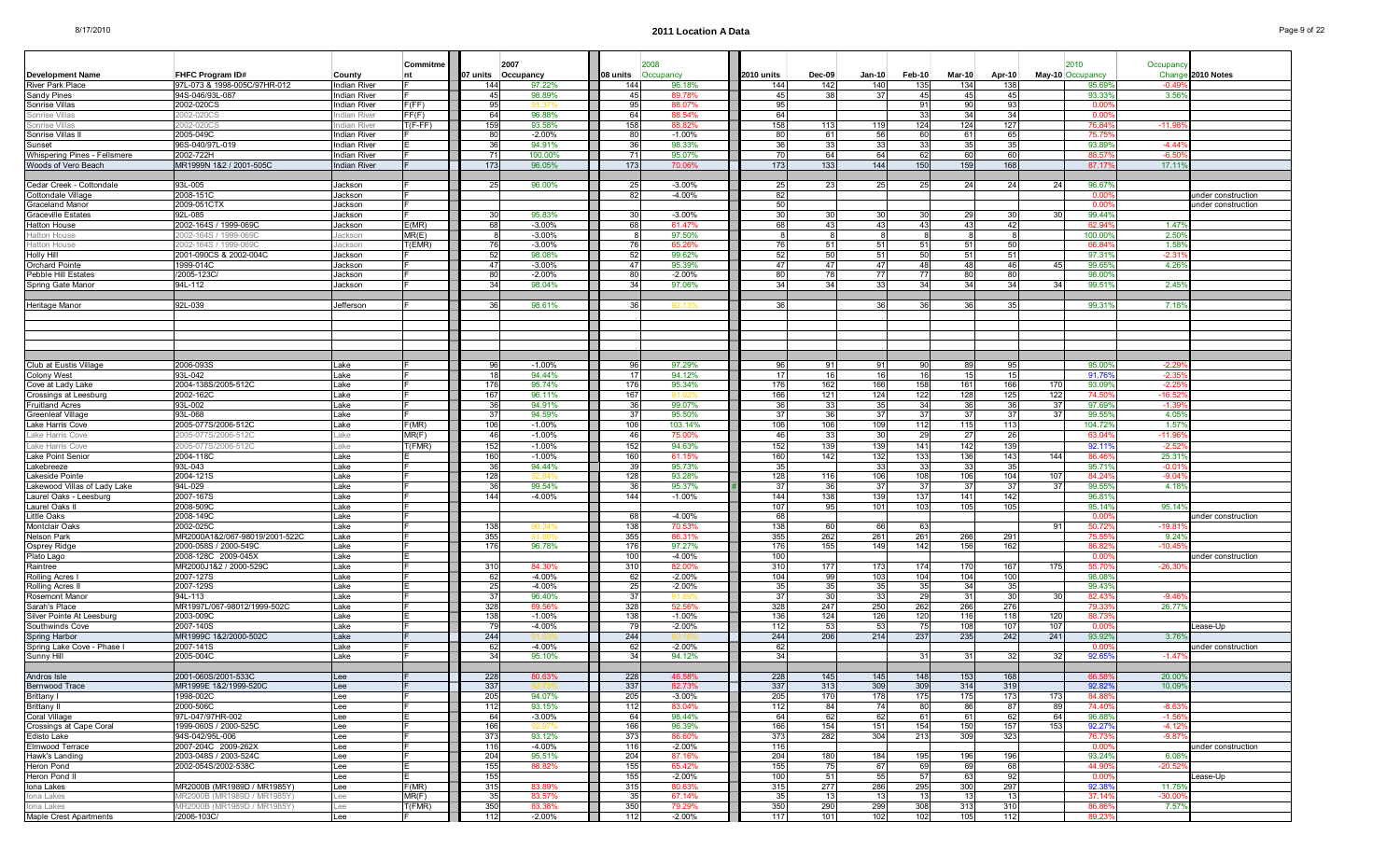|                                                |                                                |                    | Commitme       | 2007               |                    |            | 2008                 |            |           |                      |                      |           |                      |                 | 2010                   | Occupand        |                        |
|------------------------------------------------|------------------------------------------------|--------------------|----------------|--------------------|--------------------|------------|----------------------|------------|-----------|----------------------|----------------------|-----------|----------------------|-----------------|------------------------|-----------------|------------------------|
| Development Name                               | FHFC Program ID#                               | County             | nt             | 07 units Occupancy |                    | 08 units   | Occupancy            | 2010 units | Dec-09    | Jan-10               | Feb-10               | Mar-10    | Apr-10               |                 | May-10 Occupancy       | Chang           | 2010 Notes             |
| Mariner's Landino                              | 2003-023CS                                     | Lee                |                | 112                | $-1.00%$           | 112        | 96.25%               | 112        | 109       | 107                  | 109                  | 110       | 111                  | 105             | 96.88                  | 0.62            |                        |
| Park Place II - Lehigh Acres<br>Pueblo Bonito  | 93L-070<br>97HR-001 & 1999-026H                | Lee<br>Lee         | FF             | 34<br>78           | 82.359<br>99.36%   | 34<br>80   | 74.51%<br>98.75%     | -34<br>78  | 32<br>76  | 33<br>77             | 32<br>77             | 33<br>78  | 34<br>76             | 33              | 96.57<br>98.29         | 22.06<br>$-0.4$ |                        |
| Pueblo Bonito II                               | 2001-027HR                                     | Lee                |                | 20                 | 100.00%            | 20         | 96.67%               | 20         | 19        | 19                   | 20                   | 20        | 20                   | 20              | 98.339                 | 1.67            |                        |
| Pueblo Bonito II                               | 2004-016H                                      | Lee                |                | 30                 | $-2.00%$           | 30         | $-1.00%$             | 30         | 30        | 30 <sup>1</sup>      | 30 <sup>1</sup>      | 29        | 28                   | 28              | 97.229                 |                 |                        |
| Renaissance Preserve                           | 2008-215C 2009-059CTX                          | Lee                |                |                    |                    | 96         | $-2.00%$             | 96         |           |                      |                      |           |                      |                 | 0.00                   |                 | ınder construction     |
| Renaissance Preserve I                         | 2009-151C                                      | Lee                |                |                    |                    |            |                      | 88         |           |                      |                      |           |                      |                 | $0.00^{\circ}$         |                 | under construction     |
| Renaissance Preserve Senior                    | 2007-147S/2008-525C                            | Lee                |                |                    |                    |            |                      | 120        | 101       | 100                  | 111                  | 115       | 120                  |                 | 0.00                   |                 | .ease-Up               |
| Nestchase                                      | MR1998B/1998-516C                              | Lee                |                | 346                | 89.21%             | 346        | 72.77%               | 346        | 300       | 303                  | 303                  | 307       | 303                  |                 | 87.63                  | 14.86           |                        |
| Westwood - Fort Myers                          | MR2001A 1&2 / 066-98010 / 2001-501C            | Lee                |                | 282                | 89.36%             | 282        | 85.74%               | 282        | 237       | 241                  | 245                  | 250       | 252                  |                 | 86.8                   | 1.13            |                        |
|                                                |                                                |                    |                |                    |                    |            |                      |            |           |                      |                      |           |                      |                 |                        |                 |                        |
| <b>Arrow Pointe</b>                            | MR1995M/97L-513                                | Leon               |                | 180                | 93.06%             | 180        | 83.89%               | 180        | 164       | 169                  | 174                  | 179       | 176                  |                 | 95.78                  | 11.89           |                        |
| Artspace Lofts                                 | 2009A-213B                                     | Leon               |                |                    |                    |            |                      | 50         |           |                      |                      |           |                      |                 | 0.00                   |                 | under construction     |
| Augustine Club<br>Auaustine Clul               | MR2000D1&2<br>MR2000D1&2                       | Leon<br>Leon       | F(MR)<br>MR(F) | 168<br>-54         | 89.58<br>100.00%   | 168<br>54  | 86.90%<br>89.35%     | 168<br>-54 | 162<br>45 | 159<br>46            | 158<br>48            | 150<br>46 | 154<br>45            | 153<br>46       | 92.86<br>85.19         | 5.95<br>$-4.17$ |                        |
| Augustine Clı                                  | IR2000D1&2                                     | eon                | T(FMR)         | 222                |                    | 222        | 87.39%               | 222        | 207       | 205                  | 206                  | 196       | 199                  | 199             | 90.99                  | 3.60            |                        |
| Banyan Bay Club                                | MR1995L/97L-516                                | Leon               |                | 277                | 96.21%             | 277        |                      | 277        | 264       | 263                  | 265                  | 257       | 265                  |                 | 94.87                  | 2.53            |                        |
| Cypress Pointe - Tallahassee                   | MR2000D1&2                                     | Leon               | F(MR)          | 265                | 82.26%             | 265        | 64.00%               | 265        | 250       | 257                  | 253                  | 253       | 249                  |                 | 95.25                  | 31.25           |                        |
| <b>Cypress Pointe - Tallahassee</b>            | /IR2000D1&2                                    | Leon               | MR(F)          | 87                 | 97.01%             | 87         | 88.51%               | 87         | 74        | 71                   | 76                   | 73        | 73                   |                 | 84.37                  | $-4.1$          |                        |
| Cypress Pointe - Tallahassee                   | MR2000D1&2                                     | Leon               | T(FMR)         | 352                | 85.98%             | 352        | 70.06%               | 352        | 324       | 328                  | 329                  | 326       | 321                  |                 | 92.50                  | 22.44           |                        |
| Glen Oaks                                      | MR1997B / 1998-506C / 96HR-012                 | Leon               |                | 252                | 99.54%             | 252        | 96.67%               | 252        | 241       | 238                  | 237                  | 244       | 236                  |                 | 94.92                  | $-17$           |                        |
| Goodbread Hills                                | /2005-099C/                                    | Leon               |                | 93                 | $-2.00\%$          | 93         | 98.21%               | 93         | 85        | 85                   | 86                   | 89        | 88                   | 89              | 93.55                  | $-4.66$         |                        |
| Griffin Heights                                | 2010A-203B                                     | Leon               |                |                    |                    |            |                      | 100        |           |                      |                      |           |                      |                 | 0.00                   |                 | <b>New application</b> |
| Hickory Hill                                   | 2004-079C                                      | Leon               |                | 128                | $-1.00%$           | 128        | 88.80%               | 128        | 120       | 118                  | 113                  | 115       | 109                  |                 | 89.84                  | 1.04            |                        |
| Jamestown Woods                                | 2002-120CS                                     | Leon               |                | 149                | 94.41%             | 149        | 96.64%               | 149        | 141       | 142                  | 141                  | 142       | 141                  |                 | 94.90                  | $-1.74$         |                        |
| Lakes at San Marcos                            | 2008-511C                                      | Leon               |                |                    |                    |            |                      | 312        | 237       | 231                  | 229                  | 229       | 227                  |                 | 73.91                  | 73.91           |                        |
| Oak Pointe                                     | 91L-044 & 93L-111                              | Leon               |                | 182                | $-3.00%$           | 182        | 83.61%               | 182        |           | 125                  | 124                  | 135       | 127                  | 122             | 69.56                  | $-14.0$         |                        |
| Plantations at Killearn                        | MR2000D1&2                                     | Leon               | F(MR)          | 139                | 93.53%             | 139        | 81.29%               | 139        | 139       | 137                  | 127                  | 134       | 133                  |                 | 96.40%                 | 15.11           |                        |
| lantations at Killearn                         | IR2000D1&2                                     | eon                | MR(F)          | 45                 | 97.78%             | 45         | 96.89%               | 45         | 41        | 41                   | 44                   | 42        | 42                   |                 | 93.33                  | -3.5            |                        |
| Plantations at Killearn                        | MR2000D1&2                                     | Leon               | T(FMR)         | 184                | 94.75%             | 184        | 85.11%               | 184        | 180       | 178                  | 171                  | 176       | 175                  |                 | 95.65                  | 10.54           |                        |
| Savannah Sound                                 | 93L-031                                        | Leon               |                | 159<br>112         | 87.63%<br>$-3.00%$ | 159<br>112 | 87.95%               | 159        | 151<br>79 | 150<br>96            | 105                  | 145<br>98 | 146                  |                 | 87.67                  | $-0.27$         |                        |
| Springwood - Tallahassee<br>Stratford Landings | 93L-057<br>MR1999T 1/2/3                       | Leon<br>Leon       | F(MR)          | 144                | 69.86%             | 144        | $-3.00%$<br>94.68%   | 112<br>144 |           |                      | 98                   |           |                      |                 | $82.8^{\circ}$<br>0.00 |                 |                        |
| tratford Landing                               | IR1999T112                                     | eon                | MR(F)          | 48                 | 70.00              | 48         | 88.54%               | 48         |           |                      |                      |           |                      |                 | 0.00                   |                 |                        |
| Stratford Landings                             | MR1999T 1/2/3                                  | Leon               | T(FMR)         | 192                | 71.019             | 192        | 93.14%               | 192        |           |                      |                      |           |                      |                 | 0.00                   |                 |                        |
| Sunrise Place                                  | 2003-012S                                      | Leon               |                | 99                 | 94.75%             | 99         | 94.34%               | 99         | 99        | 99                   | 99                   | 99        | 99                   |                 | 100.00                 | 5.66            |                        |
|                                                |                                                |                    |                |                    |                    |            |                      |            |           |                      |                      |           |                      |                 |                        |                 |                        |
|                                                |                                                |                    |                |                    |                    |            |                      |            |           |                      |                      |           |                      |                 |                        |                 |                        |
| Arbours at Williston                           | 2004-003C                                      | Levy               |                | -72                | $-1.00%$           | 72         | $-1.00%$             | 72         | 72        | 72                   | 72                   | 72        | 72                   | 72              | 100.00                 |                 |                        |
| Manatee Springs                                | 2003-020C                                      | Levy               |                | 72                 | 97.92%             | 72         | 92 1:                | -71        | 71        | 70                   |                      | 69        | 68                   |                 | 97.89                  | 5.76            |                        |
| Seabreeze Manor                                | 93L-072                                        | Levy               |                | 36                 | 99.31%             | 37         | 100.00%              | 37         | 37        | 37                   | 37                   | 37        | 37                   |                 | 100.00                 | $0.00^{\circ}$  |                        |
| Suwannee River Villas                          | 91L-003                                        | Levy               |                | 23                 | 78.99%             | 23         | 97.10%               | 23         |           | 19                   | 21                   | 19        | 21                   |                 | 86.91                  | $-10.14$        |                        |
| Williston Arms I                               | 97L-002<br>17L-002                             | Levy               | E(F)<br>F(E)   | 23                 | 100.00%<br>86.96   | -61<br>23  | $-3.00%$<br>$-3.00%$ | - 6<br>23  | 20        | $\overline{a}$<br>21 | $\overline{4}$<br>21 | 21        | $\overline{a}$<br>20 |                 | 66.67<br>89.8          |                 |                        |
| illiston Arms<br>Villiston Arms I              | 97L-002                                        | Levy<br>Levy       | T(FE)          | 29                 | 92.24              | 29         | $-3.00%$             | 29         | 24        | 25                   | 25                   | 24        | 24                   | 25 <sub>l</sub> | 84.48                  |                 |                        |
|                                                |                                                |                    |                |                    |                    |            |                      |            |           |                      |                      |           |                      |                 |                        |                 |                        |
| Arbours at Madisor                             | /2005-016C                                     | Madison            |                | -72                | $-2.00%$           | 72         | $-2.00%$             | 72         | 67        | 68                   | 72                   | 7.        | 69                   |                 | 96.39                  |                 |                        |
| Gardenia Square                                | 91L-040                                        | Madison            |                | 12                 | 100.00%            | 12         | $-3.00%$             | 12         |           |                      |                      |           |                      |                 | 0.00                   |                 |                        |
| Greenville Pointe                              | 92L-007                                        | Madison            |                | 32                 | 96.88%             | 32         | 88.54%               | 32         | 28        | 28                   | 29                   | 28        | 27                   | 27              | 86.98                  | $-1.56$         |                        |
|                                                |                                                |                    |                |                    |                    |            |                      |            |           |                      |                      |           |                      |                 |                        |                 |                        |
|                                                |                                                |                    |                |                    |                    |            |                      |            |           |                      |                      |           |                      |                 |                        |                 |                        |
|                                                |                                                |                    |                |                    |                    |            |                      |            |           |                      |                      |           |                      |                 |                        |                 |                        |
|                                                |                                                |                    |                |                    |                    |            |                      |            |           |                      |                      |           |                      |                 |                        |                 |                        |
| Bethany Court                                  | 96HR-003                                       | Manatee            |                | 60                 | 99.17%             | 60         | $-3.00%$             | 60         | 58        | 54                   | 56                   | 59        | 60                   |                 | 95.67                  |                 |                        |
| <b>Bradenton Village</b>                       | 2000-116C                                      | Manatee            |                | 159                | $-3.00%$           | 159        |                      | 159        | 110       | 110                  | 106                  | 101       | 102                  | -107            | 66.67                  | $-25.89$        |                        |
| Bradenton Village II                           | 2007-145C                                      | Manatee            |                | 36                 | $-4.00%$           |            | $-2.00%$             | 36         |           |                      |                      |           |                      |                 | 0.00                   |                 | under construction     |
| Centre Court - Bradenton                       | 2000-049S/2000-546C                            | Manatee            |                | 176                | 99.15%             | 180        | 98.11%               | 180        | 171       | 169                  | 169                  | 161       | 168                  |                 | 93.119                 | $-5.0$          |                        |
| Citrus Meadows                                 | GN1989Q / 1989S-501 / 1991L-501                | Manatee            |                | 200                | 82.92%             | 200        | 76.20%               | 200        | 149       | 145<br>158           | 142                  | 143       | 143                  |                 | 72.2                   | $-4.0$          |                        |
| <b>DeSoto Towers</b><br>Elm Lake               | MR2008C/RFP 2005-03-01H<br>97L-003             | Manatee<br>Manatee |                | 64                 | $-3.00%$           | 64         | 93.49%               | 204<br>64  | 162       |                      | 159                  | 161       | 159                  | 159             | 78.2<br>0.009          | 78.27           |                        |
| La Mirada                                      | 2003-510C                                      | Manatee            |                | 144                | 80.28%             | 144        | 75.69%               | 142        | 108       | 109                  | 118                  | 118       |                      |                 | 79.75                  | 4.06%           |                        |
| Manatee Pond                                   | 96S-019/93L-088                                | Manatee            | F(FF)          | 24                 | 95.83%             | 24         | 93.75%               | 24         |           |                      | 35                   | 35        | 35                   |                 | 0.00                   |                 |                        |
| <b>Manatee Pond</b>                            | 96S-019/93L-088                                | Manatee            | FF(F)          | 16                 | 88.54%             | 16         | 67.71%               | 16         |           |                      | 3                    |           |                      |                 | 0.00                   |                 |                        |
| Manatee Pond                                   | 96S-019/93L-088                                | Manatee            | $T(F-FF)$      | 40                 | 92.92'             | 40         | 83.33%               | 40         | 38        | 36                   | 38                   | 38        | 38                   |                 | 94.00%                 | 10.67           |                        |
| Manatee Woods                                  | 91L-043                                        | Manatee            |                | 223                | 91.26              | 223        | 77.65%               | 223        | 175       | 175                  | 171                  | 164       | 176                  | 182             | 77.95                  | 0.30            |                        |
| New Singeltary                                 | 2002-161C                                      | Manatee            |                | 117                | 95.51%             | 117        | $-1.00%$             | 117        | 93        | 96                   | 95                   | 96        | 95                   | 97              | 81.48                  |                 |                        |
| Oaks at Ellenton                               | 96S-028/94L-077                                | Manatee            | F(FF)          | 132                | 97.42%             | 132        | 88.64%               | 132        |           |                      | 118                  | 123       | 127                  |                 | $0.00$ <sup>c</sup>    |                 |                        |
| Oaks at Ellenton                               | 06S-028/94L-077                                | Manatee            | FF(F)          | 34                 | 98.82%             | 34         | 101.96%              | 34         |           |                      | 34                   | 34        | 34                   |                 | 0.00                   |                 |                        |
| Daks at Ellenton                               | 96S-028/94L-077                                | Manatee            | $T(F-FF)$      | 166                | 97.71%             | 166        | 91.379               | 166        | 156       | 154                  | 152                  | 157       | 161                  |                 | 93.98%                 | 2.61'           |                        |
| Palmetto Trace                                 | 97L-045                                        | Manatee            |                | 193                | 96.17%             | 193        | 97.75%               | 194        | 159       | 164                  | 168                  | 180       | 186                  |                 | 88.35                  | $-9.40$         |                        |
| Palmetto Villas                                | 93L-020                                        | Manatee            |                | 48                 | 87.15%             | 48         | 63.89%               | 48         | 36        | 37                   | 41                   | 45        | 42                   | 41              | 84.03                  | 20.149          |                        |
| River Trace<br>Rosewood Manor                  | MR2000V 1&2 / 067-98024 / 2000-547C<br>91L-053 | Manatee<br>Manatee |                | 176<br>42          | an r<br>99.40%     | 176<br>42  | 82.95%<br>82.54%     | 176<br>42  | 141<br>42 | 152<br>42            | 158<br>42            | 169<br>42 | 166<br>42            | 42              | 89.32<br>100.00%       | 6.36<br>17.46%  |                        |
|                                                |                                                |                    |                |                    |                    |            |                      |            |           |                      |                      |           |                      |                 |                        |                 |                        |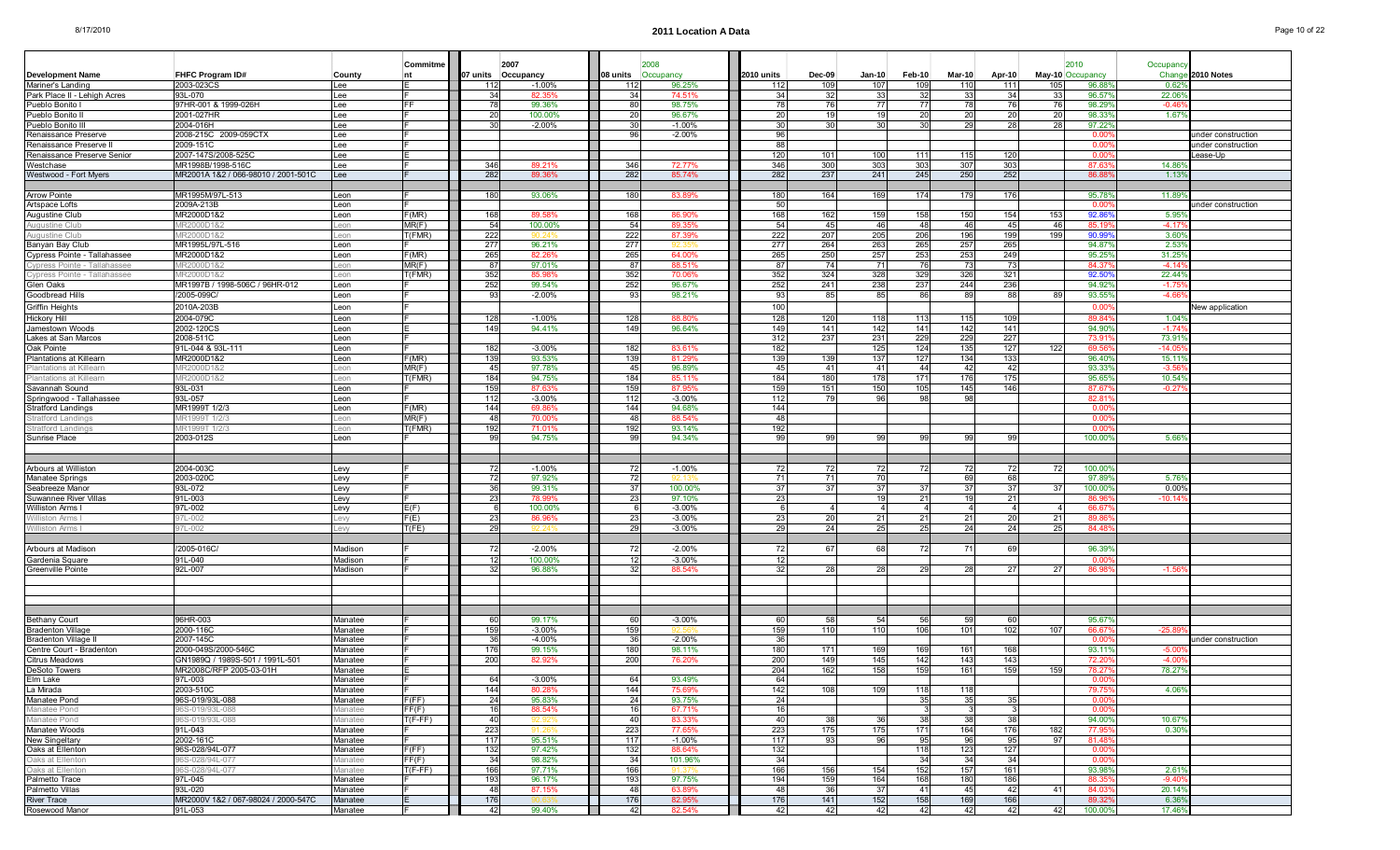ш

ш

ш

|  | Page 11 of 22 |  |
|--|---------------|--|
|--|---------------|--|

|                                                                 |                                   |                          | Commitme |            | 2007               |                 | 2008                 |            |               |           |           |             |           |              | 2010                     | Occupanc       |                                          |
|-----------------------------------------------------------------|-----------------------------------|--------------------------|----------|------------|--------------------|-----------------|----------------------|------------|---------------|-----------|-----------|-------------|-----------|--------------|--------------------------|----------------|------------------------------------------|
| <b>Development Name</b>                                         | FHFC Program ID#                  | County                   | nt       |            | 07 units Occupancy | 08 units        | Occupancv            | 2010 units | <b>Dec-09</b> | $Jan-10$  | Feb-10    | Mar-10      | Apr-10    |              | May-10 Occupancy         | Change         | 2010 Notes                               |
| Sabal Cove                                                      | 2000-111S / 2001-515C             | Manatee                  |          | 263        | 99.68%             | 263             | 99.24%               | 263        | 234           | 237       | 239       | 238         | 249       |              | 91.03                    | $-8.2^{\circ}$ |                                          |
| Sheridan Place                                                  | MR2001O 1&2 / 2001-530C           | Manatee                  |          | 142        | 97.65%             | 142             |                      | 142        | 85            | 82        | 90        | -93         | 92        |              | 62.2                     | $-28.0$        |                                          |
| <b>Tuscany Lakes</b>                                            | MR2002K1&2/2002-524C              | Manatee                  |          | 346        | 69.75%             | 346             | 88.15                | 346        | 291           | 312       | 326       | 325         | 333       | $32^{\circ}$ | 92.20                    | 4.05           |                                          |
| Village at Cortez                                               | /2005-507C                        | Manatee                  |          | 200        | 98.42%             | 200             | 98.42%               | 200        | 193           | 191       | 190       | 190         | 191       | 194          | 95.75                    | $-2.67$        |                                          |
| Village Central<br>VOA Manatee                                  | 2005-109C<br>92HR-017             | Manatee                  | SN       | 25         | $-2.00%$           | 25<br>4         | $-2.00%$             | 25         |               |           |           |             |           |              | 0.00<br>0.00             |                |                                          |
| Woodbury                                                        | 94L-092                           | Manatee<br>Manatee       |          | 270        | 100.00%            | 270             | $-3.00%$             | 270        | 244           | 252       | 249       | 252         |           |              | 92.31                    | 2.25           |                                          |
|                                                                 |                                   |                          |          |            |                    |                 |                      |            |               |           |           |             |           |              |                          |                |                                          |
| <b>Blitchton Station</b>                                        | 2004-107C                         | Marion                   |          | 119        | $-1.00%$           | 119             | 72.13%               | 119        | 108           | 106       | 106       | 109         | 108       | 108          |                          | 18.21          |                                          |
| Green Gables - Ocala                                            | 97L-037                           | Marion                   |          | 129        | 95.09%             | 129             | 84.11%               | 129        | 98            | -97       | 100       | 99          | -991      |              | 76.43                    | $-7.67$        |                                          |
| Green Gables I                                                  | 2004-1050                         | Marion                   |          | 124        | $-1.00%$           | 124             | 75.54%               | 124        | 111           | 108       | 107       | 107         | 114       |              | 88.2                     | 12.69          |                                          |
| Landfair Homes                                                  | 97L-041                           | Marion                   |          | 117        | $-3.00%$           | 117             | 95.73%               | 116        | 111           | 112       | 113       | 113         | 114       | 11           | 96.98                    | 1.26           |                                          |
| Laurel Park                                                     | 2003-1680                         | Marion                   |          | 170        | 88.04%             | 170             | 79.129               | 170        | 147           | 147       | 150       | 150         | 151       |              | 87.65                    | 8.53           |                                          |
| Laurel Park I                                                   | 2005-113C                         | Marion                   |          | 68         | $-2.00%$           | 68              | $-1.00%$             | 68         | 61            | 59        | 61        | 61          | 61        |              | 89.1                     |                |                                          |
| Magnolia Wall                                                   | 1999-052C<br>2002-159CS           | Marion                   |          | 64         | 92 Q<br>94.56%     | 64<br>144       | 911                  | 64<br>144  | 61<br>128     | 62<br>129 | 60<br>132 | -61<br>137  | 59<br>136 | 58<br>132    | 94.01<br>91.90           | 2.86<br>$-0.8$ |                                          |
| Magnolia Walk<br>Parkside Garden                                | 2006-017H                         | Marion<br>Marion         |          | 144<br>144 | $-2.00%$           | 144             | $-2.00%$             | 144        |               | 140       | 138       | 143         | 144       |              | 98.09                    |                |                                          |
| <b>Rainbow Gardens</b>                                          | 92L-072                           | Marion                   |          | -37        | 99.55%             | 37              | 98.65%               | 37         | 35            | 35        | 35        | -36         | 36        | 35           | 95.50                    | $-3.15$        |                                          |
| Shady Acres                                                     | 95HR-007 / REOMS                  | Marion                   |          | 12         | 100.00%            | 12 <sub>l</sub> | 95.83%               | 12         | 12            | 12        | 12        | -12         | 12        |              | 100.00                   | 4.17           |                                          |
| Silver Oaks Village                                             | 2003-531C                         | Marion                   |          | 261        | 53.70%             | 261             | 33.14%               | 260        | 132           | 130       | 125       | 120         | 123       |              | 48.46                    | 15.32          |                                          |
| Steeplechase                                                    | 95S-020/96L-004                   | Marion                   |          | 160        |                    | 160             | 84.13%               | 160        | 125           | 123       | 125       | 125         | 122       | 12:          | 77.29                    | -6.8           |                                          |
| Steeplechase                                                    | 96L-072                           | Marion                   |          | 78         | 95.30%             | 78              | 76.71%               | 78         | 52            | 52        |           | 47          | 46        | 46           | 62.3                     | $-14.4$        |                                          |
| <b>Sutton Place</b>                                             | 2008-064C                         | Marion                   |          |            |                    | 130             | $-4.00%$             | 130        |               |           |           |             |           |              | 0.00                     |                | under construction                       |
| Woodside - Belleview                                            | 90L-046                           | Marion                   |          | 42         | 97.62%             | 421             | 95.63%               | 42         | 41            | 40        | 40        | -42         | 42        | 42           | 98.02                    | 2.38           |                                          |
|                                                                 |                                   |                          |          |            |                    |                 |                      |            |               |           |           |             |           |              |                          |                |                                          |
| Crossings at Indian Run                                         | MR1996V/066-98006/97S-003/97L-508 | Martin                   |          | 340<br>33  | 96.23%             | 340             | 95.76%<br>89.399     | 340<br>32  | 299<br>30     | 290       | 305       | 324<br>-29  | 321       |              | 91.88                    | -5.2<br>2.48   |                                          |
| Joseph L Lee Gardens<br>New Hope Community II                   | 1999-009HF<br>95HR-011            | Martin<br>Martin         |          | 57         | $-3.00%$<br>85.96% | 33<br>57        | 84.50%               | 57         | 52            | 30<br>52  | 30<br>54  | -54         | 28<br>54  |              | 93.33                    | 8.83           |                                          |
| Saint Lucie Place                                               | 93L-029                           | Martin                   |          | 197        | 100.17%            | 197             | 99.83%               | 197        | 185           | 190       | 185       | 185         | 189       |              | 94.82                    | $-5.0$         |                                          |
| <b>Stuart Pointe</b>                                            | MR2003B 1&2 / 2000-552C           | Martin                   |          | 190        | 99.74%             | 190             | 99.68%               | 190        | 185           | 188       | 186       | 187         | 187       |              | 98.21                    | $-1.47$        |                                          |
|                                                                 |                                   |                          |          |            |                    |                 |                      |            |               |           |           |             |           |              |                          |                |                                          |
| Alhambra Cove                                                   | /2004-059S 2005-118S/2005-502C    | Miami-Dade               |          | 240        | 99.17%             | 240             | 98.92%               | 240        | 237           | 236       | 233       | 234         | 234       |              | 97.83                    | $-1.0$         |                                          |
| Allapattah Garden                                               | 2002-060S/2002-536C               | Miami-Dade               |          | 127        | 99.34%             | 128             | 99.69%               | 128        | 118           | 115       | 116       | 121         | 127       |              | 93.28                    | $-6.41$        |                                          |
| Amber Garden                                                    | 2005-041C & 2006-002C             | Miami-Dade               |          | 110        | $-2.00%$           | 110             | $-2.00%$             | 110        | 100           | 100       | 104       | 108         | 107       | 105          | 94.55                    |                |                                          |
| Ann-Ell                                                         | 89S-007/89L-513                   | Miami-Dade               | E(F)     | -11        | 100.00%            | 11              |                      | -11        |               |           |           |             |           |              | 0.00                     |                | inactive as of 3/19                      |
| Ann-Ell                                                         | 89S-007/89L-513                   | iami-Dade                | F(E)     | 43         | $-3.00%$           | 43              | $-3.00%$             | 43         |               |           |           |             |           |              | 0.00                     |                | inactive as of 3/19                      |
| Ann-Ell<br>Arena Garder                                         | 39S-007/89L-513<br>91L-019        | liami-Dade<br>Miami-Dade | T(FE)    | 54<br>64   | 97.53%<br>$-3.00%$ | 54<br>64        | 96.30%<br>$-3.00%$   | 54<br>64   | 44<br>46      | 44<br>45  | 40<br>45  | 40 *A<br>45 | 45        | 47           | 77.78<br>71.09           | $-18.52$       | active as of 3/19                        |
| Aswan Villag                                                    | 2003-026S / 2004-506C             | Miami-Dade               |          | 216        | 97.30%             | 216             | 97.41%               | 216        | 214           | 208       | 208       | 213         | 215       |              | 97.96                    | 0.56           |                                          |
| <b>Baywinds</b>                                                 | 2002-527C/066-98015               | Miami-Dade               |          | 204        | 99.84%             | 203             | 99.59%               | 204        | 204           | 204       | 204       | 204         | 203       |              | 99.90                    | 0.31           |                                          |
| <b>BCC</b>                                                      | 2010A-221B                        | Miami-Dade               |          |            |                    |                 |                      | 104        |               |           |           |             |           |              | 0.00                     |                | <b>New application</b>                   |
| <b>Biscayne Court</b>                                           | 2007-081C                         | Miami-Dade               |          | 60         | $-4.00%$           | 60I             | $-2.00%$             | 60         |               |           | 37        | -59         | -57       |              | 0.00                     |                | ease-Up                                  |
| Biscayne Palm Club                                              | 93L-098/93HD-013                  | Miami-Dade               |          | 114        | 95.18%             | 114             | 96.35%               | 114        | 104           | 103       | 104       |             | 101       | 104          | 90.53                    | $-5.82$        |                                          |
| <b>Bonita Pointe</b>                                            | 2003-049S / 2003-523C/066-98028   | Miami-Dade               |          | 164        | 98.58%             | 164             | 98.17%               | 164        | 160           | 161       | 158       | 161         | 163       |              | 97.93                    | $-0.24$        |                                          |
| <b>Brisas Del Mar</b>                                           | 2002-167C                         | Miami-Dade               |          | 160        | 100.00%            | 160             | 100.00%              | 160        | 157           | 152       | 157       | 158         | 159       | 157          | 97.92                    | -2.0           |                                          |
| Brownsville Transit Village I<br>Brownsville Transit Village IV | 2009-056X 2008-198C<br>2009-149C  | Miami-Dade<br>Miami-Dade |          |            |                    | 100<br>100      | $-4.00%$<br>$-3.00%$ | 100<br>100 |               |           |           |             |           |              | 0.0<br>0.00              |                | under construction<br>under construction |
| <b>Brownsville Village</b>                                      | 2009-148C                         | Miami-Dade               |          |            |                    | 100             | $-3.00%$             | 100        |               |           |           |             |           |              | 0.00                     |                | under construction                       |
| Cabana Club                                                     | 95L-034/94DRHR-013                | Miami-Dade               | E(F)     | 132        | $-3.00%$           | 132             | $-3.00%$             | 132        | 149           | 141       | 138       | 137         | 135       |              | 106.06                   |                |                                          |
| Cabana Clut                                                     | 95L-034/94DRHR-013                | ¶iami-Dade               | F(E)     | 198        | $-3.00%$           | 198             | $-3.00%$             | 198        | 160           | 167       | 173       | 177         | 177       |              | 86.2                     |                |                                          |
| Cabana Clul                                                     | 95L-034/94DRHR-013                | liami-Dade               | T(FE)    | 330        | 94.75%             | 330             | $-3.00%$             | 330        | 309           | 308       | 311       | 314         | 312       |              | 94.18                    |                |                                          |
| Calusa Cove                                                     | 2002-017S/2004-002C (2001-039C)   | Miami-Dade               |          | 144        |                    | 144             | 95.14%               | 144        | 139           | 134       | 138       | 137         | 133       | 135          | 94.449                   | $-0.69$        |                                          |
| Camacol Towe                                                    | 2007-071C                         | Miami-Dade               |          | 100        | $-4.00%$           | 100             | $-2.00%$             | 100'       |               |           | 26        | -40         | 64        | -83          | 0.00                     |                | _ease-Up                                 |
| Cameron Creek                                                   | 2002-052S / 2000-016C             | Miami-Dade               |          | 147        | 97.85%             | 147             | 97.96%               | 147        | 144           | 140       | 142       | 142         | 148       |              | 97.41                    | $-0.54$        |                                          |
| Campbell Arms                                                   | 2009A-203B<br>2002-529C/066-98022 | Miami-Dade<br>Miami-Dade |          | 136        | 98.97%             | 136             | 99.39%               | 201<br>136 | 134           | 135       | 134       | 136         | 134       |              | -0.00<br>98.97           | $-0.42$        | under construction                       |
| Captiva Club<br>Caribbean Wes                                   | 94L-002/93HD-008                  | Miami-Dade               |          | 102        | 83.01              | 102             | 82.55                | 102        | 95            |           | 93        | 98          | 98        |              | 94.12                    | 11.57          |                                          |
| Cedar Grove                                                     | 2001-095S / 2002-507C             | Miami-Dade               |          | 287        | 97.21%             | 287             | 99.02%               | 287        | 286           | 281       | 285       | 286         | 285       |              | 99.16                    | 0.14           |                                          |
| Center Court                                                    | MR1996I 1&2/96L-511               | Miami-Dade               |          | 584        | 95.26%             | 584             | 93.80%               | 584        | 546           | 569       | 575       | 570         | 565       |              | 96.75                    | 2.95           |                                          |
| Central City                                                    | 94L-041                           | Miami-Dade               |          | -35        | $-3.00\%$          | 35              | $-3.00\%$            |            | 32            | 34        | 34        |             | 32        | 32           | 93.337                   |                |                                          |
| Cielo                                                           | 90L-065                           | Miami-Dade               |          | 18         | 88.89%             | 18              | $-3.00%$             | 18         |               |           |           |             |           |              | 0.00                     |                |                                          |
| <b>Circle Creek</b>                                             | 2009A-204B                        | Miami-Dade               |          |            |                    |                 |                      | 100        |               |           |           |             |           |              | 0.00                     |                | under construction                       |
| Civic Tower                                                     | 2010A-218B                        | Miami-Dade               |          |            |                    |                 |                      | 196        |               |           |           |             |           |              | 0.00                     |                | New application                          |
| Colony Lakes                                                    | 94L-005/93HD-020                  | Miami-Dade               |          | 218        | 97.48%             | 218             | $-3.00%$             | 219        | 211           | 210       | 214       | 214         | 215       | 214          | 97.26%                   |                |                                          |
| <b>Colony Lakes</b><br><b>Congress Building</b>                 | 2010A-208B<br>98S-016/97L-074     | Miami-Dade<br>Miami-Dade |          | 128        | 99.61%             | 129             | 99.84%               | 220<br>129 | 125           | 126       | 126       | 125         | 106       |              | $0.00^{\circ}$<br>94.269 | $-5.58$        | New application                          |
| <b>Coral Gardens</b>                                            | 93SHR-010/94L-160                 | Miami-Dade               |          | 91         | 85.71%             | 91              |                      | 91         | 88            | 89        | 90        | 91          | 92        | 92           | 99.279                   | 6.74%          |                                          |
| Coral Place                                                     | /RFP 2006-04-02/2005-061C/        | Miami-Dade               |          | 100        | $-2.00%$           | 100             | $-2.00%$             | 100 9      |               | 96        | 96        | 98          | 97        | .qc          | 97.179                   |                |                                          |
| Corinthian                                                      | 2004-043C                         | Miami-Dade               |          | 144        | $-2.00%$           | 144             | $-1.00%$             | 144        | 122           | 123       | 123       | 126         | 125       | 122          | 85.76                    |                |                                          |
| Country Club Villas                                             | 2000-543C                         | Miami-Dade               |          | 216        | 98.07%             | 216             | $-3.00%$             | 216        | 212           | 212       | 214       | 212         | 215       | 212          | 98.539                   |                |                                          |
| Country Club Villas II                                          | 2001-134S/2002-510C               | Miami-Dade               |          | 213        | 99.92%             | 214             | 99.72%               | 214        | 211           | 213       | 213       | 213         | 211       |              | 99.16%                   | $-0.56$        |                                          |
| <b>Crossings at University</b>                                  | MR1998Q 1&2/1999-517C             | Miami-Dade               |          | 318        | 99.48%             | 318             | 99.62%               | 318        | 316           | 316       | 317       | 308         | 316       | 316          | 99.00                    | $-0.62$        |                                          |
| Cutler Glen                                                     | MR2003U (FHA92A/FHA82A)           | Miami-Dade               |          | 75         | 96.22%             | 75              | 98.67%               | 75         | 75            |           | 75        | 75          | 75        | 75           | 100.00%                  | 1.33%          |                                          |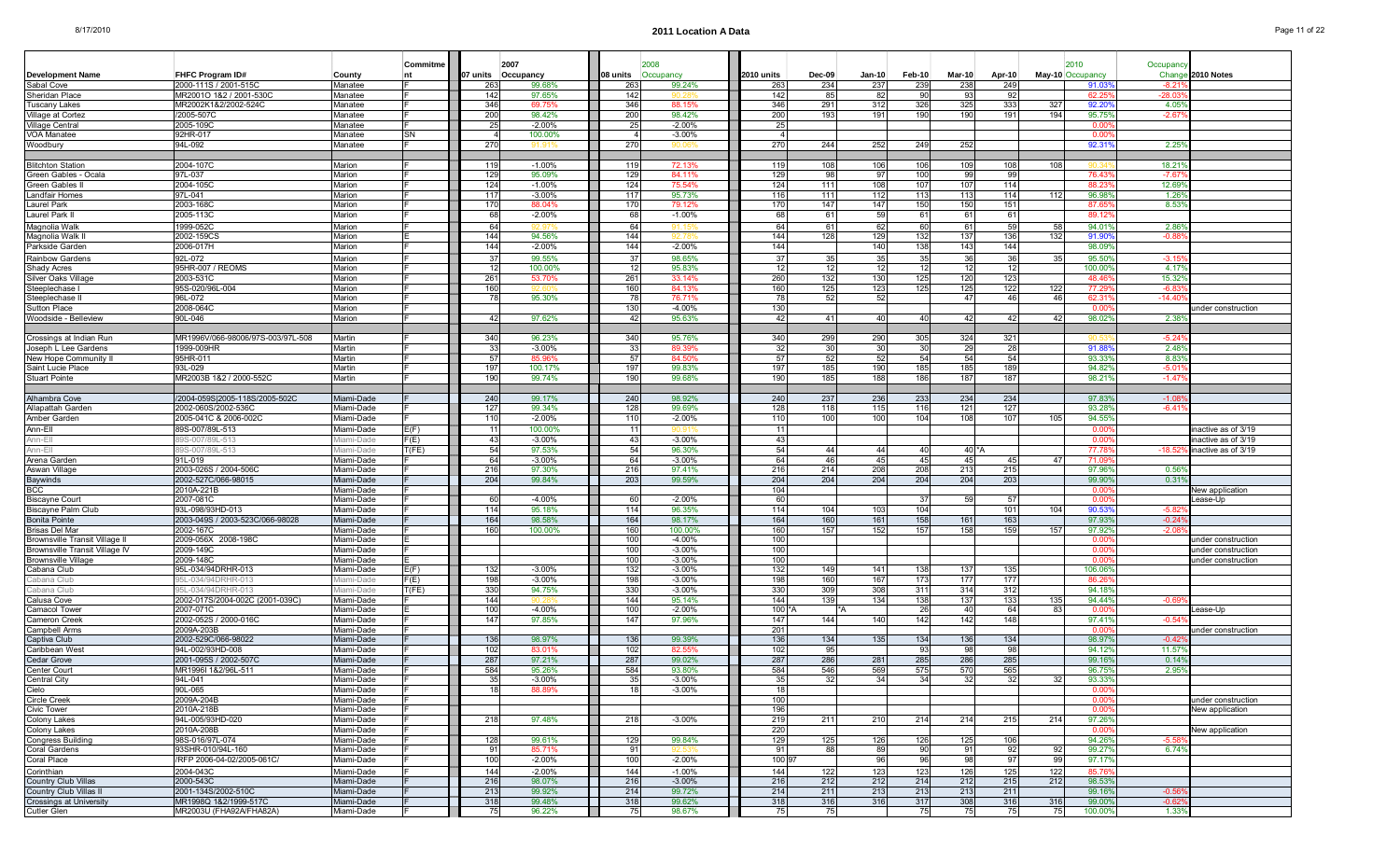| Page 12 of 22 |
|---------------|
|---------------|

|                                                                |                                                                           |                          | Commitme       |           | 2007                 |               |                      |             |                 |                 |           |           |            |      | 2010             | Occupanc           |                                          |
|----------------------------------------------------------------|---------------------------------------------------------------------------|--------------------------|----------------|-----------|----------------------|---------------|----------------------|-------------|-----------------|-----------------|-----------|-----------|------------|------|------------------|--------------------|------------------------------------------|
| <b>Development Name</b>                                        | FHFC Program ID#                                                          | County                   | nt             | 07 units  | Occupancy            | I08 units     | Occupancy            | 2010 units  | $Dec-09$        | Jan-10 l        | Feb-10    | Mar-10    | Apr-10     |      | May-10 Occupancy | Change             | 2010 Notes                               |
| <b>Cutler Hammock</b>                                          | 90S-027/90L-027                                                           | Miami-Dade               |                | 259       | 97.23%               | 261           | 99.00%               | 261         | 257             | 257             | 260       | 260       | 261        |      | 99.23            | 0.23               |                                          |
| <b>Cutler Manor</b>                                            | 2001-036S                                                                 | Miami-Dade               |                | 220       | 93.18%               | 220           | 93.73%               | 220         | 218             | 217             | 217       | 216       | 216        |      | 98.55            | 4.82               |                                          |
| <b>Cutler Meadows</b>                                          | 2003 Series U/                                                            | Miami-Dade               |                | 150       | 98.44%               | 150           | 99.00%               | 150         | 149             | 150             | 150       |           | 150        | 148  | 99.60            | 0.60               |                                          |
| <b>Cutler Riverside</b>                                        | MMRB App. #2007A-2008B                                                    | Miami-Dade               |                |           |                      | 200           | $-1.00%$             | 200         | 187             | 191             | 193       | 199       | 199        |      | 96.90            |                    |                                          |
| <b>Cutler Vista</b><br>Cutler Vista                            | MR2006A/89S-090/89L-090 & 2006-504C<br>IR2006A/89S-090/89L-090 & 2006-504 | Miami-Dade               | E(F)<br>F(E)   | 44<br>170 | 99.09%<br>99.18%     | 44<br>171     | 99.09%<br>99.42%     | 44<br>171   |                 |                 | 43<br>170 | 44<br>172 | 42<br>167  |      | 0.00<br>0.01     |                    |                                          |
| Cutler Vista                                                   | /IR2006A/89S-090/89L-090 & 2006-5040                                      | iami-Dade                | T(FE)          | 214       | 98.60%               | 215           | 99.35%               | 215         | 208             | 208             | 213       | 216       | 209        |      | 98.05            | -1.3               |                                          |
| Del Prado Gardens                                              | 98S-009/97L-029                                                           | Miami-Dade               |                | 32        | 93.23%               | -32           | 93.13%               | 32          | 30              | 29              | 29        | 30        | 30         |      | 92.50            | $-0.62$            |                                          |
| Doral Terrace                                                  | 1999-082S/1999-510C                                                       | Miami-Dade               | F(MR)          | 184       | 99.73%               | 184           | 99.73%               | 184         | 181             | 183             | 183       | 182       | 184        |      | 99.24            | $-0.4$             |                                          |
| Doral Terrace                                                  | 1999-082S/1999-510C                                                       | ∕liami-Dad               | MR(F)          | 72        | 100.00%              | -72           | 98.61%               | -72         | 72              | -721            | -72       | 71        | 72         |      | 99.72            | $-1.11$            |                                          |
| Doral Terrace                                                  | 999-082S/1999-510                                                         | ¶iami-Dad                | T(FMR)         | 256       | 99.87%               | 256           | 99.41%               | 256         | 253             | 255             | 255       | 253       | 256        |      | 99.38            | $-0.0$             |                                          |
| Douglas Pointe                                                 | 2000-040S/2000-508C                                                       | Miami-Dade               |                | 174       | 99.23%               | 174           | 99.31%               | 174         | 161             | 161             | 164       | 169       | 171        |      | 94.94%           | $-4.37$            |                                          |
| Dr. Barbara Carey-Shuler Manor                                 | 2007-036CS/2009-038X                                                      | Miami-Dade               |                | 90        | $-4.00%$             | 9             | $-2.00%$             | 90          |                 |                 |           |           |            |      | n n              |                    | under construction                       |
| Eagle's Landing<br>Edison Terraces                             | 1998-091C & 1999-002C<br>91L-030                                          | Miami-Dade<br>Miami-Dade | F(MR)          | 321<br>50 | 100.00%<br>$-3.00%$  | 321<br>-50    | 100.00%<br>89.00%    | 321<br>-50  | 316<br>47       | 317             | 317       | 318       | 321        |      | 99.00<br>. വ     | $-1.00$            |                                          |
| Edison Terraces                                                | 01L-030                                                                   | ami-Dade                 | MR(F)          | 10        | $-3.00%$             |               | 100.00%              | 10          |                 |                 |           |           |            |      | 0.00             |                    |                                          |
| Edison Terraces                                                | 91L-030                                                                   | 1iami-Dade               | T(FMR)         | 60        | $-3.00%$             | 60            |                      | 60          | 56              |                 |           |           |            |      | 0.00             |                    |                                          |
| <b>Edison Terraces I</b>                                       | 92L-025/92HR-003                                                          | Miami-Dade               | F(MR)          | 50        | $-3.00%$             | 51            | 100.33%              | 50          | 47              |                 |           |           |            |      | n or             |                    |                                          |
| Edison Terraces I                                              | 02L-025/92HR-003                                                          | iami-Dade                | MR(F)          | 10        | $-3.00%$             |               | 63.33%               | 10          | 10 <sup>1</sup> |                 |           |           |            |      | 0.00             |                    |                                          |
| Edison Terraces I                                              | 92L-025/92HR-003                                                          | <i>A</i> iami-Dade       | T(FMR)         | 60        | $-3.00\%$            | 60            | 94.17%               | 60          | 57              |                 |           |           |            |      | 0.00             |                    |                                          |
| Emerald                                                        | 2006-080C/2007-009C                                                       | Miami-Dade               |                |           |                      |               |                      | 124         | 124             | 121             | 122       | 122       |            |      | 98.59            | 98.59              |                                          |
| <b>Emerald Dunes</b>                                           | 2003-003C (2002-023C)                                                     | Miami-Dade               |                | 141       | $-3.00%$             | 141           | 99.05%               | 141         | 140             | 141             | 141       | 141       | 140        | -139 | 99.53<br>0.00    | 0.47               |                                          |
| Esmeralda Bay<br>Everett Stewart, Sr. Village                  | 2009-199C<br>2009-040X 2007-122C                                          | Miami-Dade<br>Miami-Dade |                | 90        | $-4.00%$             | a             | $-2.00%$             | 96<br>90    |                 |                 |           |           |            |      | 0.00             |                    | ınder construction<br>under construction |
| Everglades Farmworker Village                                  | RFP 2005-05-03                                                            | Miami-Dade               | FF             |           |                      |               |                      | -30         |                 |                 |           |           |            |      | . വ              |                    | under construction                       |
| <b>Friendship Tower</b>                                        | 2006-330CHR                                                               | Miami-Dade               |                | 92        | $-2.00%$             | -92           | $-2.00%$             | 92          | 92              | 91              | 91        | 91        | .ფ.        |      | 99.13            |                    |                                          |
| Garden Walk                                                    | 93SHR-008/95L-004                                                         | Miami-Dade               |                | 227       | 97.36%               | 227           | 98.50%               | 227         | 217             | 224             | 228       | 228       | 228        |      | 99.12            | 0.62%              |                                          |
| Gardens - Aswan & Alexandria East & W191L-024/92HR-009         |                                                                           | Miami-Dade               |                | 327       | $-3.00%$             | 327           | $-3.00%$             | 327         |                 |                 |           |           | 303        | 315  | 0.01             |                    |                                          |
| Georgia Ayers                                                  | 2009A-209B                                                                | Miami-Dade               |                |           |                      |               |                      | -72         |                 |                 |           |           |            |      | 0.00             |                    | inder construction                       |
| Glorieta                                                       | 2010A-233B                                                                | Miami-Dade               |                |           |                      |               |                      | 323         |                 |                 |           |           |            |      | . വ              |                    | New application                          |
| Golden Lakes<br>Golfside Villas                                | 97S-038/97L-520                                                           | Miami-Dade               |                | 279       | 99.76%               | 279           | 99.14%               | 279         | 271             | 275             | 277       | 276       | 274        |      | 98.42            | $-0.72$            |                                          |
| Golfside Villas                                                | 1999-503C<br>999-503                                                      | Miami-Dade<br>¶iami-Dade | F(MR)<br>MR(F) | 178<br>16 | $-3.00%$<br>$-3.00%$ | 178           | $-3.00%$<br>$-3.00%$ | 178<br>16   | 177<br>15       | 177<br>14       | 177<br>17 |           |            |      | 0.00<br>n ni     |                    |                                          |
| Golfside Villa                                                 | 999-503                                                                   | liami-Dade               | T(FMR)         | 194       | 99.74%               | 194           | 99.66%               | 194         | 192             | 191             | 194       |           |            | 177  | 97.16            | $-2.49$            |                                          |
| Green Vista                                                    | 97L-505                                                                   | Miami-Dade               |                | 93        | $-3.00%$             | 94            | 98.94%               | -94         | 93              | -94             | 94        | 94        | -93        | 94   | 99.65            | 0.71               |                                          |
| <b>Greynolds Commons</b>                                       | 2010A-230B                                                                | Miami-Dade               |                |           |                      |               |                      | 100         |                 |                 |           |           |            |      | 0.01             |                    | <b>New application</b>                   |
| Hainlin Mills                                                  | 93SHR-015/95L-001                                                         | Miami-Dade               | F(SN)          | 114       | 99.34%               | 114           | 99.42%               | 114         | 107             | 110             | 111       | 111       | 108        |      | 95.96            | $-3.45$            |                                          |
| Hainlin Mills                                                  | 3SHR-015/95L-00                                                           | liami-Dade               | SN(F)          | 29        | 100.00%              | $\mathcal{D}$ | 100.00%              | 29          | 29              | 29              | 28        | 28        | 29         |      | 98.62            | $-1.3$             |                                          |
| Hainlin Mills                                                  | 3SHR-015/95L-001                                                          | liami-Dade               | T(FSN)         | 143       | 98.72%               | 143           | 99.44%               | 143         | 136             | 139             | 139       | 139       | 137        |      | 96.50            | $-2.94$            |                                          |
| Hamlet at Walden Pond                                          | 93SHR-002/95L-012                                                         | Miami-Dade               | SN             | 309       | 100.32%<br>98.25%    | 311           | 99.68%               | 311         | 293             | 299             | 299       | 299       | 303        |      | 96.01<br>97.25   | $-3.67$            |                                          |
| <b>Hardin Hammock Estates</b><br>Harding Village - Miami Beach | 95L-014<br>2003-016CS                                                     | Miami-Dade<br>Miami-Dade |                | 200<br>93 | $-2.00%$             | 200<br>9.     | $-3.00%$<br>42 A7    | 200<br>-93  | 195<br>75       | 193<br>78       | 196<br>81 | 194<br>79 | 83         | 85   | 86.2             | $-6.27$            |                                          |
| Harvard House                                                  | 1999-041C / REOMS 580668988                                               | Miami-Dade               |                | 56        | $-3.00%$             | 56            | 98.51%               | 56          | 54              | 53              | 54        | 56        | 56         | 55   | 97.62            | $-0.8$             |                                          |
| <b>Hibiscus Pointe</b>                                         | 2002-108BS/066-98025/2003-521C                                            | Miami-Dade               |                | 210       | 99.92%               | 212           | 100.00%              | 212         | 210             | 212             | 212       | 208       | 206        |      | 98.87            | $-1.13$            |                                          |
| Hidden Cove - Miami                                            | 1998-092C                                                                 | Miami-Dade               |                | 144       | 99.77%               | 144           | 99.65%               | 144         | 144             | 144             | 144       | 144       | 143        |      | 99.86            | 0.219              |                                          |
| <b>Hidden Grove</b>                                            | 2000-041S / 2001-507C                                                     | Miami-Dade               |                | 221       | 83.26                | $22^{\circ}$  | 84.529               | 221         | 210             | 210             | 205       | 213       | 209        |      | 94.75            | 10.23              |                                          |
| Homestead Colon                                                | 94L-003/93HD-002                                                          | Miami-Dade               |                | 312       | 95.83%               | 312           | 95.67%               | 312         | 285             | 287             | 287       | 291       | 294        | 298  | 93.06            | $-2.62$            |                                          |
| Homestead Plaza                                                | 93L-033                                                                   | Miami-Dade               |                | 28        | 95.24%               |               | 93.45%               | 28          | 26              | 25              | 25        | 28        | 28         |      | 94.29            | 0.83               |                                          |
| Howard Park                                                    | 98S-015/97L-069<br>2000-029C                                              | Miami-Dade               |                | 16<br>55  | 100.00%<br>$-3.00%$  | 55            | 97.50%<br>97.58%     | 16<br>55    | 15              | 15              | 15        |           |            |      | 0.00<br>0.00     |                    |                                          |
| Inn Transition South<br>Janoski Property                       | 90L-093                                                                   | Miami-Dade<br>Miami-Dade |                |           | 100.00%              |               | $-3.00%$             |             |                 |                 |           |           |            |      | 100.00           |                    |                                          |
| Jubilee Courtyards                                             | 1999-516C                                                                 | Miami-Dade               |                | 97        | a2 S                 | -97           |                      | 97          | 95              | 93              | .91       | -91       | .97        |      | 96.29            | 5.40               |                                          |
| Keys   &                                                       | 93SHR-021/91L-066                                                         | Miami-Dade               |                | 80        | 97.92%               | 8             | 94.75%               | 80          | 68              | 74              | 78        | 78        | 78         |      | 94.00            | $-0.7$             |                                          |
| Keys III                                                       | 93SHR-022/96L-019                                                         | Miami-Dade               |                | 48        | 98.26%               | 48            | 96.67%               | 48          | 40              | 45              | 46        | 48        | 46         |      | 93.75            | $-2.92$            |                                          |
| Kings Terrace                                                  | 2010A-228B                                                                | Miami-Dade               |                |           |                      |               |                      | 300         |                 |                 |           |           |            |      | . വ              |                    | <b>New application</b>                   |
| La Joya                                                        | 2010A-225B                                                                | Miami-Dade               |                |           |                      |               |                      | 150         |                 |                 |           |           |            |      | 0.00             |                    | lew application                          |
| Labre Place                                                    | 2006-074C                                                                 | Miami-Dade               |                | 90        | $-2.00%$             | -90           | $-2.00%$             | 90          |                 |                 |           |           |            |      | -0.00            |                    | ınder construction                       |
| Lafayette Plaza                                                | /2006-078C                                                                | Miami-Dade               |                | 136       | $-2.00%$             | 136           | $-2.00%$             | 136         | 115             | 126<br>148      | 129       | 133       | 133<br>149 | 134  | 94.36<br>93.63   |                    |                                          |
| Lafayette Square<br><b>Akeview</b>                             | /2005-063C<br>91S-033/90L-                                                | Miami-Dade<br>Miami-Dade |                | 160<br>40 | $-2.00%$             | 160<br>40     | $-1.00%$             | 160<br>40   | 145             |                 | 153       | 154       |            |      |                  |                    |                                          |
| Landings                                                       | 93SHR-009/93L-108/94DRHR-001                                              | Miami-Dade               |                | 101       | 96.53%               | 101           | 96.24%               | 101         | 92              | 89              | 96        | 99        | 97         | 98   | 94.22%           | $-2.0'$            |                                          |
| Leisure Villas                                                 | 93L-115                                                                   | Miami-Dade               |                | 30        | $-3.00%$             | 30            | 98.33%               | 30          | 27              | 27              | 29        | 29        | 28         | 29   | 93.899           | $-4.44$            |                                          |
| Little Haiti Gateway                                           | 2000-021S                                                                 | Miami-Dade               | F(MR)          | 57        | 118.86%              | -57           | 108.48%              | 57          | 68              | 68              | 67        | 65        | 65         |      | 116.84%          | 8.369              |                                          |
| Little Haiti Gateway                                           | 2000-021S                                                                 | Miami-Dade               | MR(F)          | 23        | 43.48%               | 23            | 45.65%               | 23          | 10              | 10 <sup>1</sup> | 11        | 13        | 13         |      | 49.57            | 3.91%              |                                          |
| Little Haiti Gateway                                           | 2000-021S                                                                 | Miami-Dade               | T(FMR)         | 80        | 97.50%               | -80           | 90.83                | 80          | 78              | 78              | 78        | 78        | 78         |      | 97.50%           | 6.67%              |                                          |
| London Arms                                                    | MR1990E/91S-021/90L-500                                                   | Miami-Dade               | E(F)           | 12        | 106.25%              |               | 105.56%              | 12          |                 |                 |           |           |            |      | 0.00             |                    |                                          |
| London Arms                                                    | MR1990E/91S-021/90L-500                                                   | Vliami-Dade              | F(E)           | 46        | 97.83%               | 46            | 92.03                | 46          |                 |                 |           | 19        | 18         |      | 0.00             |                    |                                          |
| London Arms                                                    | MR1990E/91S-021/90L-500                                                   | Miami-Dade               | T(FE)          | 58        | 99.14%               | 58            | 94.83%               | 58          | 26              | 25              | 25        | 25<br>179 | 24<br>160  |      | 43.10            | $-51.72$           |                                          |
| Los Suenos<br>M & M Maison II                                  | 2004-150C<br>93SHR-004/94L-063                                            | Miami-Dade<br>Miami-Dade |                | 179<br>21 | $-2.00\%$<br>58.73%  | 179<br>21     | 97.67%<br>95.24%     | 179<br>- 21 | 176<br>19       | 179<br>19       | 179<br>19 | 19        |            | 169  | 97.02<br>90.48   | $-0.65$<br>$-4.76$ |                                          |
| Madison                                                        | 96L-013/94DRHR-022                                                        | Miami-Dade               |                | 17        | 98.53%               | -17           | $-3.00%$             | 17          | 17              |                 |           |           |            |      | 0.00             |                    |                                          |
| Madison View                                                   | 2007-063BS                                                                | Miami-Dade               |                | 120       | -4.00%               | 120           | $-2.00%$             | 120         |                 |                 |           |           |            |      | $0.00^{\circ}$   |                    | under construction                       |
| Magnolia Landing                                               | 2009-055X 2008-177C                                                       | Miami-Dade               |                |           |                      | 156           | $-4.00%$             | 156         |                 |                 |           |           |            |      | 0.00             |                    | under construction                       |
| Marbrisa Lake                                                  | 2000-045S/2000-536C/99-0104-39-2-2                                        | Miami-Dade               |                | 365       | 99.86%               | 368           | 99.95%               | 368         | 366             | 365             | 368       | 365       | 365        |      | 99.40%           | $-0.54%$           |                                          |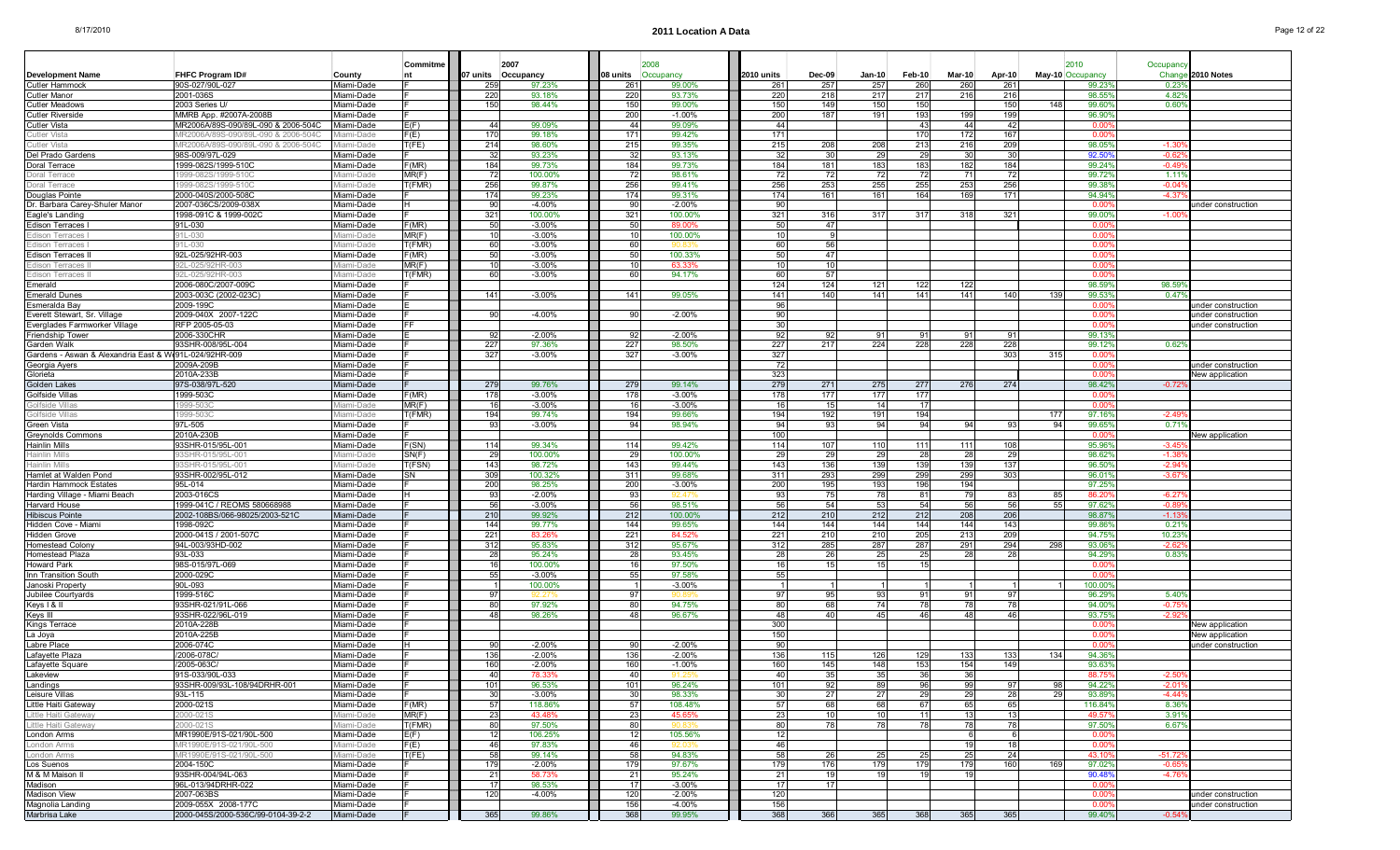| Page 13 of 22 |
|---------------|
|---------------|

|                                                     |                                     |                           | Commitme                                             |            | 2007                  |                   | 2008                 |             |            |            |            |               |            |                  | 2010                     |                    |                        |
|-----------------------------------------------------|-------------------------------------|---------------------------|------------------------------------------------------|------------|-----------------------|-------------------|----------------------|-------------|------------|------------|------------|---------------|------------|------------------|--------------------------|--------------------|------------------------|
| <b>Development Name</b>                             | FHFC Program ID#                    | County                    |                                                      |            | 07 units Occupancy    | 08 units          | Occupancy            | 2010 units  | Dec-09     | $Jan-10$   | Feb-10     | <b>Mar-10</b> | Apr-10     |                  | May-10 Occupancy         | Occupancy<br>Chang | 2010 Notes             |
| MCR I                                               | 2009-076CH                          | Miami-Dade                |                                                      |            |                       |                   |                      | 80          |            |            |            |               |            |                  | n nr                     |                    | inder construction     |
| <b>Merritt Place Estates</b>                        | 2002-010CS                          | Vliami-Dade               | F(FF)                                                | 95         | 98.11%                | 9                 |                      | 95          |            |            | 91         | 89            | 90         | 91               | 95.00                    | $2.72^{\circ}$     |                        |
| <b>Merritt Place Estates</b>                        | 002-010C:                           | iami-Dade                 | FF(F)                                                | 64         | 95.94%                | 64                | 102.08%              | 64          |            |            | 58         | 56            | 63         | 65               | 94.53                    | $-7.5$             |                        |
| <b>Merritt Place Estates</b>                        | 2002-010CS<br>2009-058X 2008-210C   | liami-Dade<br>Miami-Dade  | $I(F-FF)$                                            | 159        | 97.27%                | 159<br>9          | 96.23%<br>$-4.00%$   | 159<br>90   | 150        | 149        | 149        | 145           | 153        | 156              | 94.55<br>0.00            | $-1.68$            |                        |
| Metro<br>Miami River Park                           | 1999-033C                           | Miami-Dade                |                                                      | 209        | 99.36%                | 209               | 99.68%               | 209         | 191        | 196        | 200        | 206           | 207        |                  | 95.69                    | -3.9               | inder construction     |
| Miami Stadium                                       | 2001-132S/2002-511C                 | Miami-Dade                |                                                      | 335        | 99.85%                | 336               | 99.88%               | 336         | 332        | 329        | 329        | 336           | 335        | 334              | 98.96                    | $-0.92$            |                        |
| Mildred and Claude Pepper Towers                    | 2009-092C                           | Miami-Dade                |                                                      |            |                       |                   |                      | 150         |            |            |            |               |            |                  | 0.00                     |                    | ınder construction     |
| Mirabella                                           | 2007-186BS 2009-030CT               | Miami-Dade                |                                                      | 143        | $-4.00%$              | 143               | $-2.00%$             | 203         |            |            |            |               |            |                  | 0.00                     |                    |                        |
| <b>Monterey Pointe</b>                              | 2001-017S/2001-525C                 | Miami-Dade                |                                                      | 333        | 98.15%                | 33 <sub>3</sub>   | 96.22%               | 333         | 332        | 331        | 334        | 327           | 327        |                  | 99.16                    | $2.94^{\circ}$     |                        |
| Naranja Villas                                      | 96L-012/94DRHR-025                  | Miami-Dade                |                                                      | 90         | $-3.00%$              | -Qi               | 99.07%               | -90         | 87         | 89         | 88         | 90            | 88         | 87               | 97.96                    | $-1.11$            |                        |
| New Arena Square<br>New Horizons                    | 2000-004C<br>2009A-205B             | Miami-Dade<br>Miami-Dade  |                                                      | 412        | $-3.00%$              | 412               | 94.17%               | 412<br>100  | 371        | 369        | 364        | 354           | 353        | 359              | 87.78<br>0.00            | $-6.3$             | inder construction     |
| Notre Dame                                          | 2009-025CT/ 2006-305HR              | Miami-Dade                |                                                      |            |                       |                   |                      | 64          |            |            |            |               |            |                  | . വ                      |                    | under construction     |
| Old Cutler Village                                  | 2001-061C                           | Miami-Dade                |                                                      | 285        | 98.54%                | 285               | 98.95%               | 287         | 277        | 279        | 275        | 276           | 277        | 283              | 96.81                    | $-2.14$            |                        |
| Olympia Building                                    | 94L-122                             | Miami-Dade                |                                                      | 80         | 100.00%               | -80               | 99.58%               | -79         | -78        | -79        | 78         | 79            | -79        | 791              | 99.58                    | $-0.0^{\circ}$     |                        |
| Opa Locka Portfolio                                 | 2004-510C                           | Miami-Dade                |                                                      | 506        | $-3.00%$              | 506               | $-3.00%$             | 505         | 504        | 503        | 503        | 503           | 499        | 501              | 99.44%                   |                    |                        |
| Orchid Grove                                        | 2008-221C                           | Miami-Dade                |                                                      |            |                       |                   | $-4.00%$             | 80          |            |            |            |               |            |                  | 0.00                     |                    | inder construction     |
| Palm Villas                                         | 95L-016/94DRHR-005                  | Miami-Dade                |                                                      | 91         | $-3.00\%$             | -91               | 98.17%               | -91         |            |            |            |               | . gr       |                  | 0.00                     |                    |                        |
| Park City at Golden Lakes<br>Park Green             | 93L-099/93HD-015<br>98S-014/97L-066 | Miami-Dade<br>Miami-Dade  |                                                      | 180        | $-3.00%$<br>87.50%    | 180               | 99.91%<br>100.00%    | 180<br>-8   | 176        | 175        | 178        | 177           | 177        | 178              | 98.24<br>. വ             | $-1.67$            |                        |
| Park Place - Hialeah                                | 95HR-004                            | Miami-Dade                |                                                      | 34         | $-3.00%$              | 34                | $-3.00%$             | 34          | 34         | 34         | 34         | 34            | -33        | 33               | 99.02                    |                    |                        |
| <b>Parkview Gardens</b>                             | 2006-066BS/2006-066BS/              | Miami-Dade                |                                                      | 40         | $-2.00\%$             |                   | $-2.00%$             | 40          |            |            |            |               |            |                  | 0.00                     |                    |                        |
| Pelican Cove                                        | 2010A-226E                          | Miami-Dade                |                                                      |            |                       |                   |                      | 112         |            |            |            |               |            |                  | 0.00                     |                    | New application        |
| Phoenix                                             | 93L-094/93HD-034                    | Miami-Dade                |                                                      | 164        |                       | 164               | 89.63%               | 164         | 147        | 151        | 164        | 162           | 162        | 155              | 95.63                    | $6.00^{\circ}$     |                        |
| Pinnacle Lakes                                      | MR2002B 1&2/2002-502C               | Miami-Dade                |                                                      | 224        | 98.88%                | 224               | 99.20%               | 224         | 221        | 218        | 213        | 215           | 219        | 213              | 96.65                    | $-2.54$            |                        |
| Pinnacle Park                                       | /RFP 2006-04-08/2005-100C           | Miami-Dade                |                                                      | 128        | $-2.00%$              | 128               | $-1.00%$             | 135         | 130        | 132        | 133        | 133           | 133        |                  | 97.93                    |                    |                        |
| Pinnacle Place                                      | /2006-048C                          | Miami-Dade                |                                                      | 137        | $-2.00%$              | 13 <sub>1</sub>   | $-2.00%$             | 135         | 133        | 131        | 134        | 134           | 134        |                  | 98.67                    |                    |                        |
| Pinnacle Plaza<br>Pinnacle Square                   | 2006-047C<br>/2006-046C             | Miami-Dade<br>Miami-Dade  |                                                      | 132<br>114 | $-2.00%$<br>$-2.00%$  | 132<br>114        | $-2.00%$<br>$-2.00%$ | 131<br>110  | 131<br>105 | 130<br>106 | 131<br>109 | 131<br>109    | 131<br>109 | 129              | 99.62<br>97.82           |                    |                        |
| <b>Pinnacle View</b>                                | 2001-051S / 1999-010C               | Miami-Dade                |                                                      | 185        | 99.55%                | 186               | 99.46%               | 186         | 183        | 184        | 184        | 185           | 186        | 178              | 98.57                    | $-0.90$            |                        |
| Poinciana Grove                                     | 2006-059C                           | Miami-Dade                |                                                      | 80         | $-2.00%$              | 80                | $-2.00%$             | 80          | 80         | 80         | 80         | <b>79</b>     | 80         |                  | 99.75                    |                    |                        |
| Postmaster                                          | RFP 2006-04-09/2005-054C/           | Miami-Dade                |                                                      | 55         | $-2.00%$              |                   | $-2.00%$             | 55          | 54         | 53         | 54         | -53           | 54         | 54               | 97.58                    |                    |                        |
| Rayos Del Sol                                       | 2001-066S/2000-039C & 2001-002C     | Miami-Dade                |                                                      | 198        | 98.57%                | 198               | 98.18%               | 198         | 193        | 195        | 195        | 198           | 194        | 197              | 98.65                    | $0.47^{\circ}$     |                        |
| <b>Redland Arms</b>                                 | 2000-034C                           | Miami-Dade                |                                                      | 66         | 96.46%                | -61               | $-3.00%$             | 66          | 55         | 54         | 59         | 62            | -62        |                  | 88.48                    |                    |                        |
| Regatta Pointe<br>Residential Plaza at Blue Lagoon  | 2010A-227B<br>90L-060               | Miami-Dade<br>Miami-Dade  | F(MR)                                                |            |                       |                   |                      | 108<br>356  | 214        |            |            |               |            |                  | -0.00<br>0.00            |                    | <b>New application</b> |
| Residential Plaza at Blue Lagoon                    | 060-J060                            | iami-Dade                 | MR(F)                                                |            |                       |                   |                      | 92          | -86        |            |            |               |            |                  | 0.00                     |                    |                        |
| Residential Plaza at Blue Lagoon                    | 90L-060                             | liami-Dade                | T(FMR)                                               |            |                       |                   |                      | 448         | 300        |            |            |               | 300        |                  | . വ                      |                    |                        |
| <b>Richmond Pines</b>                               | 93SHR-003/93L-100                   | Vliami-Dade               |                                                      | 80         | 96.46%                |                   | 94.00%               | 80          | 75         | 75         | 75         | 77            | 76         | 731              | 93.96                    | $-0.04$            |                        |
| <b>Rio Towers</b>                                   | 91S-029/90L-031                     | Vliami-Dade               | E(F)                                                 | 33         | 124.24%               |                   | 107.27%              | 33          |            |            | 40         |               | -38        | 38               | -0.00                    |                    |                        |
| Rio Towers                                          | 1S-029/90L-03                       | liami-Dade                | F(E)                                                 | 48         | 74.58%                | 48                | 88.75%               | 48          |            |            | 29         |               | 35         | 34               | 0.00                     |                    |                        |
| Rio Towers                                          | 1S-029/90L-031                      | iami-Dade                 | T(FE)                                                | 81         | 94.81%                | 81                | 94.24%               | 81          | 64         | 69         | 69         | -70           | -73        | 72               | 85.80                    | $-8.44$            |                        |
| River Oaks - Florida Citv<br><b>Rivermont House</b> | 95L-018/94DRHR-031<br>96L-045       | Miami-Dade<br>Vliami-Dade | E(F)                                                 | 160<br>16  | 96.56%<br>$-3.00%$    | 160               | 96.88%<br>100.00%    | 160<br>16   | 156        | 154        | 154<br>16  | 16            | 158<br>16  |                  | 97.199<br>0.00           | 0.31               |                        |
| <b>Rivermont House</b>                              | 06L-045                             | liami-Dade                | F(E)                                                 | 60         | $-3.00%$              | -60               | 93.06%               | 60          |            |            | 55         | 57            | 58         |                  | n or                     |                    |                        |
| <b>Rivermont House</b>                              | 6L-045                              | liami-Dade                | T(FE)                                                | 76         | $-3.00%$              |                   | 94.52%               | 76          | 71         | 71         | 71         | 73            | 74         |                  | 94.74                    | 0.229              |                        |
| Riverwalk I                                         | 91S-072/91L-072                     | Vliami-Dade               | F(FF)                                                | 98         | 93.88%                |                   | 86.77%               | 97          |            |            |            |               |            |                  | 0.00                     |                    |                        |
| Riverwalk I                                         | 91S-072/91L-072                     | liami-Dade                | FF(F)                                                | 25         | 100.80%               | -25               | 84.00%               | 25          |            |            |            |               |            |                  | 0.00                     |                    |                        |
| Riverwalk I                                         | 1S-072/91L-072                      | liami-Dade                | $\mathsf{I}(\mathsf{F}\text{-}\mathsf{F}\mathsf{F})$ | 123        | 95.12%                | 122               | 86.20%               | 122         | 118        | 113        | 116        | 118           | 117        |                  | 95.41                    | 9.219              |                        |
| Riverwalk II<br>Riverwalk I                         | 92S-019/92L-052<br>2S-019/92L-052   | Vliami-Dade<br>iami-Dade  | F(FF)<br>FF(F)                                       | 89<br>23   | 94.61%<br>94.78%      | 8<br>$2^{\prime}$ | 99.13%               | 89<br>23    |            |            |            |               |            |                  | -0.00<br>0.00            |                    |                        |
| Riverwalk I                                         | 2S-019/92L-052                      | iami-Dade                 | (F-FF)                                               | 112        | 94.49%                | 112               | 93.93%               | 112         | 92         | 91         | 93         | 101           | 102        | 104 <sup>1</sup> | 86.76                    | $-7.17$            |                        |
| Riviera                                             | 92S-003/91L-038                     | Miami-Dade                | E(F)                                                 | 12         | 128.33%               | -12               | 116.67%              | 12          |            |            |            |               |            |                  | . വ                      |                    |                        |
| Riviera                                             | S-003/91L-038                       | ami-Dade                  | F(E)                                                 | 44         | 89.55                 | 44                | 96.59%               | 44          |            |            |            |               |            |                  | 0.00                     |                    |                        |
| Riviera                                             | 2S-003/91L-038                      | liami-Dade                | T(FE)                                                | 56         | 97.92%                | -56               | 97.92%               | 56          | .50        | 49         | 49         | 56            | .50        |                  | 90.71                    | -7.2               |                        |
| Royal Coast                                         | 94L-069                             | Vliami-Dade               |                                                      | 172        | $-3.00%$              | 172               | $-3.00%$             | 172         | 172        | 171        | 169        | 170           | 171        | 170              | 99.13                    |                    |                        |
| Royal Palm Gardens                                  | 94L-011                             | Miami-Dade                |                                                      | 143        | $-3.00%$              | 143               | 98.48%               | 143         | 136        | 138        | 139        | 139           | 140        | 137              | 96.62                    | $-1.86$            |                        |
| Royalton                                            | 2004-037CS                          | Miami-Dade                | F(H)                                                 | 100        | $-2.00%$              | 100               | $-2.00%$             | 20          |            |            |            |               |            | 17I              | 0.00                     |                    |                        |
| Royalton                                            | 004-037CS                           | Aiami-Dade                | H(F)<br>T(HF)                                        | 100<br>100 | $-2.00\%$<br>$-2.00%$ | 100<br>100        | -2.00%<br>$-2.00%$   | - OU<br>100 | 83         | 80         | 81         | 88            | 88         | 74I<br>91        | 85.17                    |                    |                        |
| Running Brook                                       | 2000-022S / 2001-503C               | Miami-Dade                |                                                      | 186        | 99.91%                | 186               | 99.35%               | 186         | 175        | 172        | 170        | 172           | 179        |                  | 93.339                   | $-6.02$            |                        |
| Saint John I                                        | 92S-049/90L-075                     | Miami-Dade                |                                                      | 35         | 71.43%                |                   | 61.14%               | 35          | 14         | 14         | 14         | 15            | 14         |                  | 40.57                    | $-20.57$           |                        |
| San Sherri Villas                                   | 93SHR-001/96L-005                   | Miami-Dade                |                                                      | 79         | 99.37%                | -80               | 99.75%               | -80         | 80         | 78 I       | 78         | 80            | 80         | 801              | 99.179                   | $-0.58$            |                        |
| Santa Clara                                         | 2001-044C                           | Miami-Dade                |                                                      | 208        | 99.92%                | 208               | 99.92%               | 206         | 199        |            | 204        |               | 207        | 206              | 99.03                    | $-0.89$            |                        |
| Santa Clara II                                      | 2003-088C & 2004-001C               | Miami-Dade                |                                                      | 204        | 91.99                 | 204               | 95.34%               | 202         | 190        | 185        | 187        | 192           | 197        |                  | 94.16%                   | $-1.18$            |                        |
| <b>SCLAD Plaza</b>                                  | 2008-082H                           | Miami-Dade                |                                                      |            |                       | 18<br>80          | $-4.00%$             | 18          |            |            |            |               |            |                  | 0.00                     |                    | under construction     |
| Shepherd's Court<br>Siesta Pointe                   | 2008-088CS/2009-044CTX<br>97L-519   | Miami-Dade<br>Miami-Dade  |                                                      | 392        | 99.96%                | 392               | $-4.00%$<br>99.83%   | 80<br>392   | 390        | 387        | 391        | 390           | 388        |                  | $0.00^{\circ}$<br>99.29% | $-0.54%$           | under construction     |
| Solabella                                           | 2010A-217B                          | Miami-Dade                |                                                      |            |                       |                   |                      | 92          |            |            |            |               |            |                  | 0.00                     |                    | New application        |
| South Wind                                          | 95S-024/95L-033                     | Miami-Dade                |                                                      | 68         | 100.00%               | 68                | 100.00%              | 68          | 67         | 68         | 68         | 67            | 67         |                  | 99.12%                   | $-0.88$            |                        |
| Southpoint Crossing                                 | 93SHR-006/94L-125                   | Miami-Dade                |                                                      | 122        |                       | 122               | 93.28%               | 122         | 116        | 113        | 1111       | 110           | 118        | 122              | 94.26                    | $0.98^{\circ}$     |                        |
| Spinnaker Cove                                      | MR1996G/066-98003/96L-509           | Miami-Dade                |                                                      | 220        | 100.00%               | 220               | 99.82%               | 220         | 220        | 219        | 218        | 220           | 220        |                  | 99.73%                   | $-0.09$            |                        |
| Steven E. chaykin                                   | 2006 03-02SNP                       | Miami-Dade                |                                                      |            |                       |                   |                      | -30         |            |            |            |               |            |                  | $0.00^{\circ}$           |                    | under construction     |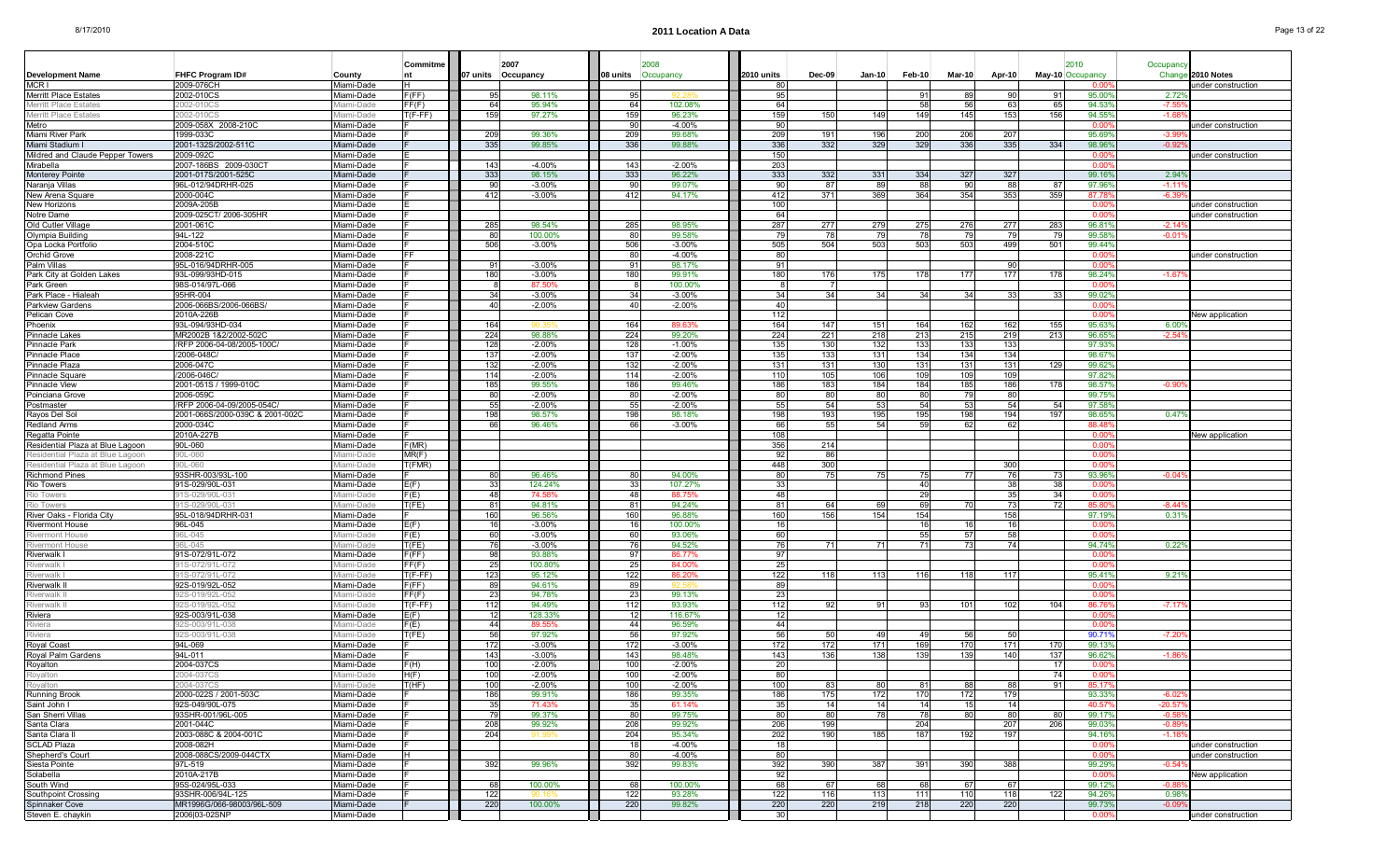| Page 14 of 22 |
|---------------|
|---------------|

|                                                  |                                                    |                           | Commitme       | 2007               |                      |            |                      |                 |               |              |                 |               |            |                  |                  |                     |                    |
|--------------------------------------------------|----------------------------------------------------|---------------------------|----------------|--------------------|----------------------|------------|----------------------|-----------------|---------------|--------------|-----------------|---------------|------------|------------------|------------------|---------------------|--------------------|
| Development Name                                 | <b>FHFC Program ID#</b>                            | County                    |                | 07 units Occupancy |                      | 08 units   | 2008<br>Occupancy    | 2010 units      | <b>Dec-09</b> | Jan-10       | Feb-10          | <b>Mar-10</b> | Apr-10     | May-10 Occupancy | 2010             | Occupancy<br>Change | 2010 Notes         |
| <b>Sunrise Commons</b>                           | 2007-056C                                          | Miami-Dade                |                | 106                | $-4.00%$             | 106        | $-2.00%$             | 106             | 61            | 103          | 105             | 105           | 105        |                  | 90.38            |                     |                    |
| <b>Sunset Bay</b>                                | 2001-007S/2001-510C                                | Miami-Dade                |                | 308                | 80.03%               | 308        |                      | 308             | 298           | 294          | 296             | 297           | 297        | 295              | 96.16            | 3.89                |                    |
| Swezy                                            | 90L-066                                            | Miami-Dade                |                | 10                 | 100.00%              |            | $-3.00%$             | 10 <sup>1</sup> |               |              |                 |               |            |                  | 0.00             |                     |                    |
| Teal Pointe                                      | 93L-097/93HD-014                                   | Miami-Dade                |                | 45                 | $-3.00%$             | 45         | $-3.00%$             | 45              |               |              |                 |               |            |                  | 0.00             |                     |                    |
| Temple Cour                                      | 2003-118C                                          | Miami-Dade                |                | 61                 | 98.91%               | - 6        | 98.36%               | 61              | 61            | 61           |                 | 60            | 60         |                  | 99.34            | 0.98                |                    |
| Tequesta Knol                                    | 1998-019C<br>2010A-219B                            | Miami-Dade<br>Miami-Dade  |                | 100                | $-3.00%$             | 100        | 98.83%               | 100<br>151      | 98            | 97           | 97              | 98            |            | 97               | 97.40%<br>0.00   | $-1.43$             |                    |
| <b>TM Alexander</b><br>Tuscan Place              | 2003-102C                                          | Miami-Dade                |                | 199                | 98.74%               | 199        | 99.83%               | 199             | 181           | 181          | 190             | 193           | 198        | 199              | 95.64%           | -4.19               | New application    |
| Tuscan View                                      | 2004-089C                                          | Miami-Dade                |                | 175                | 100.00%              | 175        | 98.95%               | 175             | 159           | 159          | 163             | 169           | 170        | 170              | 94.299           | $-4.67$             |                    |
| Tuscany Place                                    | 2002-035S / 2003-528C/066-98021                    | Miami-Dade                |                | 337                | 97.03%               | 337        | 99.58%               | 337             | 308           | 307          | 329             | 335           | 332        |                  | 95.61            | $-3.98$             |                    |
| Valencia Pointe                                  | 2007-183BS                                         | Miami-Dade                |                | 104                | $-4.00%$             | 104        | $-2.00%$             | 148             | 148           | 148          | 148             | 148           | 144        |                  | 99.46%           |                     |                    |
| Villa Aurora                                     | /2005-020CS/2005-020CS/                            | Miami-Dade                | F(H)           | 103                | $-2.00%$             | 103        | $-2.00%$             | -38             |               |              | -37             |               |            | -36              | 0.00             |                     |                    |
| √illa Aurora                                     | 2005-020CS/2005-020CS                              | iami-Dade                 | H(F)           | 103                | $-2.00%$             | 103        | $-2.00%$             | 38              |               |              |                 |               |            | -31              | 0.00             |                     |                    |
| Villa Aurora                                     | 2005-020CS/2005-020CS                              | <i>l</i> liami-Dade       | T(FH)          | 103                | $-2.00%$             | 103        | $-2.00%$             | 76              | 75            | 76           | 76              | 76            | 73         | -73              | 98.469           |                     |                    |
| Villa Biscayne<br>Villa Capri                    | 93SHR-019/95L-003<br>2010A-216B                    | Miami-Dade<br>Miami-Dade  |                | 179                | 98.79%               | 179        | 97.54%               | 179<br>220      | 164           | 168          | 169             | 172           | 168        | 169              | 94.04%<br>0.00   | $-3.50$             | New application    |
| Villa Capri III                                  | 2009-219CX                                         | Miami-Dade                |                |                    |                      |            |                      | 140             |               |              |                 |               |            |                  | 0.00             |                     | under construction |
| Villa Esperanza                                  | 1999-511C                                          | Miami-Dade                |                | 192                | 100.00%              | 192        | 99.91%               | 192             | 190           | 190          | 192             | 190           | 190        | 190              | 99.139           | $-0.78$             |                    |
| Villa Hermosa                                    | 94L-123                                            | Miami-Dade                |                | 76                 | 100.00%              | -76        | $-3.00%$             | 76              | 75            | 75           | 76              | 76            | 75         | -76              | 99.349           |                     |                    |
| Villa Patricia                                   | /RFP 2006-04-10/2005-053C/                         | Miami-Dade                | E(F)           | 160                | $-2.00%$             | 160        | $-2.00%$             | 100             | 98            | 99           | 101             | 98            | 101        | 102              | 99.839           |                     |                    |
| Villa Patricia                                   | RFP 2006-04-10/2005-053C                           | /liami-Dade               | F(E)           | 160                | $-2.00%$             | 160        | $-2.00%$             | 24              | 22            | 21           | 21              | 19            | 17         | -18              | 81.94            |                     |                    |
| Villa Patricia                                   | RFP 2006-04-10/2005-053C                           | liami-Dade                | T(EF)          | 160                | $-2.00%$             | 160        | $-2.00%$             | 124             | 120           | 120          | 122             | 117           | 118        | 120              | 96.37            |                     |                    |
| Villa Patricia I                                 | 2006-060C/                                         | Miami-Dade                | E(F)           | 125                | $-2.00%$             | 125        | $-2.00%$             | 100             | 100           | 100          | 98              | 99            | 99         | 99               | 99.17            |                     |                    |
| Villa Patricia I                                 | 2006-0600                                          | liami-Dade                | F(E)           | 125                | $-2.00%$             | 125        | $-2.00%$             | 24              | 24            | 24           | 24              | 23            | 24         | -24              | 99.31            |                     |                    |
| Villa Patricia II<br>Villa Patricia I            | 2006-060C<br>2006-348CHR                           | /liami-Dade<br>Miami-Dade | E(EF)          | 125<br>89          | $-2.00%$<br>$-2.00%$ | 125<br>89  | $-2.00%$<br>$-2.00%$ | 124<br>-89      | 124<br>89     | 124<br>87    | 122<br>88       | 122<br>83     | 123<br>87  | 123<br>88        | 99.19<br>97.75   |                     |                    |
| Village Allapattal                               | 2006-064C                                          | Miami-Dade                |                | 110                | $-2.00%$             | 110        | $-2.00%$             | 109             | 109           | 108          | 105             | 106           | 107        | 106              | 98.01            |                     |                    |
| Village Allapattah                               | 2006-351CHR                                        | Miami-Dade                |                | 90                 | $-2.00%$             | 90         | $-2.00%$             | 90              | 90            | 88           | 89              | 88            | 88         |                  | 98.44%           |                     |                    |
| Village Carver                                   | 2006-067C                                          | Miami-Dade                |                | 112                | $-2.00%$             | 112        | $-2.00%$             | 112             |               |              |                 |               |            |                  | 0.00             |                     | under construction |
| <b>Village Carver</b>                            | 2009-064X                                          | Miami-Dade                |                | 90                 | $-4.00%$             | 90         | $-2.00%$             | 90              |               |              |                 |               |            |                  | 0.00             |                     | under construction |
| <b>Villages of Naranja</b>                       | 93L-110                                            | Miami-Dade                |                | 257                | $-3.00%$             | 257        | 99.09%               | 257             | 225           | 233          | 255             | 256           | 252        |                  | 95.02            | $-4.07$             |                    |
| Villas Del Lago                                  | 2001-045C                                          | Miami-Dade                |                | 287                | 98.78%               | 287        | 97.74%               | 285             |               |              | 281             | 280           | 284        |                  | 0.00             |                     |                    |
| Vista Mar                                        | 2008-217C 2009-060CTX<br>MR1996M/066-98005/97L-504 | Miami-Dade                |                |                    |                      | 100        | $-4.00%$             | 100             |               |              |                 |               |            |                  | 0.00             |                     | under construction |
| Vizcaya Villas<br>Walden Pond Villas             | 92L-095                                            | Miami-Dade<br>Miami-Dade  |                | 173<br>288         | 99.61%<br>99.65%     | 174<br>288 | 99.89%<br>99.88%     | 174<br>288      | 171<br>288    | 171<br>283   | 171<br>285      | 173<br>279    | 173<br>286 | 172<br>286       | 98.75%<br>98.78  | $-1.13$<br>$-1.10$  |                    |
| Ward Towers Assisted Living Facility             |                                                    | Miami-Dade                |                | 100                |                      | 100        | 98.67%               | 100             | 95            | 96           |                 | 93            | 94         |                  | 94.60            | $-4.07$             |                    |
| <b>West Brickell</b>                             | 95S-016 & 96S-043/96L-011                          | Miami-Dade                | E(F)           | 42                 | 116.27%              | -42        | 125.00%              | 42              |               |              |                 |               |            | - 48             | 0.00             |                     |                    |
| West Brickel                                     | 5S-016 & 96S-043/96L-011                           | iami-Dade                 | F(E)           | 88                 |                      | 88         | 86.74%               | 88              |               |              |                 |               |            | -81              | 0.00             |                     |                    |
| <b>West Brickel</b>                              | 95S-016 & 96S-043/96L-01                           | /liami-Dade               | T(FE)          | 130                | 99.74%               | 130        | 99.10%               | 130             | 129           | 130          | 130             | 129           | 127        | 129              | 99.23            | $0.13^{\circ}$      |                    |
| <b>Westview Garden</b>                           | 1999-030C & 2000-001C                              | Miami-Dade                |                | 160                | 99.38%               | 160        | 99.13%               | 159             | 155           | 154          |                 | 158           | 159        |                  | 98.439           | $-0.7$              |                    |
| Winchester                                       | 94L-087/94DRHR-011                                 | Miami-Dade                |                | 117                | $-3.00%$             | 117        | 99.72%               | 116             | 111           | 115          | 114             | 114           | 116        |                  | 98.289           | $-1.44$             |                    |
| <b>Woodside Oaks</b>                             | 2009-180C                                          | Miami-Dade                |                |                    |                      |            |                      | 103             |               |              |                 |               |            |                  | n no             |                     | under construction |
| <b>Atlantic Pines</b>                            | 90S-002/91L-001                                    | Monroe                    | F(FF)          |                    | 28.57%               |            | 14.29%               |                 |               |              |                 |               |            |                  | 0.00             |                     |                    |
| <b>Atlantic Pines</b>                            | 0S-002/91L-001                                     | Monroe                    | FF(F)          |                    | 200.00%              |            | 196.67%              | -6              |               |              |                 |               |            |                  | 0.00             |                     |                    |
| <b>Atlantic Pines</b>                            | 0S-002/91L-001                                     | 10nroe                    | $(F-FF)$       | 13                 | 97.44%               | 13         | 98.46%               | 14              |               |              | 12              | 14            | 14         |                  | 94.299           | $-4.18$             |                    |
| Blue Water Workforce Housing                     | 2009-103C                                          | Monroe                    |                |                    |                      |            |                      | 36              |               |              |                 |               |            |                  | 0.00             |                     | under construction |
| Douglass Square                                  | 89S-084/89L-084                                    | Monroe                    | F(MR)          | 17                 | 116.18%              |            | 183.33%              | 17              |               |              |                 |               |            |                  | 0.00             |                     |                    |
| Douglass Square                                  | 9S-084/89L-084<br>9S-084/89L-084                   | Aonroe<br>Monroe          | MR(F)<br>(MRF) | 34<br>51           | 88.249<br>100.65%    | -34<br>51  | 58.33<br>100.00%     | 34<br>51        | 36            |              | 38              | 19            |            |                  | 0.00<br>67.06    | $-32.94$            |                    |
| Douglass Square<br>Eastwind                      | 95HR-009                                           | Monroe                    |                | 130                | $-3.00%$             | 130        | 98.85%               | 130             | 130           | 130          | 130             | 128           | 40<br>129  | 129              | 99.499           | $0.64^{\circ}$      |                    |
| Flagler Village                                  | 2009-216C                                          | Monroe                    |                |                    |                      |            |                      | 49              |               |              |                 |               |            |                  | 0.00             |                     | under construction |
| Key Plaza                                        | 97HR-008                                           | Monroe                    |                | 28                 | $-3.00%$             | 28         | 98.81%               | 28              | 27            | 27           | 28              | 28            | 26         | -26              | 96.439           | $-2.38$             |                    |
| Mariner's Cove - Key West                        | 94S-018/94L-030                                    | Monroe                    | F(FF)          | 46                 | 96.96%               | 45         | 97.41%               | 45              |               |              |                 |               |            | 42               | 0.00             |                     |                    |
| Mariner's Cove - Key Wes                         | 94S-018/94L-03                                     | Monroe                    | FF(F)          | 32                 | 101.25%              | -32        | 103.65%              | 32              |               |              |                 |               |            |                  | 0.00             |                     |                    |
| Mariner's Cove - Key West                        | 94S-018/94L-030                                    | Aonroe                    | (F-FF)         | 78                 | 98.72%               | 77         | 100.00%              | 77              | 77            | 77           | 75              | 75            |            |                  | 98.27            | $-1.7$              |                    |
| Meridian West<br>Poinciana Royale                | 2002-057CS & 2003-097S<br>2008-162CS 2009-052X     | Monroe<br>Monroe          |                | 100                | 99.33%               | 100<br>50  | 101.60%<br>$-4.00%$  | 102<br>50       | 100           | 100          | 100             | 100           | 102        |                  | 98.439<br>0.00   | $-3.1$              |                    |
| Sea Grape                                        | /2006-077CS/2006-077CS/                            | Monroe                    |                | 56                 | $-2.00%$             | -56        | -2.00%               | 56              |               | 561          | 56              | 56            | 56         |                  | 100.00           |                     |                    |
| Sea Grape II                                     | 2007-126CS                                         | Monroe                    |                | 28                 | $-4.00%$             | 28         | $-2.00%$             | 28              |               | $^{\star}$ C | 13 <sup>1</sup> | 22            | 26         |                  | 0.00             |                     | ease-Up            |
| Stock Island                                     | 2003-025CS                                         | Monroe                    |                | 130                | 100.00%              | 130        | 100.00%              | 130             | 127           | 128          | 128             | 129           | 129        | 129              | 98.72%           | $-1.28$             |                    |
| <b>Tradewinds Hammocks</b>                       | 2000-075CH                                         | Monroe                    |                | 66                 | 100.00%              | 66         | 99.24%               | 66              | 63            | 64           | 64              | 65            | 66         | - 66             | 97.98%           | $-1.26$             |                    |
| <b>Tropical Isle</b>                             | 95HR-008                                           | Monroe                    |                | 22                 | -3.00%               | 22         | 95.45%               | 21              | 21            | 21           | 19              | 21            | 21         |                  | 98.10%           | 2.64%               |                    |
|                                                  |                                                    |                           |                |                    |                      |            |                      |                 |               |              |                 |               |            |                  |                  |                     |                    |
| <b>Buccaneer Villas</b><br>Cantebury of Hilliard | 93L-013<br>92L-080                                 | Nassau<br>Nassau          |                | 48<br>36           | 100.00%<br>96.76%    | -48<br>36  | $-3.00%$<br>96.30%   | 48<br>36        | 45<br>36      | 441<br>35    | 45<br>34        | 46<br>36      | 44<br>36   | -44<br>36        | 93.069<br>98.619 | 2.319               |                    |
| Countryside                                      | 2006-007C                                          | Nassau                    |                | 39                 | 66.24%               | - 39       | 95.73%               | 39              | 31            | 30           | 31              | - 34          | 36         | - 35             | 84.19            | $-11.54$            |                    |
| Nassau Club                                      | 2004-120S/2005-506C                                | Nassau                    | F(MR)          | 135                | 102.22%              | 135        | 99.26%               | 135             | 138           | 138          | 138             | 137           | 142        |                  | 102.679          | 3.41%               |                    |
| Nassau Club                                      | 2004-120S/2005-506C                                | Nassau                    | MR(F)          | 57                 | 76.49%               | 57         | 70.18%               | 57              | 40 I          | -411         | 431             | 44            | 43         |                  | 74.04            | $3.86^{\circ}$      |                    |
| Nassau Club                                      | 2004-120S/2005-506C                                | Nassau                    | (FMR)          | 192                | 95.40%               | 192        |                      | 192             | 178           | 179          | 181             | 181           | 185        |                  | 94.17%           | 3.54%               |                    |
| Pine Terrace                                     | 2009-413C                                          | Nassau                    | Γ(FSN)         |                    |                      |            |                      | 63              |               |              |                 |               |            |                  | 0.00             |                     | under construction |
| Whispering Woods Senior                          | /2006-021H/                                        | Nassau                    | E(MR)          | 18                 | $-2.00%$             | 18         | $-2.00%$             | 18              |               |              |                 |               |            |                  | 0.00             |                     |                    |
| Whispering Woods Senior                          | /2006-021H/                                        | Vassau                    | MR(E)          |                    | $-2.00\%$            |            | $-2.00\%$            |                 |               |              |                 |               |            |                  | 0.00             |                     |                    |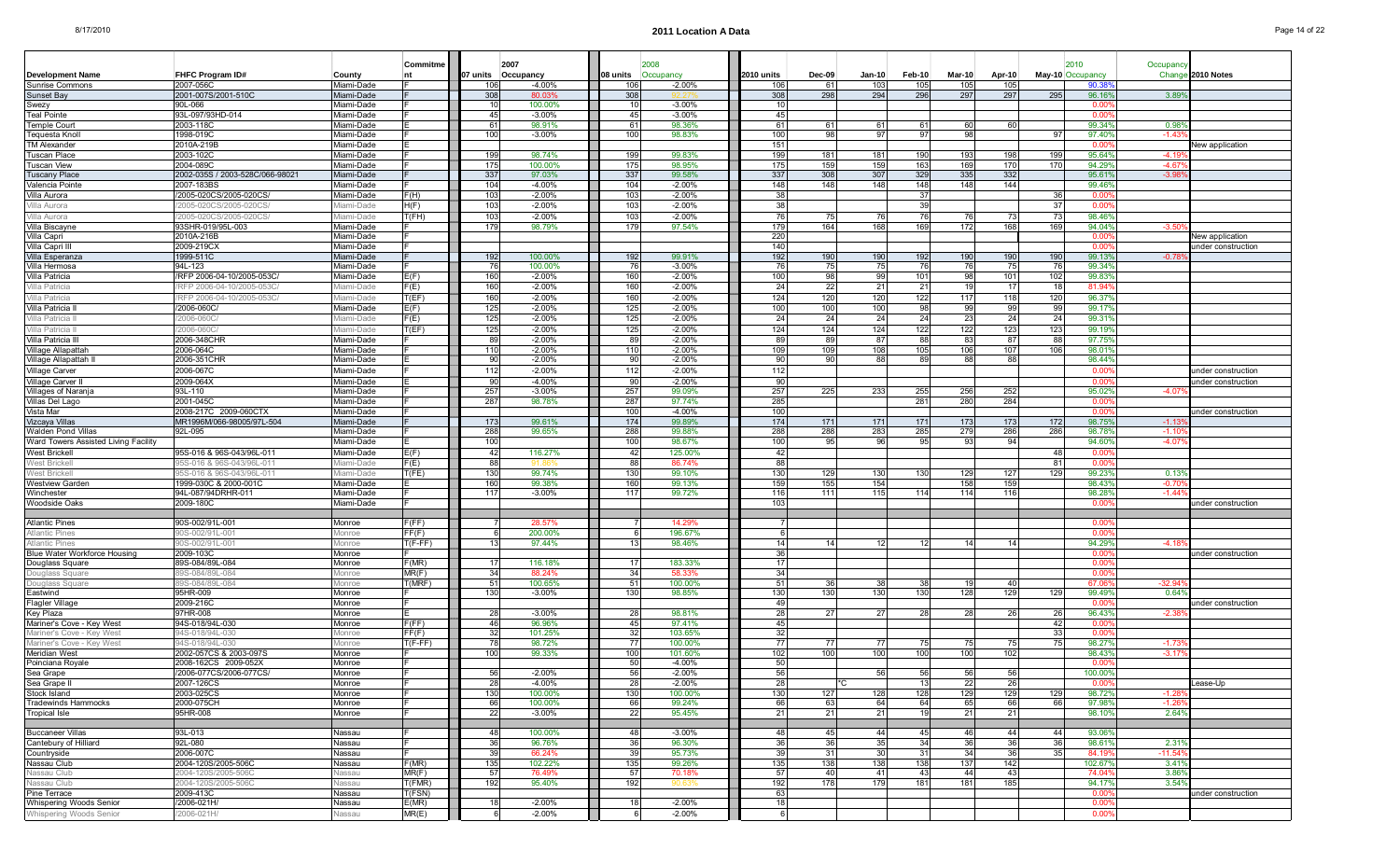| <b>Development Name</b>                                | <b>FHFC Program ID#</b>                                |                  | Commitme       |            | 2007<br>07 units Occupancy | 08 units        | Occupancy            | 2010 units | <b>Dec-09</b> | $Jan-10$        | Feb-10     | Mar-10     | Apr-10     |     | 2010                     | Occupancy               | Change 2010 Notes  |
|--------------------------------------------------------|--------------------------------------------------------|------------------|----------------|------------|----------------------------|-----------------|----------------------|------------|---------------|-----------------|------------|------------|------------|-----|--------------------------|-------------------------|--------------------|
| Whispering Woods Senior                                | 2006-021H                                              | County<br>lassai | T(EMR)         | 24         | $-2.00%$                   | 24              | $-2.00%$             | 24         |               |                 |            |            |            |     | May-10 Occupancy<br>0.00 |                         |                    |
|                                                        |                                                        |                  |                |            |                            |                 |                      |            |               |                 |            |            |            |     |                          |                         |                    |
| Addison Place                                          | MR2004C 1&2 / 2003-534C                                | Okaloosa         |                | 160        | 89.69%                     | 160             |                      | 160        | 141           | 145             | 140        | 132        | 130        | 145 | 86.77                    | $-4.3$                  |                    |
| Brookmeade Villas                                      | 94L-126                                                | Okaloosa         |                | 32         | 98.44%                     | 32              | 100.00%              | 32         |               | 32 <sub>l</sub> | 32         | -31        | 31         | 32  | 98.75                    | $-1.2$                  |                    |
| Heather Glenn                                          | MR2003H/2002-131BS/2002-547C                           | Okaloosa         |                | 165        | 97.88%                     | 165             | an 4                 | 165        | 156           | 160             | 159        | 159        | 160        |     | 96.24                    | $5.82^{\circ}$          |                    |
|                                                        |                                                        |                  |                |            |                            |                 |                      |            |               |                 |            |            |            |     |                          |                         |                    |
|                                                        |                                                        |                  |                |            |                            |                 |                      |            |               |                 |            |            |            |     |                          |                         |                    |
| El Mira Sol Gardens                                    | 2001-029HR                                             | Okeechobee       | FF             | 15         | $-3.00\%$                  | 15 <sup>1</sup> | 96.67%               | 15         |               |                 |            |            |            |     | 0.00                     |                         |                    |
| Laurel Oaks Senior                                     | /2006-108C                                             | Okeechobee       |                | 80         | $-2.00%$                   | 80              | $-2.00%$             | 80         | 73            | -731            | 74         | -73        | 75         |     | 92.00                    |                         |                    |
| Oaks at Shannon's Crossing                             | 2005-124C                                              | Okeechobee       |                | 100        | $-2.00%$                   | 100             | $-1.00%$             | 100        | 87            | -89             | 83         | 91         | 95         |     | 89.0                     |                         |                    |
| Okeechobee Commons                                     | 92L-088/2008-211C                                      | Okeechobee       |                | 34         | 100.00%                    | 34              | $-3.00%$             | 34         | 34            | 34              | 34         | 34         | 34         | 34  | 100.00                   |                         |                    |
|                                                        |                                                        |                  |                |            |                            |                 |                      |            |               |                 |            |            |            |     |                          |                         |                    |
|                                                        |                                                        |                  |                |            |                            |                 |                      |            |               |                 |            |            |            |     |                          |                         |                    |
| Alta Westgate<br>Anderson Oaks                         | 2005-508C<br>92HR-010                                  | Orange<br>Orange |                | 12         | 95.83%                     |                 | 87.50%               | 239<br>12  | 218<br>10     | 219<br>11       | 227        | 228        | 228<br>10  |     | 93.72<br>87.5            | 93.72<br>$0.00^{\circ}$ |                    |
| Ashley Place                                           | 89S-004/89L-037                                        | Orange           | F(MR)          | 39         | 101.92%                    | 39              | 103.85%              | 39         | 38            | 39              |            |            | 38         | 37  | 97.44%                   | $-6.41$                 |                    |
| <b>Ashley Place</b>                                    | S-004/89L-03                                           | )range           | MR(F)          | 57         | 88.16%                     | -57             |                      | 57         | 51            | 47              |            |            | 53         | 56  | 90.79                    | $-0.1$                  |                    |
| Ashlev Place                                           | S-004/89L-037                                          | )range           | T(FMR)         | 96         | 93.58%                     | 96              | 96.18%               | 96         | 89            | 86              | 84         | -90        | 91         | 93  | 92.53                    | -3.6                    |                    |
| Avalon Reserve                                         | MR2003R 1&2 / 2002-151BS/2003-516C                     | Orange           |                | 297        | 97.25%                     | 297             | 97.44%               | 297        | 274           | 278             | 296        | 287        | 283        | 281 | 95.34                    | $-2.1$                  |                    |
| Beacon Hill                                            | MR1998C/1998-522C                                      | Orange           |                | 189        | 97.35%                     | 189             | 95.56%               | 189        | 141           | 150             | 151        | 148        | 147        |     | 77.99                    | $-17.5$                 |                    |
| Belle Isle                                             | 2003-064C                                              | Orange           | F(MR)          | 252        | $-3.00\%$                  | 252             | $-1.00%$             | 252        | 249           | 248             | 247        | 246        | 248        |     | 98.25                    |                         |                    |
| Belle Isle                                             | 003-0640                                               | )range           | MR(F)          | 84         | $-3.00%$                   | 84              | $-1.00%$             | 84         | -77           | - 76            | 78         | -81        | 79         |     | 93.10                    |                         |                    |
| Belle Isle                                             | 003-064C<br>2001-121C                                  | Drange           | T(FMR)         | 336<br>286 | $-3.00\%$<br>$-3.00%$      | 336<br>288      | $-1.00%$<br>99.65%   | 336<br>285 | 326           | 324             | 325<br>284 | 327<br>278 | 327<br>286 |     | 96.96%<br>99.47          | $-0.18$                 |                    |
| Berkshire Club<br>Brentwood Club on Millenia Boulevard | MR2002A 1&2 / 2002-501C                                | Orange<br>Orange |                | 312        | 99.73%                     | 312             | 98.59%               | 312        | 286<br>305    | 282<br>303      | 295        | 296        | 295        | 285 | 95.77                    | $-2.8$                  |                    |
| Buchanan Bav                                           | MR1998S / 1999-523C                                    | Orange           |                | 226        | 86.58%                     | 226             | 76.90%               | 226        | 202           | 206             | 216        | 214        | 216        | 217 | 93.73                    | 16.83                   |                    |
| Buena Vista Place                                      | 1998-003C                                              | Orange           |                | 254        | 90.35                      | 254             | 93.70%               | 254        | 247           | 247             | 248        | 248        | 250        |     | 97.649                   | $3.94^{\circ}$          |                    |
| Buena Vista Place I                                    | 1999-525C                                              | Orange           |                | 84         |                            | 84              | 96.23%               | 84         | 83            | 84              | 79         | 82         | 82         |     | 97.62                    | 1.39'                   |                    |
| Buena Vista Point                                      | 92L-017                                                | Orange           |                | 323        | 95.41%                     | 323             | 97.57%               | 323        | 307           |                 | 303        | 306        | 311        |     | 94.97                    | $-2.61$                 |                    |
| Camellia Pointe                                        | 2002-118C                                              | Orange           |                | 167        | 99.16%                     | 167             | $-3.00%$             | 167        | 154           | 165             | 167        | 167        | 165        | 165 | 98.10%                   |                         |                    |
| Caribbean Key                                          | MR1996F/97L-509                                        | Orange           |                | 350        | 99.33%                     | 350             | 94.86%               | 350        | 319           | 325             | 330        | 331        | 338        |     | 93.89                    | $-0.97$                 |                    |
| <b>Chapel Trace</b><br>Citrus Glen                     | MR2003C 1&2 / 067-98035 / 2001-536C<br>93S-013/94L-006 | Orange           |                | 311<br>174 | 94.11%<br>93.68%           | 311<br>174      | 94.79%               | 311<br>174 | 251<br>137    | 242<br>147      | 238<br>149 | 246<br>150 | 258<br>150 |     | 79.42<br>84.2            | $-15.37$<br>$-7.7$      |                    |
| Citrus Glen I                                          | 97S-005/96L-027                                        | Orange<br>Orange |                | 95         | 94.21%                     | 95              | 93.47%               | 95         | 83            | 84              | 84         | -83        | 82         |     | 87.5                     | $-5.8$                  |                    |
| City View Apartments at Hughes Square                  | 2003-001HM/2004-509C                                   | Orange           |                | 266        | 97.74%                     | 266             | 93.17%               | 266        | 250           | 251             | 252        | 248        | 255        | 256 | 94.74                    | 1.57                    |                    |
| Clarcona Groves                                        | MR2005A/2004-017BS/2005-501C                           | Orange           |                | 264        | 98.11%                     | 264             | 93.94%               | 264        | 250           | 256             | 262        | 257        | 261        |     | 97.429                   | 3.48                    |                    |
| Commander Place                                        | 94L-155                                                | Orange           |                | 213        | 99.61%                     | 213             | 97.57%               | 213        | 194           | 193             | 184        | 182        | 201        | 205 | 90.6                     | $-6.8$                  |                    |
| Country Garden                                         | 91L-034                                                | Orange           |                | 182        | 98.72%                     | 182             | 97.16%               | 183        | 166           | 176             | 177        | 178        | 177        | 176 | 95.63                    | $-1.5$                  |                    |
| Covenant on the Lakes Senior                           | 2004-148C (2003-142C)                                  | Orange           |                | 122        | $-1.00%$                   | 122             | 95.08%               | 120        | 101           | 106             | 112        | 105        | 106        |     | 88.33                    | $-6.75$                 |                    |
| Crescent Club                                          | 2002-101S/2002-005C                                    | Orange           |                | 213        | 96.17%                     | 213             | 94.93%               | 213        | 172           | 172             | 177        | 179        | 181        |     | 82.72                    | $-12.2$                 |                    |
| Crossroads<br>Cricket Club                             | 2010A-220B<br>93L-027                                  | Orange<br>Orange |                | 245        | 99.73%                     | 245             | 95.99%               | 94<br>246  | 239           | 236             | 238        | 238        | 240        |     | 0.00<br>96.83            | $0.84^{\circ}$          | New application    |
| Cypress Club                                           | 96L-063 & 97L-001                                      | Orange           |                | 225        | 98.37%                     | 225             |                      | 227        | 216           | 213             | 215        | 215        | 216        | 215 | 94.71                    | $4.34^{\circ}$          |                    |
| Dovetail Villas                                        | 93L-004                                                | Orange           |                | 160        | $-3.00%$                   | 160             | $-3.00%$             | 160        | 121           |                 |            |            |            |     | 0.00                     |                         |                    |
| Dunwoodie Place                                        | 1999-512C                                              | Orange           |                | 170        | 95.88%                     | 170             | 94.12%               | 170        | 150           | 165             | 167        | 164        | 154        | 155 | 93.63%                   | $-0.49$                 |                    |
| East Lake                                              | MR1999B 1&2/2000-521C                                  | Orange           |                | 287        | 99.13%                     | 287             | 98.33%               | 287        | 269           | 268             | 268        | 282        | 284        |     | 95.54                    | -2.79                   |                    |
| Falcon Trace                                           | 1998-063S/1998-512C                                    | Orange           |                | 251        | 99.20%                     | 251             | 99.92%               | 251        | 244           | 248             | 248        | 247        | 248        |     | 98.41                    | $-1.51$                 |                    |
| Forest Edge                                            | 90S-044/90L-044                                        | Orange           |                | 46         | 99.28%                     | 48              | 97.92%               | 48         | 46            | 43              | 42         | 40         | 45         |     | 90.00                    | $-7.9$                  |                    |
| Fountains at Millenia                                  | 2006-095C                                              | Orange           | MR(F)<br>F(MR) |            |                            |                 |                      | 17<br>145  | 17            | 16<br>140       |            | -16        | 17         |     | 97.06                    | 97.06                   |                    |
| Fountains at Millenia<br>Fountains at Millenia         | 006-095C<br>006-095C                                   | )range<br>)range | T(FMR)         | 162        | $-2.00%$                   | 162             | $-1.00%$             | 162        | 140<br>157    | 156             |            | 136<br>152 | 139<br>156 |     | 95.69%<br>95.83          | 95.83                   |                    |
| Fountains at Millenia i                                | 2007-523C                                              | Orange           |                |            |                            |                 |                      | 32         | 32            | -32             |            | -32        | 32         |     | 100.00                   | 100.00                  |                    |
| Fountains at Millenia III                              | 2007-135S                                              | Orange           |                | 58         | $-4.00%$                   | 58              | $-2.00%$             | 82         | 80            | 80              | 79         | 82         | 78         |     | 97.32                    |                         |                    |
| Fountains at Millenia IV                               | 2008-246S                                              | Orange           |                |            |                            | 100             | $-4.00%$             | 100        | 98            | -981            | 100        | 99         | -98        |     | 98.60                    |                         |                    |
| Fountains at Pershing Park                             | 2009-240C                                              | Orange           |                |            |                            |                 |                      | 92         |               |                 |            |            |            |     | 0.00                     |                         | under construction |
| Fox Hollow                                             | MR2006B/90S-040/90L-040 & 2006-502C                    | Orange           |                | 154        | 98.81%                     | 154             |                      | 154        | 140           | 142             | 144        | 143        | 143        |     | 92.47                    | 0.13                    |                    |
| Glenn on Millenia Boulevard                            | 2001-123S/2002-514C                                    | Orange           | F(MR)          | 173        | 102.31%                    | 173             | 98.27%               | 173        | 168           | 164             | 165        | 156        | 162        |     | 94.22                    | -4.0                    |                    |
| Glenn on Millenia Boulevard                            | 2001-123S/2002-514C                                    | Drange           | MR(F)          | 19         | 78.959                     | 19              | 71.05%               | 19         | 17            | 17              | 18         | - 17       | 14         |     | 87.37                    | 16.32                   |                    |
| Glenn on Millenia Boulevard<br>Golden Oaks             | 2001-123S/2002-514(<br>92S-047/91L-048                 |                  | T(FMR)         | 192<br>94  | 99.22%<br>98.23%           | 192<br>94       | 95.57%<br>99.36%     | 192<br>94  | 185<br>82     | 181 I<br>81     | 183<br>77  | 173<br>76  | 176<br>81  |     | 93.549<br>84.47          | $-14.89$                |                    |
| Grand Reserve at Lee Vista                             | MR2004L (MR1995A) /95L-502                             | Orange<br>Orange | F(MR)          | 70         | 98.93%                     | 70              | 99.43%               | 70         | 69            | 68              | 70         | 70         | 70         |     | 99.14%                   | $-0.29$                 |                    |
| Grand Reserve at Lee Vista                             | IR2004L (MR1995A) /95L-502                             | Drange           | MR(F)          | 268        | 94.68%                     | 268             | 92.76%               | 268        | 231           | 234             | 243        | 249        | 253        |     | 90.30                    | $-2.46$                 |                    |
| Grand Reserve at Lee Vista                             | (R2004L (MR1995A) / 95L-502                            | Orange           | T(MRF)         | 338        | 95.27%                     | 338             | 94.23%               | 338        | 300           | 302             | 313        | 319        | 323        |     | 92.13                    | $-2.10$                 |                    |
| Grand Reserve at Maitland Park                         | MR2004-M (MR1995B) / 95L-501                           | Orange           | F(MR)          | 75         | 98.67%                     | 75              | 99.11%               | 75         | 73            | 721             | 74         | 77         | 75         |     | 98.93%                   | $-0.18$                 |                    |
| Grand Reserve at Maitland Park                         | MR2004-M (MR1995B) / 95L-501                           | Orange           | MR(F)          | 289        | 86.99%                     | 289             | 86.16%               | 289        | 269           | 269             | 275        | 273        | 269        |     | 93.77%                   | 7.619                   |                    |
| Grand Reserve at Maitland Park                         | /IR2004-M (MR1995B) / 95L-501                          | Orange           | T(MRF)         | 364        | 89.70%                     | 364             | 88.83%               | 364        | 342           | 341             | 349        | 350        | 344        |     | 94.84%                   | 6.01%                   |                    |
| Grande Pointe                                          | MR2000Q1&2 / 067-98022 / 2000-535C                     | Orange           |                | 274        | 95.68%                     | 274             | 93.07%               | 274        | 235           | 220             | 205        | 212        | 203        |     | 78.47                    | $-14.60$                |                    |
| Green Gables - Orlando                                 | 97HR-005                                               | Orange           |                | 95         | 91.7!                      | 95              | 88.42%               | -95        | 68            | 70              | 68         | 74         | 741        | 71  | 74.56                    | $-13.86$                |                    |
| Hidden Cove - Orlando<br>Hidden Cove - Orlando         | 2001-011H<br>001-011H                                  | Orange<br>Orange | F(MR)<br>MR(F) | 103<br>25  | $-3.00\%$<br>$-3.00%$      | 103<br>25       | $-3.00%$<br>$-3.00%$ | 103<br>25  | 89<br>16      | -931<br>16      | 91<br>16   | 83<br>15   |            |     | 86.41<br>63.00           |                         |                    |
| Hidden Cove - Orlando                                  | :001-011H                                              | Jrange           | T(FMR)         | 128        | 97.92%                     | 128             | $-3.00%$             | 128        | 105           | 109             | 107        | 98         |            |     | 81.84%                   |                         |                    |
| Hidden Creek Villas                                    | 95S-019/96L-003                                        | Orange           |                | 301        | 96.79%                     | 301             | 98.47%               | 301        | 282           | 283             | 286        | 290        | 287        |     | 94.88%                   | $-3.59$                 |                    |
| Hollybrook - Orlando                                   | 93L-023/93HR-004                                       | Orange           |                | 92         | 99.82%                     | 92              | $-3.00\%$            | 92         | 88            | 87              | 90         | 90         | 92         | 91  | 97.46%                   |                         |                    |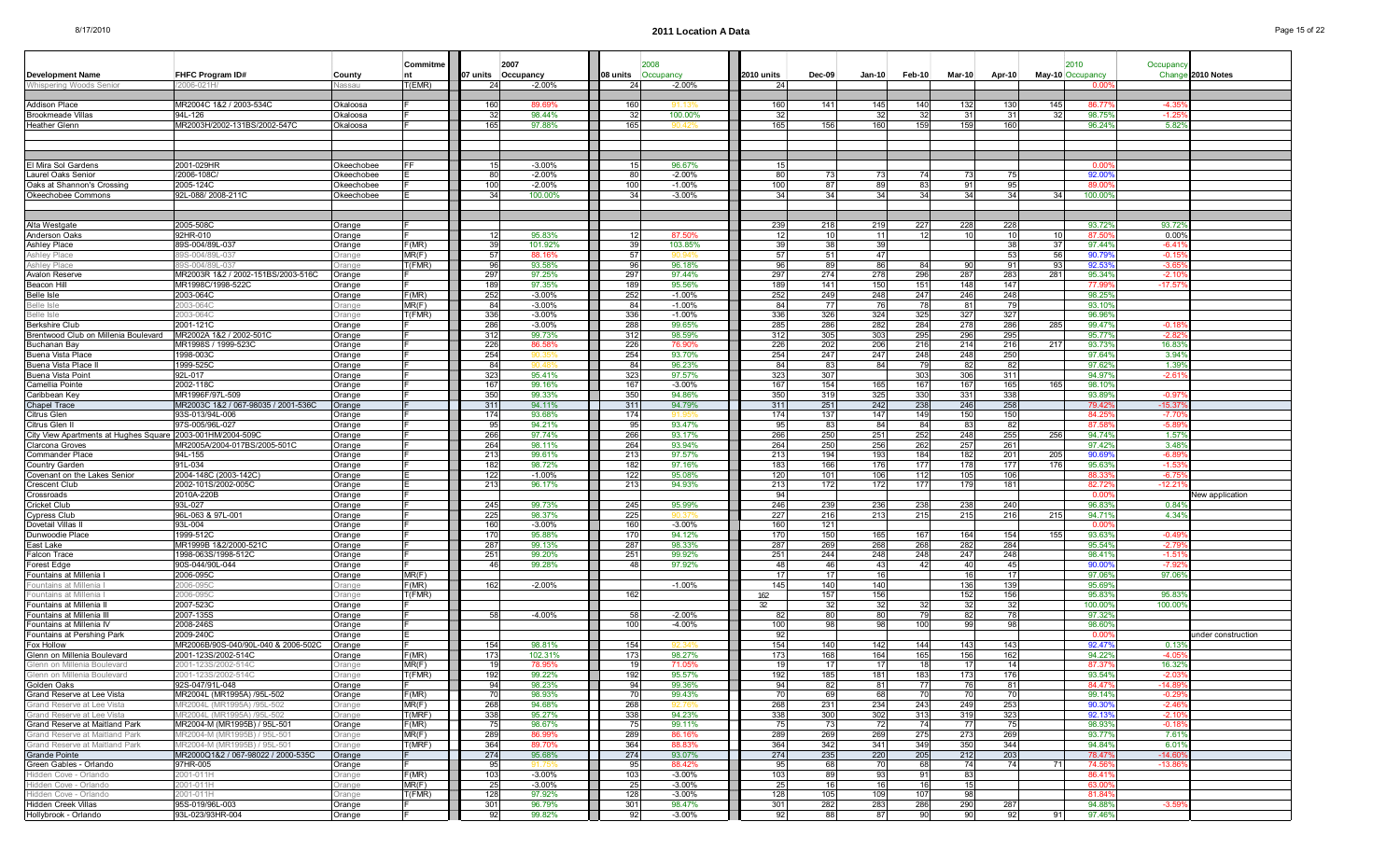|                                |                                  |        | Commitme |     | 2007               |                 | 2008      |            |     |               |          |          |               |        |     | 2010             | Occupand       |                   |
|--------------------------------|----------------------------------|--------|----------|-----|--------------------|-----------------|-----------|------------|-----|---------------|----------|----------|---------------|--------|-----|------------------|----------------|-------------------|
| <b>Development Name</b>        | FHFC Program ID#                 | County | nt       |     | 07 units Occupancy | 08 units        | Occupancy | 2010 units |     | <b>Dec-09</b> | $Jan-10$ | $Feb-10$ | <b>Mar-10</b> | Apr-10 |     | May-10 Occupancy |                | Change 2010 Notes |
| Howell Branch Cove             | 2009-247C                        | Orange |          |     |                    |                 |           |            | 56  |               |          |          |               |        |     | 0.00             |                | nder construction |
| Lake Weston Point              | 1998-102C                        | Orange |          | 238 | 97.34%             | 238             | 95.03%    |            | 238 | 220           | 221      | 225      | 225           | 218    |     | 93.19%           | $-1.8$         |                   |
| Lancaster Villas               | 96HR-015                         | Orange |          | 145 | 95.06%             | 145             |           |            | 145 | 126           | 126      | 125      | 131           | 133    | 134 | 89.0             | $-3.22$        |                   |
| Landings at Carver Park        | 2008-515C                        | Orange |          |     |                    |                 |           |            | 56  | 56            | 56       | 56       | 56            | 56     |     | 100.00%          | 100.00         |                   |
| Landings at Timberlea          | 91L-025                          | Orange |          | 237 | $-3.00%$           | 237             |           |            | 239 | 208           | 212      | 216      | 218           | 228    |     | 90.54            | $-2.0$         |                   |
| Landings on Millenia Boulevard | 2002-076S/2003-501C              | Orange | F(MR)    | 252 | 100.40%            | 252             | 97.16%    |            | 252 | 249           | 246      | 244      | 239           | 237    |     | 96.43%           | $-0.73$        |                   |
| Landings on Millenia Boulevard | 2002-076S/2003-501C              | Drange | MR(F)    | 84  | 97.02%             | -84             | 84.72%    |            | 84  | 71            | 71       | 71       | 76            | - 77   |     | 87.14            | $2.42^{\circ}$ |                   |
| Landings on Millenia Boulevard | 002-076S/2003-501C               | )range | T(FMR)   | 336 | 99.16%             | 336             | 94.05%    |            | 336 | 320           | 317      | 315      | 315           | 314    |     | 94.11            | 0.06           |                   |
| Lee Vista Club                 | 2003-072BS / 2004-507C           | Orange |          | 312 | 99.41%             | 312             | 98.46%    |            | 312 | 307           | 307      | 307      | 308           | 308    |     | 98.539           | 0.06           |                   |
| Magnolia Pointe - Orlando      | 1998-050C                        | Orange |          | 165 | 98.38%             | 165             | 97.98%    |            | 165 | 149           | 149      | 152      | 151           | 155    |     | 91.64%           | $-6.34$        |                   |
|                                | 2008-256S                        |        |          |     |                    | 88              | $-4.00%$  |            | 88  |               |          |          |               |        |     | 0.00             |                |                   |
| Marbella Cove                  |                                  | Orange |          |     |                    |                 |           |            |     |               |          |          |               |        |     |                  |                | nder construction |
| Marbella Lake at Millenia      | <b>MR1985B</b>                   | Orange |          | 199 | 92 R               | 199             | 87.74%    |            | 199 | 197           | 193      | 196      | 197           | 197    |     | 98.49%           | 10.75          |                   |
| Marbella Pointe                | /2006-089S/                      | Orange |          | 120 | $-2.00%$           | 120             | $-1.00%$  |            | 120 | 115           | 116      | 113      | 114           | 112    |     | 95.009           |                |                   |
| Metro Place                    | 97L-049                          | Orange |          | 286 | 89.30%             | 286             | 89.74%    |            | 286 | 262           | 261      | 264      | 267           | 260    | 267 | 92.139           | 2.39           |                   |
| Metro Place                    | 1998-051S / 1998-505C            | Orange | F(MR)    | 224 | 80.45%             | 224             | 88.39%    |            | 224 |               |          |          |               |        |     | 0.00             |                |                   |
| Metro Place I                  | 998-051S / 1998-5050             | Drange | MR(F)    | 24  | 77.50%             | -24             | 82.64%    |            | 24  |               |          |          |               |        |     | n n              |                |                   |
| Metro Place I                  | 998-051S / 1998-5050             | Orange | T(FMR)   | 248 | 80.24%             | 248             | 87.84%    |            | 248 | 233           | 224      | 226      | 226           | 230    |     | 91.85            | 4.029          |                   |
| Mill Creek                     | MR2004K / 2004-516C              | Orange |          | 312 | $-1.00%$           | 312             | 98.40%    |            | 312 | 306           | 294      | 307      | 296           | 301    |     | 96.41            |                |                   |
| Mission Pointe - Orlando       | 93L-030                          | Orange |          | 248 | $-3.00%$           | 248             | 98.45%    |            | 248 | 226           | 226      | 226      | 228           | 227    |     | 91.37'           | -7.0           |                   |
| Monterey Lake                  | MR1991E (MR1985GG)               | Orange |          | 501 | <b>Q2 QI</b>       | 501             | 96.37%    |            | 501 | 475           | 401      | 470      | 473           | 480    |     | 91.78            | $-4.5$         |                   |
| Mystic Pointe II               | MR2000F1&2/2000-501C             | Orange |          | 262 | 98.73%             | 262             | 99.24%    |            | 262 | 236           | 231      | 225      | 235           | 235    |     | 88.7             | -10.           |                   |
| Nassau Bay I                   | MR1995C1&2/067-98002/96L-506     | Orange | F(MR)    | 54  | 99.63%             | - 54            | 101.11%   |            | 54  | 58            | 58       | 58       | 59            | 58     |     | 107.78           | 6.67           |                   |
| Nassau Bay                     | IR1995C1&2/067-98002/96L-506     |        | MR(F)    | 198 | 87.47%             | 198             | 67.07%    |            | 198 | 102           | 110      | 120      | 128           | 134    |     | 60.00            | $-7.0$         |                   |
| Nassau Bav I                   | IR1995C1&2/067-98002/96L-506     | Drange | T(MRF)   | 252 | 89.81%             | 252             | 74.37%    |            | 252 | 160           | 168      | 178      | 187           | 192    |     | 70.24            | $-41$          |                   |
| Nassau Bay II                  | MR1995G1&2/067-98005/97L-518     | Orange | F(MR)    | 48  | 102.92%            | 48              | 111.67%   |            | 48  | 56            | 53       | 51       | 53            | 53     |     | 110.83           | $-0.8$         |                   |
| Nassau Bav II                  | IR1995G1&2/067-98005/97L-518     | Drange | MR(F)    | 192 | 86.56%             | 192             | 74.90%    |            | 192 | 127           | 122      | 136      | 143           | 150    |     | 70.6             | $-4.27$        |                   |
| Nassau Bay I                   | IR1995G1&2/067-98005/97L-518     | Drange | T(MRF)   | 240 | 89.86%             | 240             | 82.25%    |            | 240 | 183           | 175      | 187      | 196           | 203    |     | 78.67            | $-3.5$         |                   |
| Northbridge at Millenia        | MR2003V 1&2 / 2002-078BS         | Orange | F(MR)    | 80  | 97.81%             | 80              | 98.75%    |            | 8   | 82            | 82       | 91       | 97            | -93    |     | 111.25           | 12.50          |                   |
|                                |                                  |        |          | 316 |                    |                 |           |            | 316 |               |          |          |               |        |     |                  |                |                   |
| Northbridge at Millenia        | 1R2003V 1&2 / 2002-078BS         | Drange | MR(F)    |     | 88.45%             | 316             | 79.85%    |            |     | 272           | 268      | 278      | 286           | 278    |     | 87.47            | 7.62           |                   |
| Northbridge at Millenia        | R2003V 1&2 / 2002-078BS          | Drange | T(MRF)   | 396 | 89.94%             | 396             | 83.67%    |            | 396 | 354           | 350      | 369      | 383           | 371    |     | 92.27            | 8.60           |                   |
| Northbridge at Millenia II     |                                  | Orange | MR(F)    | 43  | $-1.00\%$          | 43              | 205.23%   |            | 43  |               | 66       | 45       | -34           | 31     |     | 102.339          | 102.9          |                   |
| Northbridge at Millenia        |                                  | Orange | F(MR)    | 168 | $-1.00\%$          | 168             | 46.28%    |            | 168 |               | 126      | 147      | 151           | 152    |     | 85.71            | 39.43          |                   |
| Northbridge at Millenia I      |                                  | )range | T(MRF)   | 211 | $-1.00%$           | 21 <sup>1</sup> | 79.70%    |            | 211 | 189           | 192      | 192      | 185           | 184    |     | 89.29            | 9.59           |                   |
| Oak Glen                       | 2001-534C                        | Orange | F(MR)    | 79  | $-3.00%$           | 79              | $-3.00%$  |            | 79  |               |          |          | 62            | 66     | 72  | 0.00             |                |                   |
| Oak Glen                       | $01 - 534$                       | )range | MR(F)    |     | $-3.00%$           |                 | $-3.00%$  |            |     |               |          |          |               |        |     | 0.00             |                |                   |
| Oak Glen                       | 001-5340                         | )range | T(FMR)   | 88  | 94.32%             | 88              | $-3.00%$  |            | 88  | 62            | 58       | 67       | - 70          | 74     | 80  | 77.84            |                |                   |
| Oak Harbor                     | 94S-012/95L-007                  | Orange |          | 173 | 95.86%             | 173             | 94.57%    |            | 173 | 149           | 154      | 152      | 151           | 150    |     | 87.40            | $-7.17$        |                   |
| Oasis Club                     | 93S-014/94L-023                  | Orange |          | 216 | 95.68%             | 216             | 96.39%    |            | 216 | 205           | 191      | 196      | 198           | 199    | 196 | 91.44            | $-4.9$         |                   |
| Park Avenue Villas             | 1999-087S/1999-515C              | Orange |          | 118 | 94.21%             | 118             | 97.29%    |            | 118 | 112           | 116      | 118      | 113           | 110    | 116 | 96.75%           | $-0.54$        |                   |
| Pines at Monterey              | MR1985YY                         | Orange |          | 214 |                    | 214             | $-3.00%$  |            | 214 | 209           | 202      | 212      | 211           | 208    | 212 | 97.669           |                |                   |
| Pinnacle Cove                  | 2000-038C                        | Orange |          | 420 | 97.50%             | 420             | 96.07%    |            | 417 | 386           | 388      | 393      | 392           | 389    | 393 | 93.57%           | -2.5           |                   |
| Pinnacle Pointe                | MR2003N/2004-047S/2003-512C      | Orange |          | 267 | 99.63%             | 267             | 97.83%    |            | 267 | 239           | 246      | 250      | 257           | 259    | 254 | 93.95%           | -3.8           |                   |
| Pointe Vista                   | 97S-034/96L-049                  | Orange |          | 99  |                    | 99              | 94.55%    |            | 99  | 99            | 97       | 93       | -94           |        |     | 95.359           | 0.81           |                   |
| Pointe Vista I                 | 98S-011/97L-502                  | Orange |          | 286 | 89.86              | 286             | 89.65%    |            | 286 | 274           | 274      | 276      | 270           | 262    |     | 94.83%           | 5.17           |                   |
| Portofino Villas               | MR1999T 1/2/3                    | Orange | F(MR)    | 120 | 108.00%            | 120             | $-3.00%$  |            | 120 |               |          |          |               |        |     | 0.00             |                |                   |
| Portofino Villas               | IR1999T 1/2/3                    | )range | MR(F)    | 40  | 42.509             | 40              | $-3.00%$  |            | 40  |               |          |          |               |        |     | 0.00             |                |                   |
| Portofino Villas               | IR1999T 1/2/3                    | Orange | T(FMR)   | 160 | 92.0               | 160             | $-3.00%$  |            | 160 |               |          |          |               |        |     | 0.00             |                |                   |
| Ridge Club                     | 92L-013                          | Orange |          | 215 | 99.38%             | 215             | 95.66%    |            | 215 | 201           | 199      | 194      | 200           | 202    |     | 92.65            | -3.0           |                   |
| Ridge Club II                  | 94S-019/95L-031                  | Orange |          | 153 | 99.24%             | 153             | 98.17%    |            | 153 | 148           | 143      | 138      | 151           | 145    |     | 94.77%           | -3.40          |                   |
| River Reach - Orlando          | 94L-128                          | Orange |          | 297 |                    | 297             | 98.54%    |            | 297 | 275           | 266      | 268      | 274           | 278    | 269 | 91.47'           | $-7.0$         |                   |
| Sand Lake Pointe               | 2000-061CS                       | Orange |          | 309 | 97.73%             | 309             | 96.44%    |            | 309 | 306           | 299      | 304      | 296           | 296    |     | 97.15%           | 0.71           |                   |
| Seminole Ridge                 | MR1999O 1&2 / 2000-528C          | Orange |          | 236 | 97.88%             | 236             | 96.02%    |            | 236 | 192           | 190      | 202      | 217           | 220    |     | 86.53            | $-9.49$        |                   |
|                                | 94L-145                          |        |          | 191 |                    | 19 <sup>°</sup> | 89.189    |            | 191 | 171           | 170      | 176      | 178           | 173    |     | 90.89            | 1.71           |                   |
| Silver Cove                    |                                  | Orange |          |     |                    |                 |           |            |     |               |          |          |               |        |     |                  |                |                   |
| Silver Hills                   | 2002-103C                        | Orange |          | 270 | 99.57%             | 270             | 93.58%    |            | 270 | 228           | 225      | 225      | 231           | 236    | 228 | 84.75            | ۶ ۹۔           |                   |
| Silver Pines                   | 94S-007/95L-008                  | Orange |          | 238 | 80.04%             | 238             | 80.67%    |            | 238 | 148           | 147      | 162      | 165           | 152    |     | 65.04            | $-15.6$        |                   |
| Stonebridge Landings I         | MR1998P/2000-511C                | Orange |          | 269 | 100.74%            | 269             | 99.18%    |            | 269 | 259           | 254      | 265      | 263           | 261    | 265 | 97.099           | $-2.0$         |                   |
| Studio Concord                 | 93L-083                          | Orange |          | -26 | 96.15%             | 26              | $-3.00\%$ |            | 26  | 13            | 14       | 15       | -16           | 18     | 18  | 60.26            |                |                   |
| Sumerset Housing               | MR2003S 1&2/2002-139BS/2003-517C | Orange |          | 147 |                    | 147             | 93.88%    |            | 147 | 127           | 135      | 138      | 124           | 121    |     | 87.76            | $-6.12$        |                   |
| Taylor                         | 2010A-207B                       | Orange |          |     |                    |                 |           |            | 100 |               |          |          |               |        |     | 0.00             |                | New application   |
| Timber Sound                   | 97S-026/96L-026                  | Orange |          | 77  | 99.13%             | -77 I           | $-3.00%$  |            | 77  | 61            | 60       | 65       | 67            | 68     |     | 83.38            |                |                   |
| Timber Sound II                | 97L-008                          | Orange |          | 159 | 86.16%             | 159             | 75.79%    |            | 159 | 106           | 97       | 95       | 96            |        |     | 61.95            | $-13.84$       |                   |
| Valencia Forest                | MR1999G 1&2/2000-517C            | Orange |          | 334 | 98.50%             | 334             | 94.31%    |            | 334 | 293           | 293      | 290      | 308           | 312    |     | 89.58            | $-4.73$        |                   |
| Valencia Park                  | 93L-035                          | Orange |          | 208 | $-3.00%$           | 208             | $-3.00%$  |            | 208 | 169           | 163      | 164      | 170           | 177    |     | 81.06            |                |                   |
| Valencia Trace                 | MR2002F1 & F2 / 2002-509C        | Orange |          | 226 | 99.26%             | 226             | 94.34%    |            | 226 | 171           | 174      | 173      | 167           | 165    |     | 75.22            | $-19.12$       |                   |
| Villas at Carver Park          | MR2008F/2008-502C                | Orange |          |     |                    |                 |           |            | 64  | 64            | 64       | 64       | 63            | 64     |     | 99.69%           | 99.69          |                   |
| Watauga Woods                  | 92L-012                          | Orange |          | 212 | 94.10%             | 212             |           |            | 212 | 171           | 186      | 187      | 195           | 195    |     | 88.119           | $-1.90$        |                   |
| Water View Club                | 1998-064S/97L-511                | Orange |          | 171 | 98.54%             | 171             | 97.31%    |            | 171 | 155           | 161      | 164      | 163           | 166    |     | 94.62%           | $-2.69$        |                   |
| Waterbridge                    | MR1998R1&2/1999-514C             | Orange |          | 278 | 100.00%            | 278             | 99.86%    |            | 278 | 276           | 277      | 277      | 277           | 277    |     | 99.57%           | $-0.29$        |                   |
| Waterford East                 | 1999-064C                        | Orange | F(MR)    | 391 | $-3.00%$           | 391             | 99.40%    |            | 391 | 390           | 382      | 379      | 380           | 385    |     | 98.01%           | $-1.40$        |                   |
| Waterford East                 | 999-064C                         | Orange | MR(F)    | 69  | $-3.00%$           | 69              | 84.30%    |            | 69  | 59            | 60       | 59       | 61            | 58     |     | 86.09            | 1.799          |                   |
| <b>Waterford East</b>          | 999-064C                         |        | T(FMR)   | 460 | 98.62%             | 460             | 97.10%    |            | 460 | 449           | 442      | 438      | 441           | 443    |     | 96.22%           | $-0.88$        |                   |
|                                |                                  | Orange |          | 237 |                    | 237             |           |            | 237 |               |          | 232      |               | 229    |     |                  |                |                   |
| Waterford Pointe               | MR2000E1&2 / 2001-502C           | Orange |          |     | 99.30%             |                 | 98.65%    |            |     | 223           | 225      |          | 236           |        | 227 | 96.48%           | $-2.17$        |                   |
| Wellesley                      | MR2003O / 2002-112BS / 2003-513C | Orange |          | 312 | 98.93%             | 312             | 99.55%    |            | 312 | 288           | 288      | 289      | 302           | 305    |     | 94.36%           | $-5.1$         |                   |
| Wentworth                      | MR1997I 1&2/067-98014/1998-502C  | Orange |          | 261 | 100.00%            | 261             | 99.39%    |            | 261 | 236           | 238      | 240      | 236           | 242    |     | 91.34%           | $-8.05$        |                   |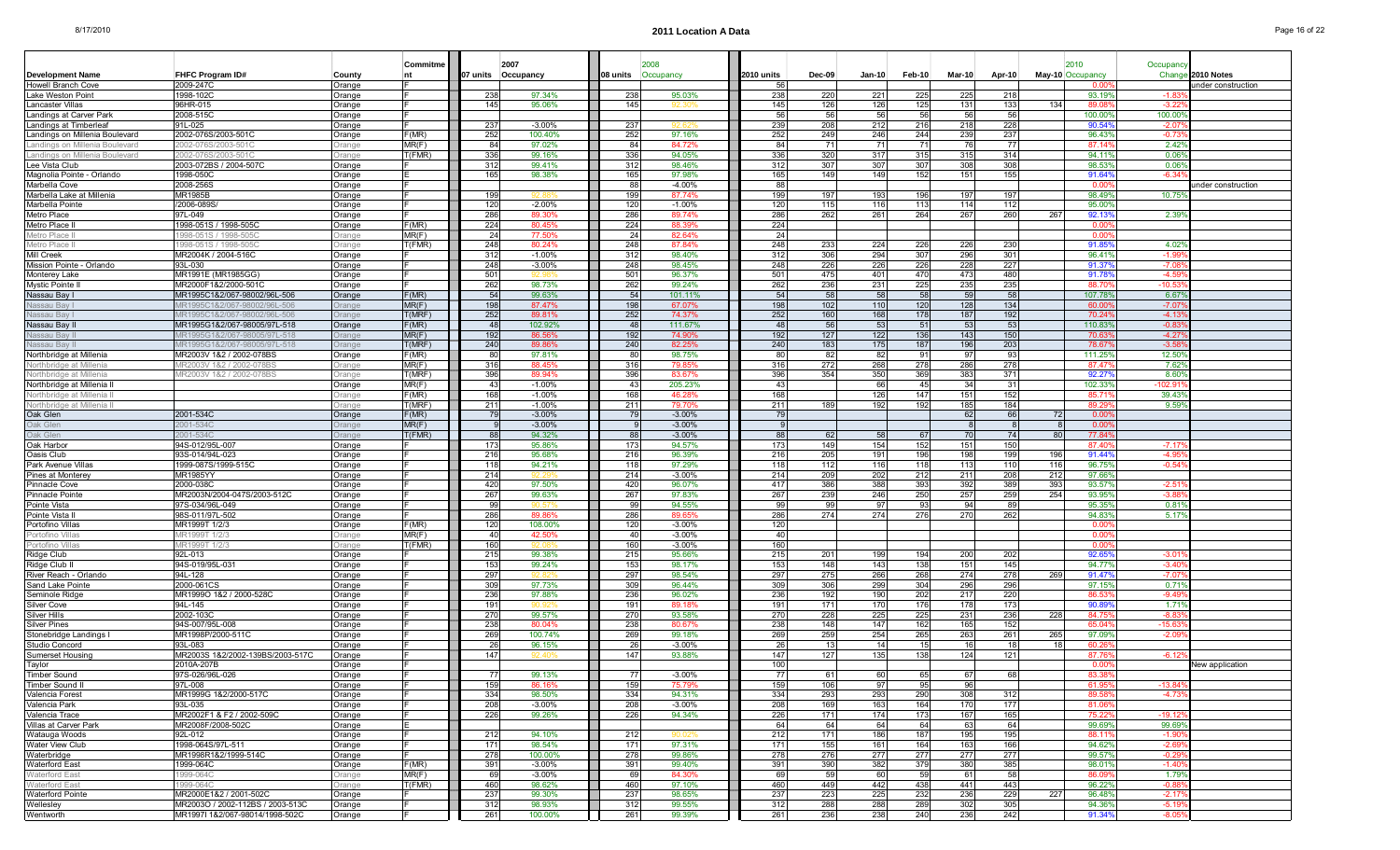| <b>Development Name</b>                     | FHFC Program ID#                                   | County                   | Commitme   |            | 2007<br>07 units Occupancy | 08 units   | 2008<br>Occupancy    | 2010 units | <b>Dec-09</b> | Jan-10     | Feb-10     | $Mar-10$   | Apr-10     | May-10 Occupancy | 2010              | Occupanc<br>Chang         | 2010 Notes             |
|---------------------------------------------|----------------------------------------------------|--------------------------|------------|------------|----------------------------|------------|----------------------|------------|---------------|------------|------------|------------|------------|------------------|-------------------|---------------------------|------------------------|
| Wentworth I                                 | MR1999A/1999-5080                                  | Orange                   |            | 261        | 99.30%                     | 261        | 99.16%               | 261        | 221           | 226        | 234        | 232        | 241        |                  | 88.43             | $-10.7$                   |                        |
| West Pointe Villas                          | 2000-059S / 2000-523C                              | Orange                   |            | 286        | 97.61%                     | 286        | 99.44%               | 286        | 268           | 280        | 277        | 279        | 279        |                  | 96.71             | $-2.7$                    |                        |
| Westbrook                                   | MR1998U 1&2/1999-505C                              | Orange                   |            | 231        | 99.21%                     | 234        | 99.74%               | 234        | 229           | 228        | 230        | 230        | 231        |                  | 98.12             | $-1.62$                   |                        |
| Willow Key                                  | MR1998I 1&2 / 1999-501C                            | Orange                   |            | 381        | 93.96%                     | 381        | 96.80%               | 381        | 322           | 330        | 343        | 349        | 344        |                  | 88.6              | $-8.1$                    |                        |
| <b>Willow Lake</b>                          | MR1997J 1&2/067-98015/1998-503C<br>95S-061/96L-001 | Orange                   |            | 424        | 98.07%                     | 424        | 98.40%               | 424        | 366           | 375        | 358        | 375        | 382        |                  | 87.55             | $-10.8$                   |                        |
| Woodhill<br>Woodlands                       | MR1985SS                                           | Orange<br>Orange         |            | 446<br>524 | 97.80%                     | 446<br>524 | 95.29%<br>87.52%     | 446<br>524 | 320<br>464    | 323<br>475 | 325<br>481 | 352<br>485 | 352<br>489 |                  | 74.98<br>91.37    | -20.3<br>3.85             |                        |
| Woodridge                                   | MR1999Q1&2/067-98020/1999-521C                     | Orange                   |            | 252        | 99.47%                     | 252        | 98.81%               | 252        | 235           | 228        | 235        | 246        | 247        |                  | 94.52             | $-4.29$                   |                        |
|                                             |                                                    |                          |            |            |                            |            |                      |            |               |            |            |            |            |                  |                   |                           |                        |
| Arrow Ridge                                 | 1998-511C                                          | Osceola                  |            | 318        | 96.65%                     | 318        | 95.75%               | 318        | 298           | 294        | 296        | 298        | 308        |                  | 93.96             | $-1.79$                   |                        |
| Cobblestone                                 | MR2000K1&2 / 2000-531C                             | Osceola                  |            | 421        | 95.25%                     | 421        |                      | 421        | 310           | 316        | 336        | 346        | 358        |                  | 79.14             | -10.9                     |                        |
| Crestwood                                   | 90L-050                                            | Osceola                  |            | 213        | 96.71%                     | 213        | 94.52%               | 213        | 179           | 185        | 190        | 182        | 187        | 188              | 86.93             | $-7.59$                   |                        |
| Fountains at San Remo Court                 | 2009-246C                                          | Osceola                  |            |            |                            |            |                      | 128        |               |            |            |            |            |                  | 0.00              |                           | Jnder construction     |
| Grande Court at Boggy Creek<br>Hickory Glen | MR2002G/2002-521C                                  | Osceola                  |            | 390        | 97.82%                     | 390        | 94.21%               | 390        | 348           | 356        | 362        | 368        | 368        | 364              | 92.56             | $-1.64$                   |                        |
| Kensington of Kissimmee                     | 1999-049C<br>1998-520C                             | Osceola<br>Osceola       |            | 34<br>286  | 96.08%<br>99.65%           | 34<br>286  | 94.12%<br>94.64%     | 34<br>286  | 32<br>245     | 243        | 256        | 248        | 252        | 246              | 0.00<br>86.83     | $-7.81$                   |                        |
| Kissimmee Homes                             | 2010A-229E                                         | Osceola                  |            |            |                            |            |                      | 105        |               |            |            |            |            |                  | 0.00              |                           | New application        |
| Kissimmee Oak Leaf Landings                 | 1999-006C                                          | Osceola                  |            | 70         | 100.00%                    |            | 96.67%               | 70         |               | 65         | 68         | 66         | 67         |                  | 95.00             | $-1.67$                   |                        |
| Outrigger Village                           | 92L-093/92HR-007                                   | Osceola                  |            | 187        | 98.75%                     | 187        | $-3.00%$             | 192        | 168           | 164        | 171        | 162        | 162        |                  | 86.15             |                           |                        |
| Pebble Creek                                | 92HR-011                                           | Osceola                  |            | 70         | 99.76%                     | 72         | 98.61%               | 72         | 65            | 62         | 63         | 64         | 64         | 69               | 89.5              | $-9.03$                   |                        |
| Ravenwood - Kissimmee                       | 93L-069                                            | Osceola                  |            | 182        | 98.72%                     | 182        | 98.44%               | 182        | 168           | 168        | 170        | 169        | 165        | 165              | 92.03             | $-6.4^{\circ}$            |                        |
| Reef Club I                                 | 91L-035                                            | Osceola                  |            | 277        | 98.92%                     | 277        | 97.47%               | 279        | 237           | 244        | 250        | 273        | 268        |                  | 91.18             | $-6.29$                   |                        |
| Reef Club II                                | 92L-016                                            | Osceola                  |            | 277        | 99.16%                     | 277        | 96.21%               | 278        | 244           | 237        | 246        | 267        | 267        |                  | 90.72             | $-5.49$                   |                        |
| Regatta Bay                                 | 2002-541C                                          | Osceola                  |            | 343        | 99.17%                     | 343        | 98.69%               | 343        | 324           | 330        | 336        | 338        | 334        |                  | 96.91             | $-1.78$                   |                        |
| Saint Cloud Village                         | MR1997D / 1998-518C<br>1998-004C                   | Osceola                  |            | 206<br>192 | 96.28%<br>97.83%           | 206<br>192 | 96.12%<br>99.31%     | 206<br>192 | 186<br>187    | 178<br>187 | 173<br>185 | 184<br>185 | 196<br>192 |                  | 89.0<br>97.50     | $-7.0$<br>$-1.8$          |                        |
| Sawyer Estates<br><b>Summer Cove</b>        | MR1999P / 2000-520C                                | Osceola<br>Osceola       |            | 190        | 99.21%                     | 190        | 97.26%               | 190        | 175           | 178        | 187        | 191        | 189        |                  | 96.84             | $-0.42$                   |                        |
| Tierra Vista                                | 97L-515                                            | Osceola                  |            | 149        | 98.66%                     | 149        | 95.86%               | 149        | 139           | 139        | 134        | 140        | 142        |                  | 93.15             | $-2.71$                   |                        |
| Tracey Manor                                | 95HR-002                                           | Osceola                  |            | 14         | $-3.00%$                   | 14         | $-3.00%$             | 14         | 14            | 14         | 14         | 14         | 14         |                  | 100.00            |                           |                        |
| Walden Park                                 | MR2001F 1&2 / 067-98027 / 2001-524C                | Osceola                  |            | 297        | 96.97%                     | 297        | 97.24%               | 297        | 271           | 258        | 270        | 265        | 270        |                  | 89.8              | $-7.41$                   |                        |
| Wellington Woods                            | 92S-055/92L-054                                    | Osceola                  |            | 356        | 98.17%                     | 356        | 97.92%               | 356        | 324           | 324        | 326        | 341        | 343        |                  | 93.15             | $-4.78$                   |                        |
| Whistler's Park At Lakeside                 | 2000-088CH                                         | Osceola                  |            | 160        | 99.48%                     | 160        | 99.48%               | 160        | 155           | 156        | 156        | 151        | 146        | 146              | 94.79%            | $-4.69$                   |                        |
|                                             |                                                    |                          |            |            |                            |            |                      |            |               |            |            |            |            |                  |                   |                           |                        |
| Ashley Lake Park                            | MR1998M (MR1985W)                                  | Palm Beach               | F(MR)      | 60         | 107.00%                    | 60         | 101.67%              | 60         | 61            | 58         | 60         | -59        | 61         | 63               | 100.56            | $-1.11$                   |                        |
| Ashley Lake Park                            | <b>IR1998M (MR19</b>                               | alm Beach                | MR(F)      | 240        |                            | 240        |                      | 240        | 203           | 218        | 229        | 227        | 230        | 232              | 92.99             | $2.43^{\circ}$            |                        |
| Ashley Lake Park                            | IR1998M (MR19<br>92S-087/89L-087                   | alm Beach?<br>Palm Beach | T(MRF)     | 300<br>254 | 97.97%                     | 300<br>254 |                      | 300<br>254 | 264<br>184    | 276<br>183 | 289<br>178 | 286<br>171 | 291<br>152 | 295              | 94.50<br>68.3     | $1.72^{\circ}$<br>$-21.7$ |                        |
| Auburn Trace<br><b>Ballet Villages</b>      | 94L-012/93HR-001                                   | Palm Beach               |            | 49         | $-3.00%$                   | 49         | 95.92%               | 49         | 48            | 49         | 48         | -47        | 47         | 46               | 96.94%            | $1.02^{\circ}$            |                        |
| <b>Ballet Villages</b>                      | 95HR-012                                           | Palm Beach               |            | 17         | 100.00%                    | 17         | 96.08%               | 17         | 17            | 17         | 16         | 16         | 14         | 14               | 92.16             | $-3.92$                   |                        |
| Boynton Bay                                 | 90S-042/90L-042                                    | Palm Beach               | E(F)       | 96         | 126.67%                    | 96         | 141.84%              | 96         |               |            |            |            |            |                  | 0.00              |                           |                        |
| Boynton Bay                                 | 0S-042/90L-042                                     | alm Beach                | F(E)       | 141        | 76.609                     | 141        | 59.10%               | 141        |               |            |            |            |            |                  | 0.00              |                           |                        |
| <b>Boynton Bay</b>                          | 0S-042/90L-042                                     | alm Beach?               | T(FE)      | 237        | 96.77%                     | 237        |                      | 237        | 224           | 217        | 216        | 215        | 222        |                  | 92.32             | $-0.3$                    |                        |
| Chelsea Commons                             | 1998-517C                                          | Palm Beach               | F(MR)      | 104        | $-3.00%$                   | 104        | 93.11%               | 104        | 81            | 80         | 80         | 83         | 86         |                  | 78.8              | -14.2                     |                        |
| Chelsea Commons                             | 998-517C                                           | Palm Beach               | MR(F)      | 104        | $-3.00%$                   | 104        | 81.89%               | 104        | 77            | 78         | 77         | 77         | 75         |                  | 73.8              | $-8.04$                   |                        |
| Chelsea Commons                             | 998-5170                                           | alm Beach                | T(MRF)     | 208        | $-3.00%$                   | 208        | 87.50%               | 208        | 158           | 158        | 157        | 160        | 161        |                  | 76.3              | $-11.1$                   |                        |
| Colonial Lakes<br>Colony Park               | 2010A-213B<br>2001-075S/2001-521C                  | Palm Beach<br>Palm Beach |            | 129        | 95.35%                     | 129        | 95.04%               | 132<br>129 | 118           | 112        | 111        | 112        | 115        | 123              | 0.00<br>89.28     | $-5.76$                   | <b>New application</b> |
| Congress Park                               | 93L-059                                            | Palm Beach               |            | 288        | 96.76%                     | 288        | 92.82                | 288        | 261           | 267        | 266        | 272        |            |                  | 92.53             | $-0.2$                    |                        |
| Courtyard on Flagler                        | 95S-011/96L-007                                    | Palm Beach               |            | 58         | 96.26%                     | 58         | 93.79%               | 58         | -52           | -52        | 54         | -54        | 52         | 52               | 90.8              | $-2.9$                    |                        |
| Crestwood                                   | 2009-223C                                          | Palm Beach               |            | 16         | $-3.00\%$                  | 16         | 9.38%                | 216        |               |            |            |            |            |                  | 0.00              |                           | Pending litigation     |
| Doveland Villas                             | 90S-001                                            | Palm Beach               | F(FF)      | 16         | $-3.00%$                   | 16         | 9.38%                | 16         |               |            |            |            |            |                  | 0.00              |                           |                        |
| Doveland Villa                              | JS-001                                             | alm Beach?               | FF(F)      | 71         | $-3.00%$                   |            | 108.69%              | 71         |               |            |            |            |            |                  | 0.00              |                           |                        |
| Doveland Villas                             | 0S-001                                             | Palm Beach               | T(FF-F)    | 87         | 89.66%                     | 87         |                      | 87         | 64            | 61         | 61         | -61        | 55         |                  | 69.43             | $-20.61$                  |                        |
| Dunes at Coleman Park                       | 2009A-201B                                         | Palm Beach               |            |            |                            |            |                      | 350        |               |            |            |            |            |                  | 0.00              |                           | New application        |
| Emerald Palms<br>Green Cay Village          | 2008-112C<br>2007-051S                             | Palm Beach<br>Palm Beach |            | 160        | $-4.00%$                   | 140<br>160 | $-4.00%$<br>$-1.00%$ | 140<br>160 | 144           | 150        | 154        | 155        | 150        | 150              | 0.00<br>94.06     |                           |                        |
| Groves of Delray                            | 93S-012/94L-007                                    | Palm Beach               | E(F)       | 119        | 113.03%                    |            | 111.34%              | 119        |               |            |            |            |            |                  | 0.00              |                           |                        |
| Groves of Delray                            | 03S-012/94L-00                                     | Palm Beach               | E(E)       | 37         | 50.45%                     |            | 56.02%               | 36         |               |            |            |            |            |                  | 0.00              |                           |                        |
| Groves of Delray                            | 3S-012/94L-007                                     | Palm Beach               | T(EF)      | 156        | 97.97%                     | 155        | 98.82%               | 155        | 137           | 137        | 134        | 138        | 147        |                  | 89.42             | $-9.40$                   |                        |
| Groves of Delrav II                         | 2010A-209B                                         | Palm Beach               |            |            |                            |            |                      | 158        |               |            |            |            |            |                  | u.uu              |                           | New application        |
| Hampton Court - Mangonia Park               | MR1999D 1&2/2002-508C                              | Palm Beach               |            | 285        | 95.38%                     | 285        | 84.91%               | 285        | 253           | 262        | 266        | 285        | 274        |                  | 94.04%            | 9.12%                     |                        |
| Harris Music Lofts                          | 93L-021                                            | Palm Beach               |            | 38         | 99.12%                     |            | 98.25%               | 38         |               |            | 32         | 35         | 37         | 37               | 92.76%            | $-5.48$                   |                        |
| In The Pines South                          | 2000-025S                                          | Palm Beach               | F(FFSN)    |            | 85.71%                     |            | 114.29%              |            |               |            |            |            |            |                  | 0.00              |                           |                        |
| In The Pines South                          | 000-025S                                           | Palm Beach               | FF(FSN)    | 32         | 99.38%                     | 32         | 92.50                | 32         |               |            |            |            |            |                  | 0.00              |                           |                        |
| In The Pines South                          | 2000-025S                                          | Palm Beach               | $SN(F-FF)$ |            | 200.00%                    |            | 200.00%              |            |               |            |            |            |            |                  | 0.00              |                           |                        |
| In The Pines South                          | 2000-025S<br>2002-042S / 066-98017 / 2002-531C     | Palm Beach<br>Palm Beach | T(FF-FSN)  | 40<br>330  | 99.58%<br>89.80%           | 40<br>330  | 98.75%               | 40<br>330  | 40<br>307     | 40         | 40<br>313  | 40<br>314  | 40<br>312  |                  | 100.00%<br>93.99% | 1.25%<br>2.05%            |                        |
| Indian Trace<br>Lake Delray                 | 2000-507C                                          | Palm Beach               |            | 404        | $-3.00%$                   | 404        | $-3.00%$             | 404        | 375           | 306<br>372 | 368        | 376        | 380        | 309              | 92.629            |                           |                        |
| Lake Shore                                  | MR2004H/2003-010S/2004-505C                        | Palm Beach               |            | 192        | 94.01%                     | 192        |                      | 192        | 183           | 186        | 182        | 181        | 184        |                  | 95.42%            | 3.96%                     |                        |
| Lakeside Commons                            | 2002-170C                                          | Palm Beach               |            | -981       | $-3.00\%$                  | 99         | 99.66%               | -99        | 90            | -89        | -87        | 87         | 87         | 88               | 88.89             | $-10.77$                  |                        |
| Live Oak Plantation                         | 94L-015/93HR-005                                   | Palm Beach               |            | 217        | $-3.00%$                   | 218        | 81.57%               | 218        | 179           | 179        |            | 194        | 190        |                  | 85.09             | 3.52%                     |                        |
| Madison Chase                               | 2000-086S/2000-550C                                | Palm Beach               |            | 226        | 99.56%                     | 226        | 99.73%               | 226        | 221           | 224        | 222        | 217        | 216        |                  | 97.35%            | $-2.39$                   |                        |
| Malibu Bay                                  | 2005-504C/066-98027                                | Palm Beach               |            | 264        | 97.35%                     | 264        | 96.21%               | 263        | 240           | 238        | 231        | 232        | 228        | 234              | 88.91             | $-7.30^{\circ}$           |                        |
| Mallards Landing                            | 2002-551C                                          | Palm Beach               |            | 163        | $-3.00%$                   | 163        | 92.23                | 163        | 142           | 138        | 144        | 151        | 153        | 156              | 90.39%            | $-1.84%$                  |                        |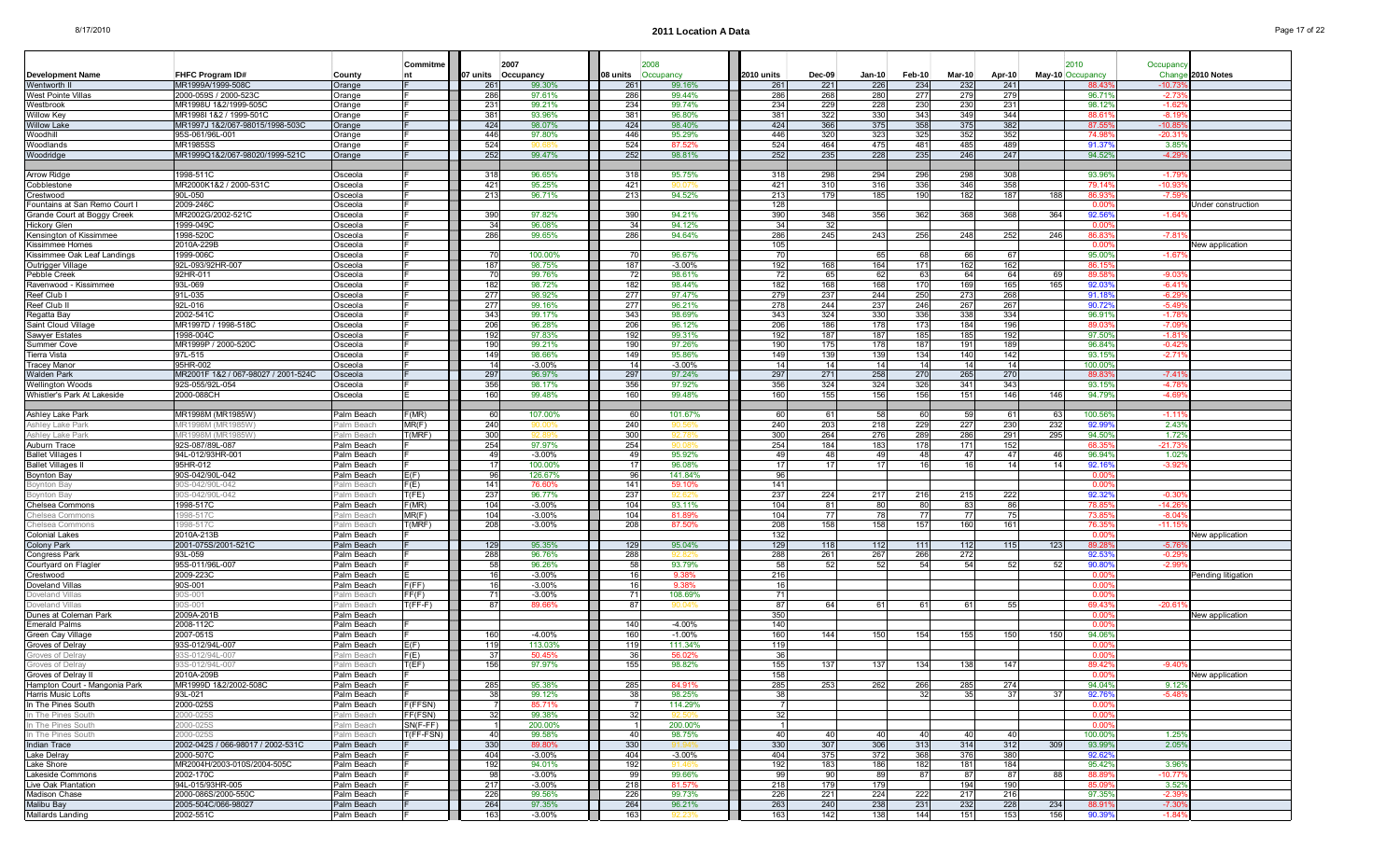Pasco Woods 1999-086S/2000-504C Pasco

Pasco Woods 1999-086S/2000-504C Pasco

Weston Oaks 2000-069C Pasco

Pinellas 2003-061C

Belleair Place 2003-061C Pinellas

Belleair Place II **2010A-211B** Pinellas

Booker Creek 2009A-206B Pinellas Pinellas Formulas Formulas Formulas Formulas Formulas Formulas Formulas Formulas Formulas Formulas Formulas Formulas Formulas Formulas Formulas Formulas Formulas Formulas Formulas Formulas

Oakcrest II 2002-014C Pasco F 20

Meetinghouse at Zephyrhills |2008-185BS 2009-031CT |Pasco |E 160 | 160 -4.00% || 160| -4.00% || 160| -4.00% || 160| -1.00| -1.00| -1.00| -1.00| -1.00| -1.00| -1.00| -1.00| -1.00| -1.00| -1.00| -1.00| -1.00| -1.

Bayside Reserve 2009A-211B Pinellas F 156 0.00% under construction

H(F) 20 -3.00% 20 0.00%

0 |T(FH) **|| ||** 197| 92.13% || || 197| 92.22% ||| || 197| 153| 152| 157| 159| 165| || 79.80%| -12.42%

s |MR(F) || 52 -3.00% || 52| 93.91% || 52| 50| 50| 50| 50| 49| | 95.77%| 1.86%

s |T(FMR) || 180 -3.00% || 180 97.04% || 180 176 174 175 177 175 | 97.44% 0.41%

144 0.00%

Fig. 1. The contract of the contract of the contract of the contract of the contract of the contract of the con

99.17%

197

Pasco Woods 1999-086S/2000-504C Pasco F(H) 177 -3.00% 177 0.00%

Regency Palms |1998-527C / 1999-079S F 197 77.92% 197 192.9% 192 121 123 122 124 118 62.61% -9.88%

Belleair Place 2003-061C Pinellas F(MR) 128 -3.00% 128 98.31% 128 126 124 125 127 126 98.13% -0.18%

|                                                   |                                                   |            | Commitme | 2007               |          |          | 2008      |            |                 |                |             |        |        | 2010             |                | Occupanc       |                    |
|---------------------------------------------------|---------------------------------------------------|------------|----------|--------------------|----------|----------|-----------|------------|-----------------|----------------|-------------|--------|--------|------------------|----------------|----------------|--------------------|
| <b>Development Name</b>                           | <b>FHFC Program ID#</b>                           | County     |          | 07 units Occupancy |          | 08 units | Occupancy | 2010 units | $Dec-09$        | Jan-10         | Feb-10      | Mar-10 | Apr-10 | May-10 Occupancy |                | Chang          | 2010 Notes         |
| Mangonia Residence                                | 95S-028/95L-032/94P-001                           | Palm Beach | E(F)     | 126                | 100.48%  | 126      | 103.70%   | 126        |                 |                |             |        |        |                  | 00 Q           |                |                    |
| Mangonia Residence                                | 95S-028/95L-032/94P-001                           | Palm Beach | F(E)     | 125                | 86.56%   | 125      | 65.73%    | 125        |                 |                |             |        |        |                  | 0.00           |                |                    |
| Mangonia Residence                                | 95S-028/95L-032/94P-001                           | Palm Beach | T(EF)    | 251                | 93.43%   | 251      | 84.79%    | 251        | 186             | 181            | 183         | 186    | 183    |                  | 73.23          | $-11.57$       |                    |
| Marina Bav                                        | MR2000S / 066-98009 / 2000-542C                   | Palm Beach |          | 189                | 97.97%   | 189      |           | 192        | 190             | 192            | 192         | 189    | 188    |                  | 99.06          | 7.85           |                    |
| Merry Place                                       | RFP 2006-04-06S/2007-005C (2005-036C) Palm Beach  |            |          | 128                | $-2.00%$ | 128      | $-1.00%$  | 128        | 117             | 111            | 108         | 104    | 103    |                  | 84.84          |                |                    |
| Mystic Woods I                                    | 95L-010/92HH-004-R2                               | Palm Beach |          | 71                 |          | 71       | 99.77%    | 71         | 68I             | 69             | 70          |        | 70 I   | 691              | 97.46%         | $-2.30$        |                    |
| Mystic Woods II                                   | MR1996J/066-98004/96L-507                         | Palm Beach |          | 92                 | 93.84%   | 92       | 99.13%    | 92         | 85              | 85             | 86          | 85     | 871    | 86               | 93.12%         | $-6.0^{\circ}$ |                    |
| Palm Gardens                                      | 2006-307HR                                        | Palm Beach |          | 80                 | $-2.00%$ | 80       | $-2.00%$  | 80         | 77              |                |             | 79     |        |                  | 96.75          |                |                    |
| Palm Grove                                        | 1999-062S/2000-524C                               | Palm Beach |          | 149                | 98.32%   | 150      | 99.33%    | 150        | 147             | 144            | 145         | 147    | 144    |                  | 96.93%         | $-2.40$        |                    |
| Pinnacle at Abbey Park                            | 2002-068S/066-98020/2002-540C                     | Palm Beach |          | 157                | 97.03%   | 157      | 98.09%    | 157        | 144             | 143            | 148         | 156    | 155    | 154              | 95.54%         | $-2.55$        |                    |
| <b>Pinnacle Palms</b>                             | 2001-052S/2002-506C                               | Palm Beach | E(F)     | 122                | 98.36%   | 122      | 104.23%   | 122        |                 |                |             |        |        |                  | 0.00           |                |                    |
| Pinnacle Palm                                     | 2001-052S/2002-506C                               | Palm Beacl | F(E)     | 27                 | 93.21%   | 27       | 87.65%    | 27         |                 |                |             |        |        |                  | $0.00^{\circ}$ |                |                    |
| <b>Pinnacle Palms</b>                             | 2001-052S/2002-506C                               | alm Beach  | T(EF)    | 149                | 97.43%   | 149      | 100.11%   | 149        | 137             | 137            | 131         | 129    | 133    | 135              | 89.71          | $-10.40$       |                    |
| Portofino                                         | MR2003D 1&2/066-98023/2004-057S/2002-5 Palm Beach |            | F(MR)    | 254                | 98.90%   | 268      | 95.77%    | 268        | 236             | 247            | 246         | 252    |        | 256              | 92.31          | $-3.46$        |                    |
| Portofino                                         | MR2003D 1&2/066-98023/2004-057S/2002              | Palm Beach | MR(F)    | 14                 | 0.00%    | 14       | 7.14%     | 14         | $\overline{4}$  |                |             |        |        |                  | 25.71          | 18.57          |                    |
| Portofino                                         | MR2003D 1&2/066-98023/2004-057S/2002-             | Palm Beach | T(FMR)   | 268                | 94.03%   | 270      | 95.43%    | 270        | 240             | 251            | 250         | 255    | 258    | 259              | 93.40%         | $-2.04$        |                    |
| Quail Woods at Live Oak Plantation                | 96L-046                                           | Palm Beach |          | 72                 | $-3.00%$ | 72       | 74.77%    | 72         | 55              | - 56           | 56          | 56     | 56     | 59               | 78.24          | 3.47           |                    |
| Quiet Waters                                      | 2005-106CS                                        | Palm Beach | Ιн       |                    |          |          |           | 92         | 34              | -36            | 48          | 53     | 56     | 59               | n or           |                | ease-up            |
| Renaissance                                       | 2003-042S / 2003-520C                             | Palm Beach |          | 344                | 88.42%   | 344      | 95.23%    | 344        | 308             | 313            | 321         | 324    | 331    | 332              | 93.469         | $-1.77$        |                    |
| Reserve at Ashley Lake                            | MR1989J                                           | Palm Beach | F(MR)    | 88                 | 93.41%   | 88       |           | 88         | 89              | -88            | <b>RF</b>   | 84     | 791    | -77 I            | 95.27%         | 4.58%          |                    |
| Reserve at Ashley Lake                            | MR1989J                                           | Palm Beach | MR(F)    | 352                | 93.75%   | 352      | 95.34%    | 352        | 322             | 320            | 334         | 331    | 344    | 341              | 94.32%         | $-1.02$        |                    |
| Reserve at Ashlev Lake                            | IR1989J                                           | Palm Beach | T(MRF)   | 440                | 94.05%   | 440      | 94.41%    | 440        | 411             | 408            | 420         | 415    | 423    | 418              | 94.51%         | $0.10^{o}$     |                    |
| Riverview House                                   | 1999-023S/1999-519C                               | Palm Beach |          | 160                | 93.23%   | 160      | 87.75     | 160        | 143             | 148            | 149         | 150    | 149    |                  | 92.38          | 4.63           |                    |
| Rosemary                                          | 1998-077C                                         | Palm Beach |          | 52                 | 93.91%   | 52       | 94.87%    | 52         | 49              | $\Delta$ 7     | 47          | 42     | 40     |                  | 86.54          | $-8.33$        |                    |
| Royal Palm Lakes                                  | 95S-030/96L-010                                   | Palm Beach | E(F)     | 17                 | 192.94%  | 17       | 181.37%   | 17         |                 |                |             |        |        |                  | 0.00           |                |                    |
|                                                   | 95S-030/96L-01                                    | Palm Beacl |          |                    |          |          | 36.11%    |            |                 |                |             |        |        |                  | 0.00           |                |                    |
| Royal Palm Lakes                                  |                                                   |            | F(E)     | 24                 | 29.17%   | 24       |           | 24         |                 |                |             | 39     | 38     |                  |                |                |                    |
| Royal Palm Lakes                                  | 95S-030/96L-010                                   | Palm Beach | T(FE)    | 41                 | 97.15%   | 41       | 96.34%    | 41         | 37              | -37            | 39          |        |        |                  | 92.68          | $-3.66$        |                    |
| Saddlebrook                                       | 97L-038                                           | Palm Beach |          | 192                | 81.42%   | 192      |           | 190        | 178             | 177            | 184         | 190    |        |                  | 95.92          | 4.95%          |                    |
| Springbrook Commons                               | 96S-001/94L-109                                   | Palm Beach |          | 140                | 93.33%   | 140      | 89.86%    | 140        | 121             | 119            | 131         | 125    | 131    |                  | 89.57          | $-0.29$        |                    |
| Sugar Cane Villas                                 | 90L-069                                           | Palm Beach |          | 87                 | 96.84%   | 87       | $-3.00\%$ | 87         | 80              | -82            | 82          | 83     | 821    | 82               | 94.06%         |                |                    |
| The Dakota                                        | 2010A-223B                                        | Palm Beach |          |                    |          |          |           | 120        |                 |                |             |        |        |                  | 0.00           |                | New application    |
| The Preserve at Boynton Beach, Phase I 2010A-215B |                                                   | Palm Beach |          |                    |          |          |           | 64         |                 |                |             |        |        |                  | 0.00           |                | New application    |
| Venetian Isles I                                  | MR2002D 1&2/066-98013/2002-504C                   | Palm Beach |          | 286                |          | 286      | 85.52%    | 286        | 213             | 213            | 216         | 218    | 257    |                  | 78.11          | $-7.41$        |                    |
| Venetian Isles I                                  | 2002-007S / 2003-519C / 066-98019                 | Palm Beach |          | 110                | 98.03%   | 110      | 97.45%    | 110        | 86              | <b>RC</b>      | 94          | 96     | 108    | 106              | 87.73          | $-9.73$        |                    |
| Village at Delray                                 | 2009-037CT - 2010-003CT                           | Palm Beach |          |                    |          |          |           | 144        |                 |                |             |        |        |                  | 0.00           |                | under construction |
| Village at the Park                               | 2010A-210B                                        | Palm Beach |          |                    |          |          |           | 152        |                 |                |             |        |        |                  | 0.00           |                | New application    |
| Village Place                                     | MR1998L (MR1985LL)                                | Palm Beach | F(MR)    | 41                 | 89.76%   | 41       |           | 41         | 38              | -39            | 40          | 38     | 38I    | 36               | 93.09%         | 0.81           |                    |
| Village Place                                     | IR1998L (MR1985LL)                                | alm Beach  | MR(F)    | 161                | 89.57%   | 161      | 87.37%    | 161        | 150             | 151            | 157         | 150    | 148    | 145              | 93.279         | 5.90           |                    |
| Village Place                                     | MR1998L (MR1985LL)                                | Palm Beach | T(MRF)   | 202                |          | 202      | 87.87%    | 202        | 188             | 190            | 197         | 188    | 186    | 181              | 93.23%         | 5.369          |                    |
| Villas at Cove Crossing                           | 95L-005/92HH-004-R1                               | Palm Beach |          | 95                 | 98.07%   | 95       | 98.60%    | 94         | 89              | 87             |             | 93     | 891    |                  | 95.21%         | $-3.38$        |                    |
| Waverly                                           | MR2000C1&2/066-98008/2000-526C                    | Palm Beach |          | 257                | 98.83%   | 259      | 99.77%    | 259        | 240             | 232            | 240         | 247    | 253    |                  | 93.599         | $-6.1$         |                    |
| <b>Windsor Park</b>                               | 1998-508C                                         | Palm Beach | F(MR)    | 240                |          | 240      | 86.60%    | 186        | 166             | 159            | 163         | 166    | 169    | 169              | 88.89          | 2.29           |                    |
| <b>Windsor Park</b>                               | 998-508C                                          | alm Beach  | MR(F)    | 240                |          | 240      | 86.60%    | 54         | 51              | -50            | -50         | 44     | 45     | 46               | 88.27          | 1.67           |                    |
| Windsor Park                                      | 998-508C                                          | Palm Beach | T(FMR)   | 240                |          | 240      | 86.60%    | 240        | 217             | 209            | 213         | 210    | 214    | 215              | 88.75          | 2.15%          |                    |
| Wood Lake                                         | 97S-015/97L-501                                   | Palm Beach |          | 222                | 98.57%   | 222      | 98.56%    | 222        | 202             | 204            | 220         | 207    | 210    | 207              | 93.84%         | $-4.71$        |                    |
| Worthington                                       | MR1995J/066-98002/96S-022/95L-503                 | Palm Beach |          | 298                | 95.75%   | 298      | 96.78%    | 298        | 269             | 276            | 277         | 288    | 285    |                  | 93.62%         | $-3.15$        |                    |
|                                                   |                                                   |            |          |                    |          |          |           |            |                 |                |             |        |        |                  |                |                |                    |
| Arbours at Fort King                              | 2009-132C                                         | Pasco      |          |                    |          |          |           | 113        |                 |                |             |        |        |                  | 0.00           |                | New application    |
| Banyan Senior                                     | 2007-190C                                         | Pasco      |          | 96                 | $-4.00%$ | 96       | $-2.00%$  | 96         | 11              | -27            | 34          | 52     |        |                  | 0.00           |                | ease-up            |
| Countryside Villas I                              | 90L-091                                           | Pasco      |          | 16                 | 94.79%   | 16       | 87.50%    | 16         | 13 <sup>1</sup> | $\overline{1}$ | $1^{\circ}$ | 14     | 161    |                  | 85.00          | $-2.50$        |                    |
| Fort King Colony                                  | 2009-261C                                         | Pasco      |          |                    |          |          |           |            |                 |                |             |        |        |                  | 0.00           |                | Under construction |
| Hudson Ridae                                      | 2007-034BS                                        | Pasco      |          | 168                | $-4.00%$ | 168      | $-2.00%$  | 168        | 781             | -84            | 93          | 107    | 121    |                  | 0.00           |                | ease-Up.           |
| Ivy Chase - Hudson                                |                                                   |            |          | 60                 | 95.56%   | 60       |           | 60         | 44              |                |             | 43     | 46     |                  |                |                |                    |
|                                                   | 93L-086                                           | Pasco      |          |                    |          |          | 86.39%    |            |                 | -41            | 42          |        |        |                  | 72.00<br>0.00  | $-14.3$        |                    |
| Journet Place                                     | 2009-211CX                                        | Pasco      |          |                    |          |          |           |            |                 |                |             |        |        |                  |                |                | Under construction |
| Landings at Sea Forest                            | MR1996T/067-98009/97S-011/1999-506C               | Pasco      | E(MR)    | 120                | $-3.00%$ | 120      | $-3.00%$  | 120        | 117             | 118            | 114         | 119    | 118    | 122              | 98.339         |                |                    |
| Landings at Sea Fores                             | VIR 1996T/067-98009/97S-011/1999-506              | asco       | M R(E)   | 80                 | $-3.00%$ | 80       | $-3.00%$  | 80         | -69             | 67             | 67          | 67     | 63     | 63               | 82.50          |                |                    |
| Landings at Sea Forest                            | VR1996T/067-98009/97S-011/1999-506C               | asco       | T(EMR)   | 200                | 97.42%   | 200      | 94.58%    | 200        | 186             | 185            | 181         | 186    | 181    | 185              | 92.00%         | $-2.58$        |                    |
| Landings of Saint Andrew                          | 94S-034/93L-026                                   | Pasco      | E(MR)    | 187                | 97.54%   | 187      | $-95.63%$ | 187        |                 |                |             |        |        |                  | -0.00          |                |                    |
| Landings of Saint Andrew                          | 94S-034/93L-026                                   | Pasco      | MR(E)    |                    | 93.33%   | <b>Q</b> | 81.48%    |            |                 |                |             |        |        |                  | 0.00           |                |                    |
| Landings of Saint Andrew                          | 94S-034/93L-026                                   | asco       | T(EMR)   | 196                | 96.94%   | 196      |           | 196        | 175             | 174            | 173         | 170    | 174    |                  |                |                |                    |

20 98.33% 20 19 19 20 19 96.25% -2.08%

% || 197 90.19% || 197| 178| 174| 175| 178| 173| | 89.14%| -1.05%

New application

under construction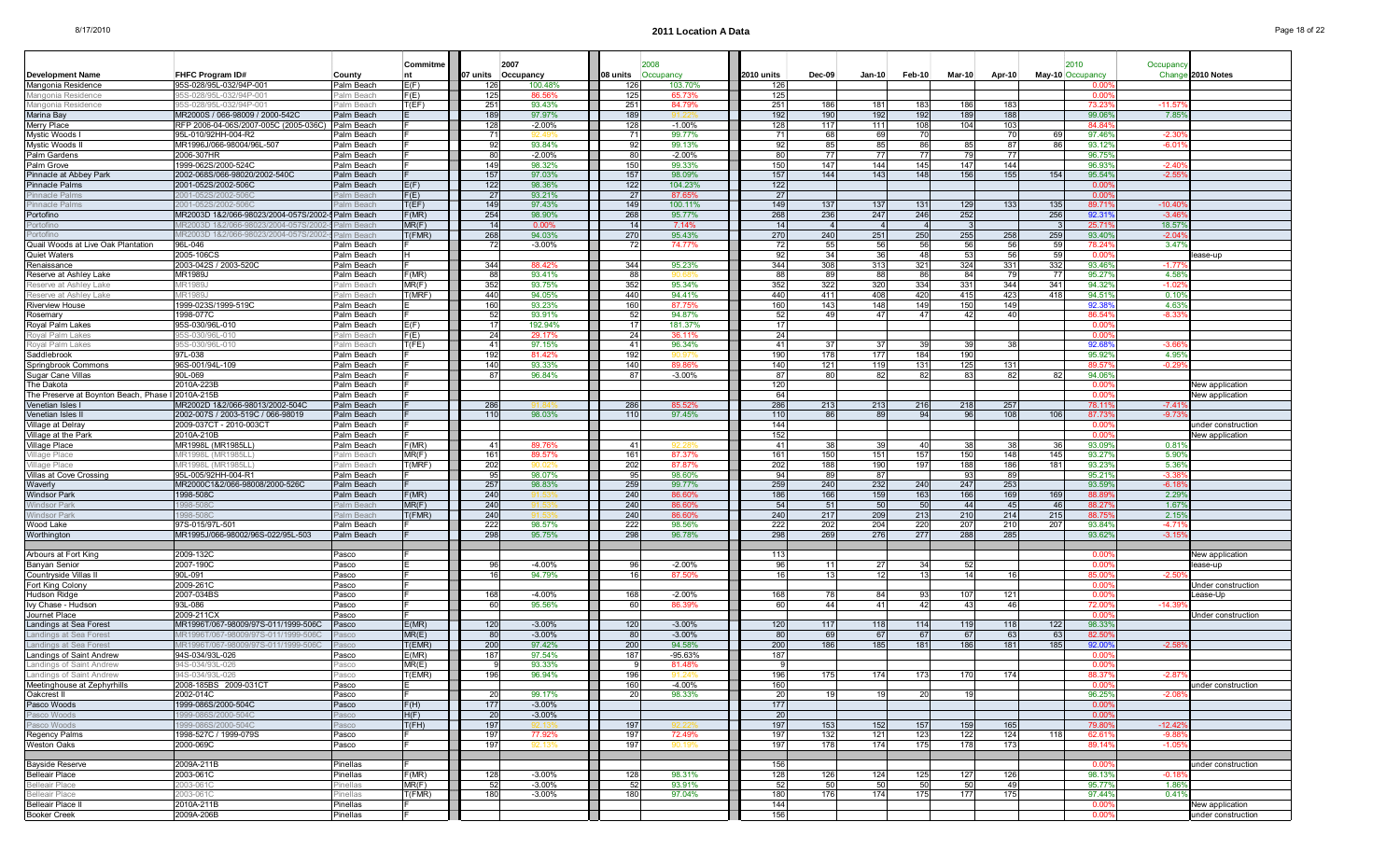П

. .

ш

|  |  |  |  |  | Page 19 of 22 |
|--|--|--|--|--|---------------|
|  |  |  |  |  |               |
|  |  |  |  |  |               |

|                                     |                                   |                      | Commitme       |                 | 2007               |           | 2008               |            |        |                 |               |               |        |                 | 2010             | Occupanc       |                    |
|-------------------------------------|-----------------------------------|----------------------|----------------|-----------------|--------------------|-----------|--------------------|------------|--------|-----------------|---------------|---------------|--------|-----------------|------------------|----------------|--------------------|
| Development Name                    | <b>FHFC Program ID#</b>           | County               | Int            |                 | 07 units Occupancy | 08 units  | Occupancy          | 2010 units | Dec-09 | $Jan-10$        | <b>Feb-10</b> | <b>Mar-10</b> | Apr-10 |                 | May-10 Occupancy | Change         | 2010 Notes         |
| <b>Burlington Senior Residences</b> | 2008-283C                         | Pinellas             |                |                 |                    | 75        | $-4.00%$           | 751        |        |                 |               |               |        |                 | 0.00             |                | under construction |
| Clear Harbor                        | 2007-505C                         | Pinellas             |                | 84              | $-2.00%$           | 84        | $-1.00%$           | 84         | 82     | 84              | 84            | 84            | 82     |                 | 99.219           |                |                    |
| Family Fresh Start I                | 90L-029                           | Pinellas             |                |                 | $-3.00%$           |           | $-3.00%$           |            |        |                 |               |               |        |                 | 100.00           |                |                    |
| Family Fresh Start I                | 91L-029                           | Pinellas             |                |                 |                    |           |                    | -51        | 5      | 5.              | -51           |               |        |                 | 100.00           | 100.00         |                    |
| Garden Trail                        | 2009A-208B                        | Pinellas             |                |                 |                    |           |                    | 75         |        |                 |               |               |        |                 | 0.0              |                | under construction |
| Greenview Manor                     | MR2007K/2007-514C                 | Pinellas             |                |                 |                    |           |                    | 52         | 52     | 52              | 52            | 52            | 51     | .50             | 99.04%           | 99.04          |                    |
| Greenwood                           | 2003-509C                         | Pinellas             | F(MR)          | 164             | $-3.00%$           | 164       | $-3.00%$           | 164        |        |                 | 134           | 134           |        |                 | 0.00             |                |                    |
| Greenwood                           | 2003-5090                         | 'inellas             | MR(F)          | 28              | $-3.00%$           | 28        | $-3.00%$           | 28         |        |                 | 24            | 24            |        |                 | 0.00             |                |                    |
| Greenwood                           | 2003-509C                         | <sup>2</sup> inellas | T(FMR)         | 179             | 97.86%             | 179       | 74.86%             | 179        |        |                 | 158           | 158           |        |                 | 0.00             |                |                    |
| James Park                          | 2006-501C                         | Pinellas             |                |                 |                    |           |                    | -82        |        |                 |               |               |        |                 | 0.00             |                | ease-up            |
| Jordan Park                         | 2000-082C                         | Pinellas             |                | 237             | 99.65%             | 237       | 99.58%             | 237        | 237    | 237             | 237           | 237           | 237    | 237             | 100.00           | $0.42^{\circ}$ |                    |
| Landings at Boot Ranch West         | MR1995K/067-98004/96S-010/95L-504 | Pinellas             | F(MR)          | 58              | 102.87%            | 58        | 102.30%            | 58         | -77    | 87              | 89            | 104           | 106    | 107             | 163.79           | 61.49          |                    |
| Landings at Boot Ranch Wes          | MR1995K/067-98004/96S-010/95L-504 | inellas              | MR(F)          | 164             | 86.99%             | 164       | 76.639             | 164        | 125    | 115             | 113           | 110           | 108    | 105             | 68.7             | -7.9           |                    |
| Landings at Boot Ranch West         | MR1995K/067-98004/96S-010/95L-504 | <sup>2</sup> inellas | T(MRF)         | 232             | 87.21%             | 232       | 79.74%             | 232        | 202    | 202             | 202           | 214           | 214    | 212             | 89.51            | 9.77'          |                    |
| Lodges at Pinellas Park             | 2009-097C                         | Pinellas             |                |                 |                    |           |                    | 120        |        |                 |               |               |        |                 | 0.00             |                | under construction |
| Lutheran                            | MR2008C/RFP 2005-03-02H           | Pinellas             |                |                 |                    |           |                    | 225        | 216    | 214             | 217           | 217           | 218    |                 | 96.18            | 96.18          |                    |
| Lynn Lake                           | MR 2005 B 1&2                     | inellas              | F(MR)          | 162             | 99.75%             | 162       | $-3.00%$           | 162        | 147    | 144             | 151           |               |        |                 | 0.00             |                |                    |
| Lynn Lake                           | MR 2005 B 1&2                     | inellas              | MR(F)          | 664             | 85.21%             | 664       | $-3.00%$           | 664        | 565    | 578             | 596           |               |        |                 | 0.00             |                |                    |
| Lynn Lake                           | MR 2005 B 1&2                     | inellas              | T(MRF)         | 826             | 88.26%             | 826       | 89.66%             | 826        | 712    | 722             | 747           | 645           | 732    |                 | 86.15            | $-3.5$         |                    |
| Oak Ridge Estates                   | 2009-171C                         | Pinellas             |                |                 |                    |           |                    | 62         |        |                 |               |               |        |                 | 0.00             |                | under construction |
| Pine Berry Senior                   | 2009-036C <sup>-</sup>            | Pinellas             |                |                 |                    |           |                    | 85         |        |                 |               |               |        |                 | 0.00             |                | under construction |
| Pinellas Hope I                     | RFP 2008-01-01S                   | Pinellas             | <b>H</b>       |                 |                    |           |                    | 50         |        |                 |               |               |        |                 | 0.00             |                | under construction |
| Pinellas Village                    | 90L-057                           | Pinellas             |                | 72              | $-3.00%$           | -72       | $-3.00%$           | 72         |        |                 |               |               |        |                 | 0.00             |                |                    |
| Portland                            | 2008-182C 2009-263X               | Pinellas             |                |                 |                    | 68        | $-4.00%$           | 68         |        |                 |               |               |        |                 | 0.00             |                |                    |
| Riverside - Tarpon Springs          | MR2000I / 2000-530C / 2001-119S   | Pinellas             | F(MR)          | 256             | 110.64%            | 256       | 107.23%            | 256        | 246    | 252             | 251           | 263           | 255    |                 | 98.98            | $-8.24$        |                    |
| Riverside - Tarpon Springs          | MR2000I / 2000-530C / 2001-119S   | <sup>o</sup> inellas | MR(F)          | 48              | 75.00%             | 48        | 75.00%             | 48         | 27     | 31              | 32            | -31           | 30     |                 | 62.92            | $-12.08$       |                    |
| Riverside - Tarpon Springs          | MR2000I / 2000-530C / 2001-119S   | <sup>2</sup> inellas | T(FMR)         | 304             | 96.93%             | 304       | 96.66%             | 304        | 273    | 283             | 283           | 294           | 285    |                 | 93.29            | $-3.37$        |                    |
| Royal Ridge                         | MR1999K1/2/3                      | Pinellas             | F(MR)          | 111             |                    | 111       | 85.81%             | 111        |        |                 |               |               |        |                 | 0.00             |                |                    |
| Roval Ridge                         | MR1999K1/2/3                      | <sup>o</sup> inellas | MR(F)          | 27              | 110.37%            | 27        | 118.52%            | 271        |        |                 |               |               |        |                 | 0.00             |                |                    |
| Royal Ridge                         | /IR1999K1/2/3                     | inellas              | T(FMR)         | 138             | 94.06%             | 138       |                    | 138        | 106    | 127             | 129           | 131           | 134    |                 | 90.87            | -1.34          |                    |
| Salt Creek                          | 98S-006/97L-024                   | Pinellas             |                | 18              | 88.89%             | 18        | 87.78%             | 18         | 17     | 18              | 15            | 14            | 15     |                 | 87.78            | $0.00^{\circ}$ |                    |
| Sandpebble                          | 97L-031                           | Pinellas             |                | 18 <sup>1</sup> | 99.07%             | 18        | 87.04%             | 18         | 18     | 18 <sup>1</sup> | 17            | 18            | 18     |                 | 98.15            | 11.11          |                    |
| Savannah Cove                       | 2003-103CS                        | Pinellas             |                | 159             | 99.79%             | 159       | 98.87%             | 159        | 152    | 153             | 150           | 147           | 149    |                 | 94.47            | $-4.40$        |                    |
| St. Giles Manor                     | 2007-112C                         | Pinellas             | E(MR)          | 106             | $-4.00%$           | 106       | $-2.00%$           |            |        |                 |               |               | 12     |                 | . വ              |                | ease-up            |
| St. Giles Mano                      | 2007-112C                         | inellas              | MR(E)          | 106             | $-4.00%$           | 106       | $-2.00%$           |            |        |                 |               |               | 94     |                 | 0.00             |                | ease-up.           |
| St. Giles Manor                     | 2007-112C                         | <sup>o</sup> inellas | T(EMR)         | 106             | $-4.00%$           | 106       | $-2.00%$           | 106 *a     |        | *а              | *а            | r*a           | 106    |                 | 0.00             |                | _ease-up           |
| The Columbian                       | 2008-527C                         | Pinellas             |                | 237             | 95.71%             | 237       | 96.88%             | 237        | 231    | 233             | 232           | 231           | 166    | 160             | 88.12            | $-8.76$        |                    |
| Tuscany                             | 2008-111BS                        | Pinellas             |                |                 |                    | 188       | $-4.00%$           | 240        | 230    | 232             | 231           | 231           | 232    |                 | 96.339           |                |                    |
| Wellington                          | 97L-040                           | Pinellas             | F(MR)          | 268             | $-3.00\%$          | 268       | 100.00%            | 268        |        |                 |               |               |        |                 | 0.00             |                |                    |
| Wellington                          | 97L-040                           |                      | MR(F)          | 84              | $-3.00%$           | 84        | 100.00%            | 84         |        |                 |               |               |        |                 | 0.00             |                |                    |
| Wellinaton                          | 97L-040                           | <sup>o</sup> inellas | T(FMR)         | 352             | 98.63%             | 352       | 99.86%             | 352        | 346    | 347             | 350           | 352           | 347    |                 | 98.98            | $-0.88$        |                    |
| Westminster                         | MR2002E 1&2/067-98026 / 2002-505C | Pinellas             |                | 266             | 98.50%             | 266       | 99.25%             | 266        | 256    | 262             | 263           | 269           | 269    |                 | 99.17            | $-0.08$        |                    |
| Wyngate                             | 2002-116C                         | Pinellas             |                | 264             | 97.73%             | 264       | 100.00%            | 264        | 258    | 263             | 264           | 264           | 264    |                 | 99.47            | -0.5           |                    |
|                                     |                                   |                      |                |                 |                    |           |                    |            |        |                 |               |               |        |                 |                  |                |                    |
| Azalea Garder                       | 96L-039                           | Polk                 |                | 120             |                    | 120       | $-3.00%$           | 120        | 104    | 104             | 105           | 99            |        | 10 <sup>2</sup> | 86.00            |                |                    |
| <b>Bonnet Shores</b>                | 2008-231C 2009-034CT              | Polk                 |                |                 |                    |           |                    | 75         |        |                 |               |               |        |                 | 0.00             |                | under construction |
| Cambridge Cove                      | 2001-078S/2002-513C               | Polk                 |                | 200             | 98.83%             | 200       | 97.40%             | 200        | 187    | 180             | 183           | 191           | 185    |                 | 92.60            | $-4.80$        |                    |
| Cambridge Cove                      | 2007-133C                         | Polk                 |                |                 |                    |           |                    | 80         |        |                 |               |               |        |                 | 96.00            | 96.00          |                    |
| Carillon Place                      | 1999-012C                         | Polk                 | F(FF)<br>FF(F) | 70<br>41        | $-3.00%$           | - 70      | $-3.00%$           | 701<br>41  |        |                 |               |               |        |                 | 0.00<br>0.00     |                |                    |
| Carillon Place                      | 1999-0120                         | <sup>o</sup> lk      | $T(F-FF)$      | 120             | $-3.00%$<br>94.72% | -41       | $-3.00%$<br>83.83% | 120        | 76     | 771             | 89            | 92            | 102    |                 | 72.67            | $-11.17$       |                    |
| Carillon Place<br>Cypress Cove      | 1999-012C<br>2008-143C            | Polk<br>Polk         | IFF.           |                 |                    | 120<br>80 | $-4.00%$           | 80         |        |                 |               |               |        |                 | 0.00             |                |                    |
| Dakota Park                         | 2000-006C                         | Polk                 |                | 40              | 99.17%             | 40        | 96.67%             | 40         | 36     | 36 <sup>1</sup> | 36            | 37            | 37     |                 | 90.83            | $-5.83$        |                    |
| Douglas A. Fraser Towers            | 2010A-206B                        | Polk                 |                |                 |                    |           |                    | 156        |        |                 |               |               |        |                 | 0.00             |                | New application    |
| Joey's Place                        | RFP2008-0104                      | Polk                 |                |                 |                    |           |                    | 36         |        |                 |               |               |        |                 | 0.00             |                | under construction |
| Lakeside Terrace Senior             | 2008-014C (2006-057)              | Polk                 |                |                 |                    |           |                    | 84         | 81     | 79              | 82            | 79            | 78     |                 | 95.009           | 95.00          |                    |
| Kathleen Pointe                     | 2007-133C                         | Polk                 |                | 80              | $-4.00%$           | 80        | $-2.00%$           | 80         | 74     | 75              | 80            | 79            | 76     |                 | 96.00            |                |                    |
| Lakewood Terrace                    | 89L-062 & 92L-045/92HR-012        | Polk                 |                | 132             | 99.75%             | 132       | 94.70%             | 132        | 125    | 125             | 125           | 125           | 125    | 129             | 95.20            | 0.51           |                    |
| Manor at West Bartow                | 2007-038C                         | Polk                 |                | 100             | $-4.00%$           | 100       | $-2.00%$           | 100        | 100    | 100             | 98            | 97            | 96     | 97              | 98.00            |                |                    |
| Meetinghouse at Bartow              | 2003-029C                         | Polk                 |                | 160             | $-3.00%$           | 160       | 97.92%             | 159        | 144    | 145             | 149           | 150           | 151    | 148             | 92.98            | $-4.94$        |                    |
| Paul Colton Villas                  | 2009-062CTX                       | Polk                 |                |                 |                    | 72        | $-4.00%$           | 721        |        |                 |               |               |        |                 | $0.00^{\circ}$   |                | under construction |
| Pinnacle Pines                      | 2004-051C                         | Polk                 |                | 156             | 95.94%             | 156       | 97.86%             | 154        | 147    | 152             | 149           | 154           | 151    | 153             | 98.059           | 0.199          |                    |
| Providence Reserve                  | 1998-052C & 1999-003C             | Polk                 |                | 217             | 94.56%             | 217       | 96.47%             | 220        |        |                 | 219           | 220           | 214    |                 | 0.00             |                |                    |
| Renaissance at Washington Ridge     | 2001-030C                         | Polk                 |                | 196             | 99.15%             | 196       | 96.60%             | 196        | 178    | 179             | 172           | 175           | 175    |                 | 89.69            | $-6.90$        |                    |
| St. Luke's Life Center              |                                   | Polk                 |                | 120             | $-2.00\%$          | 120       | $-1.00\%$          | 150        | 133    | 135             | 138           | 142           | 145    |                 | 92.40            |                |                    |
| Summerlin Oaks                      | /2005-038C/                       | Polk                 |                | 144             | $-2.00%$           | 144       | $-1.00%$           | 144        | 130    | 130             | 130           | 130           | 132    |                 | 90.56            |                |                    |
| Sunrise Bay                         | 89S-001/90L-015                   | Polk                 | E(MR)          | 18              | 84.44%             | 18        | 94.44%             | 18         |        |                 |               |               |        |                 | $0.00^{\circ}$   |                |                    |
| Sunrise Bav                         | 89S-001/90L-015                   | Polk                 | MR(E)          | 71              | 89.01%             | 71        | -92.96             | 71         |        |                 |               |               |        |                 | 0.00             |                |                    |
| Sunrise Bay                         | 39S-001/90L-015                   | olk                  | T(MRE)         | 89              | 88.20%             | 89        | 93.26%             | 89         |        |                 |               |               |        |                 | 0.00             |                |                    |
| Sunrise Park                        | 2009-153C                         | Polk                 |                |                 |                    |           |                    | 72         |        |                 |               |               |        |                 | $0.00^{\circ}$   |                | under construction |
| <b>Tower Point</b>                  | 2001-127C & 2002-001C             | Polk                 |                | 190             | 94.39%             | 190       | 93.25%             | 190        | 171    | 179             | 179           | 173           | 175    |                 | 92.32            | $-0.93$        |                    |
| Villas at Lake Smart                | MR2002P 1&2/067-98034/2002-533C   | Polk                 |                | 218             | 91.8.              | 218       | 96.51%             | 218        | 200    | 199             | 205           | 207           | 214    |                 | 94.04%           | $-2.48$        |                    |
| Wahneta Palms                       | 2009-147C                         | Polk                 |                |                 |                    |           |                    | 64         |        |                 |               |               |        |                 | 0.00             |                | under construction |
| Whispering Pines - Bartow           | 2002-153CS                        | Polk                 | F(FF)          | 37              | 94.05%             | 37        |                    | 37         |        |                 |               |               |        |                 | 0.00             |                |                    |
|                                     |                                   |                      |                |                 |                    |           |                    |            |        |                 |               |               |        |                 |                  |                |                    |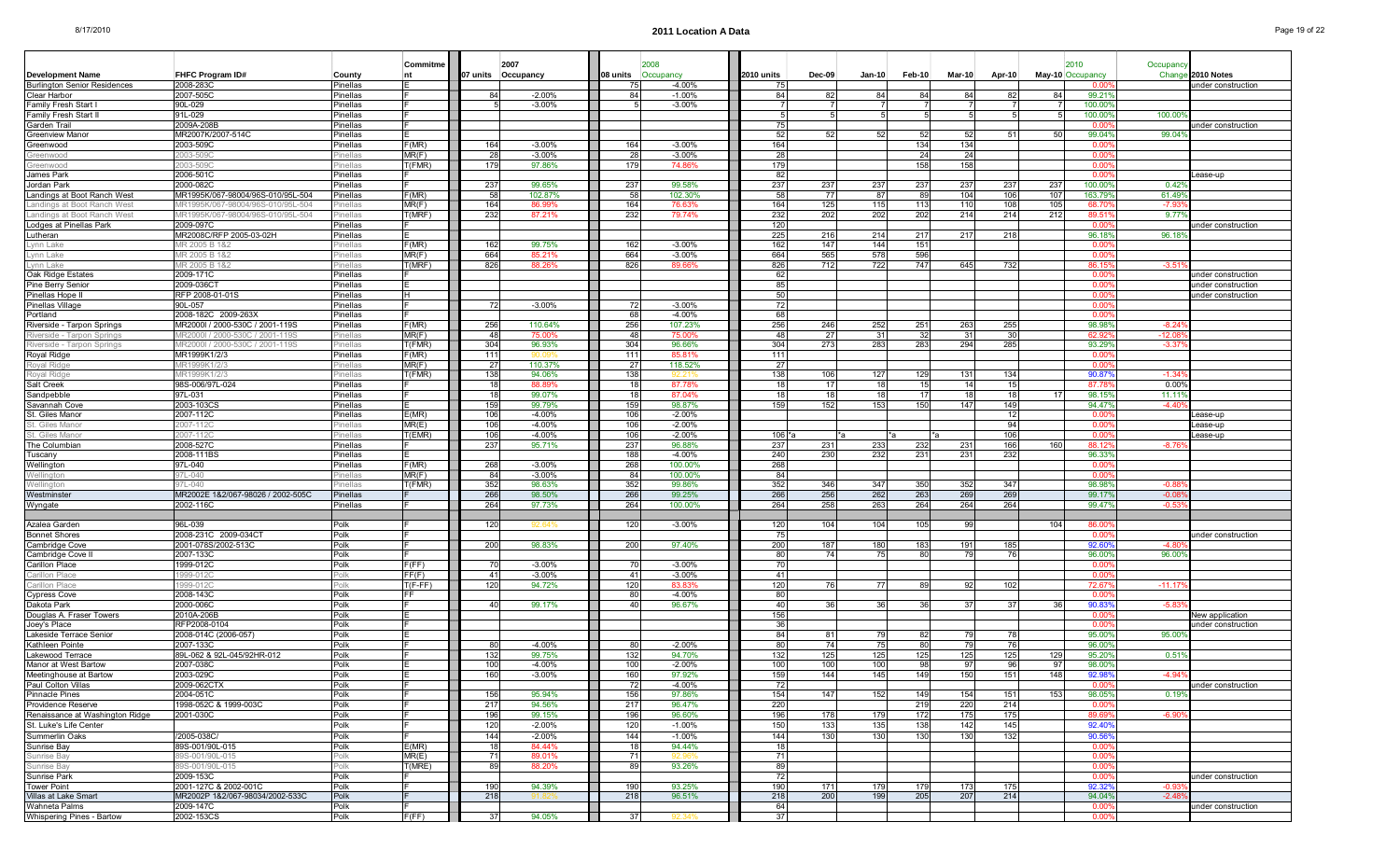Willow Creek 2000-018CS Carasota

Willow Creek 2000-018CS Sarasota

narleston Club 2002-029S / 2002-515C Seminole

Charleston Club 2002-029S / 2002-515C Seminole

Hatteras Sound 2000-092S / 2001-513C Seminole

Castle Woods **92S-014/91L-021** Seminole F 301

a |F(E) || 22 47.27% || 22 51.82% || 22 | | | | | | | 0.00%

Barrington Place MR1997K 1&2 / 1998-530C Seminole F(MR) 47 102.13% 47 102.48% 47 49 48 47 47 46 47 100.71% -1.77% Barrington Place MR1997K 1&2 / 1998-530C Seminole MR(F) | 186| 93.68% | 186| 90.77% | 186| 171| 171| 176| 175| 175| 93.55% 2.78% Barrington Place MR1997K 1&2 / 1998-530C Seminole **[T(MRF) 233|** 95.42% | 233| 93.13% | 233| 220| 223| 222| 222| 222| 94.99% 1.86%

Charleston Club 2002-029S / 2002-515C Seminole F(MR) 245 99.08% 245 98.30% 245 224 240 237 237 233 95.59% -2.71%

Hatteras Sound 2000-092S / 2001-513C Seminole F(MR) 138 100.29% 138 100.36% 138 133 132 134 140 140 98.41% -1.96%

Covington Club I 2008-235S2009-032CT Seminole F 94 -4.00% 94 0.00% under construction

97.79%

a |T(EF) || 120| 92.78% || 120| 90.50% || 120| 116| 118| 117| 116| 115| | 97.00%| 6.50%

e |MR(F) || 43| 88.95% || 43| 84.50% || 43| 34| 35| 35| 36| 38| | 82.79% -1.71%

e |T(FMR) || 288| 97.57% || 288| 96.24% || 288| 258| 275| 272| 273| 271| | 93.68%| -2.56%

e |MR(F) || 46| 87.39% || 46| 90.58% || 46| 38| 42| 41| 39| 39| | 86.52%| -4.06%

|                                       |                                     |             | Commitme  |          | 2007               |          | 2008 |           |            |              |                |        |               |               |      | 2010             | Occupancy      |                    |
|---------------------------------------|-------------------------------------|-------------|-----------|----------|--------------------|----------|------|-----------|------------|--------------|----------------|--------|---------------|---------------|------|------------------|----------------|--------------------|
| <b>Development Name</b>               | FHFC Program ID#                    | County      | <b>nt</b> |          | 07 units Occupancy | 08 units |      | Occupancy | 2010 units | $Dec-09$     | <b>Jan-10</b>  | Feb-10 | <b>Mar-10</b> | <b>Apr-10</b> |      | May-10 Occupancy |                | Change 2010 Notes  |
| Whispering Pines - Bartow             | 002-153C                            | Polk        | FF(F)     | 26       | 72.31              |          | 26   | 82.O!     |            |              |                |        |               |               |      |                  |                |                    |
| Whispering Pines - Bartow             | 2002-153CS                          | Polk        | $T(F-FF)$ | 63       | 84.13%             | 63       |      | 88.10%    | 63         | -50          | 52             | 52     | 54            | -55           |      | 83.49            | $-4.60$        |                    |
| Wilmington                            | 2003-076S / 2003-503C / 067-98031   | Polk        |           | 200      | 83.58%             | 200      |      | 97.20%    | 200        | 181          | 176            | 174    | 181           | 187           |      | 89.90            | $-7.30$        |                    |
|                                       |                                     |             |           |          |                    |          |      |           |            |              |                |        |               |               |      |                  |                |                    |
| Cherry Tree II                        | 92L-032                             | Putnam      |           | 36       | 12 13              | 36       |      | 98.61%    | 36         | -36          | -35            | 35     | 35            |               |      | 97.78            | $-0.83$        |                    |
| <b>Grand Pines</b>                    | 2001-050CS & 2002-002C              | Putnam      |           | 78       | 97.22%             | 78       |      | 99.49%    | 78         | - 77         | 78             | 78     | 78            | - 78          |      | 99.74            | 0.26           |                    |
| <b>Holly Ridge Senior</b>             | 2000-114C & 2001-004C               | Putnam      |           | 119      | 95.94%             | 119      |      | 99.44%    | 119        | 112          | 110            | 113    | 115           | 112           |      | 94.45            | $-4.99$        |                    |
| Kay Larkin                            | 1998-065CS                          | Putnam      |           | 60       | 96.94%             | 60       |      | 99.67%    | 60         | 59           | 57             | 60     | 59            | 60            |      | 98.33            | $-1.33$        |                    |
| <b>Lakeview Grove</b>                 | 94L-039                             | Putnam      |           | 36       | $-3.00%$           |          | 36   | 98.15%    | 36         | 35           | 36             | 36     | 35            | -36           |      | 99.07            | 0.93           |                    |
| Sandhill Forest II                    | 94L-040                             | Putnam      |           | 16       |                    |          | 16   | 98.96%    | 16         | 15           | 16             | 16     | 16            | 16            | 16   | 98.96            | $0.00^{\circ}$ |                    |
| Sugar Mill Woods                      | 93L-041                             | Putnam      |           | 30       | 97.78%             | 30       |      | 95.56%    | 29         |              | 26             | 27     | 27            | 26            |      | 91.38            | $-411$         |                    |
| Westwood Village                      | 93L-074                             | Putnam      |           | 28       | 100.00%            | 28       |      | 98.21%    | 28         | 25           | 28             | 29     | 27            | -28           | -28  | 98.21            | 0.00%          |                    |
| <b>Woodland Point</b>                 | 2003-002C & 2002-147C               | Putnam      |           | 119      | 97.06%             | 119      |      | 98.32%    | 120        | 120          | 119            | 118    | 116           | 118           | 118  | 98.47            | 0.15           |                    |
|                                       |                                     |             |           |          |                    |          |      |           |            |              |                |        |               |               |      |                  |                |                    |
|                                       |                                     |             |           |          |                    |          |      |           |            |              |                |        |               |               |      |                  |                |                    |
| Huguenot Harbour                      | 93L-003                             | Saint Johns |           | 36<br>36 | $-3.00%$           | 36       |      | 93.52%    | 36         | 30<br>27     | -31<br>27      | 31 I   | 30<br>33      | -29<br>-30    |      | 83.3<br>83.33    | $-10.19$       |                    |
| Maxwell Manor II<br>Oaks at St. Johns | 2003-133H                           | Saint Johns |           |          | $-2.00%$           |          | 36   | $-1.00%$  |            |              |                | 33     |               |               |      |                  |                |                    |
|                                       | 2002-083C                           | Saint Johns |           | 158      | 89.24%             | 158      |      | 71.94%    | 158        | 145          | 141            | 141    | 152           | 152           |      | 92.53            | 20.59          |                    |
| Ponce Harbor                          | 2001-086H/2002-516C                 | Saint Johns |           | 142      | 98.94%             | 142      |      | 93.54%    | 142        | 134          | 132            | 138    | 139           | 141           | 139  | 96.60            | 3.05           |                    |
| Summerset Village Senior              | 2006-511C                           | Saint Johns |           | 132      | $-1.00%$           | 132      |      | $-1.00%$  | 132        | Q            | 9 <sub>c</sub> | 102    | 104           | 104           |      | 76.8             |                |                    |
| Whispering Pines - St Augustine       | 1998-048C                           | Saint Johns | F(MR)     | 145      | $-3.00%$           | 145      |      |           | 145        | 135          | 137            | 139    | 137           |               |      | 94.489           | 2.999          |                    |
| Whispering Pines - St Augustine       | 1998-048C                           | Saint Johns | MR(F)     | 47       | $-3.00%$           | 47       |      | 98.23%    | 47         | 46           | 45             | 44     | 43            |               |      | 94.68            | -3.55          |                    |
| Whispering Pines - St Augustine       | 1998-048C                           | Saint Johns | f(FMR)    | 192      | 92 RN              | 192      |      | 95.40%    | 192        | 181          | 182            | 183    | 180           | 171           |      | 93.44%           | $-1.96$        |                    |
| <b>Whispering Woods</b>               | 2003-504C/063-98012                 | Saint Johns |           | 197      |                    | 197      |      |           | 197        | 185          | 188            | 198    | 198           | 192           |      | 97.56            | 6.11           |                    |
| Woodcrest                             | 97S-032/96L-041                     | Saint Johns |           | 88       | 78.60%             | 88       |      |           | 88         | 77           | <b>79</b>      | 82     | 87            | 86            |      | 93.419           | 2.95           |                    |
| Woodlawn Terrace                      | 2002-718H                           | Saint Johns |           | 76       | $-3.00%$           |          | 76   | 96.05%    | 76         | 76           | 76             | 76     | 76            | - 73          |      | 99.21            | 3.16'          |                    |
|                                       |                                     |             |           |          |                    |          |      |           |            |              |                |        |               |               |      |                  |                |                    |
| <b>Bethany Court</b>                  | 96HR-003                            | Saint Lucie |           |          |                    |          |      |           | 60         | -58          | 54             | 56     | 59            | -60           |      | 95.67%           | 95.679         |                    |
| Cove at Saint Lucie                   | 1998-001C/97HR-015                  | Saint Lucie |           | 143      | 96.85%             | 143      |      | 96.04%    | 144        | 134          | 133            | $134$  | 133           | 132           | 129  | 92.01            | $-4.02$        |                    |
| <b>Hillmoor Village</b>               | 90L-034                             | Saint Lucie |           | 120      | $-3.00%$           | 120      |      | $-3.00%$  | 120        | 103          | 103            | 100    | 97            |               |      | 83.9             |                |                    |
| Hillmoor Village II                   | 93L-054                             | Saint Lucie |           | 109      | $-3.00%$           | 109      |      | $-3.00%$  | 109        | 96           | 96             | 96     | 93            |               |      | 87.3             |                |                    |
| Live Oak Villas                       | 2003-032C                           | Saint Lucie | F(FF)     |          |                    |          |      |           | 60         | 40           | 34             | 36     | 39            |               |      | 65.83            | 65.83          |                    |
| ive Oak Villas                        | 2003-032C                           | Saint Lucie | FF(F)     |          |                    |          |      |           | 42         | 38           | 54             | 55     | 57            |               |      | 121.43           | 121.43         |                    |
| Live Oak Villas                       | 003-032C                            | aint Lucie  | r(F-FF)   | 102      | 100.00%            | 102      |      | 98.37%    | 102        | 87           | 88             | 91     | 96            |               |      | 88.73            | $-9.64$        |                    |
| Live Oak Villas II                    | /2006-044C/                         | Saint Lucie | FF        | 80       | $-2.00%$           |          | 80   | 98.33%    | 80         | 63           | 65             |        | 56            | -58           | - 66 | 77.00            | $-21.33$       |                    |
| Madison Cay                           | /2006-082C/                         | Saint Lucie |           | 132      | $-2.00%$           | 132      |      | $-2.00%$  | 132        | 119          | 117            | 120    | 119           | 119           |      | 90.00            |                |                    |
| Madison Vines                         | 2009-053X 2008-167C                 | Saint Lucie |           |          |                    | 92       |      | $-4.00%$  | 92         |              |                |        |               |               |      | 0.0              |                | inder construction |
| Peacock Run                           | MR2002H 1&2 / 067-98028 / 2002-522C | Saint Lucie |           | 264      | 95.33%             | 264      |      |           | 264        | 249          | 253            | 261    | 256           | 253           |      | 96.369           | 5.53           |                    |
| Sabal Chase                           | MR2000M1&2 / 067-98021 / 2000-532C  | Saint Lucie |           | 337      | 95.20%             | 337      |      | 89.73%    | 337        | 288          | 287            | 299    | 303           | 301           |      | 87.72            | $-2.02$        |                    |
| Saint Andrews Pointe                  | MR2003E 1&2/2002-079BS/2002-548C    | Saint Lucie |           | 184      | 99.00%             | 184      |      | 97.17%    | 184        | 175          | 179            | 180    | 183           | 183           |      | 97.83            | 0.65           |                    |
| Sanctuary at Winterlakes              | MR1999H 1&2 / 2001-532C             | Saint Lucie |           | 282      | 81.62%             | 282      |      | 88.79%    | 282        | 263          | 251            | 248    | 253           | 255           |      | 90.07            | 1.28           |                    |
| Sands at St. Lucie                    | MR1998A/1998-509C                   | Saint Lucie |           | 316      | 77.37%             | 316      |      | 64.68%    | 316        | 212          | 214            | 222    | 228           | 228           | 239  | 70.83            | 6.15           |                    |
| <b>Tiffany Club</b>                   | MR1996P/97L-512                     | Saint Lucie |           | 187      | 99.64%             | 187      |      | 96.15%    | 187        | 183          | 176            | 184    | 184           | 175           |      | 96.47            | 0.32           |                    |
| Villa Seton                           | 2003-008H                           | Saint Lucie |           | 49       | 98.98%             |          | 49   | $-3.00%$  | 49         | $\mathbf{A}$ | 48             | 47     | 48            | 48            | 48   | 97.96            |                |                    |
|                                       |                                     |             |           |          |                    |          |      |           |            |              |                |        |               |               |      |                  |                |                    |
| <b>Bell Ridge</b>                     | /2005-047C/                         | Santa Rosa  |           | 122      | $-2.00%$           | 122      |      | $-1.00%$  | 122        | 11           | 112            | 113    | 108           | 11            |      |                  |                |                    |
| Bell Ridge II                         | 2005A-206B & 2005-309HR             | Santa Rosa  |           | 48       | $-2.00%$           | 48       |      | $-1.00%$  | 48         | 4F           | 45             | 44     | 44            | -44           |      | 92.50            |                |                    |
| Magnolia Crossing                     | 2005A-209B & 2005-305HR             | Santa Rosa  |           | 56       | $-2.00%$           | 56       |      | $-1.00%$  | 56         | $\Delta$     | 4 <sup>c</sup> | 511    | 47            | $\Delta$      |      | 87.5             |                |                    |
|                                       |                                     |             |           |          |                    |          |      |           |            |              |                |        |               |               |      |                  |                |                    |
|                                       |                                     |             |           |          |                    |          |      |           |            |              |                |        |               |               |      |                  |                |                    |
|                                       |                                     |             |           |          |                    |          |      |           |            |              |                |        |               |               |      |                  |                |                    |
|                                       |                                     |             |           |          |                    |          |      |           |            |              |                |        |               |               |      |                  |                |                    |
| Bayou Oaks                            | 1999-027C                           | Sarasota    |           | 79       | $-3.00%$           | 79       |      | 96.84%    |            |              | 79             | 78     | 78            |               |      | 98.10            | 1.27           |                    |
| Calusa Springs                        | 94L-149                             | Sarasota    |           | 95       | 86.49%             | 95       |      | $-3.00%$  | 95         | -82          | 82             | 80     | 82            | 85            | -91  | 88.07            |                |                    |
| Casa Santa Marta                      | MR2008C/RFP 2005-09-01H             | Sarasota    | IFF.      |          |                    |          |      |           | 78         | 78           | 78             | 78     | 78            | - 75          | - 78 | 100.00           | 100.00         |                    |
| Grande Court at North Port            | MR2004E / 2003-536C                 | Sarasota    |           | 126      |                    | 126      |      | 94.76%    | 126        | <b>110</b>   | 111            | 114    | 119           | 118           | 119  | 91.40            | -33            |                    |
| Huntington Place                      | <b>MR1985GGG</b>                    | Sarasota    |           | 251      | 93.96%             | 251      |      |           | 251        | 23'          | 236            | 236    | 231           | 235           |      | 93.15            | 0.48           |                    |
| Janie Poe Revitalization              | 2007-146C                           | Sarasota    |           | 66       | $-4.00%$           | 66       |      | $-2.00%$  | 88         | 85           | 84             | 83     | 86            | 85            |      | 96.14%           |                |                    |
| Monterrey                             | MR2000G (MR1987E)                   | Sarasota    |           | 243      | 88.61%             | 243      |      | 88.97%    | 243        | 229          | 230            | 235    | 230           | 232           |      | 95.149           | 6.17           |                    |
| <b>University Club</b>                | 2002-081S/2002-519C                 | Sarasota    |           | 191      | 99.04%             | 191      |      | 98.53%    | 191        | 191          | 190            | 190    | 186           | 186           |      | 98.74%           | 0.21'          |                    |
| Victoria Pointe                       | 94L-120                             | Sarasota    |           | -41      | 97.56%             | -41      |      | 97.97%    | 41         | -37          | -38            | 40     | -37           | -31           |      | 92.2             | -5.69          |                    |
| Willow Creek                          | 2002-061S/2002-539C                 | Sarasota    |           | 104      | 93.75%             | 104      |      | 91.92     | 104        | 103          | 104            | 103    | 101           | 102           |      | 98.65            | 6.73           |                    |
| <b>Willow Creek</b>                   | 2000-018CS                          | Sarasota    | E(F)      | 120      | 84.50%             | 120      |      | 81.00%    | 120        |              |                |        |               |               |      | 0.00             |                |                    |

% ┃ 303 95.18% ┃ 303 274 266 266 270 280 89.50% -5.68%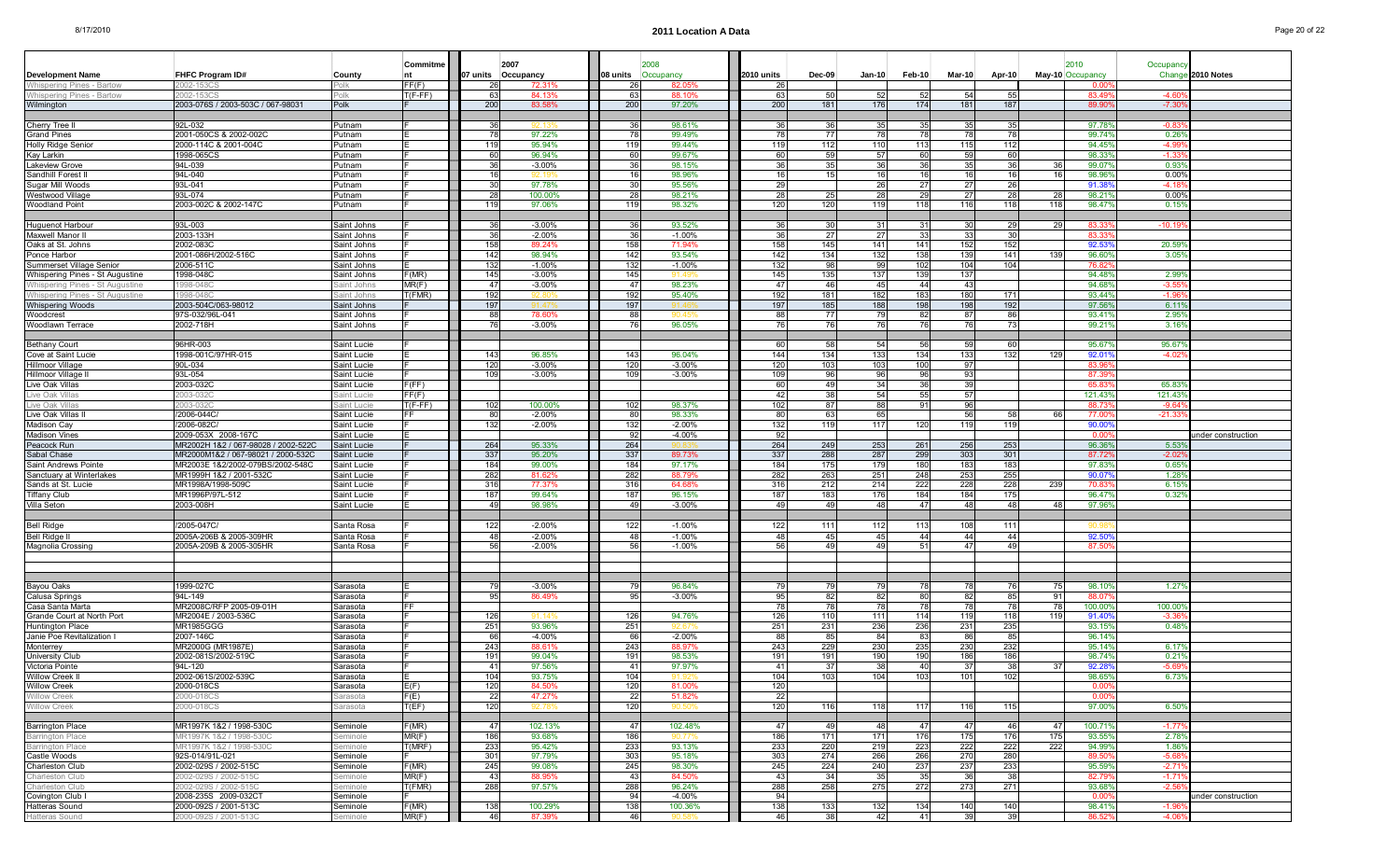| Page 21 of 22 |  |  |
|---------------|--|--|
|               |  |  |

|                                                        |                                     |                      | Commitme |            | 2007                |                        |                   |            |               |             |            |               |            |            |                          |                     |                    |
|--------------------------------------------------------|-------------------------------------|----------------------|----------|------------|---------------------|------------------------|-------------------|------------|---------------|-------------|------------|---------------|------------|------------|--------------------------|---------------------|--------------------|
| <b>Development Name</b>                                | FHFC Program ID#                    | County               |          | 07 units   | Occupancy           | 08 units               | 2008<br>Occupancy | 2010 units | <b>Dec-09</b> | Jan-10      | Feb-10     | <b>Mar-10</b> | Apr-10     |            | 2010<br>May-10 Occupancy | Occupancy<br>Chang  | 2010 Notes         |
| Hatteras Soun                                          | 2000-092S / 2001-5130               | minole               | T(FMR)   | 184        | 96.74%              | 184                    | 98.01%            | 184        | 171           | 174         | 175        | 179           | 179        |            | 95.439                   | $-2.5$              |                    |
| Huntington Reserve                                     | MR2006C/90S-003/90L-041 & 2006-503C | seminole             |          | 166        | 93.47%              | 166                    | 82.89%            | 166        | 134           | 137         | 139        | 140           | 145        |            | 83.73                    | 0.84                |                    |
| Lake Jennie                                            | 96HR-005                            | ieminole             |          | 40         | 82.08%              | 40                     | 77.92%            | 40         | 26            | 23          | 24         | 27            | 27         |            | 64.5                     | -13.3               |                    |
| Logan Heights                                          | MR1999M1&2/2000-509C/067-98018      | Seminole             |          | 356        | 94.19%              | 356                    |                   | 356        | 316           | 315         | 319        | 320           | 316        |            | 89.1                     | $-2.7$              |                    |
| Loma Vista                                             | 2000-522C                           | Seminole             |          | 377        | 99.56%              | 377                    | 99.60%            | 377        | 353           | 359         | 361        | 359           | 367        |            | 95.44                    | $-4.16$             |                    |
| <b>Mystic Cove</b>                                     | 2003-147S / 2003-508C               | seminole             |          | 184        | 99.64%<br>$-3.00\%$ | 184                    | 99.24%<br>94.44%  | 184<br>12  | 179           | 179<br>- 9  | 177        | 179           | 178        | -11        | 96.96<br>81.94           | $-2.2$<br>$-12.50$  |                    |
| North Springs Estates<br>Oakland Village Estates       | 93L-052<br>93L-051                  | Seminole<br>Seminole |          | 12<br>12   | $-3.00\%$           | -12<br>12 <sub>1</sub> |                   | 12         | 12            | 11          | 11<br>11   | 12            | 10<br>12   | 12         | 97.22                    | 6.94                |                    |
| Oviedo Town Centre                                     | 2005-082S/2007-527C                 | Seminole             |          |            |                     |                        |                   | 106        | 105           | 104         | 105        | 102           | 104        |            | 98.11'                   | 98.11               |                    |
| Oviedo Town Centre II                                  | 2007-132BS                          | Seminole             |          | 51         | $-4.00%$            | 51                     | $-2.00%$          | 74         | 70            | 71          | 71         | 70            | 72         |            | 95.68                    |                     |                    |
| Oviedo Town Centre I                                   | 2008-262S                           | Seminole             |          |            |                     | 34                     | $-4.00%$          | 34         |               | 33          | 33         | 34            | 34         |            | 98.53                    |                     |                    |
| Oviedo Town Centre IV                                  | 2007-530C                           | Seminole             |          |            |                     |                        |                   | -24        | 23            | -221        | 23         | 24            | 24         |            | 96.679                   | 96.67               |                    |
| Raven Crossings                                        | 93L-028                             | Seminole             |          | 246        | 100.00%             | 246                    | 99.80%            | 246        | 234           | 238         | 240        | 230           | 233        |            | 95.53                    | $-4.27$             |                    |
| Regal Pointe                                           | 97L-514                             | Seminole             |          | 282        | 99.05%              | 282                    | 99.94%            | 282        | 267           | 271         | 272        | 278           | 275        | 269        | 96.45                    | $-3.49$             |                    |
| River Oaks - Altamonte Springs<br>San Jose of Seminole | <b>MR1985TT</b><br>92L-094/92HR-022 | Seminole<br>Seminole |          | 168<br>121 | 88.89%<br>98.90%    | 168                    | 84.40%<br>98.35%  | 168<br>121 | 156<br>115    | 153<br>114  | 154<br>112 | 160<br>112    | 163<br>111 | 111        | 93.579<br>92.98          | 9.17<br>$-5.37$     |                    |
| Seminole Pointe                                        | 2000-097S/2000-513C                 | Seminole             |          | 333        | 96.95%              | 121<br>333             | 97.48%            | 333        | 304           | 291         | 294        | 309           | 313        |            | 90.75                    | $-6.73$             |                    |
| <b>Springs Colony</b>                                  | <b>MR1985FF</b>                     | Seminole             |          | 188        | 94.50%              | 188                    | 81.70%            | 188        | 181           | 177         | 178        | 176           | 176        | 180        | 94.68                    | 12.98               |                    |
| Stratford Point                                        | MR2000O1&2 / 2000-537C              | Seminole             |          | 380        | 94.87%              | 380                    | 79.79%            | 380        | 312           | 308         | 324        | 328           | 327        |            | 84.1                     | 4.37                |                    |
| Town Centre                                            | 92L-014                             | Seminole             |          | 180        | 96.85%              | 180                    | 97.41%            | 180        | 167           | 169         | 172        | 161           | 162        | 16         | 92.04                    | $-5.3$              |                    |
| Town Parke                                             | 2009-244C                           | Seminole             |          |            |                     |                        |                   | 94         |               |             |            |               |            |            | 0.00                     |                     | under construction |
| Windchase                                              | MR1997C/067-98011/97L-506           | Seminole             |          | 348        | 93.58%              | 348                    | 94.37%            | 348        | 285           | 277         | 268        | 279           | 291        |            | 80.46                    | $-13.9$             |                    |
| <b>Wyndham Place</b>                                   | MR2000W1&2 / 067-98025 / 2000-548C  | Seminole             |          | 257        | 97.47%              | 257                    | 94.79%            | 257        | 229           | 221         | 222        | 229           | 218        |            | 87.0                     | $-7.70$             |                    |
|                                                        |                                     |                      |          |            |                     |                        |                   |            |               |             |            |               |            |            |                          |                     |                    |
| Club Wildwood<br>Misty Woods                           | 2002-172C<br>90L-092                | Sumter<br>Sumter     |          | 72<br>42   | 96.11%<br>96.83%    | 72<br>42               | 97.92%<br>94.84%  | 72<br>42   | 66            | 66<br>36    | 70<br>36   | 70<br>38      | 69<br>38   |            | 94.72<br>88.1            | $-3.19$<br>$-6.7$   |                    |
| Panasoffkee                                            | 97L-005                             | Sumter               |          | 28         | 93.75%              | 28                     | $-3.00%$          | 28         | 27            | 26          | 27         | 27            | 27         | <b>27</b>  | 95.839                   |                     |                    |
| Webster II                                             | 97L-004                             | Sumter               |          | 20         | 93.75%              | 20                     | $-3.00%$          | 20         | 20            | 20          | 20         | 19            | 18         |            | 96.67                    |                     |                    |
| Wildwood Terrace                                       | 91L-051                             | Sumter               |          | 40         | 98.75%              | 40I                    | 95.83%            | 40         | 38            | 38          | 38         | -39           | 38         | 38         | 95.42                    | $-0.42$             |                    |
|                                                        |                                     |                      |          |            |                     |                        |                   |            |               |             |            |               |            |            |                          |                     |                    |
| Live Oak Homes                                         | 2009-141C                           | Suwannee             | F(SN)    |            |                     |                        |                   | 43         |               |             |            |               |            |            | 0.00                     |                     | under construction |
| Live Oak Home:                                         | 2009-1410                           | uwannee              | SN(F)    |            |                     |                        |                   | 44         |               |             |            |               |            |            | 0.00                     |                     | under construction |
| Live Oak Homes                                         | 2009-1410                           | uwannee              | T(FSN)   |            |                     |                        |                   | 87         |               |             |            |               |            |            | 0.00                     |                     | under construction |
| Silas Oaks                                             | 2004-071C                           | Suwannee             |          | 110        | $-1.00\%$           | 110                    | 94.24%            | 110        | 101           | 101         | 105        | 105           | 106        |            | 94.189                   | -0.06               |                    |
|                                                        |                                     |                      |          |            |                     |                        |                   |            |               |             |            |               |            |            |                          |                     |                    |
|                                                        |                                     |                      |          |            |                     |                        |                   |            |               |             |            |               |            |            |                          |                     |                    |
|                                                        |                                     |                      |          |            |                     |                        |                   |            |               |             |            |               |            |            |                          |                     |                    |
| Stonegate Manor                                        | 90L-045                             |                      |          | -36        | 99.07%              | -36                    |                   | 36         |               |             |            |               |            |            | 0.00                     |                     |                    |
|                                                        |                                     | Taylor               |          |            |                     |                        | 100.00%           |            |               |             |            |               |            |            |                          |                     |                    |
|                                                        |                                     |                      |          |            |                     |                        |                   |            |               |             |            |               |            |            |                          |                     |                    |
|                                                        |                                     |                      |          |            |                     |                        |                   |            |               |             |            |               |            |            |                          |                     |                    |
|                                                        |                                     |                      |          |            |                     |                        |                   |            |               |             |            |               |            |            |                          |                     |                    |
|                                                        |                                     |                      |          |            |                     |                        |                   |            |               |             |            |               |            |            |                          |                     |                    |
| <b>Ashton Point</b>                                    | MR2000U1&2/ 2000-544C               | Volusia              |          | 265        | 97.55%              | 265                    | 99.25%            | 265        | 246           | 249         | 245        | 246           | 240        |            |                          | $-6.72$             |                    |
| <b>Braemoor Dunes</b>                                  | 97L-064                             | Volusia              |          | 40         |                     | 40                     | 87.92%            | 40         | 37            | 39          | 38         | 37            | 37         |            | 94.00                    | 6.08                |                    |
| Cape Morris Cove                                       | 2007-142S                           | Volusia              |          | 90         | $-4.00%$            | 90                     | $-2.00%$          | 129        | 124           | 124         | 125        | 127           | 130        |            | 97.679                   |                     |                    |
| Cape Morris Cove I                                     | 2008-238S                           | Volusia              |          |            |                     | -47                    | $-4.00%$          | 46         | 44            | 46          | 45         | 46            | 47         |            | 99.13                    |                     |                    |
| Carolina Club                                          | 2001-016S/2001-526C                 | Volusia              |          | 224<br>213 | 97.92%<br>100.23%   | 224<br>213             | 96.34%<br>98.90%  | 224<br>213 | 203<br>181    | 206<br>183  | 210<br>198 | 216<br>204    | 221<br>202 | 217        | 94.72                    | $-1.62$<br>$-7.12$  |                    |
| Charleston Place<br>Club at Sugar Mill                 | 2000-090C & 2001-003C<br>1999-034C  | Volusia<br>Volusia   |          | 167        | 100.00%             | 167                    | 100.10%           | 167        | 158           | 156         | 158        | 161           |            | 205<br>158 | 91.78<br>94.73           | $-5.3$              |                    |
| Daytona Gardens                                        | 2001-001C                           | Volusia              |          | 230        | $-3.00%$            | 256                    | 98.05%            | 256        |               |             |            |               |            |            | 0.00                     |                     |                    |
| Garfield Place                                         | MR2004A / 067-98038 / 2003-532C     | Volusia              |          | 227        | 97.65%              | 227                    | 96.39%            | 227        | 185           | 195         | 191        | 194           | 196        |            | 84.67                    | $-11.72$            |                    |
| <b>Greenleaf Gardens</b>                               | 97L-018                             | Volusia              |          | 30         | 96.11%              | -30                    |                   | -30        |               | 28          | 29         | 30            | 28         |            | 95.83                    | 5.28                |                    |
| <b>Hunters Creek</b>                                   | 1999-068S / 2000-515C               | Volusia              |          | 190        | 98.51%              | 190                    | 93.16%            | 190        | 180           | 185         | 182        | 186           | 184        |            | 96.53                    | 3.37                |                    |
| <b>Island Club</b>                                     | MR2001J A&B (MR1990B/MR1985CCC)     | Volusia              |          | 204        |                     | 204                    | 93.04%            | 204        | 196           | 199         | 199        | 199           | 194        | 185        | 95.75                    | 2.71                |                    |
| Lake Forest                                            | MR2001G (MR1985BBB)                 | Volusia              |          | 240        | 94.44%              | 240                    | 96.00%            | 240        | 213           | 212         | 206        | 210           | 218        | 226        | 89.24                    | $-6.7$              |                    |
| Lakeside Village                                       | /2005-031C/                         | Volusia              |          | 103        | $-2.00%$            | 103                    | $-1.00%$          | 102        |               | 97          | 99         | 100           | 100        |            | 96.24                    |                     |                    |
| Laurel Villas                                          | 2009-228C                           | Volusia              |          |            |                     |                        |                   | 120        |               |             |            |               |            |            | 0.00                     |                     | under construction |
| Laurel Villas II                                       | 2009A-202B                          | Volusia              |          |            |                     |                        |                   | 78         |               |             |            |               |            |            | -0.00                    |                     | under construction |
| Lexington Club at Hunters Creek                        | 2000-518C                           | Volusia              |          | 212        | 99.45%              | 212                    | 71.46%            | 212        | 203           | 206         | 204        | 205           | 206        |            | 96.60%                   | 25.14%              |                    |
| Madison Glen                                           | 2009-054X 2008-169C                 | Volusia              |          |            |                     | 96                     | -4.00%            | 96         |               |             |            |               |            |            | 0.00                     |                     | under construction |
| Meetinghouse at Daytona                                | 2006-039C                           | Volusia              |          | 80         | $-2.00%$            | 80                     | $-2.00%$          | 80         | 80            | 80          | 78         | 80            | 80         | 78         | 99.17%                   |                     |                    |
| New Hope Villas of Seville                             | 1999-072S                           | Volusia              | FF(MR)   | 51         | 89.41%              | 51                     | 85.29%            | 51         | 36            | 36          | 36         |               | 35         | 35         | 69.80                    | $-15.49$            |                    |
| New Hope Villas of Seville                             | 1999-072S                           | /olusia              | MR(FF)   | 10         | 94.00%<br>90.16%    | 10<br>61               | 98.33%<br>87.43%  | 10<br>61   | 45            | -81<br>44 I |            |               | -8         | 10         | 84.00                    | $-14.33$            |                    |
| New Hope Villas of Seville<br>Newport Sound I          | 1999-072S<br>2002-130C              | Volusia<br>Volusia   | T(FFMR)  | 61<br>192  | 97.57%              | 192                    | 97.74%            | 191        | 176           | 176         | 43<br>181  | 43<br>184     | 43<br>185  | 45         | 71.86<br>94.45           | $-15.57$<br>$-3.29$ |                    |
| Olive Grove Apartments                                 | 2009-191C                           | Volusia              |          |            |                     |                        |                   | 85         |               |             |            |               |            |            | 0.00                     |                     | under construction |
| Pine Haven                                             | 2004-143C                           | Volusia              |          | 136        | $-2.00%$            | 136                    | $-1.00%$          | 136        | 122           | 123         | 124        | 123           | 122        | 126        | 90.69                    |                     |                    |
| San Marco                                              | 2002-532C / 2002-040S / 067-98029   | Volusia              | F(MR)    |            |                     |                        |                   | 234        | 222           | 225         | 230        | 231           | 229        | 229        | 97.29%                   | 97.29               |                    |
| San Marco                                              | 2002-532C / 2002-040S / 067-98029   | /olusia              | MR(F)    |            |                     |                        |                   | 26         | 26            | 26          | 25         | 25            | 26         | 26         | 98.72%                   | 98.72               |                    |
| San Marco                                              | 2002-532C / 2002-040S / 067-98029   | /olusia              | T(FMR)   | 260        | 98.62%              | 260                    | 97.12%            | 260        | 248           | 251         | 255        | 256           | 255        | 255        | 97.44%                   | $0.32^{\circ}$      |                    |
| Saxon Trace                                            | 2003-153S/2004-511C                 | Volusia              |          | 191        | 99.91%              | 191                    | 99.69%            | 191        | 192           | 187         | 189        | 188           | 188        |            | 98.85%                   | $-0.84$             |                    |
| Sunrise Pointe                                         | 2000-098S/2001-516C                 | Volusia              |          | 205        | 100.81%             | 205                    | 98.83%            | 205        | 197           | 201         | 196        | 206           | 207        |            | 98.24%                   | $-0.59$             |                    |